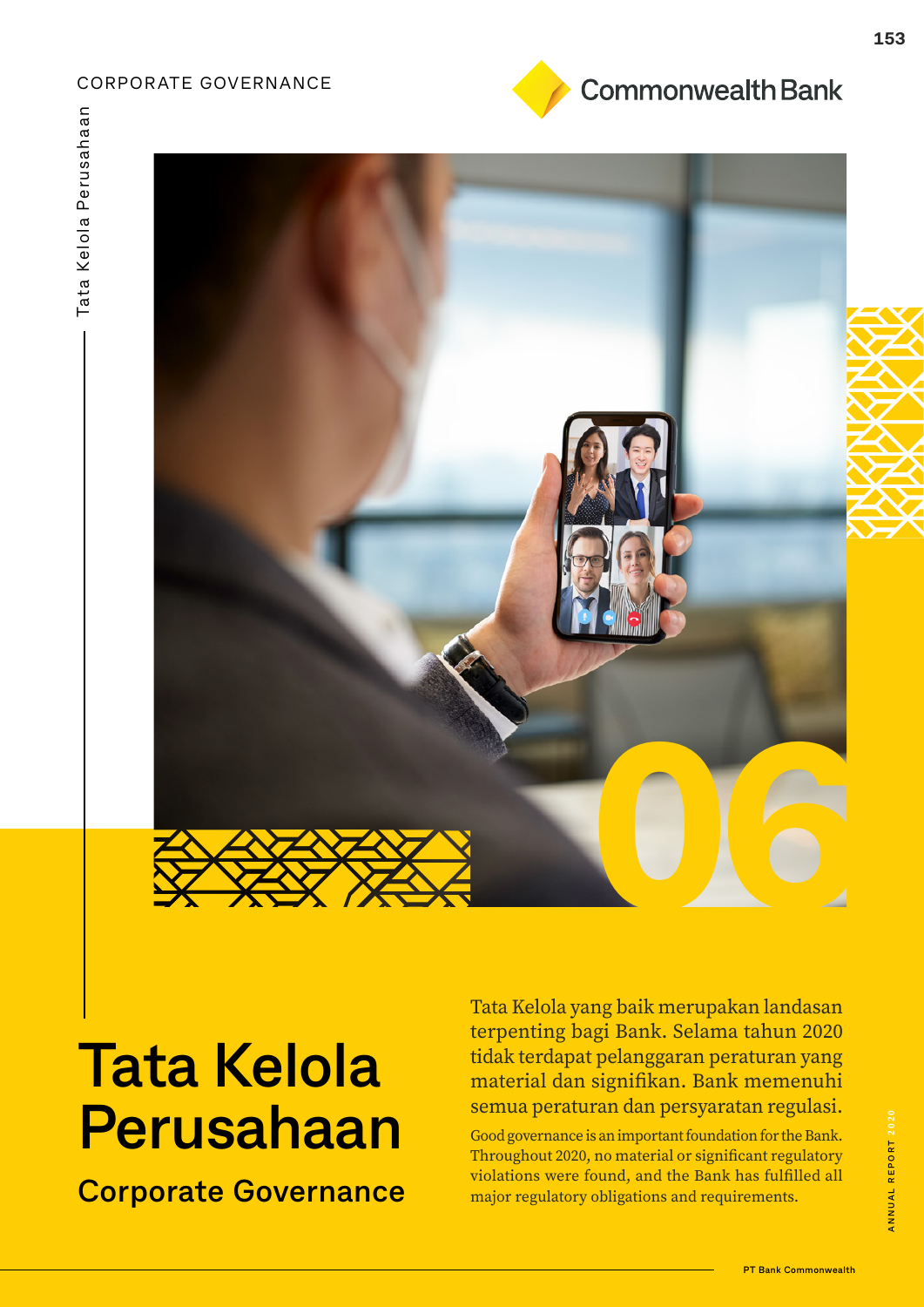**PROFIL PERUSAHAAN Company Profile**

# **Komitmen Penerapan Tata Kelola Bank Commonwealth**

### **Commitment to Implement Good Corporate Governance of Bank Commonwealth**

Tata kelola perusahaan yang efektif memegang peranan penting dalam operasional Bank secara berkelanjutan. Penerapan Tata Kelola Perusahaan yang Baik (Good Corporate Governance/GCG) merupakan fondasi bagi kesehatan bank dan kelanjutan usaha. Bank Commonwealth berkomitmen untuk menerapkan prinsip-prinsip GCG dalam menjalankan aktivitasnya sehari-hari.

Effective corporate governance is essential in the sustainable operation of the Bank. The implementation of Good Corporate Governance (GCG) forms the foundation of a sound and sustainable Banking operation. Bank Commonwealth is committed to implementing GCG principles as the Bank carries out its activities day to day.

# **Dasar Penerapan Tata Kelola**

### **Basis of Corporate Governance Implementation**

Bank Commonwealth merujuk pada kebijakan tata kelola dalam melaksanakan prinsip-prinsip Tata Kelola Perusahaan yang Baik. Acuan kebijakan tata kelola di antaranya Undang-undang Perseroan Terbatas, Peraturan Otoritas Jasa Keuangan, Peraturan Bank Indonesia, dan Anggaran Dasar Bank.

### **STRUKTUR DAN MEKANISME TATA KELOLA**

Sebagai organ utama tata kelola Bank, Rapat Umum Pemegang Saham, Dewan Komisaris dan Dewan Direksi memiliki peran penting dalam penerapan tata kelola yang baik dalam menjalankan kegiatan usaha Bank. Organ pendukung pelaksanaan tata kelola antara lain komite-komite, satuan kerja independen dan satuan kerja operasional maupun pendukung yang dapat menciptakan mekanisme kontrol *check and balance* melalui kerangka *Three Lines of Accountabilities*.

Bank Commonwealth refers to governance policies in implementing the principles of good corporate governance. References to governance policies include Limited Liability Companies Law, Financial Services Authority Regulations, Bank Indonesia Regulations, and the Bank's Articles of Association.

#### **STRUCTURE AND MECHANISM OF CORPORATE GOVERNANCE**

The main organs of Bank governance including the General Meeting of Shareholders, the Board of Commissioners and the Board of Directors, play an important role in implementing good governance in carrying out the Bank's activities. Supporting organs for the implementation of governance include committees, independent work units and operational work units which create a check and balance control mechanism through the Three Lines of Accountability model.

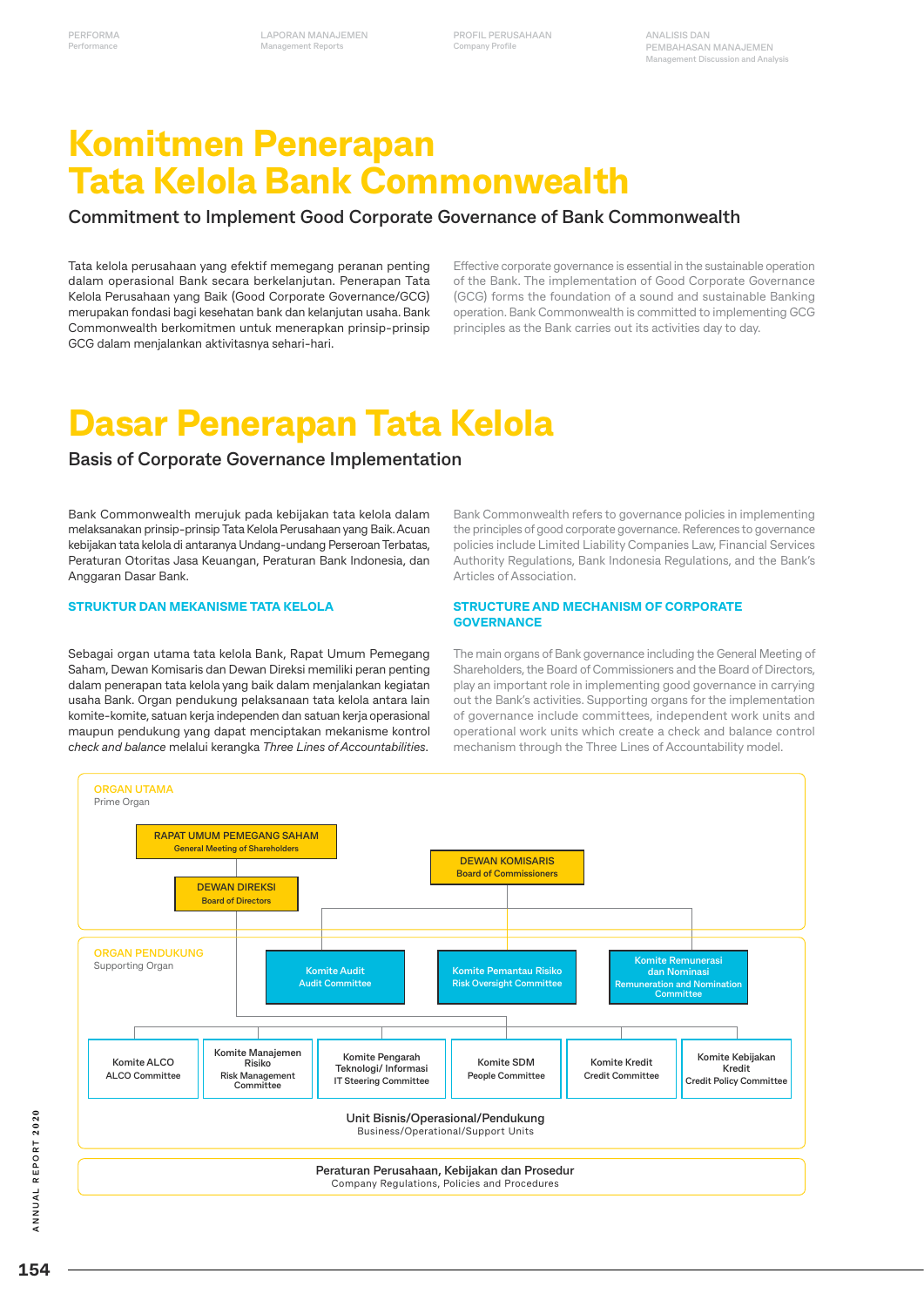

#### **Penerapan Good Corporate Governance**

Bank Commonwealth menerapkan *Good Corporate Governance* (GCG) secara berkelanjutan dan berupaya untuk terus meningkatkan penerapannya di setiap jenjang organisasi berdasarkan prinsipprinsip GCG yaitu Transparansi, Akuntabilitas, Tanggungjawab, Independensi dan Kewajaran. Penerapan prinsip-prinsip GCG tersebut dikelompokkan dalam 3 (tiga) aspek tata kelola yaitu *govenance structure*, *governance process* dan *governance outcome*.

Untuk memperkuat penerapan GCG, Perusahaan memerlukan dukungan struktur dan proses yang memadai. Selama tahun 2020, Bank telah menyempurnakan *governance structure* untuk mendukung pelaksanaan GCG antara lain:

1. Menindaklanjuti kewajiban Bank sebagai Emiten antara lain:

- melakukan penyesuaian keanggotaan komite termasuk *charter* komite.
- menerbitkan Kebijakan Transparansi dan Pengungkapan.
- menunjuk Sekretaris Perusahaan.
- melakukan publikasi informasi sebagai Emiten pada website Bank.
- 2. Memperkuat komitmen terhadap anti suap dan korupsi dan pencegahan terjadinya benturan kepentingan karyawan dan manajemen melalui:
	- Penandatangan Pakta Integritas Anti Korupsi oleh Presiden Direktur
	- Penyempurnaan Kebijakan Anti Suap dan Korupsi dan Kebijakan Manajemen Konflik.
	- Deklarasi Benturan Kepentingan oleh seluruh karyawan dan manajemen.
	- Menerbitkan Prosedur untuk *Outside Bussiness Interest*.
- 3. Staf Satuan Kerja Kepatuhan mengikuti sertifikasi kepatuhan untuk mendukung pelaksanaan fungsi kepatuhan Bank.

#### **Penilaian Penerapan Good Corporate Governance**

Penilaian penerapan GCG Bank mengacu pada peraturan Otoritas Jasa Keuangan (OJK) No.55/POJK.03/2016 dan Surat Edaran OJK (SEOJK) No. 13/SEOJK.03/2017 tentang Penerapan Tata Kelola bagi Bank Umum. Bank diwajibkan melakukan *self-assessment*  terhadap penerapan GCG setiap semester. Bank Commonwealth telah melakukan penilaian tata kelola semester I dan semester II tahun 2020.

#### **Implementation of Good Corporate Governance**

Bank Commonwealth implements GCG continuously and strives to always improve governance at all levels of the organisation. This includes an ongoing focus on the principles of GCG namely Transparency, Accountability, Responsibility, Independence and Fairness and Equality. The application of the GCG principles is grouped into 3 (three) aspects of governance, namely governance structure, governance process and governance outcome.

To improve the implementation of GCG, the Company requires adequate structure and process. Throughout 2020, the Bank has improved the governance structure to support the implementation of GCG, such as:

- 1. Meeting the Bank's obligations as an issuer on Bonds, including: • adjusting the committee membership, including
	- charter committee.
	- publishing Transparency and Disclosure Policy.
	- appointing Corporate Secretary.
	- publishing information as an issuer to the Bank website.
- 2. Reinforced its commitment towards anti-bribery, corruption, and prevention of conflict of interests among the employees and management through:
	- Signature of Anti-Corruption Integrity Pact by the President Director.
	- Improving the Anti-Bribery and Corruption Policy and Conflict Management Policy.
	- Conflict of Interest Declaration by all employees and management.
	- Issuing Outside Business Interest Procedures.
- 3. Compliance Work Unit staff to obtain compliance certification to support the implementation of the compliance function.

#### **Assesment of the Good Corporate Governance Implementation**

The assessment of the Bank's GCG implementation refers to Financial Services Authority (OJK) regulation No.55 /POJK.03/2016 and OJK Circular Letter (SEOJK) No.13/SEOJK.03/2017 on Implementation of Governance for Commercial Banks. Banks are required to conduct self-assessment of GCG implementation every semester. Bank Commonwealth has conducted governance assessments for the first semester and second semester of 2020.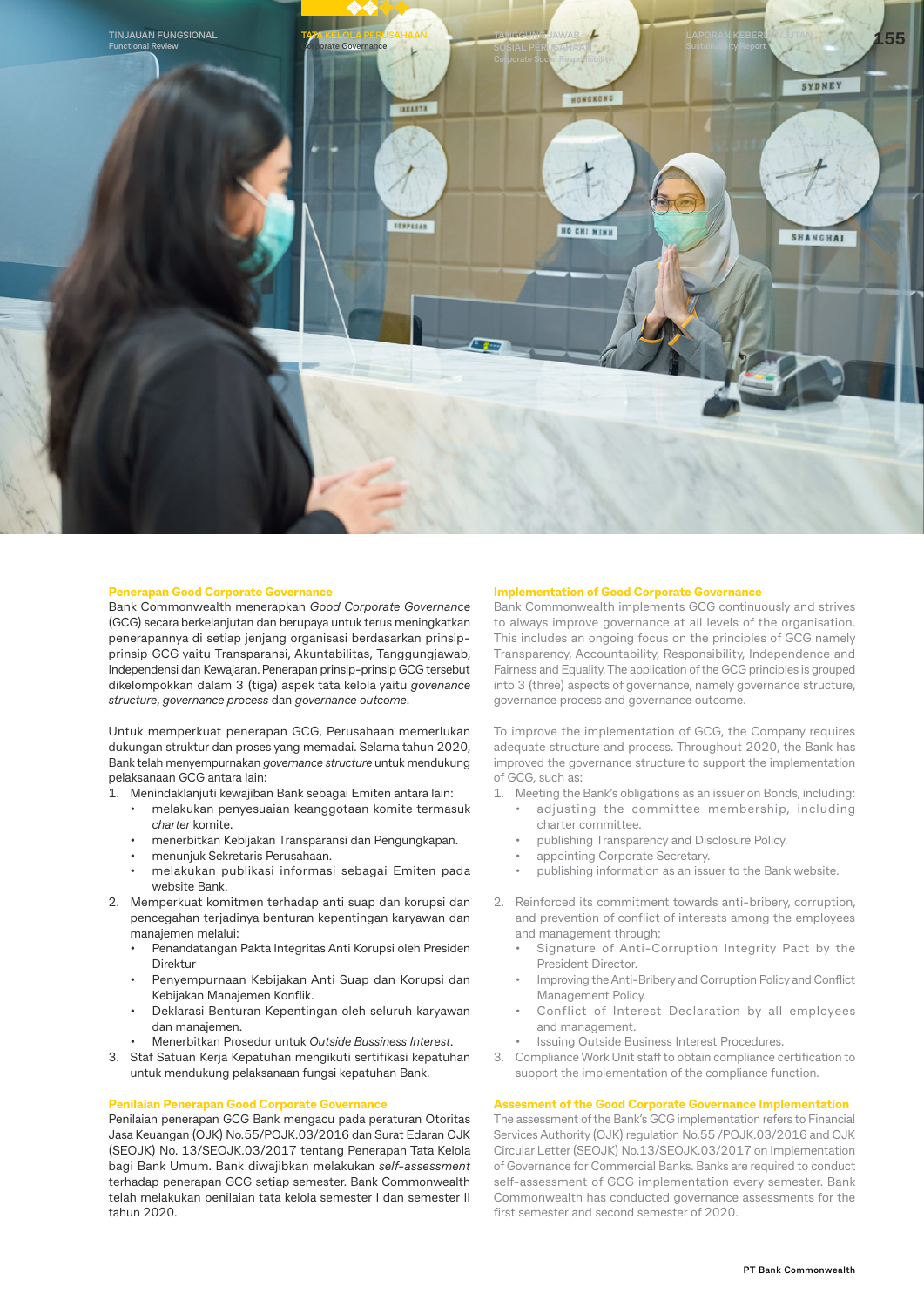Penilaian tata kelola dilakukan terhadap 11 (sebelas) faktor penilaian pelaksanaan GCG yaitu:

- 1. Pelaksanaan tugas dan tanggung jawab Dewan Direksi.
- 2. Pelaksanaan tugas dan tanggung jawab Dewan Komisaris.
- 3. Kelengkapan dan pelaksanaan tugas Komite.
- 4. Penanganan Benturan Kepentingan.
- 5. Penerapan Fungsi Kepatuhan Bank.
- 6. Penerapan Fungsi Audit Internal.
- 7. Penerapan Fungsi Audit Eksternal.
- 8. Penerapan Manajemen Risiko termasuk Sistem Pengendalian Internal.
- 9. Penyediaan dana kepada pihak terkait (related party) dan penyediaan dana besar (large exposures).
- 10. Transparansi kondisi keuangan dan non keuangan, laporan pelaksanaan GCG dan pelaporan internal.
- 11. Rencana Strategis Bank.

Berikut penilaian sendiri (self-assessment) implementasi GCG Bank Commonwealth selama tahun 2020:

The assessment of governance is carried out on eleven factors in evaluating the implementation of GCG, namely:

- 1. Implementation of the duties and responsibilities of the Board of Directors.
- 2. Implementation of the duties and responsibilities of the Board of Commissioners.
- 3. Thoroughness and implementation of the Committees' tasks.
- 4. Handling of Conflicts of Interest.
- 5. Implementation of the Bank's Compliance Function.
- 6. Implementation of the Internal Audit Function.
- 7. Implementation of the External Audit Function.
- 8. Implementation of Risk Management including the Internal Control System.
- 9. Provision of funds to related parties and large exposures.
- 10. Transparency of financial and non-financial conditions, GCG implementation reports and internal reporting.
- 11. The Bank's Strategic Plan.

The following is a self-assessment of Bank Commonwealth GCG implementation during 2020:

| <b>Hasil Penilaian Pelaksanaan GCG</b><br>Self-Assessment of GCG Implementation<br><b>Posisi: Desember 2020</b><br><b>Position: December 2020</b> |                          |                                                                                                                                                                                                                                                                            |  |  |
|---------------------------------------------------------------------------------------------------------------------------------------------------|--------------------------|----------------------------------------------------------------------------------------------------------------------------------------------------------------------------------------------------------------------------------------------------------------------------|--|--|
| <b>Entitas</b><br><b>Issuer</b>                                                                                                                   | <b>Peringkat</b><br>Rank | <b>Definisi Peringkat</b><br><b>Definition of Rank</b>                                                                                                                                                                                                                     |  |  |
| 2 (Baik)<br>Bank<br>$2$ (Good)<br>diselesaikan dengan baik oleh manajemen Bank.                                                                   |                          | Manajemen Bank telah melakukan penerapan GCG yang secara umum baik dan memenuhi prinsip-prinsip GCG sudah<br>memadai. Kelemahan penerapan prinsip GCG secara umum kurang signifikan dalam kegiatan operasional dan dapat                                                   |  |  |
|                                                                                                                                                   |                          | The Bank management has implemented GCG well and is generally sufficient in practising the GCG principles. The<br>weaknesses in implementing the GCG principles in general are insignificant in operational activities, and the management<br>can resolve them adequately. |  |  |

#### **Analisis Penilaian Sendiri (Self-Assessment) Good Corporate Governance (GCG)**

Berdasarkan hasil *self-assessment* GCG tahun 2020, Bank Commonwealth memiliki kecukupan struktur dan proses terhadap 11 faktor penilaian yang mendukung penerapan GCG di Bank.

- 1. Pelaksanaan tugas dan tanggung jawab Dewan Direksi Bank Commonwealth memiliki jumlah, komposisi dan kriteria Dewan Direksi sesuai dengan kompleksitas usaha dan ukuran Bank yaitu terdiri dari 5 (lima) Direktur dengan pengalaman yang sangat memadai untuk menjalankan tugas dan tanggung jawabnya. Dewan Direksi telah menjalankan tugas dan tanggung jawabnya sesuai ketentuan dan pedoman (*manual Board of Director*). Pengangkatan dan pengunduran diri 3 (tiga) anggota Dewan Direksi selama tahun 2020 telah dilakukan sesuai ketentuan yaitu telah mendapat persetujuan Rapat Umum Pemegang Saham (RUPS) dengan memperhatikan rekomendasi Komite Remunerasi dan Nominasi, lulus *fit and proper* serta mendapat persetujuan dari Otoritas Jasa Keuangan.
- 2. Pelaksanaan tugas dan tanggung jawab Dewan Komisaris Jumlah, komposisi dan kriteria Dewan Komisaris telah memenuhi persyaratan yang ditetapkan dan tidak melebihi dari jumlah Dewan Direksi yaitu terdiri dari 4 (empat) Komisaris dan 2 (dua) diantaranya merupakan Komisaris Independen. Anggota Dewan Komisaris memiliki pengalaman di industri perbankan nasional dan internasional yang mendukung pelaksanaan tugasnya dalam melakukan fungsi pengawasan. Dewan Komisaris telah menjalankan tugas dan tanggung jawabnya sesuai peraturan, kebijakan dan pedoman Dewan Komisaris. Seluruh anggota Dewan Komisaris tidak merangkap jabatan yang tidak diperkenankan peraturan.

#### **The Self-Assessment of Good Corporate Governance**

Based on the results of the 2020 GCG self-assessment, Bank Commonwealth has a sufficient structure and process for the 11 assessment factors that support the implementation of GCG in the Bank.

- 1. Implementation of the Board of Directors duties and responsibilities Bank Commonwealth has the appropriate number, composition and criteria for the Board of Directors based on the complexity of the business and the size of the Bank, which consists of 5 (five) Directors with sufficient experience to carry out their duties and responsibilities. The Board of Directors has carried out its duties and responsibilities according to the provisions and guidelines (Manual of the Board of Directors). The appointment and resignation of 3 (three) members of the Board of Directors during 2020 have been carried out in accordance with the provisions, namely having obtained the approval of the General Meeting of Shareholders (GMS) by taking into account the recommendations of the Remuneration and Nomination Committee, passing fit and proper test and obtaining approval from the Financial Services Authority.
- Implementation of the Board of Commissioners duties and responsibilities

The number, composition and criteria for the Board of Commissioners have met the stipulated requirements and do not exceed the number of Directors, which consists of 4 (four) Commissioners and 2 (two) of them are Independent Commissioners. Members of the Board of Commissioners have experience in the national and international banking industry which supports the implementation of their duties in performing supervisory functions. The Board of Commissioners has carried out its duties and responsibilities in accordance with the regulations, policies and guidelines of the Board of Commissioners. All members of the Board of Commissioners do not hold concurrent positions which are not permitted by regulations.

**156ANNUAL REPORT 2020** ANNUAL REPORT 2020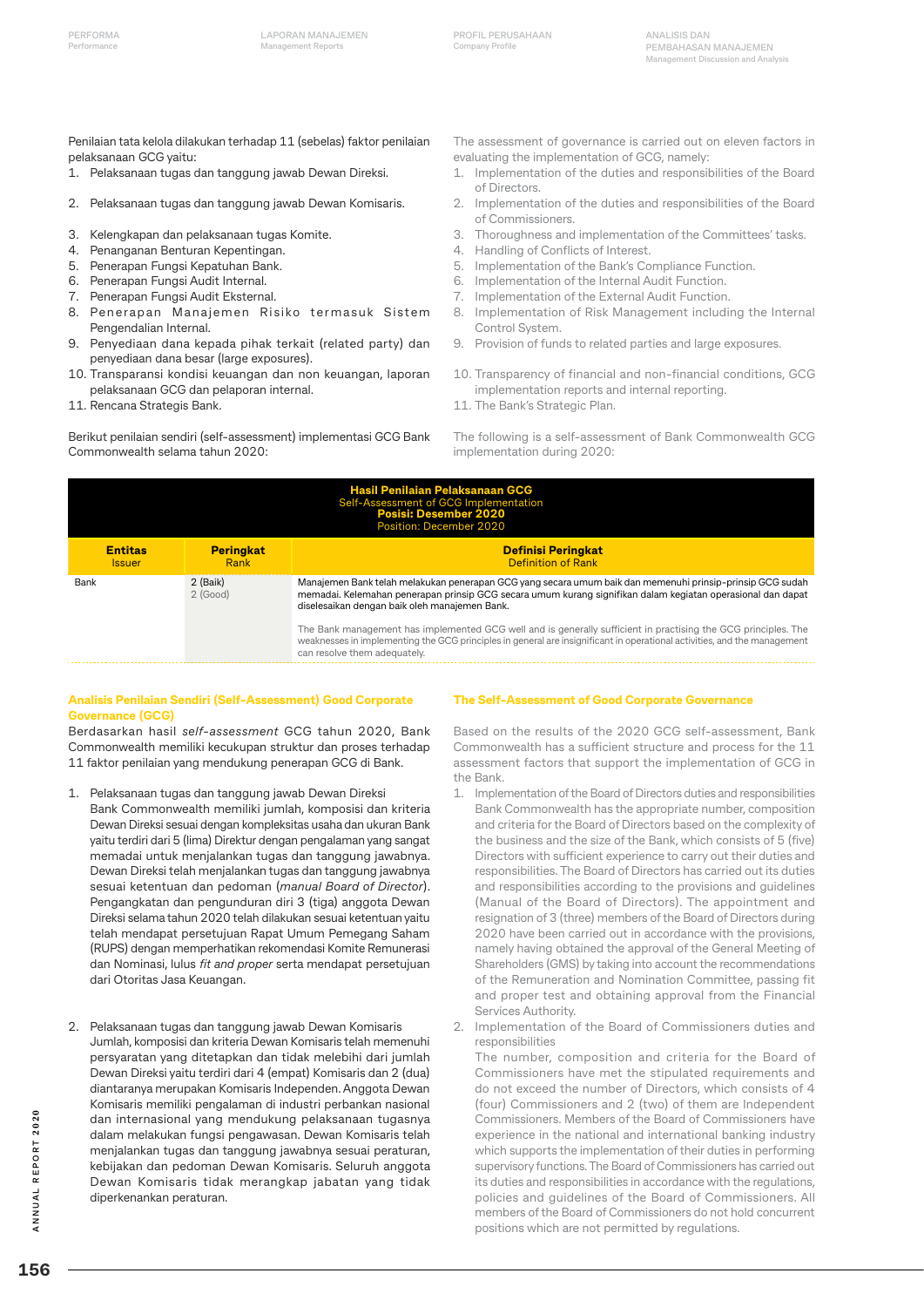**Functional Revie** 



**Corporate Governance**

**TANGGUNG JAWAB SOSIAL PERUSAHAAN Corporate Social Responsibility**

- 3. Kelengkapan dan pelaksanaan tugas Komite
- Bank memiliki Komite Audit, Komite Pemantau Risiko dan Komite Remunerasi dan Nominasi yang mendukung pelaksanaan tugas dan tanggung jawab Dewan Komisaris. Struktur dan komposisi komite serta pelaksanaan tugas komite telah sesuai dengan ketentuan dan *charter* komite. Komite-komite telah melaksanakan tugasnya melalui penyelenggaraan rapat secara berkala dan memberi rekomendasi sesuai tugas dan tanggung jawabnya kepada Dewan Komisaris.
- 4. Penanganan Benturan Kepentingan

Bank memiliki Kebijakan dan Prosedur Manajemen Konflik serta Prosedur *Outside Business Interest* yang berlaku bagi seluruh karyawan, Dewan Direksi dan Dewan Komisaris yang merupakan bagian dari upaya Bank untuk melakukan pencegahan, pengendalian dan pengungkapan konflik yang dapat berpotensi adanya benturan kepentingan. Potensi konflik maupun konfilk yang terjadi termasuk adanya hubungan keluarga/kekerabatan karyawan, anggota Dewan Direksi dan Dewan Komisaris wajib diungkapkan dan dicatat di dalam *register* serta dilaporkan kepada Direktorat Sumber Daya Manusia dan Divisi Kepatuhan untuk mendapatkan kajian dan rekomendasi.

5. Penerapan Fungsi Kepatuhan Bank

Penunjukan Direktur Kepatuhan telah melalui proses nominasi dan seleksi dengan memenuhi persyaratan peraturan, lulus uji *fit and proper* dan mendapat persetujuan dari Otoritas Jasa Keuangan. Satuan Kerja Kepatuhan merupakan satuan kerja independen yang bertanggung jawab langsung kepada Direktur Kepatuhan. Pelaksanaan fungsi kepatuhan telah dilakukan Satuan Kerja Kepatuhan yang didukung dengan staf dengan jumlah, pengetahuan dan pengalaman yang memadai.

6. Pelaksanaan fungsi Audit Intern Bank

Pelaksanaan fungsi Audit Intern Bank mengacu pada Peraturan OJK (POJK) No. 1/POJK.03/2019 tentang Penerapan Fungsi Audit Intern pada Bank Umum. Satuan Kerja Audit Intern (SKAI) bersifat independen terhadap satuan kerja operasional dan memiliki Piagam Audit Intern yang diperbarui secara berkala. Satuan Kerja Audit dipimpin oleh Kepala SKAI dan bertanggung jawab langsung kepada Direktur Utama.

Fungsi audit internal telah dilaksanakan secara memadai melalui program audit yang mencakup seluruh unit kerja Bank yang diprioritaskan menggunakan pendekatan berbasis risiko. SKAI memantau rencana perbaikan atas hasil audit secara berkala dan melakukan validasi penyelesaian perbaikan tersebut melalui *Issue Validation Review.* SKAI menyampaikan hasil pemantauan atas tindak lanjut hasil pemeriksaan kepada Dewan Direksi melalui rapat Dewan Direksi. Laporan kegiatan SKAI disampaikan kepada Dewan Komisaris, Komite Audit dan Dewan Direksi melalui Rapat Komite Audit yang diadakan setiap 2 (dua) bulan sekali.

7. Penerapan Fungsi Audit Eksternal

Penugasan audit kepada Akuntan Publik dan Kantor Akuntan Publik Bank telah memperhatikan seluruh aspek yang diatur pada peraturan dan kebijakan internal Bank. Bank menggunakan jasa Akuntan Publik dan Kantor Akuntan Publik yang terdaftar di Otoritas Jasa Keuangan. Penunjukan Akuntan Publik dan Kantor Akuntan Publik telah dilakukan sesuai ketentuan. Untuk tahun buku yang berakhir pada tanggal 31 Desember 2019, Bank menunjuk Kantor Akuntan Publik Tanudiredja, Wibisana, Rintis & Rekan (PwC) sebagai auditor eksternal dan hasil audit laporan keuangan untuk tahun buku yang berakhir pada tanggal 31 Desember tahun 2019 telah disampaikan kepada OJK.

- 3. Completeness and implementation of Committee duties The Bank has an Audit Committee, Risk Oversight Committee and Remuneration and Nomination Committee that supports the implementation of the duties and responsibilities of the Board of Commissioners. The structure and composition of the committee as well as the implementation of committee duties are in accordance with the provisions and committee charters. The committees have carried out their duties by holding regular meetings and providing recommendations according to their duties and responsibilities to the Board of Commissioners.
- 4. Conflict of Interests Handling

The Bank has Conflict Management Policies and Procedures as well as Outside Business Interest Procedures that apply to all employees, the Board of Directors and the Board of Commissioners which are part of the Bank's efforts to prevent, control and disclose conflicts that could potentially lead to a conflict of interest. Potential and actual conflicts, including the existence of family/kinship relations of employees, members of the Board of Directors and the Board of Commissioners must be disclosed and recorded in the register and reported to the Directorate of Human Resources and the Compliance Division for review and recommendations.

5. Implementation of Bank Compliance Function

The appointment of the Compliance Director has gone through a nomination and selection process by meeting regulatory requirements, passing fit and proper and obtaining approval from the Financial Services Authority. The Compliance Function is an independent work unit that is directly responsible to the Compliance Director. The compliance function has been implemented by the Compliance Unit, which is supported by staff with adequate numbers, knowledge and experience.

6. Implementation of Bank Internal Audit Function

The implementation of the Bank's Internal Audit function refers to Financial Service Regulation (POJK) No.1/POJK.03/2019 concerning the Implementation of the Internal Audit Function in Commercial Banks. The Internal Audit Function (SKAI) is independent from the operational work unit and has an Internal Audit Charter which is updated regularly. The Audit Function is led by the Head of SKAI and is directly responsible to the President Director.

The internal audit function has been implemented adequately through an audit programme covering all the proritized Bank work units using a risk-based approach. SKAI monitors the improvement plans on the audit results periodically and validates the completion of these improvements through an Issue Validation Review. The SKAI submits the monitoring results on the follow-up of the examination results to the Board of Directors through the Board of Directors meeting. SKAI activity reports are submitted to the Board of Commissioners, Audit Committee and Board of Directors through Audit Committee Meetings which are held every 2 (two) months.

7. Implementation of External Audit Function

The audit assignments to the Public Accountant and the Public Accountant Office of the Bank have considered all aspects stipulated in the Bank's internal regulations and policies. The Bank use the services of Public Accountants and Public Accounting Firms which are registered in OJK. The appointment of a Public Accountant and a Public Accounting Firm have been conducted as per regulations. For the financial year ending on 31 December 2019, the Bank appointed the Tanudiredja, Wibisana, Rintis & Rekan (PwC) Public Accountant Firm as the external auditor and the results of the financial report audit for the financial year ending on 31 December 2019 have been submitted to the OJK.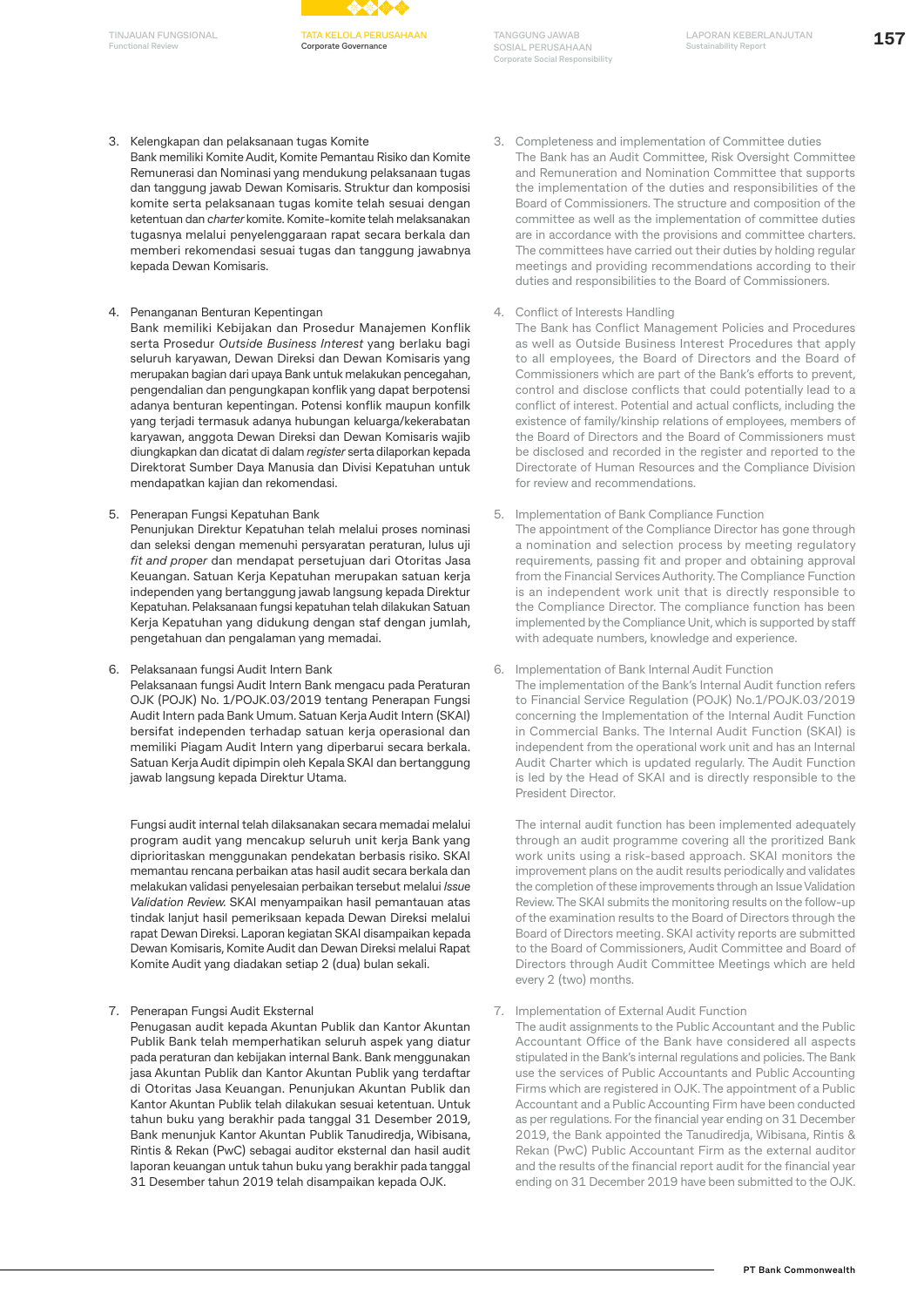8. Penerapan Manajemen Risiko termasuk Sistem Pengendalian Internal

Bank memiliki struktur organisasi yang mencakup fungsi-fungsi untuk mendukung penerapan manajemen risiko dan pengendalian risiko, yaitu Satuan Kerja Manajemen Risiko (SKMR), Satuan Kerja Kepatuhan, Satuan Kerja Audit Intern, Komite Manajemen Risiko dan Komite Pemantau Risiko. Bank memiliki kebijakan dan prosedur manajemen risiko yang mengatur kerangka kerja manajemen risiko dan penerapan manajemen risiko Bank untuk setiap jenis risiko. Evaluasi dan pembaruan kebijakan dan strategi Manajemen Risiko dilakukan secara berkala untuk menyesuaikan dengan faktor-faktor yang dapat mempengaruhi kegiatan usaha Bank secara signifikan. Bank menetapkan limit risiko untuk setiap jenis risiko yang melekat muncul di aktivitas Bank serta melakukan evaluasi dan pemantauan kepatuhan terhadap *Risk Appetite* dan limit risiko yang telah ditetapkan. Hasil pemantauan terhadap *Risk Appetite,* toleransi dan limit risiko dilaporkan kepada Komite Manajemen Risiko dan Komite Pemantau Risiko secara berkala.

- 9. Penyediaan dana kepada pihak terkait (related party) dan penyediaan dana besar (large exposures) Bank memiliki Kebijakan Batas Maksimum Pemberian Kredit (BMPK) dan Penyediaan Dana Besar termasuk prosedur sebagai acuan dalam penyaluran dana kepada pihak terkait, non pihak terkait Bank. Kebijakan dan prosedur Bank dievaluasi dan diperbarui sesuai dengan ketentuan internal Bank dengan mempertimbangkan perkembangan peraturan dan perundangundangan. Penyediaan dana kepada pihak terkait dilakukan sesuai dengan kebijakan dan prosedur BMPK, serta wajib mendapat persetujuan sesuai kewenangannya. Bank tidak memiliki eksposur pada penyediaan dana besar (*large exposure*) sejalan dengan strategi Bank yang berfokus pada segmen retail.
- 10. Transparansi kondisi keuangan dan non keuangan, laporan pelaksanaan GCG dan pelaporan internal Bank memiliki Kebijakan Transparansi dan Pengungkapan Berkelanjutan yang mengacu pada peraturan OJK mengenai Transparansi dan Laporan Publikasi Bank Umum dan Keterbukaan Informasi, juga mempertimbangkan *best practice grou*p serta standar yang berlaku umum. Laporan keuangan dan laporan non-keuangan telah dituangkan dalam laporan tahunan Bank telah disampaikan kepada pemegang saham dan Otoritas Jasa Keuangan serta dipublikasikan melalui situs web Bank. Informasi produk Bank telah disampaikan secara transparan termasuk jika terdapat perubahan produk melalui situs web Bank dan media sosial. Selain itu, tata cara pengaduan nasabah juga telah dinformasikan melalui kantor-kantor cabang dan situs web Bank.

Bank memiliki sistem informasi manajemen yang mendukung sistem pelaporan internal Bank sehingga dapat dibuat dengan lengkap, akurat dan tepat waktu sesuai dengan ketentuan yang berlaku. Bank juga senantiasa melakukan pemeliharaan sistem secara berkala, melakukan pengembangan dan pembaharuan untuk memastikan ketersediaan dan keandalan dari sistem pelaporan. Bank juga senantiasa melakukan peningkatan dan pengembangan system informasi dan *security system* dengan menggunakan teknologi dalam rangka memastikan ketersediaan layanan dan keamanan.

11. Rencana Strategi Bank

Perencanaan Strategi Bank dilakukan dengan melibatkan seluruh divisi guna memastikan kesinambungan dari proses tersebut. Proses perencanaan ini mempertimbangkan potensi pertumbuhan pasar, *purpose* dan fokus Bank, termasuk strateginya. Perencanaan strategis didukung oleh pemegang saham pengendali yang tercermin dari komitmen pemilik untuk menunjang kebutuhan permodalan. Dewan Direksi telah menyusun Rencana Bisnis Bank tahun 2021 – 2023 yang telah disetujui oleh Dewan Komisaris. Rencana strategis bank dikomunikasikan oleh Dewan Direksi kepada seluruh karyawan melalui media komunikasi internal.

8. Implementation of Risk Management, including Internal Management System

The Bank has an organisational structure that includes functions to support the implementation of risk management and risk control, namely the Risk Management Unit (SKMR), the Compliance Unit, the Internal Audit Unit, the Risk Management Committee and the Risk Oversight Committee. The Bank has risk management policies and procedures that govern the risk management framework and implementation of the Bank's risk management for each type of risk. Evaluation and updating of the Risk Management policies and strategies are carried out periodically to adjust to factors that may significantly affect the Bank's business activities. The Bank sets risk limits for each type of risk inherent in the Bank's activities and evaluates and monitors compliance with the Risk Appetite and risk limits that have been determined. The results of monitoring the Risk Appetite, the tolerance and the risk limits are reported to the Risk Management Committee and Risk Oversight Committee on a regular basis.

9. Provision of fund to related party and provision of large exposure The Bank has a Legal Lending Limit (LLL) Policy and Provisions of Large Expoures including procedures as a reference in channeling funds to related parties, non-parties related parties to the Bank. The Bank's policies and procedures are evaluated and updated in accordance with the Bank's internal regulations by taking into account developments in regulations and legislation. Provision of funds to related parties is carried out in accordance with the LLL policies and procedures, and must obtain approval according to their respective authorities. The Bank has no exposure to large exposures in line with the Bank's strategy to focus on the retail segment.

10. Transparency of financial and non-financial condition, GCG implementation and internal reports

The Bank has a Transparency and Continuous Disclosure Policy which refers to the OJK regulations regarding Transparency and Public Bank Publication Reports and Information Disclosure, also taking into account the group's best practices and generally accepted standards. Financial reports and non-financial reports have been recorded in the Bank's annual report and have been submitted to shareholders and the Financial Services Authority and published on the Bank's website. The information of the Bank's product has been submitted in a transparent manner, including if there is a product change through the Bank's website and social media. In addition, the procedure for customer complaints has also been informed through the branch offices and the Bank's website.

The Bank has a management information system that supports the Bank's internal reporting system to be complete, accurate and on time in accordance with applicable regulations. The Bank also performs, develops and updates its maintenance system on a regular basis, to ensure the availability and reliability of the reporting system. The Bank also continuously improves and develops information systems and security systems using technology in order to ensure service availability and security.

11. Bank Strategic Plan

The Bank's strategic planning is carried out by involving all divisions to ensure the continuity of the process. This planning process takes into consideration the potential for market growth, the purpose and focus of the Bank, as well as its strategy. Strategic planning is supported by the controlling shareholder, which is reflected in the owner's commitment to support capital needs. The Board of Directors has prepared a Bank Business Plan for 2021 - 2023 which has been approved by the Board of Commissioners. The Bank's strategic plan is communicated by the Board of Directors to all employees through internal communication media.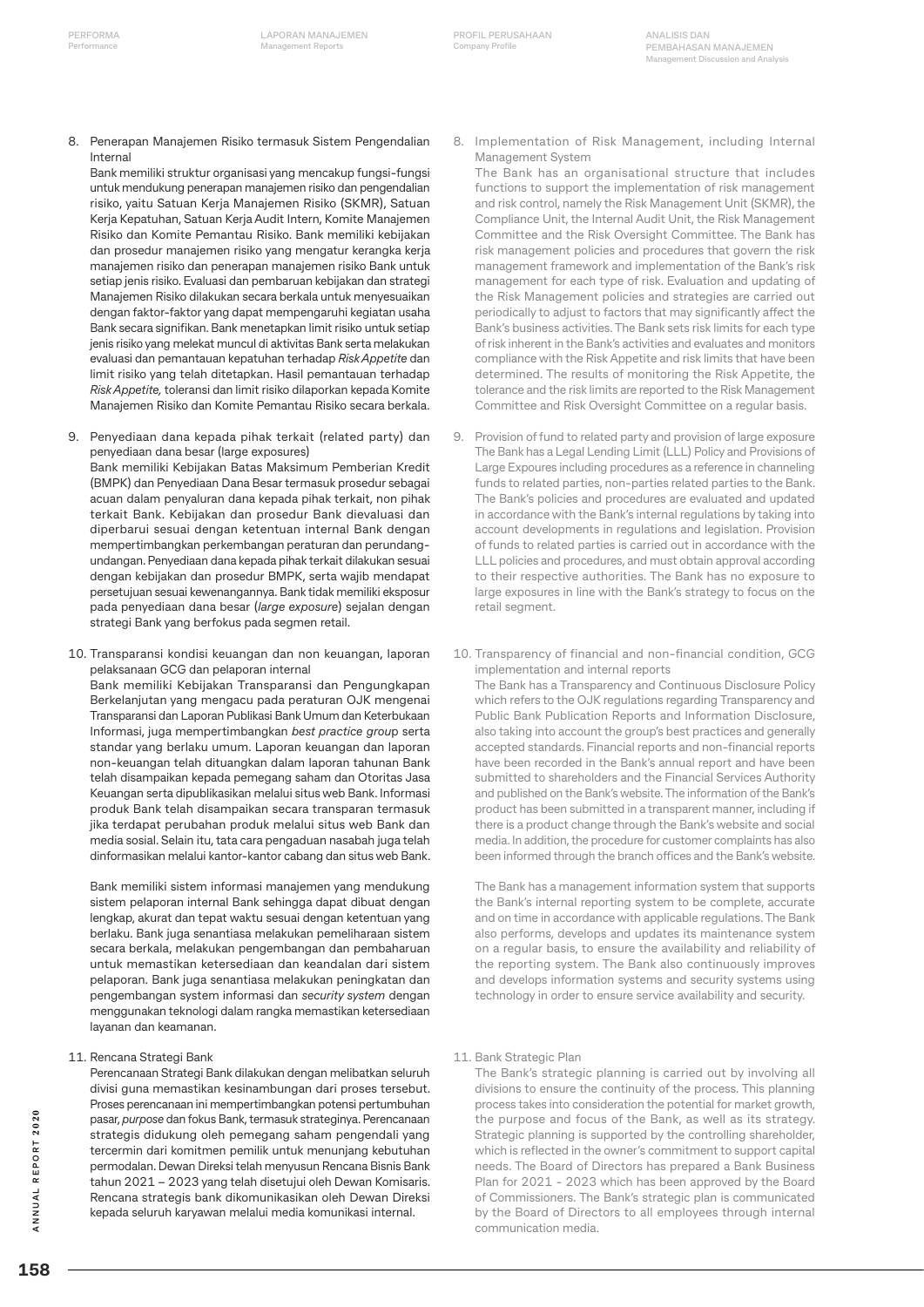

# **Rapat Umum Pemegang Saham (RUPS)**

**General Meeting of Shareholders (GMS)**

Sebagai organ tertinggi dalam struktur tata kelola perusahaan, Rapat Umum Pemegang Saham (RUPS) merupakan wadah pemegang saham dalam pengambilan keputusan sebagaimana yang ditetapkan dalam peraturan perundang-undangan dan Anggaran Dasar Bank.

Sesuai dengan ketentuan Undang-Undang (UU) No.40 tahun 2007 tentang Perseroan Terbatas, RUPS terdiri dari RUPS Tahunan (RUPST) yang diselenggarakan satu kali dalam setahun dan RUPS Luar Biasa (RUPSLB) yang diselenggarakan sesuai kebutuhan Bank.

#### **RUPS TAHUN 2020**

Selama tahun 2020, Bank Commonwealth telah melakukan 1 (satu) kali RUPST dan 9 (sembilan) kali RUPSLB dengan beberapa keputusan sebagai berikut:

As the most senior organ in the corporate governance structure, the General Meeting of Shareholders (GMS) is a platform for shareholders to make decisions as stipulated in the laws and regulations and the Bank's Articles of Association.

In accordance with the provisions of Law No. 40 of 2007 on Limited Liability Companies, the GMS consists of the Annual GMS (AGMS) which is held once a year and the Extraordinary GMS (EGMS) which is held according to the needs of the Bank.

#### **GMS 2020**

During 2020, Bank Commonwealth held one AGMS and nine EGMS with the following resolutions:

| <b>RUPS Tahunan</b><br><b>Annual GMS</b>                                                                                                                                                                                                                                                                                                                                                                                                                                                                                                                                                                                                                                                                                                                                                                                     |                                         |  |  |  |  |
|------------------------------------------------------------------------------------------------------------------------------------------------------------------------------------------------------------------------------------------------------------------------------------------------------------------------------------------------------------------------------------------------------------------------------------------------------------------------------------------------------------------------------------------------------------------------------------------------------------------------------------------------------------------------------------------------------------------------------------------------------------------------------------------------------------------------------|-----------------------------------------|--|--|--|--|
| <b>Tanggal Rapat</b><br><b>Resolution Date</b>                                                                                                                                                                                                                                                                                                                                                                                                                                                                                                                                                                                                                                                                                                                                                                               | <b>Nomor Keputusan</b><br>Decree Number |  |  |  |  |
| 29 Juni 2020<br>SHR/RES/2020/VI/008<br>29 Juner 2020                                                                                                                                                                                                                                                                                                                                                                                                                                                                                                                                                                                                                                                                                                                                                                         |                                         |  |  |  |  |
| Ringkasan Keputusan<br>Summary of Resolution                                                                                                                                                                                                                                                                                                                                                                                                                                                                                                                                                                                                                                                                                                                                                                                 |                                         |  |  |  |  |
| 1. Menyetujui Laporan Tahunan Perseroan dan mengesahkan Laporan Keuangan Perseroan untuk tahun yang berakhir pada tanggal 31 Desember 2019.<br>Approved the Company's Annual Report and ratified the Company's Financial Statements for the year ended 31 December 2019.<br>2. Menyetujui penggunaan laba bersih Perseroan untuk tahun buku yang berakhir pada 31 Desember 2019 sebesar Rp. 16.553.066.967 (enam belas miliar lima<br>ratus lima puluh tiga juta enam puluh enam ribu sembilan ratus enam puluh tujuh rupiah) akan dibukukan sebagai laba yang ditahan untuk memperkuat struktur<br>permodalan Perseroan.<br>Approved the use of the Company's net profit for the financial year ended 31 December 2019 of Rp16,553,066,967 (sixteen billion five hundred fifty three million                                |                                         |  |  |  |  |
| sixty six thousand nine hundred sixty seven rupiah) will be recorded as retained earnings to strengthen the Company's capital structure.<br>3. Memberikan pembebasan dan pelunasan secara penuh kepada Dewan Direksi dan Dewan Komisaris atas pelaksanaan tugas dan tanggungjawabnya dalam pengurusan<br>dan pengawasan Perseroan yang dilakukan dalam tahun buku tersebut sepanjang tindakan-tindakan tersebut tercermin dalam Laporan Tahunan dan Laporan<br>Keuangan Perseroan.<br>Providing full release and discharge to the Board of Directors and the Board of Commissioners for the implementation of their duties and responsibilities in the<br>management and supervision of the Company during the financial year as long as these actions are reflected in the Company's Annual Report and Financial Statement. |                                         |  |  |  |  |

4. Memberikan kewenangan kepada Dewan Komisaris untuk menunjuk dan/atau mengganti auditor independen untuk mengaudit Laporan Keuangan Perseroan untuk tahun buku yang berakhir pada tanggal 31 Desember 2020 dan untuk menentukan syarat-syarat dan ketentuan-ketentuan penunjukan tersebut dengan wajib memperhatikan rekomendasi dari Komite Audit Perseroan.

To grant the authority to the Board of Commissioners to appoint and/or replace independent auditors to audit the Company's Financial Statements for the financial year ended 31 December 2020 and to determine the terms and conditions of the appointment by taking into consideration the recommendations of the Company's Audit Committee.

|              | <b>RUPS Luar Biasa</b><br><b>Extraordinary GMS</b>                                                                                                                                                                                                                                                                                                                                                       |                                                |                                                                                                        |  |  |  |
|--------------|----------------------------------------------------------------------------------------------------------------------------------------------------------------------------------------------------------------------------------------------------------------------------------------------------------------------------------------------------------------------------------------------------------|------------------------------------------------|--------------------------------------------------------------------------------------------------------|--|--|--|
| <b>No</b>    | <b>Tanggal Rapat</b><br><b>Meeting Date</b>                                                                                                                                                                                                                                                                                                                                                              | <b>Nomor Keputusan</b><br><b>Decree Number</b> |                                                                                                        |  |  |  |
| $\mathbf{1}$ | 16 Januari 2020<br>16 January 2020                                                                                                                                                                                                                                                                                                                                                                       | SHR/RES/2020/I/001                             |                                                                                                        |  |  |  |
|              | Ringkasan Keputusan<br>Summary of Resolution                                                                                                                                                                                                                                                                                                                                                             |                                                |                                                                                                        |  |  |  |
|              | Menyetujui pengunduran diri Rajeev Bhatnagar sebagai Direktur Perseroan efektif sejak 17 Januari 2020. Komposisi Dewan Komisaris dan Dewan Direksi<br>Perseroan menjadi sebagai berikut:<br>Approved the resignation of Rajeev Bhatnagar as Director of the Company effective 17 January 2020. The composition of the Board of Commissioners and the<br>Board of Directors of the Company is as follows: |                                                |                                                                                                        |  |  |  |
|              | Presiden Komisaris/President Commissioner<br>Wakil Presiden Komisaris/Vice President Commissioner<br>Komisaris Independen/Independent Commissioner<br>Komisaris Independen/Independent Commissioner                                                                                                                                                                                                      |                                                | : David Antony Keith Cohen<br>: Stephen Vile<br>: Suwartini<br>: Khairil Anwar                         |  |  |  |
|              | Presiden Direktur/President Director<br>Direktur/Director<br>Direktur/Director<br>Direktur/Director<br>Direktur Kepatuhan/Director of Compliance                                                                                                                                                                                                                                                         |                                                | : Lauren Sulistiawati<br>: Ida Apulia Simatupang<br>: Tjioe Mei Tjuen<br>: Rustini Dewi<br>: Thio Sucy |  |  |  |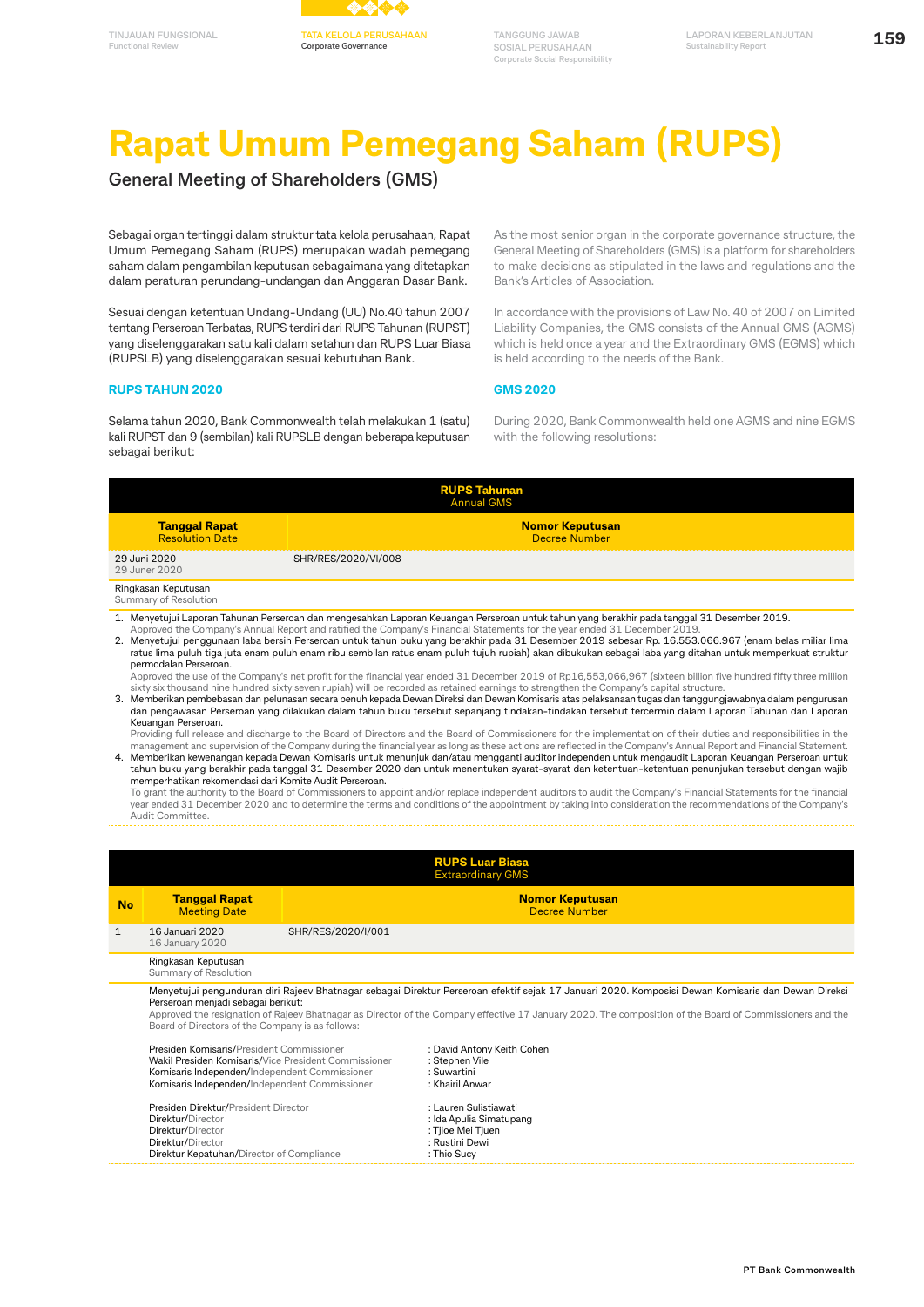|                | <b>RUPS Luar Biasa</b><br><b>Extraordinary GMS</b>                                                                                                                                                  |                                                                                                                                                                                                        |                                                                                                                                                                                                                                                                                                                                                                                                                          |  |  |  |
|----------------|-----------------------------------------------------------------------------------------------------------------------------------------------------------------------------------------------------|--------------------------------------------------------------------------------------------------------------------------------------------------------------------------------------------------------|--------------------------------------------------------------------------------------------------------------------------------------------------------------------------------------------------------------------------------------------------------------------------------------------------------------------------------------------------------------------------------------------------------------------------|--|--|--|
| <b>No</b>      | <b>Tanggal Rapat</b><br><b>Meeting Date</b>                                                                                                                                                         |                                                                                                                                                                                                        | <b>Nomor Keputusan</b><br><b>Decree Number</b>                                                                                                                                                                                                                                                                                                                                                                           |  |  |  |
| $\overline{2}$ | 11 Maret 2020<br>11 March 2020                                                                                                                                                                      | SHR/RES/2020/III/003                                                                                                                                                                                   |                                                                                                                                                                                                                                                                                                                                                                                                                          |  |  |  |
|                | Ringkasan Keputusan<br>Summary of Resolution                                                                                                                                                        |                                                                                                                                                                                                        |                                                                                                                                                                                                                                                                                                                                                                                                                          |  |  |  |
|                |                                                                                                                                                                                                     | Menyetujui pengunduran diri Tjioe Mei Tjuen sebagai Direktur Perseroan efektif sejak 12 Maret 2020.<br>Approved the resignation of Tjioe Mei Tjuen as Director of the Company effective 12 March 2020. |                                                                                                                                                                                                                                                                                                                                                                                                                          |  |  |  |
|                |                                                                                                                                                                                                     | Komposisi Dewan Komisaris dan Dewan Direksi Perseroan menjadi sebagai berikut:                                                                                                                         | The composition of the Board of Commissioners and the Board of Directors of the Company is as follows:                                                                                                                                                                                                                                                                                                                   |  |  |  |
|                | Presiden Komisaris/President Commissioner<br>Wakil Presiden Komisaris/Vice President Commissioner<br>Komisaris Independen/Independent Commissioner<br>Komisaris Independen/Independent Commissioner |                                                                                                                                                                                                        | : David Antony Keith Cohen<br>: Stephen Vile<br>: Suwartini<br>: Khairil Anwar                                                                                                                                                                                                                                                                                                                                           |  |  |  |
|                | Presiden Direktur/President Director<br>Direktur/Director<br>Direktur/Director<br>Direktur Kepatuhan/Compliance Director                                                                            |                                                                                                                                                                                                        | : Lauren Sulistiawati<br>: Ida Apulia Simatupang<br>: Rustini Dewi<br>: Thio Sucy                                                                                                                                                                                                                                                                                                                                        |  |  |  |
| 3              | 31 Maret 2020<br>31 March 2020                                                                                                                                                                      | SHR/RES/2020/III/004                                                                                                                                                                                   |                                                                                                                                                                                                                                                                                                                                                                                                                          |  |  |  |
|                | Ringkasan Keputusan<br>Summary of Resolution                                                                                                                                                        |                                                                                                                                                                                                        |                                                                                                                                                                                                                                                                                                                                                                                                                          |  |  |  |
|                |                                                                                                                                                                                                     |                                                                                                                                                                                                        | Menyetujui pengunduran diri Ida Apulia Simatupang sebagai Direktur Perseroan efektif sejak 31 Maret 2020.<br>Approved the resignation of Ida Apulia Simatupang as Director of the Company effective 31 March 2020.                                                                                                                                                                                                       |  |  |  |
|                |                                                                                                                                                                                                     | Komposisi Dewan Komisaris dan Dewan Direksi Perseroan menjadi sebagai berikut:                                                                                                                         | The composition of the Board of Commissioners and the Board of Directors of the Company is as follows:                                                                                                                                                                                                                                                                                                                   |  |  |  |
|                | Presiden Komisaris/President Commissioner<br>Wakil Presiden Komisaris/Vice President Commissioner<br>Komisaris Independen/Independent Commissioner<br>Komisaris Independen/Independent Commissioner |                                                                                                                                                                                                        | : David Antony Keith Cohen<br>: Stephen Vile<br>: Suwartini<br>: Khairil Anwar                                                                                                                                                                                                                                                                                                                                           |  |  |  |
|                | Direktur Utama/President Director<br>Direktur/Director<br>Direktur Kepatuhan/Compliance Director                                                                                                    |                                                                                                                                                                                                        | : Lauren Sulistiawati<br>: Rustini Dewi<br>: Thio Sucy                                                                                                                                                                                                                                                                                                                                                                   |  |  |  |
| 4              | 13 Mei 2020<br>13 May 2020                                                                                                                                                                          | SHR/RES/2020/V/005                                                                                                                                                                                     |                                                                                                                                                                                                                                                                                                                                                                                                                          |  |  |  |
|                | Ringkasan Keputusan<br>Summary of Resolution                                                                                                                                                        |                                                                                                                                                                                                        |                                                                                                                                                                                                                                                                                                                                                                                                                          |  |  |  |
|                | Izin Bekerja dari Instansi yang berwenang.<br>Permit from the relevant authorities.                                                                                                                 |                                                                                                                                                                                                        | Menyetujui pengangkatan Ming Hong Chen sebagai Direktur Perseroan, terhitung efektif sejak diperolehnya persetujuan Otoritas Jasa Keuangan (OJK) dan Surat<br>Approved the appointment of Ming Hong Chen as Director of the Company, effective since the approval of the Financial Services Authority (OJK) and Work                                                                                                     |  |  |  |
| 5              | 29 Mei 2020<br>29 May 2020                                                                                                                                                                          | SHR/RES/2020/V/005                                                                                                                                                                                     |                                                                                                                                                                                                                                                                                                                                                                                                                          |  |  |  |
|                | Ringkasan Keputusan<br>Summary of Resolution                                                                                                                                                        |                                                                                                                                                                                                        |                                                                                                                                                                                                                                                                                                                                                                                                                          |  |  |  |
|                | Menyetujui amandemen Pasal 3 Anggaran Dasar Perseroan.                                                                                                                                              | Approve amendment to Article 3 of the Company's Articles of Association.                                                                                                                               |                                                                                                                                                                                                                                                                                                                                                                                                                          |  |  |  |
| 6              | 23 Juni 2020<br>23 June 2020                                                                                                                                                                        | SHR/RES/2020/VI/006                                                                                                                                                                                    |                                                                                                                                                                                                                                                                                                                                                                                                                          |  |  |  |
|                | Ringkasan Keputusan<br>Summary of Resolution                                                                                                                                                        |                                                                                                                                                                                                        |                                                                                                                                                                                                                                                                                                                                                                                                                          |  |  |  |
|                |                                                                                                                                                                                                     | Dewan Direksi dan Dewan Komisaris Emiten atau Perusahaan Publik.                                                                                                                                       | Menyetujui amandemen Pasal 13 dan 16 dalam Anggaran Dasar Perseroan agar sesuai dengan Peraturan Otoritas Jasa Keuangan No. 33/POJK.04/2014 tentang<br>Approved amendments to Articles 13 and 16 in the Company's Articles of Association to comply with the Financial Services Authority Regulation No.33/<br>POJK.04/2014 concerning the Board of Directors and Board of Commissioners of Issuers or Public Companies. |  |  |  |
| 7              | 29 Juni 2020<br>29 June 2020                                                                                                                                                                        | SHR/RES/2020/VI/007                                                                                                                                                                                    |                                                                                                                                                                                                                                                                                                                                                                                                                          |  |  |  |
|                | Ringkasan Keputusan<br>Summary of Resolution                                                                                                                                                        |                                                                                                                                                                                                        |                                                                                                                                                                                                                                                                                                                                                                                                                          |  |  |  |
|                | dan Surat Izin Bekerja dari Instansi yang berwenang.<br>Work Permit from the relevant authorities.                                                                                                  |                                                                                                                                                                                                        | Menyetujui pengangkatan Timothy Christopher Delahunty sebagai Direktur Perseroan, terhitung efektif sejak diperolehnya persetujuan Otoritas Jasa Keuangan<br>Approved the appointment of Timothy Christopher Delahunty as Director of the Company, effective since the approval of the Financial Services Authority and                                                                                                  |  |  |  |

J.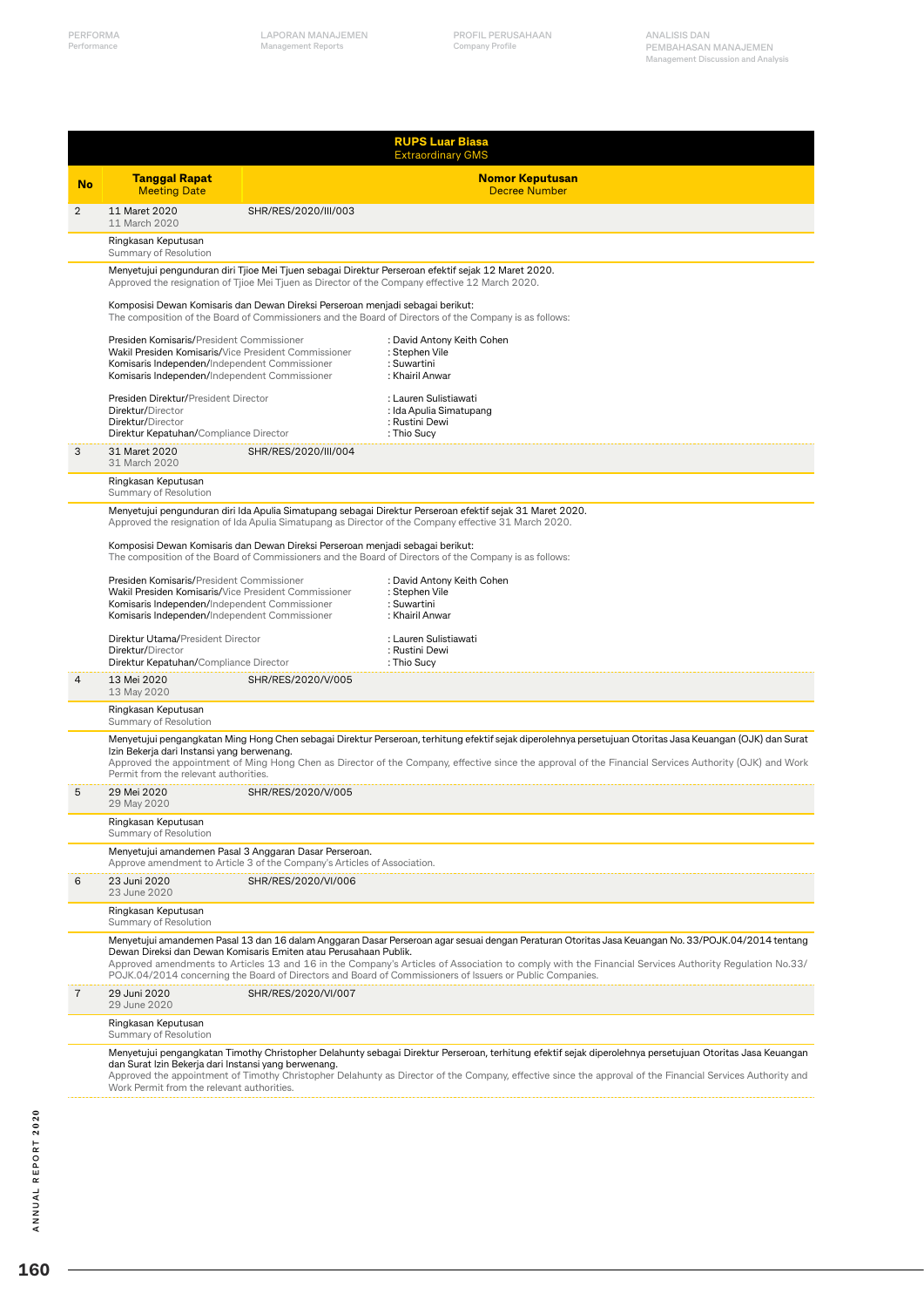



**TATA KELOLA PERUSAHAAN Corporate Governance**

**TANGGUNG JAWAB SOSIAL PERUSAHAAN Corporate Social Responsibility**

**161 TINJAUAN FUNGSIONAL LAPORAN KEBERLANJUTAN Sustainability Report**

|    | <b>RUPS Luar Biasa</b><br><b>Extraordinary GMS</b>                                                                                                                                                                                                                                                                                                               |                                         |                                                                                                                                                                                                                                                                                                                   |  |  |  |
|----|------------------------------------------------------------------------------------------------------------------------------------------------------------------------------------------------------------------------------------------------------------------------------------------------------------------------------------------------------------------|-----------------------------------------|-------------------------------------------------------------------------------------------------------------------------------------------------------------------------------------------------------------------------------------------------------------------------------------------------------------------|--|--|--|
| No | <b>Tanggal Rapat</b><br><b>Meeting Date</b>                                                                                                                                                                                                                                                                                                                      | <b>Nomor Keputusan</b><br>Decree Number |                                                                                                                                                                                                                                                                                                                   |  |  |  |
| 8  | 22 Juli 2020<br>22 July 2020                                                                                                                                                                                                                                                                                                                                     | SHR/RES/2020/VII/009                    |                                                                                                                                                                                                                                                                                                                   |  |  |  |
|    | Ringkasan Keputusan<br>Summary of Resolution                                                                                                                                                                                                                                                                                                                     |                                         |                                                                                                                                                                                                                                                                                                                   |  |  |  |
|    |                                                                                                                                                                                                                                                                                                                                                                  |                                         | a. Menyetujui pengunduran diri Thio Sucy sebagai Direktur Perseroan efektif sejak 23 Juli 2020.<br>Approved the resignation of Thio Sucy as Director of the Company effective 23 July 2020.                                                                                                                       |  |  |  |
|    |                                                                                                                                                                                                                                                                                                                                                                  |                                         | b. Menyetujui pengangkatan Yessika Effendi sebagai Direktur Kepatuhan Perseroan, terhitung efektif sejak memperoleh persetujuan dari Otoritas Jasa Keuangan.<br>Approved the appointment of Yessika Effendi as the Company's Compliance Director, effective since approval from the Financial Services Authority. |  |  |  |
|    | Komposisi Dewan Komisaris dan Dewan Direksi Perseroan menjadi sebagai berikut:                                                                                                                                                                                                                                                                                   |                                         | The composition of the Board of Commissioners and the Board of Directors of the Company is as follows:                                                                                                                                                                                                            |  |  |  |
|    | Presiden Komisaris/President Commissioner<br>: David Antony Keith Cohen<br>Wakil Presiden Komisaris/Vice President Commissioner<br>: Stephen Vile<br>: Suwartini<br>Komisaris Independen/Independent Commissioner<br>Komisaris Independen/Independent Commissioner<br>: Khairil Anwar                                                                            |                                         |                                                                                                                                                                                                                                                                                                                   |  |  |  |
|    | Direktur Utama/President Director<br>Direktur/Director<br>Direktur/Director<br>Direktur/Director<br>Direktur Kepatuhan/Compliance Director                                                                                                                                                                                                                       |                                         | : Lauren Sulistiawati<br>: Rustini Dewi<br>: Ming Hong Chen<br>: Timothy Christopher Delahunty<br>: Yessika Effendi                                                                                                                                                                                               |  |  |  |
| 9  | 25 November 2020<br>25 November 2020                                                                                                                                                                                                                                                                                                                             | SHR/RES/2020/XI/010                     |                                                                                                                                                                                                                                                                                                                   |  |  |  |
|    | Ringkasan Keputusan<br>Summary of Resolution                                                                                                                                                                                                                                                                                                                     |                                         |                                                                                                                                                                                                                                                                                                                   |  |  |  |
|    | Menyetujui pengunduran diri Rustini Dewi sebagai Direktur Perseroan efektif sejak 1 Februari 2021.<br>Approved the resignation of Rustini Dewi as Director of the Company effective 1 February 2021.<br>Komposisi Dewan Komisaris dan Dewan Direksi Perseroan menjadi sebagai berikut:<br>Composition of the Board of Commissioners and Directors is as follows: |                                         |                                                                                                                                                                                                                                                                                                                   |  |  |  |
|    | Presiden Komisaris/President Commissioner<br>Wakil Presiden Komisaris/Vice President Commissioner<br>Komisaris Independen/Independent Commissioner<br>Komisaris Independen/Independent Commissioner                                                                                                                                                              |                                         | : David Antony Keith Cohen<br>: Stephen Vile<br>: Suwartini<br>: Khairil Anwar                                                                                                                                                                                                                                    |  |  |  |
|    | Direktur Utama/President Director<br>: Lauren Sulistiawati<br>Direktur/Director<br>: Ming Hong Chen<br>: Timothy Christopher Delahunty<br>Direktur/Director<br>: Yessika Effendi<br>Direktur Kepatuhan/Compliance Director                                                                                                                                       |                                         |                                                                                                                                                                                                                                                                                                                   |  |  |  |

L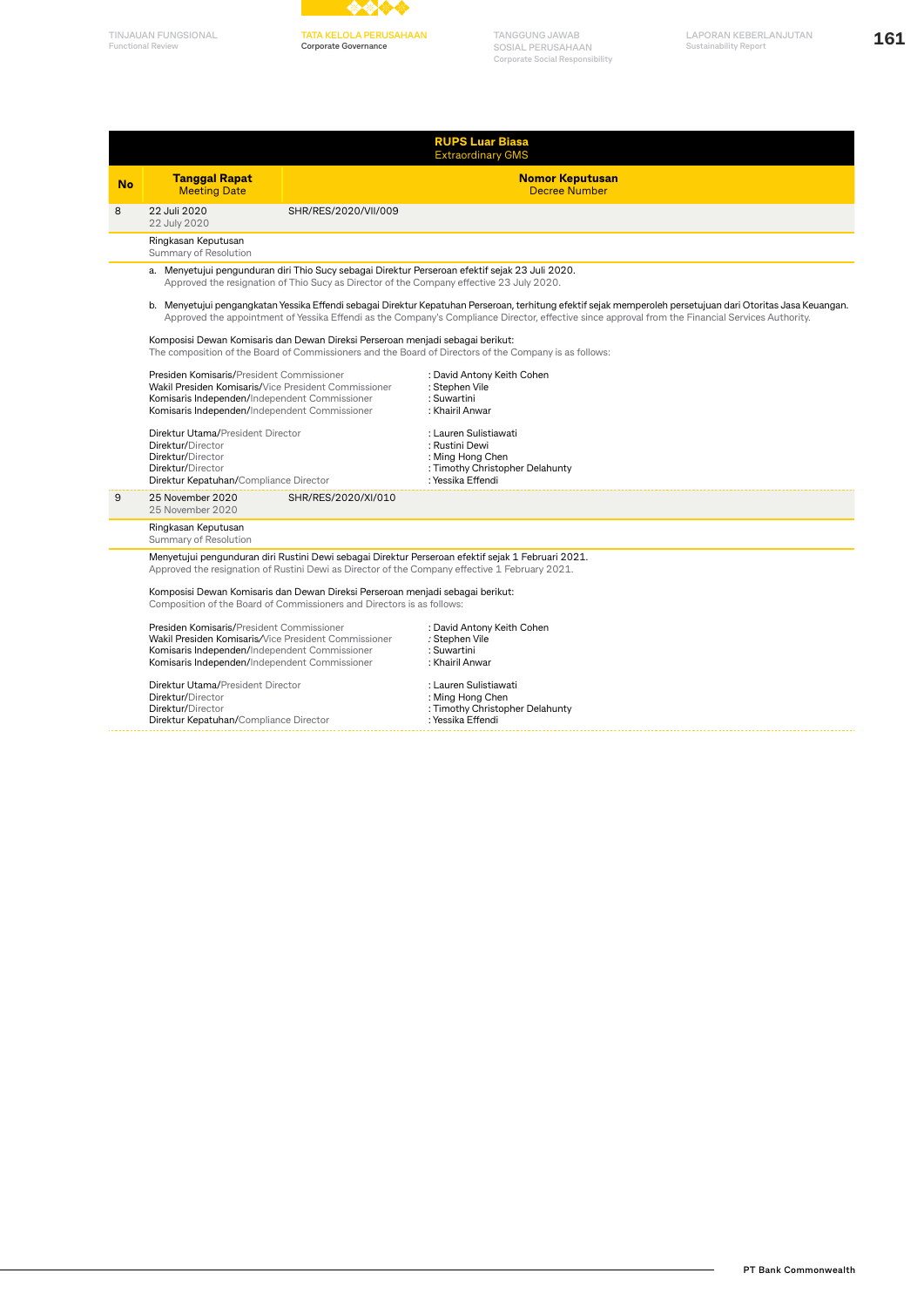#### **Hasil Keputusan RUPS Tahun 2019 dan Tindak Lanjut oleh Manajemen**

Selama tahun 2019, Bank Commonwealth telah melakukan satu kali RUPST dan satu kali kali RUPSLB dengan beberapa keputusan yang telah ditindaklanjuti, berikut penjelasannya:

#### **Resolution of the 2019 GMS and Follow-Up Action by Management**

During 2019, Bank Commonwealth has held one AGMS and one EGMS with the following resolutions:

| No | <b>Tanggal Rapat</b><br><b>Meeting Date</b>        | <b>Ringkasan Keputusan</b><br><b>Summary of Resolution</b>                                                                                                                                                                                                                                                                                                           | <b>Tindak Lanjut</b><br>Follow-Up                                                       |
|----|----------------------------------------------------|----------------------------------------------------------------------------------------------------------------------------------------------------------------------------------------------------------------------------------------------------------------------------------------------------------------------------------------------------------------------|-----------------------------------------------------------------------------------------|
|    | <b>RUPS Tahunan</b><br><b>Annual GMS</b>           |                                                                                                                                                                                                                                                                                                                                                                      |                                                                                         |
| 1. | 14 Mei 2019<br>14 May 2019                         | Menyetujui Laporan Tahunan Perseroan dan mengesahkan Laporan Keuangan Perseroan untuk<br>tahun yang berakhir pada tanggal 31 Desember 2018                                                                                                                                                                                                                           | Telah ditindaklanjuti melalui Akta<br>Keputusan RUPS Tahunan No.<br>SHR/RES/2019/V/002  |
|    |                                                    | Approve the Company's Annual Report and ratified the Company's Financial Statements for the<br>year ending on 31 December 2018                                                                                                                                                                                                                                       | Have been carried out through                                                           |
|    |                                                    | Menyetujui penggunaan laba bersih Perseroan untuk tahun buku yang berakhir pada 31 Desember<br>2018 sebesar Rp45.774.503.530 (Empat puluh lima miliar tujuh ratus tujuh puluh empat juta lima<br>ratus tiga ribu lima ratus tiga rupiah) akan dibukukan sebagai laba yang ditahan untuk memperkuat<br>struktur permodalan Perseroan                                  | the Annual GMS Deed No. SHR/<br>RES/2019/V/002.                                         |
|    |                                                    | Approve the use of the Company's net profit for the financial year ending on 31 December 2018<br>which amounted to Rp45,774,503,530 (forty-five billion seven hundred seventy-four million five<br>hundred three thousand five hundred and three rupiah) will be recorded as retained earnings to<br>strengthen the capital structure of the Company                 |                                                                                         |
|    |                                                    | Memberikan pembebasan dan pelunasan secara penuh kepada Dewan Direksi dan Dewan Komisaris<br>atas pelaksanaan tugas dan tanggungjawabnya dalam pengurusan dan pengawasan Perseroan<br>yang dilakukan dalam tahun buku tersebut sepanjang tindakan-tindakan tersebut tercermin dalam<br>Laporan Tahunan dan Laporan Keuangan Perseroan                                |                                                                                         |
|    |                                                    | Providing full release and repayment to the Board of Directors and Board of Commissioners for<br>the implementation of their duties and responsibilities in the management and supervision of the<br>Company during the financial year as long as these actions are reflected in the Company's Annual<br>Report and Financial Statements                             |                                                                                         |
|    |                                                    | Memberikan kewenangan kepada Dewan Komisaris untuk menunjuk dan/atau mengganti auditor<br>independen untuk mengaudit Laporan Keuangan Perseroan untuk tahun buku yang berakhir pada<br>tanggal 31 Desember 2019 dan untuk menentukan syarat-syarat dan ketentuan-ketentuan<br>penunjukan tersebut dengan wajib memperhatikan rekomendasi dari Komite Audit Perseroan |                                                                                         |
|    |                                                    | Give the authority to the Board of Commissioners to appoint and/or replace independent auditors<br>to audit the Company's Financial Statements for the financial year ending on 31 December 2019<br>and to determine the terms and conditions of such appointment by taking into account the<br>recommendations of the Company's Audit Committee.                    |                                                                                         |
|    | <b>RUPS Luar Biasa</b><br><b>Extraordinary GMS</b> |                                                                                                                                                                                                                                                                                                                                                                      |                                                                                         |
| 1  | 3 April 2019<br>3 April 2019                       | Menyetujui pengangkatan Bapak Rajeev Bhatnagar sebagai Direktur Perseroan, terhitung efektif<br>sejak diperolehnya persetujuan Otoritas Jasa Keuangan (OJK) dan Surat Izin Bekerja dari Instansi<br>yang berwenang                                                                                                                                                   | Telah ditindaklanjuti melalui Akta<br>Keputusan RUPS Tahunan No.<br>SHR/RES/2019/IV/001 |
|    |                                                    | Approve the appointment of Mr. Rajeev Bhatnagar as Director of the Company, effective since the<br>approval of the Financial Services Authority (OJK) and Work Permit from the relevant authorities.                                                                                                                                                                 | Have been carried out through<br>the Annual GMS Deed No. SHR/                           |
|    |                                                    | Menyetujui pengangkatan kembali Ibu Rustini Dewi sebagai Direktur Perseroan untuk jangka waktu<br>5 (lima) tahun atau sebagaimana diatur dalam Anggaran Dasar Perseroan tanpa mengurangi hak<br>dari Rapat Umum Pemegang Saham untuk memberhentikan sewaktu-waktu, terhitung sejak<br>tanggal 4 April 2019                                                           | RES/2019/IV/001.                                                                        |
|    |                                                    | Approve the reappointment of Ms. Rustini Dewi as Director of the Company for a 5 (five) year<br>period or as stipulated in the Company's Articles of Association without relieving the rights of the<br>General Meeting of Shareholders to terminate at any time, starting from 4 April 2019                                                                         |                                                                                         |
|    |                                                    | Menyetujui pengangkatan kembali Ibu Ida Apulia Simatupang sebagai Direktur Perseroan untuk<br>jangka waktu 5 (lima) tahun atau sebagaimana diatur dalam Anggaran Dasar Perseroan tanpa<br>mengurangi hak dari Rapat Umum Pemegang Saham untuk memberhentikan sewaktu-waktu,<br>terhitung sejak tanggal 25 April 2019                                                 |                                                                                         |
|    |                                                    | Approve the reappointment of Mrs. Ida Apulia Simatupang as Director of the Company for a 5<br>(five) year period or as stipulated in the Company's Articles of Association without relieving the<br>rights of the General Meeting of Shareholders to dismiss at any time, starting from 25 April 2019                                                                |                                                                                         |
|    |                                                    | Menyetujui pengangkatan kembali Ibu Tjioe Mei Tjuen sebagai Direktur Perseroan untuk jangka<br>waktu 5 (lima) tahun atau sebagaimana diatur dalam Anggaran Dasar Perseroan tanpa mengurangi<br>hak dari Rapat Umum Pemegang Saham untuk memberhentikan sewaktu-waktu, terhitung sejak<br>tanggal 20 Juli 2019                                                        |                                                                                         |
|    |                                                    | Approve the reappointment of Ms. Tjioe Mei Tjuen as Director of the Company for a 5 (five) years<br>period or as stipulated in the Company's Articles of Association without relieving the rights of the                                                                                                                                                             |                                                                                         |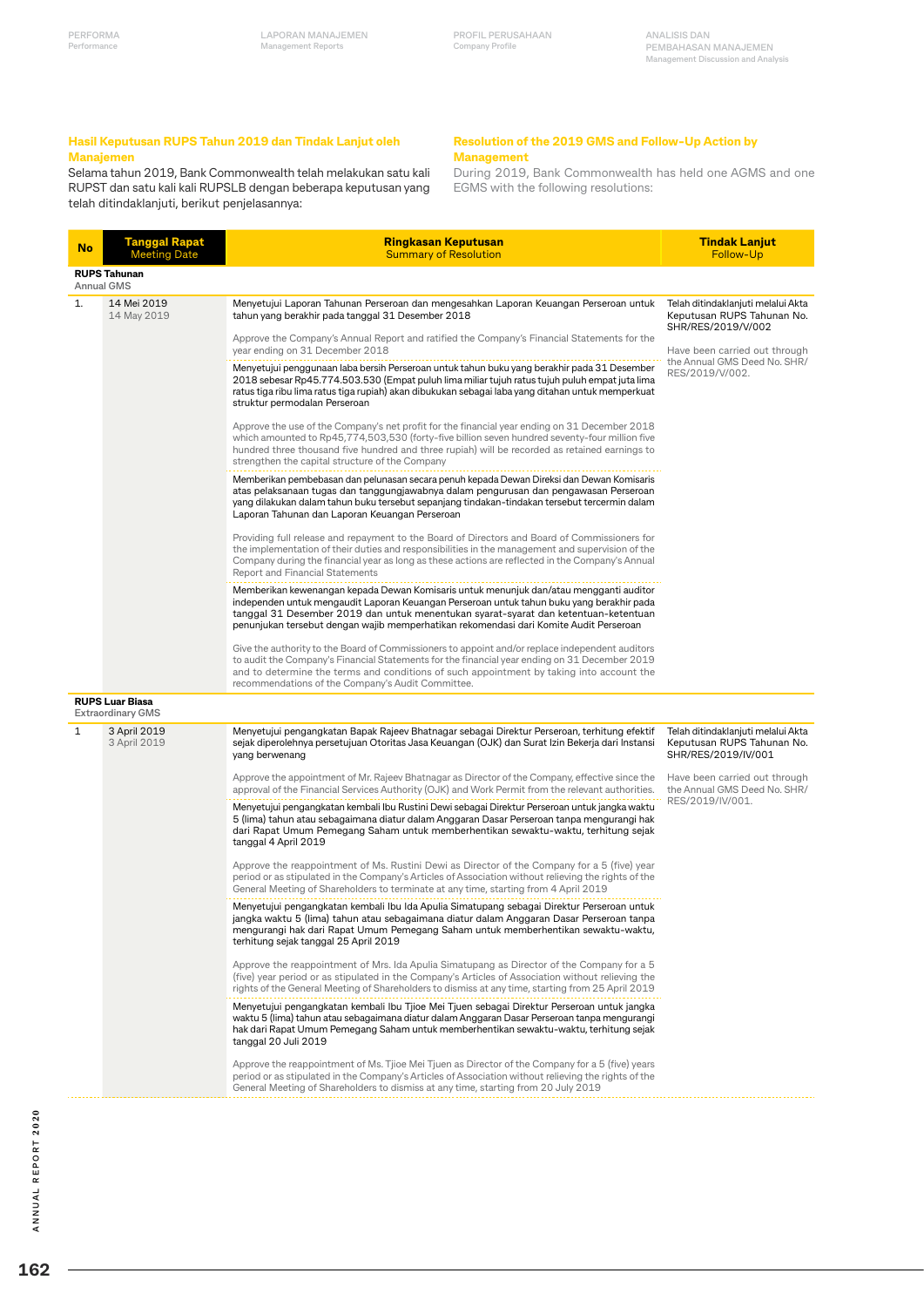



# **Dewan Komisaris**

### **Board of Commissioners**

Dewan Komisaris merupakan organ tata kelola yang bertanggung jawab untuk melakukan pengawasan dan memberi nasihat kepada Dewan Direksi. Dewan Komisaris tidak berwenang untuk terlibat dalam pengambilan keputusan yang berkaitan dengan kegiatan operasional Bank. Pelaksanaan tugas Dewan Komisaris di Bank Commonwealth diselenggarakan sesuai dengan ketentuan UU No. 40 Tahun 2007 tentang Perseroan Terbatas, POJK No.55/POJK.03/2016 tentang Penerapan Tata Kelola Bagi Bank Umum dan SEOJK No.13/ SEOJK.03/2017 tentang Penerapan Tata Kelola Bagi Bank Umum serta No. 33 /POJK.04/2014 tentang Dewan Direksi dan Dewan Komisaris Emiten atau Perusahaan Publik.

#### **KOMPOSISI DEWAN KOMISARIS**

Susunan keanggotaan Dewan Komisaris mengacu pada ketentuan OJK yang mensyaratkan bahwa Dewan Komisaris terdiri dari minimum 3 (tiga) orang dan paling banyak sama dengan jumlah anggota Dewan Direksi. Jumlah anggota Komisaris Independen paling sedikit berjumlah 50% dari jumlah anggota Dewan Komisaris.

Per 31 Desember 2020, komposisi Dewan Komisaris Bank Commonwealth terdiri dari 4 (empat) anggota. Susunan Dewan Komisaris diuraikan dalam tabel berikut:

The Board of Commissioners is the governance body that is responsible for supervising and providing advice to the Board of Directors. The Board of Commissioners is not authorized to be involved in making decisions related to Bank's operational activities. The implementation of the Board of Commissioners duties at Bank Commonwealth is held in accordance with the provisions of Law No.40 of 2007 on Limited Liability Companies, POJK No.55/POJK.03/2016 on the Implementation of Good Corporate Governance for Commercial Banks and SEOJK No.13/SEOJK.03/2017 on the Implementation of Good Corporate Governance for Commercial Banks and No.33/ POJK.04/2014 on the Board of Directors and Board of Commissioners of Issuers or Public Companies.

#### **BOARD OF COMMISSIONERS COMPOSITION**

The membership of the Board of Commissioners refers to the OJK stipulation which requires that Board of Commissioners consists of a minimum of 3 (three) persons and is less than or equal to the number of members of the Board of Directors. The number of Independent Commissioners shall be at least 50% of the total members of the Board of Commissioners.

As of 31 December 2020, the composition of Bank Commonwealth Board of Commissioners consists of 4 (four) members. The composition of the Board of Commissioners is described in the following table:

| No | Nama<br>Name             | Jabatan<br>Position                                     | <b>Tanggal Efektif Pengangkatan</b><br><b>Berdasarkan Persetujuan OJK</b><br><b>Effective Appointment Date</b><br><b>Pursuant to OJK Approval</b> | <b>Periode Jabatan</b><br><b>Term of Office</b> |
|----|--------------------------|---------------------------------------------------------|---------------------------------------------------------------------------------------------------------------------------------------------------|-------------------------------------------------|
|    | David Antony Keith Cohen | Presiden Komisaris<br>President Commissioner            | 8 Maret 2019<br>8 March 2019                                                                                                                      | $2019 - 2022$                                   |
|    | Stephen Vile             | Wakil Presiden Komisaris<br>Vice President Commissioner | 25 Februari 2019<br>25 February 2019                                                                                                              | $2019 - 2022$                                   |
|    | Suwartini                | Komisaris Independen<br>Independent Commissioner        | 7 November 2012<br>7 November 2012                                                                                                                | $2018 - 2021$                                   |
|    | Khairil Anwar            | Komisaris Independen<br>Independent Commissioner        | 6 Mei 2013<br>6 May 2013                                                                                                                          | $2019 - 2022$                                   |

#### **UJI KEMAMPUAN DAN PATUHAN**

Seluruh anggota Dewan Komisaris Bank Commonwealth telah lulus Uji Kemampuan dan Kepatutan (*Fit and Proper Test*) dan mendapatkan persetujuan Otoritas Jasa Keuangan.

#### **INDEPENDENSI ANGGOTA DEWAN KOMISARIS**

Seluruh anggota Dewan Komisaris tidak memiliki hubungan keluarga dan hubungan keuangan dengan anggota Dewan Komisaris lain, Dewan Direksi maupun pemegang saham pengendali.

Seluruh anggota Dewan Komisaris tidak memiliki 5% saham atau lebih dari modal disetor pada Bank Commonwealth, bank lain, lembaga keuangan non-Bank, dan pada perusahaan lainnya baik di dalam maupun luar Indonesia.

#### **FIT AND PROPER TEST**

All members of the Board of Commissioners of Bank Commonwealth have passed the Fit and Proper Test and received approval from the Financial Services Authority

#### **INDEPENDENCE OF MEMBERS OF THE BOARD OF COMMISSIONERS**

All members of the Board of Commissioners do not have family and financial relationship with other members of the Board of Commissioners, Board of Directors, or controlling shareholders.

All members of the Board of Commissioners do not own 5% or more of the paid-up capital in Bank Commonwealth, other banks, nonbank financial institutions and other companies both inside and outside Indonesia.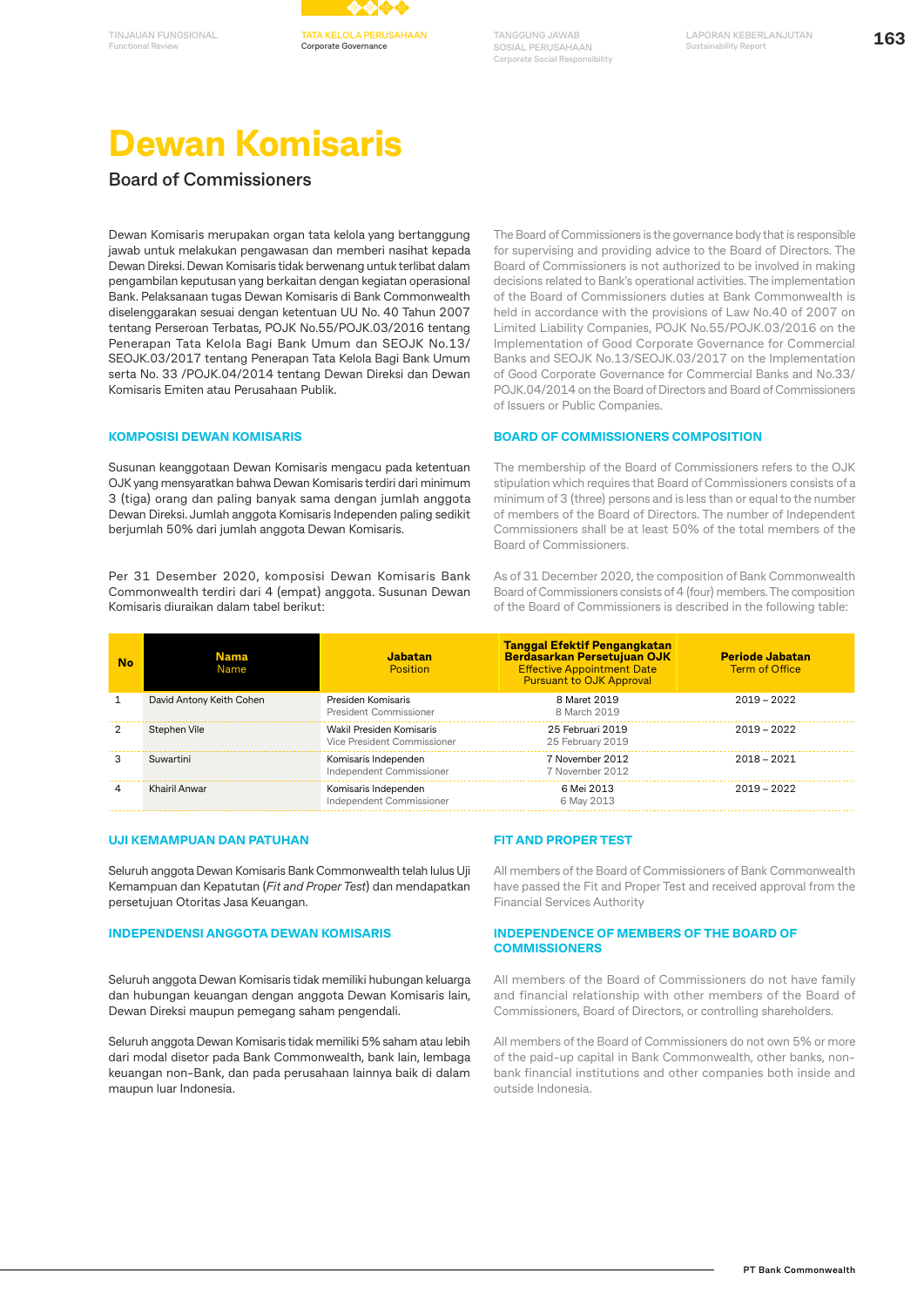#### **Tabel Independensi Anggota Dewan Komisaris dan Dewan Direksi**

Tabel of Independence of Members of the Board of Commissioners and Board of Directors

| <b>Nama</b><br>Name         | Hubungan Keluarga dan Hubungan Keuangan dengan<br><b>Family and Financial Relationship with</b> |          |                                                   |          |                                       |          |
|-----------------------------|-------------------------------------------------------------------------------------------------|----------|---------------------------------------------------|----------|---------------------------------------|----------|
|                             | Dewan komisaris<br><b>Board of Commissioners</b>                                                |          | <b>Dewan Direksi</b><br><b>Board of Directors</b> |          | <b>Pemegang Saham</b><br>Shareholders |          |
|                             | Ya/Yes                                                                                          | Tidak/No | Ya/Yes                                            | Tidak/No | Ya/Yes                                | Tidak/No |
| David Antony Keith<br>Cohen |                                                                                                 |          |                                                   |          |                                       |          |
| Stephen Vile                |                                                                                                 |          |                                                   |          |                                       |          |
| Suwartini                   |                                                                                                 |          |                                                   |          |                                       |          |
| Khairil Anwar               |                                                                                                 |          |                                                   |          |                                       |          |

#### **RANGKAP JABATAN ANGGOTA DEWAN KOMISARIS**

Anggota Dewan Komisaris tidak merangkap jabatan yang tidak diperkenankan oleh Peraturan Otoritas Jasa Keuangan tentang Pelaksanaan Tata Kelola bagi Bank Umum. Rangkap jabatan anggota Dewan Komisaris tercantum pada tabel di bawah ini:

#### **CONCURRENT POSITIONS OF MEMBERS OF THE BOARD OF COMMISSIONERS**

Members of the Board of Commissioners do not hold concurrent positions which are not permitted by the Financial Services Authority Regulation regarding the Implementation of Good Corporate Governance for Commercial Banks.

| <b>Nama</b><br>Name      | Jabatan di Bank Commonwealth<br><b>Position in Bank Commonwealth</b> | Jabatan di Perusahaan Lain<br><b>Position in other Companies</b>                                                                                                                                                                               |
|--------------------------|----------------------------------------------------------------------|------------------------------------------------------------------------------------------------------------------------------------------------------------------------------------------------------------------------------------------------|
| David Antony Keith Cohen | Presiden Komisaris<br>President Commissioner                         | 1. Deputy Chief Executive Officer pada Commonwealth Bank of Australia (CBA)<br>Deputy Chief Executive Officer at Commonwealth Bank of Australia (CBA)<br>2. Executive Director pada ASB Bank Limited<br>Executive Director at ASB Bank Limited |
| Stephen Vile             | Wakil Presiden Komisaris<br>Vice President Commissioner              | Tidak ada/None                                                                                                                                                                                                                                 |
| Suwartini                | Komisaris Independen<br>Independent Commissioner                     | Staff Ahli Dewan Direksi pada Lembaga Pengembangan Perbankan Indonesia (LPPI)<br>Expert Staff of the Board of Directors at the Indonesian Banking Development Institute<br>(LPPI)                                                              |
| Khairil Anwar            | Komisaris Independen<br>Independent Commissioner                     | Advisor pada KoinWorks<br>Advisor at KoinWorks                                                                                                                                                                                                 |

#### **KOMISARIS INDEPENDEN**

Komisaris Independen tidak memiliki hubungan keuangan, kepengurusan, kepemilikan saham dan/atau hubungan keluarga dengan anggota Dewan Komisaris lainnya dan/atau dengan pemegang saham mayoritas atau hubungan lainnya dengan Bank yang dapat mempengaruhi pengambilan keputusan dan tindakan secara independen.

#### **PIAGAM DEWAN KOMISARIS**

Pedoman dan Tata Tertib Dewan Komisaris atau Board Manual disusun sebagai pedoman pelaksanaan tugas dan tanggung jawab Dewan Komisaris. Board Manual berlaku mengikat bagi seluruh anggota Dewan Komisaris. Penyusunan Board Manual mengacu pada peraturan perundang-undangan dan Anggaran Dasar Bank Commonwealth serta praktik-praktik terbaik (best practices) di industri keuangan.

#### **TUGAS DAN TANGGUNG JAWAB**

Tugas pokok, fungsi dan tanggung jawab Dewan Komisaris diatur dalam Pedoman Dewan Komisaris sebagai berikut:

- 1. Memantau dan memastikan penerapan prinsip-prinsip Tata Kelola Perusahaan yang Baik (GCG) dalam semua aspek bisnis Bank Commonwealth dan di semua level organisasi.
- 2. Aktif melakukan pengawasan atas kinerja Dewan Direksi dalam melaksanakan segala tugas dan tanggung jawabnya, serta memberikan rekomendasi dan saran, juga memantau dan mengevaluasi pelaksanaan kebijakan strategis Bank Commonwealth.

#### **INDEPENDENT COMMISSIONER**

Independent Commissioner do not have any financial, management, share ownership and/or kinship relationship with other members of the Board of Commissioners and/or with majority shareholders and/or other relationships with the Bank that can influence decision making and action in independent manner.

#### **BOARD OF COMMISSIONERS CHARTER**

The Board of Commissioners Guidelines or Board Manual is compiled as a set of guideline for the implementation of Board of Commisioner duties and responsibilities. The Board Manual applies to all members of the Board of Commissioners. The compilation of the Board Manual refers to the laws and regulations and the Articles of Association of Bank Commonwealth as well as best practices in the financial industry.

#### **DUTIES AND RESPONSIBILITIES**

The main duties, functions and responsibilities of the Board of Commissioners are regulated in the Board of Commissioners Guidelines as follows:

- 1. Monitor and ensure the implementation of Good Corporate Governance (GCG) principles in all aspects of Bank Commonwealth business and at all levels of the organisation.
- 2. Actively supervise the performance of the Board of Directors in carrying out all their duties and responsibilities, as well as providing recommendations and suggestions, as well as monitoring and evaluating the implementation of Bank Commonwealth strategic policies.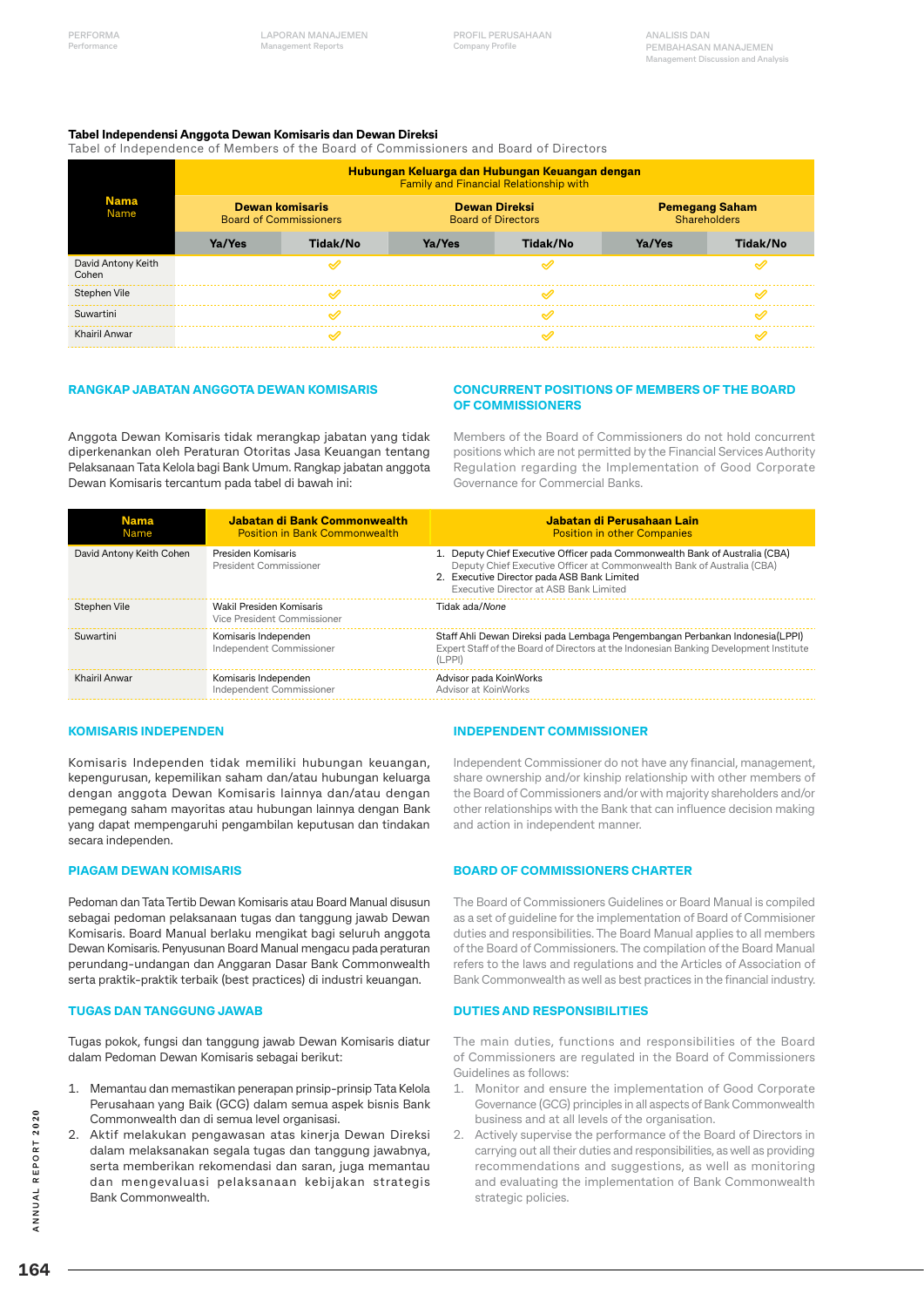

- 3. Memelihara dan memantau Tingkat Kesehatan Bank serta mengambil langkah-langkah yang diperlukan untuk memelihara dan/atau meningkatkan Tingkat Kesehatan Bank.
- 4. Memastikan Dewan Direksi telah menyusun dan memelihara sistem pengendalian intern yang memadai, efektif dan efisien, serta menindaklanjuti temuan audit dan rekomendasi dari Satuan Kerja Audit Internal (SKAI) Bank Commonwealth, Auditor Eksternal, serta Otoritas Jasa Keuangan (OJK) dan/atau otoritas pengawas lainnya.
- 5. Mengkaji efektivitas dan efisiensi sistem pengendalian intern berdasarkan informasi yang diperoleh dari SKAI paling sedikit sekali dalam 1 (satu) tahun.
- 6. Menunjuk *quality controller* independen dari pihak eksternal untuk melakukan kaji ulang terhadap kinerja SKAI, dengan mempertimbangkan rekomendasi Komite Audit.
- 7. Mengkaji efektivitas dan efisiensi sistem pengendalian internal berdasarkan informasi yang diperoleh dari SKAI paling sedikit 1 (satu) kali setahun.

#### **RAPAT DEWAN KOMISARIS**

Dewan Komisaris menyelenggarakan rapat sesuai dengan ketentuan dan pedoman Dewan Komisaris dengan agenda dan risalah rapat yang didokumentasikan dengan baik.

Sepanjang tahun 2020, Dewan Komisaris telah mengadakan 5 (lima) kali rapat yang dilakukan melalui media telekonferensi dengan rekapitulasi kehadiran masing-masing anggota Dewan Komisaris sebagai berikut:

- 3. Maintain and monitor the Bank's Soundness Level and take all steps necessary to maintain and/or improve the Bank Soundness Level.
- 4. Ensure that the Board of Directors has established and maintains an adequate, effective and efficient internal control system, and follows up on audit findings and recommendations from the Bank Internal Audit, External Auditor and the Financial Services Authority (OJK) and/or other supervisory bodies.
- 5. Review the effectiveness and efficiency of the internal control system based on information obtained from the Internal Audit Function at least once in 1 (one) year.
- 6. Appoint an independent quality controller from an external party to review the performance of the Internal Audit Unit, taking into account the recommendations of the Audit Committee
- 7. Review the effectiveness and efficiency of the internal control system based on information obtained from the Internal Audit Unit at least once in one year.

#### **BOARD OF COMMISSIONERS MEETING**

The Board of Commissioners holds meetings in accordance with the provisions and guidelines of the Board of Commissioners with a well-documented agenda and minutes of meeting.

Throughout 2020, the Board of Commissioners held 5 (five) meetings which were conducted via teleconference with the attendance of each member of the Board of Commissioners as follows:

| No | Anggota<br>Member        | <b>Jabatan</b><br><b>Title</b>                          | Jumlah Kehadiran<br><b>Total Attendance</b> | <b>Persentase Kehadiran</b><br><b>Attendace Percentage</b> |
|----|--------------------------|---------------------------------------------------------|---------------------------------------------|------------------------------------------------------------|
|    | David Antony Keith Cohen | Presiden Komisaris<br>President Commissioner            | 5/5                                         | 100%                                                       |
|    | Stephen Vile             | Wakil Presiden Komisaris<br>Vice President Commissioner | 5/5                                         | 100%                                                       |
|    | Suwartini                | Komisaris Independen<br>Independent Commissioner        | 5/5                                         | 100%                                                       |
|    | Khairil Anwar            | Komisaris Independen<br>Independent Commissioner        | 5/5                                         | 100%                                                       |

Dengan adanya aksi korporasi di tahun 2020 yaitu penerbitan obligasi Bank Commonwealth untuk pertama kalinya menjadikan Bank sebagai Emiten yang juga harus tunduk pada ketentuan yang diterbitkan oleh OJK Pasar Modal salah satunya terkait pengaturan Dewan Komisaris yang mewajibkan Dewan Komisaris menyelenggarakan rapat minimum 1 (satu) kali dalam 2 (dua) bulan. Pemenuhan ketentuan ini mencakup ketentuan-ketentuan lainnya yang terkait dengan proses penyesuaian yang sedang berlangsung.

#### **PENGAWASAN DAN REKOMENDASI DEWAN KOMISARIS**

Dewan Komisaris bertanggungjawab menyelenggarakan fungsi pengawasannya melalui pemenuhan tugas-tugas berikut ini:

- 1. Merekomendasikan penyesuaian strategi bisnis apabila diperlukan dan mengawasi tingkat pertumbuhan kredit dan pendanaan.
- 2. Mengevaluasi kinerja keuangan Bank sepanjang tahun 2020.
- 3. Mengevaluasi pelaksanaan Rencana Bisnis Bank.
- 4. Memantau dan mengevaluasi perkembangan bisnis/proyek yang sedang dikembangkan Bank, terutama proyek-proyek terkait pengembangan strategi digital Bank.
- 5. Memantau, mengkaji dan mengevaluasi tindakan yang disetujui dari hasil temuan audit internal dan eksternal, serta memonitor perbaikan terhadap temuan audit baik yang berasal dari audit internal, audit eksternal dan audit regulator.
- 6. Membahas Laporan Tingkat Kesehatan Bank, Laporan Triwulanan Profil Risiko dan dampak dari peraturan baru atau perubahan peraturan bagi Bank.

In line with the corporate action in 2020, the issuance of bonds by Bank Commonwealth has made the Bank an Issuer which must comply with the provisions issued by the OJK Capital Markets, one of which is related to the regulation of the Board of Commissioners which requires the Board of Commissioners to hold a minimum meeting of 1 (one) time in 2 (two) months. Fulfillment of this provision includes other provisions related to the Bank's adjustment process and is still ongoing.

#### **SUPERVISION AND RECOMMENDATION OF THE BOARD OF COMMISSIONERS**

The Board of Commissioners is responsible for carrying out its supervisory function through the fulfillment of the following tasks:

- 1. Provides recommendation regarding the adjustments of business strategies where necessary and overseeing credit growth and function rates.
- 2. Evaluates the Bank's financial performance throughout 2020.
- 3. Evaluates the implementation of the Bank's Business Plan.
- 4. Monitors and evaluates the development of business/projects that are being developed by the Bank, especially projects related to the development of the Bank's digital strategy.
- 5. Monitors, reviews and evaluates agreed from internal and external audit findings, as well as monitored improvements to audit findings from internal audit, external audit and regulatory audit.
- 6. Discusses the Bank's Soundness Level Reports, Risk Profile Quarterly Reports and the impacts of new regulations or changes to regulations for the Bank.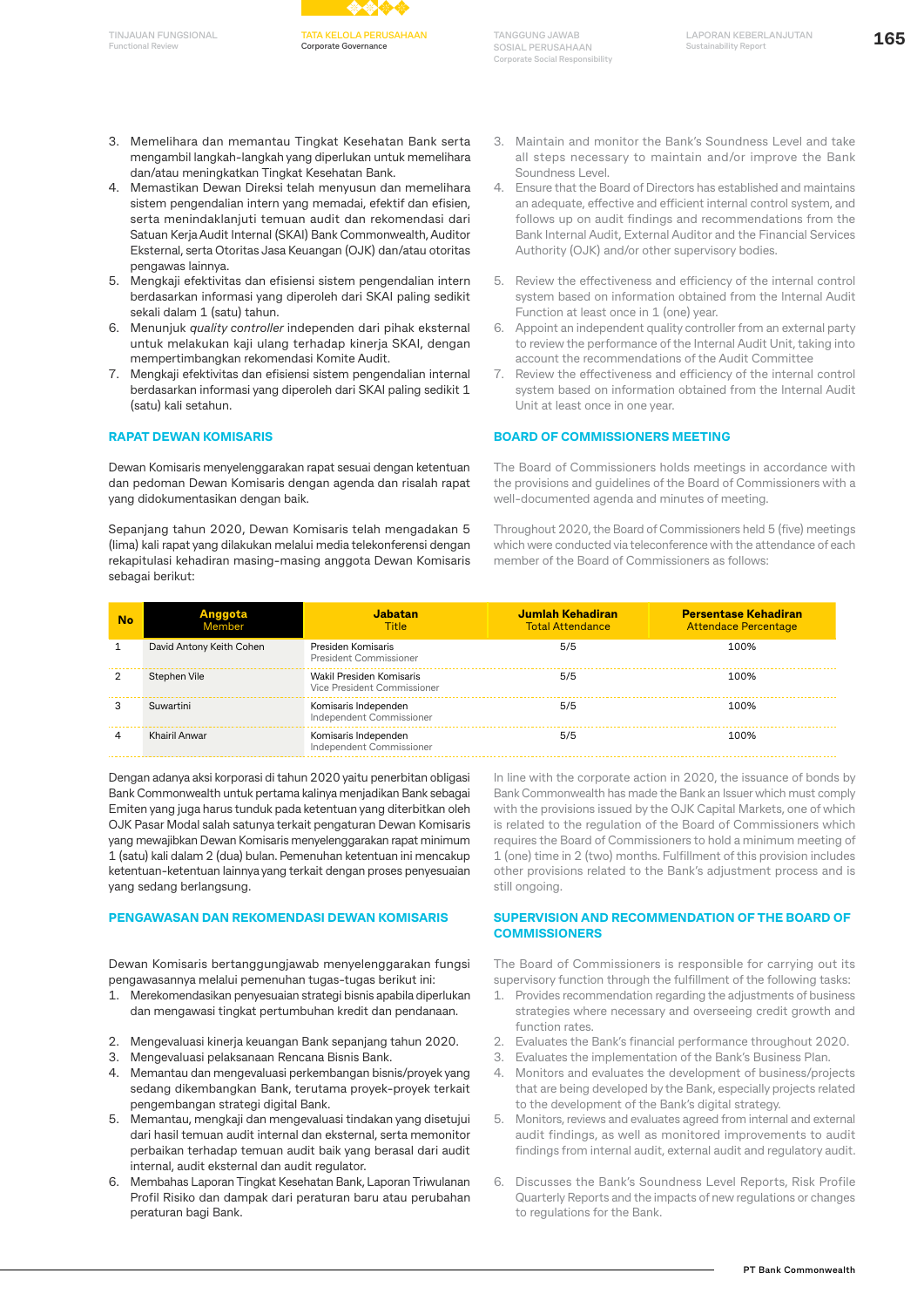- 7. Memantau area-area risiko operasional utama, terutama terkait *cybersecurity*, teknologi informasi, kejahatan finansial (*financial crime*) dan penyedia jasa pihak ketiga (*third party supplier*).
- 8. Membahas program inklusi keuangan yang dikembangkan Bank.
- 9. Mengevaluasi pandangan dan perkembangan terkait kegiatan operasional dan perubahan strategi Bank.

Adapun rekomendasi dan persetujuan yang dilakukan oleh Dewan Komisaris ialah:

- 1. Revisi rencana Bisnis Bank Tahun 2020-2022.
- 2. Rencana Bisnis Bank Tahun 2021-2023.
- 3. Penunjukkan Auditor Eksternal untuk melakukan audit atas Laporan Keuangan Bank untuk Tahun buku yang berakhir pada tanggal 31 Desember 2020.
- 4. Persetujuan untuk pelaporan yang terkait dengan audit internal dan eksternal; perubahan proses pengesahan dan tanda tangan Laporan Keuangan Publikasi Triwulanan.
- 5. Persetujuan kebijakan-kebijakan dan/atau piagam/charter yang perlu mendapatkan persetujuan Dewan Komisaris sesuai dengan peraturan yang berlaku.
- 6. Kebijakan Batas Maksimum Pemberian Kredit dan penyediaannya.

#### **PENGEMBANGAN KOMPETENSI DEWAN KOMISARIS**

Anggota Dewan Komisaris mengikuti *training* maupun seminar yang diselenggarakan oleh internal maupun eksternal Bank. Keikutsertaan dalam training maupun forum lainnya seperti seminar, forum diskusi meningkatkan pengetahuan anggota Dewan Komisaris terkait perkembangan industri keuangan dan perbankan khususnya sehingga mendukung pelaksanaan tugas Dewan Komisaris.

Pada tahun 2020, anggota Dewan Komisaris telah mengikuti programprogram pelatihan/seminar/workshop adalah sebagai berikut:

- 7. Monitors key operational risk areas, particularly those related to cyber security, information technology, financial crime and third party suppliers.
- 8. Discusses financial inclusion programmes developed by the Bank.
- 9. Evaluates views and developments related to operational activities and changes in the Bank's strategy.

The recommendations and approvals made by the Board of Commissioners are:

- 1. Revised Bank Business Plan for 2020-2022.
- 2. Bank Business Plan for 2021-2023.
- 3. Appointment of an External Auditor to audit the Bank's Financial Statements for the Financial Year ending on 31 December 2020.
- 4. Approval for reporting related to internal and external audits; changes to the ratification process and the signature of the Quarterly Published Financial Report.
- 5. Approval of policies and/or charters that require approval from the Board of Commissioners in accordance with applicable regulations.
- 6. Policy on the Legal Lending Limit and its provision.

#### **COMPETENCY DEVELOPMENT OF THE BOARD OF COMMISSIONERS**

Members of the Board of Commissioners attend training and seminars held by the Bank internally and externally. Participation in training and other forums such as seminars and discussion forums to increase the knowledge of members of the Board of Commissioners regarding developments in the financial and banking industry in particular are carried out to support the implementation of the duties of the Board of Commissioners.

In 2020, members of the Board of Commissioners that have participated in training/seminars/workshops are as follows:

| <b>No</b> | <b>Nama Komisaris</b><br><b>Name of Commissioners</b> | <b>Pelatihan/Seminar</b><br><b>Training/Seminar</b>                                                                                                                                                                                                                                                                                                                                                                                                                                                                |
|-----------|-------------------------------------------------------|--------------------------------------------------------------------------------------------------------------------------------------------------------------------------------------------------------------------------------------------------------------------------------------------------------------------------------------------------------------------------------------------------------------------------------------------------------------------------------------------------------------------|
|           | David Antony Keith Cohen                              | Ethics and Emerging Technologies<br>Building The Legal Team of Tomorrow                                                                                                                                                                                                                                                                                                                                                                                                                                            |
|           | Stephen Vile                                          | Bank Executive Accountability Regulation                                                                                                                                                                                                                                                                                                                                                                                                                                                                           |
| з         | Suwartini                                             | Digital Economi dan Pemberdayaan UMKM - Tantangan Membangun Ekosistemnya/<br>Digital Economics and Empowerment of MSME – Challenges to Build the Ecosystem<br>Human Centered Digitalization & Service<br>Human-Centered Digitalization & Service<br>Keberlanjutan Bisnis Bank (Model Prediksi Tata Kelola)<br>Bank Business Sustainability (Governance Prediction Model)<br>Menjaga Stabilitas Keuangan Era Pemulihan Ekonomi Nasional<br>Maintaining Financial Stability in the Era of National Economic Recovery |
|           | Khairil Anwar                                         | Banking Challenges, The Effectiveness of Crisis Response and Digitalization;<br>Profilling Kejahatan dan Kerentanan Pencucian Uang Serta Pendanaan Terorisme Sebagai Dampak Krisis COVID-1<br>Crime and Money Laundering Vulnerability Profiling and Terrorism Funding as an Impact of the COVID-19 Crisis<br>Manfaat Robotic Process Automation Bagi Industri Jasa Keuangan di Indonesia<br>Benefits of Robotic Process Automation for Financial Services Industry in Indonesia                                   |

#### **PENILAIAN TERHADAP KINERJA ANGGOTA DEWAN DIREKSI DAN ANGGOTA DEWAN KOMISARIS SERTA PELAKSANAANNYA**

#### **Prosedur Penilaian Kinerja Dewan Direksi**

Penilaian kinerja Dewan Direksi, sesuai dengan prosedur penilaian, dilakukan dua kali dalam setahun berdasarkan *Key Performance Indicators* (KPI) yang telah ditetapkan dan disepakati bersama, dengan mempertimbangkan tugas dan tanggung jawab masing-masing anggota Dewan Direksi.

#### **ASSESSMENT OF THE PERFORMANCE OF MEMBERS OF THE BOARD OF DIRECTORS AND MEMBERS OF THE BOARD OF COMMISSIONERS AND ITS IMPLEMENTATION**

#### **Board of Directors Performance Assessment Procedure**

The assessment of the Board of Directors' Performance, according to the assessment procedure, is carried out twice a year based on the Key Performance Indicators (KPI) that have been set and mutually agreed upon, taking into account the duties and responsibilities of each member of the Board of Directors.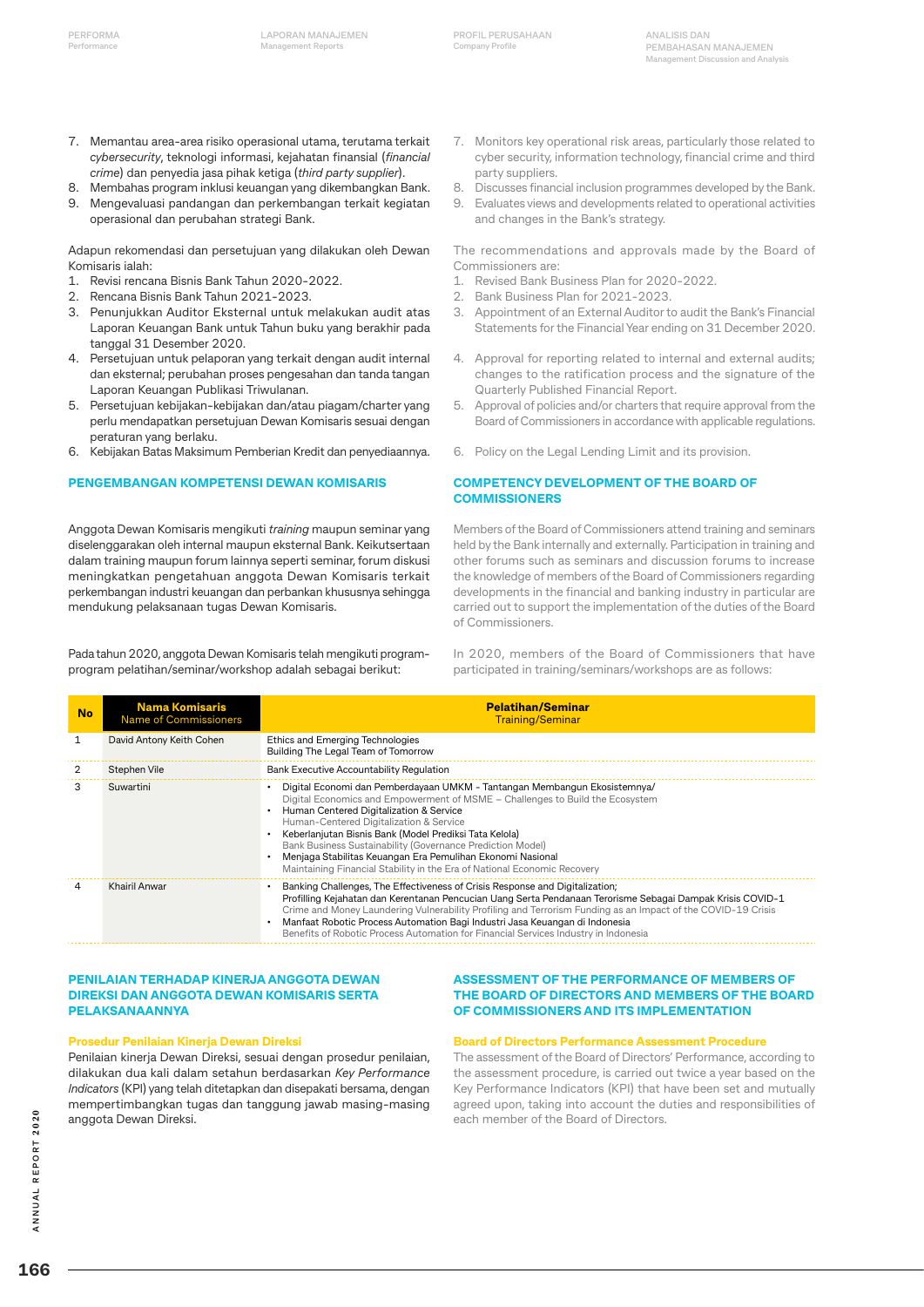**Functional Review**



**Corporate Governance**

**TANGGUNG JAWAB SOSIAL PERUSAHAAN Corporate Social Responsibility**

**167 TINJAUAN FUNGSIONAL LAPORAN KEBERLANJUTAN Sustainability Report**

Penilaian kinerja Dewan Direksi dilakukan melalui:

- Penilaian secara individual (*self-assessment*)
- Penilaian oleh Komite Remunerasi dan Nominasi terhadap seluruh anggota Dewan Direksi dalam rapat Komite. Komite Remunerasi dan Nominasi kemudian akan memberikan rekomendasi kepada Dewan Komisaris.

#### **Kriteria Penilaian Kinerja Dewan Direksi**

Kriteria penilaian kinerja Dewan Direksi merujuk pada tiga komponen sebagai berikut:

- **Pencapaian Bisnis/Hasil (***Business Outcomes***)** Penilaian dilakukan atas pencapaian kinerja dibandingkan dengan KPI yang sudah disetujui.
- **Penilaian Perilaku (***Behavioral Assessment***)**
	- Penilaian pada perilaku merujuk pada tiga nilai-nilai Bank yaitu*:* ▷ *Care:* Kita memiliki kepedulian terhadap nasabah kita dan sesama – kita memberikan pelayanan dengan kerendahan hati dan keterbukaan.
	- ▷ Courage: Kita memiliki keberanian untuk turun tangan, menyampaikan pendapat (speak up) dan memimpin dengan memberikan contoh.
	- ▷ *Commitment:* Kita teguh dalam memegang komitmen kita melakukan hal yang benar dan bekerja sama untuk menyelesaikan pekerjaan.

• **Penilaian Risiko (***Risk Assessment***)**

Indikator penilaian risiko berdasarkan pada:

- ▷ tanggung jawab setiap anggota Dewan Direksi terhadap pengelolaan risiko sesuai dengan peran masing-masing.
- ▷ kepatuhan terhadap kebijakan yang berlaku.
- ▷ penyelesaian pelatihan yang diwajibkan (*Mandatory Learning*).

#### **Hasil Penilaian Dewan Direksi**

Pada tahun 2020, hasil penilaian kinerja Anggota Dewan Direksi menunjukkan hasil yang baik sesuai dengan kriteria yang ditentukan.

### **Prosedur Penilaian Kinerja Komisaris**

Penilaian kinerja Komisaris dilakukan oleh Pemegang Saham, diwakilkan oleh Pemegang Saham Pengendali dengan mempertimbangkan kriteria-kriteria tugas dan tanggung jawab Dewan Komisaris yang telah ditetapkan.

Hasil penilaian kinerja Komisaris menjadi pertimbangan RUPS dalam pengangkatan kembali anggota Dewan Komisaris. Beberapa komponen yang menjadi pertimbangan adalah sebagai berikut:

- Efektivitas pelaksanaan kinerja komite-komite di bawah Dewan Komisaris
- Pengawasan pelaksanaan strategi dan pengelolaan tata kelola perusahaan yang baik
- Penerapan manajemen risiko dan pengendalian internal dalam menghadapi potensi risiko

#### **Hasil Penilaian Komisaris**

Pada tahun 2020, hasil penilaian kinerja Dewan Komisaris menunjukkan hasil yang baik sesuai dengan ketentuan yang telah ditetapkan.

#### **PENILAIAN TERHADAP KINERJA KOMITE DI BAWAH DEWAN KOMISARIS**

Bank menilai bahwa komite-komite di bawah Dewan Komisaris yaitu Komite Audit, Komite Pemantau Risiko dan Komite Remunerasi dan Nominasi telah melaksanakan fungsi dan tugasnya dengan baik dalam membantu Dewan Komisaris selama tahun 2020 sesuai dengan peraturan yang berlaku. Penjabaran pelaksanaan kerja komite-komite dituangkan pada bagian Komite-komite dalam laporan ini.

The performance assessment of the Board of Directors is carried out through:

- Self-Assessment
- Assessment by the Remuneration and Nomination Committee for all of the members of the Board of Directors in the Committee meeting. The Remuneration and Nomination Committee will then provide recommendations to the Board of Commissioners.

#### **Board of Directors Performance Assessment Criteria**

The performance assessment criteria for the Board of Directors refer to the following three components:

• **Business Outcomes**

The assessment is done based on the performance achievement compared to the agreed KPI.

- **Behavioral Assessment**
	- Behavioral assessment is based on the Bank's Values, namely:
		- ▷ Care: We care for our customers and each other We serve with humility and openness.
		- ▷ Courage: We have the courage to step in, speak up and lead by example.
		- ▷ Commitment: We stay true to our commitment we do the right things and work together to finish the job.

#### • **Risk Assessment**

Indicators for Risk assessment are:

- ▷ Accountability of every member of the Board of Directors in Risk Management in accordance to their respective role.
- ▷ Compliance with the applicable policies.
- ▷ Completion of assigned Mandatory Learning.

#### **Assessment Results of the Board of Directors**

In 2020, the performance assessment results for the members of the Board of Directors show good results in accordance with the specified criteria.

#### **Board of Commissioners Performance Assessment Process**

The Board of Commissioners' performance assessment is conducted by shareholders, represented by the controlling shareholder, taking into consideration the set roles and responsibilities criteria.

The Board of Commissioners' performance review will be taking into account by GMS during re-appointment of a member of Board of Commissioners. Some components to be considered are as follows:

- Effectiveness of performance execution of Board of Commissioners Committees.
- Supervision on the execution of the Bank's strategy and implementation of GCG.
- Implementation of Risk Management and Internal Control to mitigate risks.

#### **Performance Assessment Results of Board of Commissioners**

For 2020, Board of Commissioners' performance assessment has been determined as Good based on the specified criteria.

#### **ASSESSMENT OF PERFORMANCE OF COMMITTEES UNDER BOARD OF COMMISSIONERS**

The Bank assessed that committees under the Board of Commissioners, namely the Audit Committee, the Risk Oversight Committee and the Remuneration and Nomination Committee have carried out their functions and duties well in supporting the Board of Commissioners in 2020. The details of the performance of the Committees are covered in the Committees section of this report.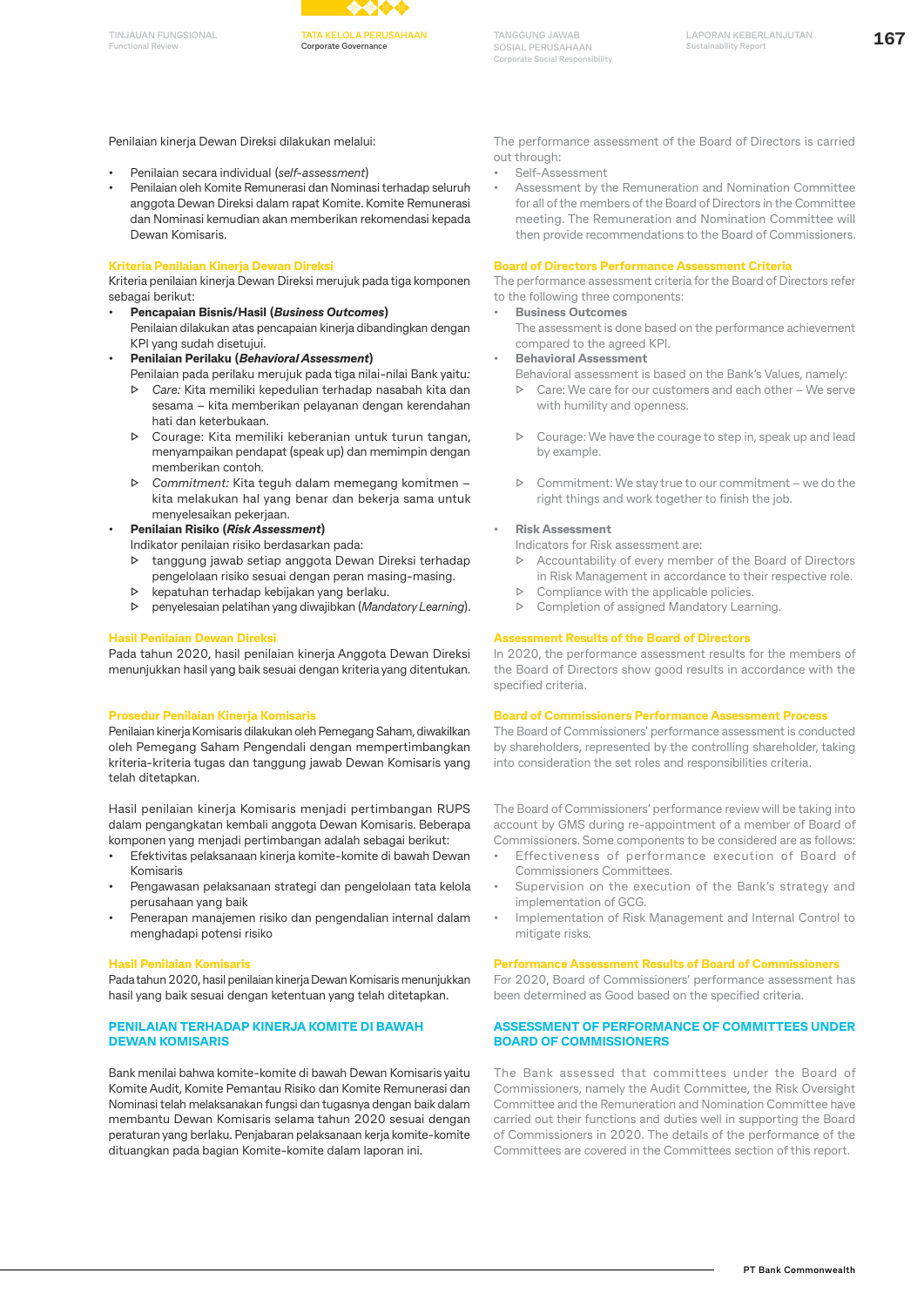# **Dewan Direksi**

### **The Board of Directors**

Dewan Direksi bertanggung jawab atas pengelolaan kegiatan usaha Bank untuk kepentingan dan tujuan perusahaan sesuai dengan Anggaran Dasar.

Pengangkatan anggota Dewan Direksi dilakukan oleh RUPS setelah mempertimbangkan rekomendasi Komite Remunerasi dan Nominasi. Dewan Direksi mempertanggungjawabkan pelaksanaan tugasnya kepada Rapat Umum Pemegang Saham.

#### **KOMPOSISI DEWAN DIREKSI**

Komposisi dan jumlah anggota Dewan Direksi Bank Commonwealth telah sesuai dengan ketentuan OJK terdiri dari lima Direktur, termasuk seorang Presiden Direktur. Mayoritas atau lebih dari 50% anggota Dewan Direksi merupakan warga negara Indonesia dan berdomisili di Indonesia. Komposisi Dewan Direksi per 31 Desember 2020 adalah sebagai berikut:

The Board of Directors is responsible for managing the Bank's business activities for the interests and objectives of the company in accordance with the Articles of Association.

The appointment of members of the Board of Directors is done through GMS with the recommendation from the Remuneration and Nomination Committee. The Board of Directors is accountable to GMS in carrying out its duties.

#### **THE COMPOSITION OF THE BOARD OF DIRECTORS**

The composition and number of members of the Board of Directors of Bank Commonwealth are in accordance with OJK regulations, consisting of five Directors, including a President Director. The majority or more than 50% of the members of the Board of Directors are Indonesian citizens and domiciled in Indonesia. The composition of the Board of Directors as of 31 December 2020 is as follows:

| No | <b>Nama</b><br>Name      | Jabatan<br>Position                          | <b>Periode Jabatan</b><br><b>Term of Office</b> | <b>Persetujuan OJK</b><br><b>OJK Approval</b> |
|----|--------------------------|----------------------------------------------|-------------------------------------------------|-----------------------------------------------|
|    | Lauren Sulistiawati      | Presiden Direktur<br>President Director      | $2019 - 2024$                                   | No. SR-37/D.03/2016, 15 Februari 2016         |
| 2  | Rustini Dewi             | Direktur<br>Director                         | $2019 - 2024$                                   | No. SR-116/D.03/2016, 11 Juli 2016            |
| 3  | Ming Hong Chen           | Direktur<br>Director                         | $2020 - 2025$                                   | No. SR-209/PB.12/2020, 21 Juli 2020           |
| 4  | <b>Timothy Delahunty</b> | Direktur<br>Director                         | $2020 - 2025$                                   | No. SR-272/PB.12/2020, 31 Agustus 2020        |
| 5  | Yessika Effendi          | Direktur Kepatuhan<br>Director of Compliance | $2020 - 2025$                                   | No. SR-272/PB.12/2020, 31 Agustus 2020        |

Seluruh anggota Dewan Direksi Bank telah lulus penilaian kemampuan dan kepatutan (*Fit and Proper test*) dan telah memperoleh persetujuan Otoritas Jasa Keuangan.

Dewan Direksi dipimpin oleh Direktur Utama yang adalah pihak independen yang tidak memiliki keterkaitan kepengurusan, kepemilikan dan/atau hubungan keuangan serta hubungan keluarga terhadap pemegang saham pengendali.

All members of the Bank's Board of Directors have passed the Fit and Proper test and have received approval from the Financial Services Authority.

The Board of Directors is led by the President Director who is an independent party that has no management, ownership and/or financial and family relationship with the controlling shareholder.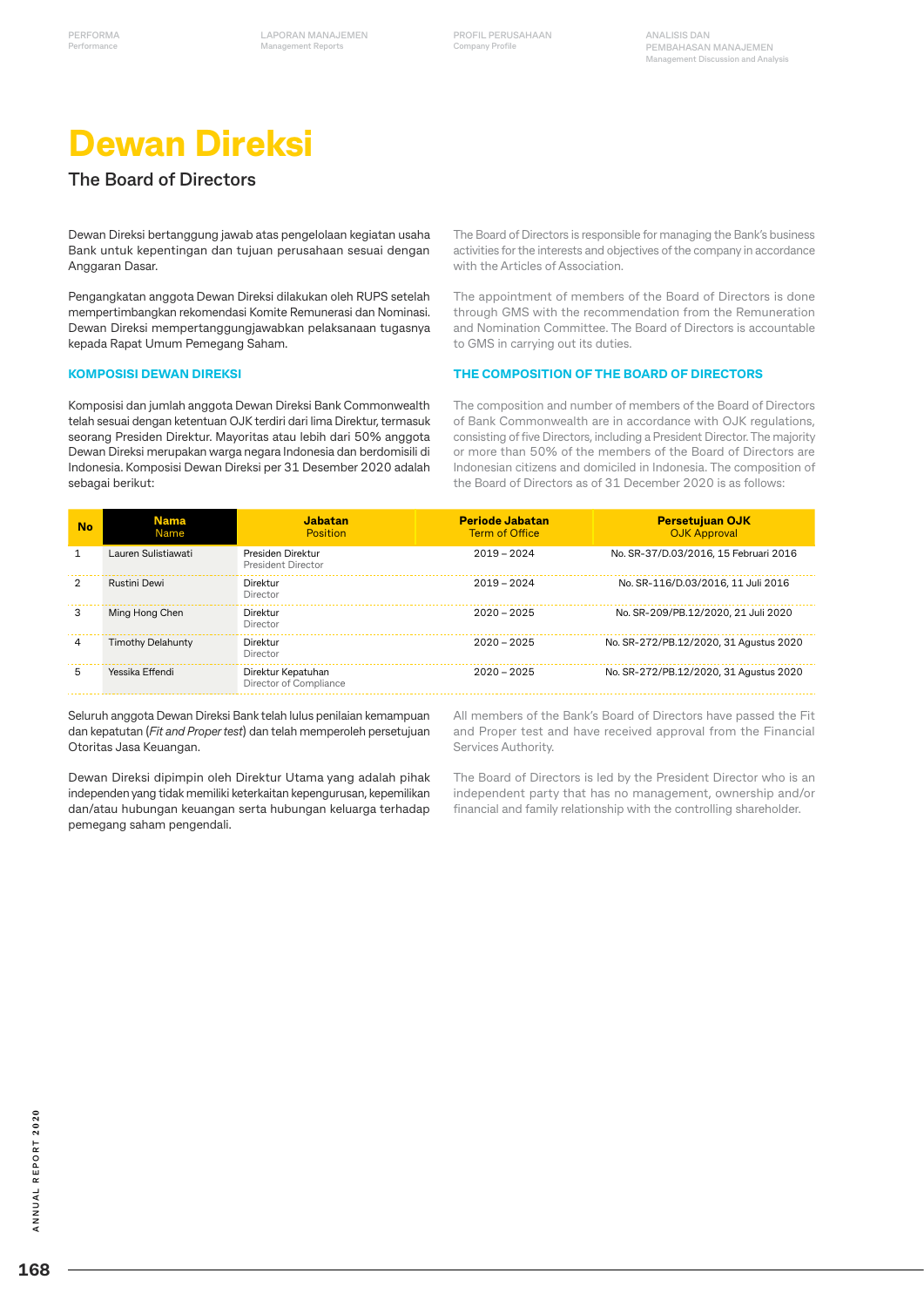

# **Hubungan Keluarga dan Hubungan Keuangan Anggota Dewan Direksi dan Dewan Komisaris**

### **Family and Financial Relationship of the Board of Directors and the Board of Commissioners**

Seluruh anggota Dewan Direksi Bank Commonwealth tidak memiliki hubungan keluarga dan hubungan keuangan dengan anggota Dewan Direksi lainnya, anggota Dewan Komisaris dan dengan pemegang saham utama/pengendali.

All members of the Board of Directors and Board of Commissioners of Bank Commonwealth do not have family or financial relationships with other members of the Board of Directors, members of the Board of Commissioners and with the controlling shareholder.

| <b>Nama</b><br>Name      |                                                  |          |                                                   | Hubungan Keluarga dan Hubungan Keuangan dengan<br><b>Family and Financial Relationship with</b> |                                       |          |
|--------------------------|--------------------------------------------------|----------|---------------------------------------------------|-------------------------------------------------------------------------------------------------|---------------------------------------|----------|
|                          | Dewan komisaris<br><b>Board of Commissioners</b> |          | <b>Dewan Direksi</b><br><b>Board of Directors</b> |                                                                                                 | <b>Pemegang Saham</b><br>Shareholders |          |
|                          | Ya/Yes                                           | Tidak/No | Ya/Yes                                            | Tidak/No                                                                                        | Ya/Yes                                | Tidak/No |
| Lauren Sulistiawati      |                                                  |          |                                                   |                                                                                                 |                                       |          |
| Rustini Dewi             |                                                  |          |                                                   |                                                                                                 |                                       |          |
| Ming Hong Chen           |                                                  |          |                                                   |                                                                                                 |                                       |          |
| <b>Timothy Delahunty</b> |                                                  |          |                                                   |                                                                                                 |                                       |          |
| Yessika Effendi          |                                                  |          |                                                   |                                                                                                 |                                       |          |

#### **Kepemilikan Saham Anggota Dewan Direksi**

Tidak ada anggota Dewan Direksi Bank Commonwealth yang memiliki saham lebih dari 25% (dua puluh lima persen) modal disetor pada suatu perusahaan lain baik secara sendiri-sendiri atau bersama-sama.

#### **Rangkap Jabatan Anggota Dewan Direksi**

Seluruh anggota Dewan Direksi Bank Commonwealth tidak memiliki jabatan rangkap sebagaimana yang disyaratkan peraturan OJK tentang Pelaksanaan Tata Kelola bagi Bank Umum.

#### **Pedoman Dan Tata Tertib Dewan Direksi**

Pedoman dan Tata Tertib (*Board Manual*) Dewan Direksi merupakan acuan untuk penerapan tugas dan tanggung jawab anggota Dewan Direksi. *Board Manual* tersebut berlaku bagi seluruh anggota Dewan Direksi. Penyusunan *Board Manual* mengacu pada peraturan perundang-undangan serta Anggaran Dasar Bank Commonwealth dan *best practices* di industri keuangan.

#### **Tugas Dan Tanggung Jawab Dewan Direksi**

Secara umum, tugas dan tanggung jawab Dewan Direksi meliputi:

- 1. Bertanggung jawab secara penuh terhadap aktivitas operasional manajemen Bank Commonwealth dan mengelola bisnis sesuai wewenang dan tanggung jawab yang ditetapkan dalam Anggaran Dasar serta peraturan dan perundangan yang berlaku.
- 2. Menerapkan prinsip-prinsip tata kelola yang baik dalam semua aspek bisnis Bank Commonwealth dan di seluruh level organisasi Bank Commonwealth.
- 3. Secara konsisten melakukan pembahasan temuan dan rekomendasi audit, baik Audit Internal, Audit Eksternal, dan audit OJK dan/atau otoritas lain.
- 4. Mengembangkan dan memastikan pelaksanaan Manajemen Risiko di semua tingkatan organisasi Bank Commonwealth dan memastikan bahwa fungsi Manajemen Risiko telah berjalan secara independen.
- 5. Melaporkan tugas dan tanggung jawabnya kepada Rapat Umum Pemegang Saham

#### **Share Ownership of Members of the Board of Directors**

There are no members of the Board of Directors who own more than 25% (twenty-five percent) of paid up capital in other companies both individually or collectively.

#### **Concurrent Positions of Members of the Board of Directors**

All members of the Board of Directors do not have concurrent position as stipulated in the OJK regulations regarding the Implementation of Good Corporate Governance for Commercial Banks.

#### **Board of Directors Charter**

The Board of Directors' Board Manual is the guideline for the implementation of the Board's duties and responsibilities. The Board Manual applies to all members of the Board. The compilation of the Board Manual refers to the applicable laws and regulations as well as the Articles of Association of Bank Commonwealth and best practices in the financial industry.

#### **Duties and Responsibilities of Board of Directors**

In general, the duties and responsibilities of the Board of Directors include:

- 1. Fully responsible for the operational activities of Bank Commonwealth and management of the business in accordance with the authority and responsibility as stipulated in the Articles of Association as well as applicable rules and applicable regulations.
- 2. Implementing the principles of Good Corporate Governance in all aspects of the business of Bank Commonwealth and at all levels of Bank Commonwealth organisation.
- 3. Discuss audit findings and recommendation from Internal Audit, External Audit, and OJK audits and/or other authorities.
- 4. Developing and ensuring the implementation of Risk Management at all levels of Bank Commonwealth organisational structure and ensure that the Risk Management function operates independently.
- 5. Report its duties and accountabilities to GMS.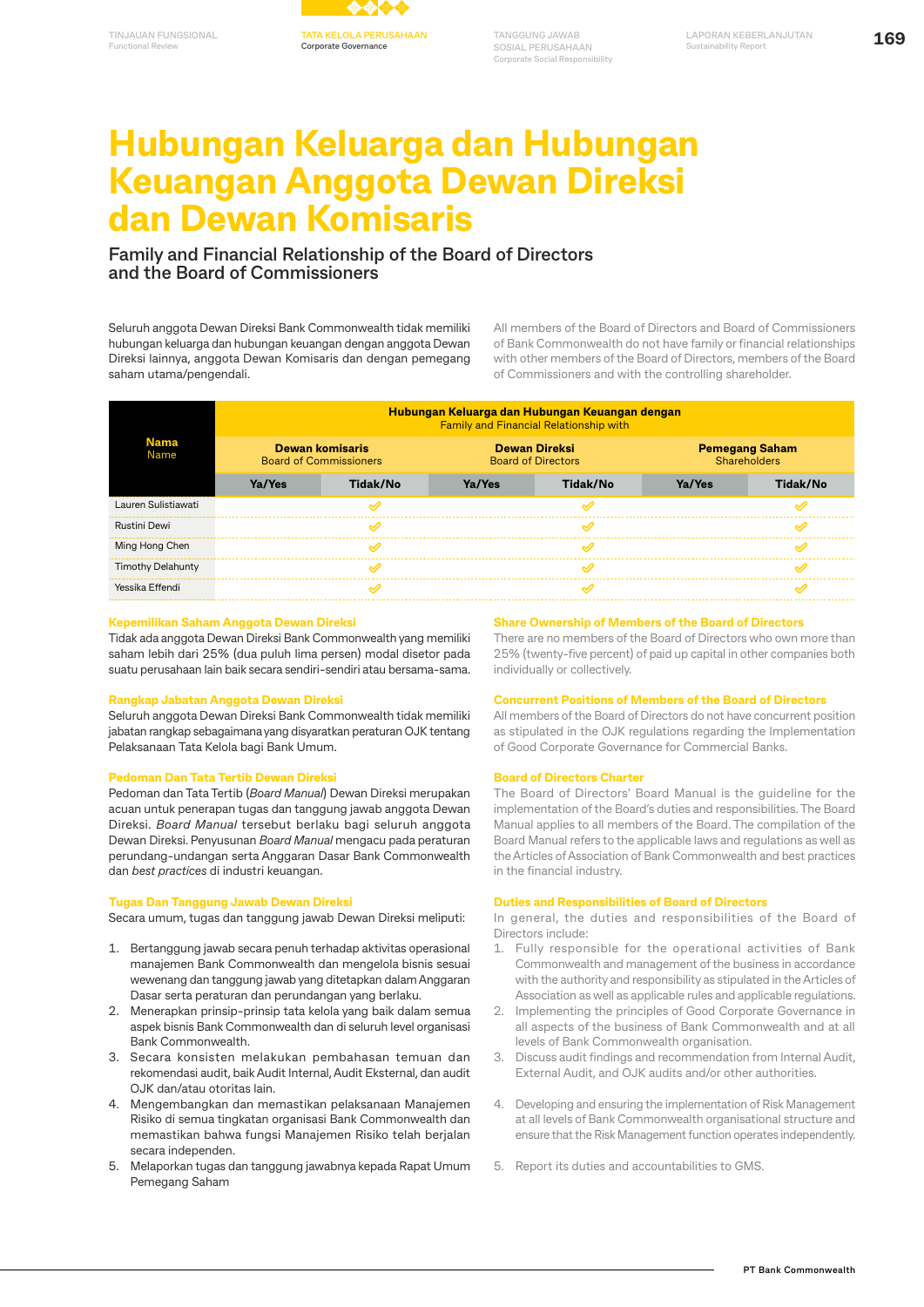#### **Pelatihan Dewan Direksi**

Selama tahun 2020, anggota Dewan Direksi Bank telah mengikuti berbagai pelatihan internal dan seminar/workshop yang diselenggarakan oleh pihak eksternal dan sebagian besar pelatihan / seminar/workshop diselenggarakan secara virtual sehubungan dengan kondisi pandemic COVID-19 yang terjadi selama tahun 2020.

#### **The Board Of Directors Training**

Throughout 2020, members of the Board of Directors have attended various internal training and seminars/workshops held by external parties and most trainings/seminars/workshops were conducted virtually in 2020 due to COVID-19 Pandemic.

| No | <b>Nama Direktur</b><br><b>Name of Directors</b> | <b>Pelatihan/Seminar/Workshop</b><br>Training/Seminar/Workshop                                                                                                                                                                                            |
|----|--------------------------------------------------|-----------------------------------------------------------------------------------------------------------------------------------------------------------------------------------------------------------------------------------------------------------|
|    | Lauren Sulistiawati                              | Better Bank Leadership Offsite (EGM Level); Refreshment Risk Management (Anti-Fraud); Better Bank Leadership Offsite (ELT Level)                                                                                                                          |
|    | Rustini Dewi                                     | Media Training; Refreshment Risk Management; Code of Conduct, Financial Crime                                                                                                                                                                             |
|    | Ming Hong Chen                                   | Understanding COVID-19 Fraud Risks; What Key Vulnerabilities are Being Exposed and Exploited; Digital Transaction Banking in<br>a Virtual World; IBM Digital Transformation 2020; Heightened Fraud Risk Due to COVID-19; Code of Conduct; Financial Crime |
|    | Timothy Delahunty                                | IBM CXO e-Dialogue; Better Bank Leadership Offsite; IA-CEPA - Opportunities for Business; Code of Conduct, Financial Crime                                                                                                                                |
|    | Yessika Effendi                                  | Code of Conduct; Financial Crime; Better Bank Leadership Offsite                                                                                                                                                                                          |

#### **Rapat Dewan Direksi**

Sepanjang tahun 2020, Dewan Direksi telah menyelenggarakan 24 (dua puluh empat) kali rapat dengan tingkat kehadiran masing-masing anggota Dewan Direksi berikut ini:

#### **Board Of Directors Meetings**

In 2020, the Board of Directors held 24 (twenty four) Board meetings with attendance of each Board member recorded as follows:

| <b>No</b> | Anggota<br>Member   | Jabatan<br>Position                                                 | Jumlah Kehadiran<br><b>Number of Attendees</b> | <b>Persentase Kehadiran</b><br><b>Attendance Rate</b> |
|-----------|---------------------|---------------------------------------------------------------------|------------------------------------------------|-------------------------------------------------------|
|           | Lauren Sulistiawati | Presiden Direktur<br>President Director                             | 24                                             | 100%                                                  |
| 3         | Rustini Dewi        | Direktur Retail & SME Business<br>Director of Retail & SME Business |                                                | 87.5%                                                 |
|           | Ming Hong Chen*)    | Direktur Digital & Strategi<br>Director of Digital & Strategy       |                                                | 100%                                                  |
| 5         | Timothy Delahunty*) | Direktur Operational & IT<br>Director of Operational & IT           |                                                | 100%                                                  |
| 6         | Yessika Effendi*)   | Direktur Kepatuhan<br>Director of Compliance                        |                                                | 100%                                                  |

\*) Tingkat kehadiran dihitung sejak efektif menjabat sebagai Direktur sebagai berikut:

- Ming Hong Chen efektif per tanggal 12 November 2020 - Timothy Delahunty efektif per tanggal 30 November 2020

- Yessika Effendi efektif per tanggal 25 Agustus 2020

\*) The attendance level calculated since the start of their term as Director are as follows: - Ming Hong Chen was effective as of 12 November 2020 - Timothy Delahunty was effective as of 30 November 2020

- Yessika Effendi was effective as of 25 August 2020

#### **PENILAIAN TERHADAP KINERJA KOMITE DI BAWAH DEWAN DIREKSI**

Penilaian atas kinerja Komite di bawah Dewan Direksi didasarkan atas komitmen kehadiran dalam rapat dan keaktifan dalam memberikan masukan dan rekomendasi kepada Dewan Direksi sesuai dengan tugas dan fungsinya.

Dasar penilaian antara lain tingkat efektivitas komite dalam menjalankan fungsinya, tingkat kehadiran dalam rapat, dan tingkat pemahaman anggota komite atas berbagai permasalahan di perusahaan. Dewan Direksi melakukan menilai kinerja komitekomite paling sedikit satu tahun sekali dan evaluasi dilakukan dengan membandingkan kinerja aktual terhadap peran dan tanggung jawab komite yang tercakup dalam rencana kerja tahunan komite-komite.

#### **ASSESSMENT ON THE PERFORMANCE OF COMMITTEES UNDER THE BOARD OF DIRECTORS**

The performance assessment of Committees under the Board of Directors is based on among others on attendance, active participation of the members in giving input and recommendation to the Board in accordance to the duties and responsibilities.

The basis for the assessment includes the level of effectiveness of the committee in carrying out its functions, the level of attendance at meetings, and the level of understanding of committee members in various issues faced by the Bank. The Board of Directors evaluates the performance of the committees at least once a year and evaluations are carried out by comparing the actual performance against the roles and responsibilities of the committees as stated in the committees' annual work plan.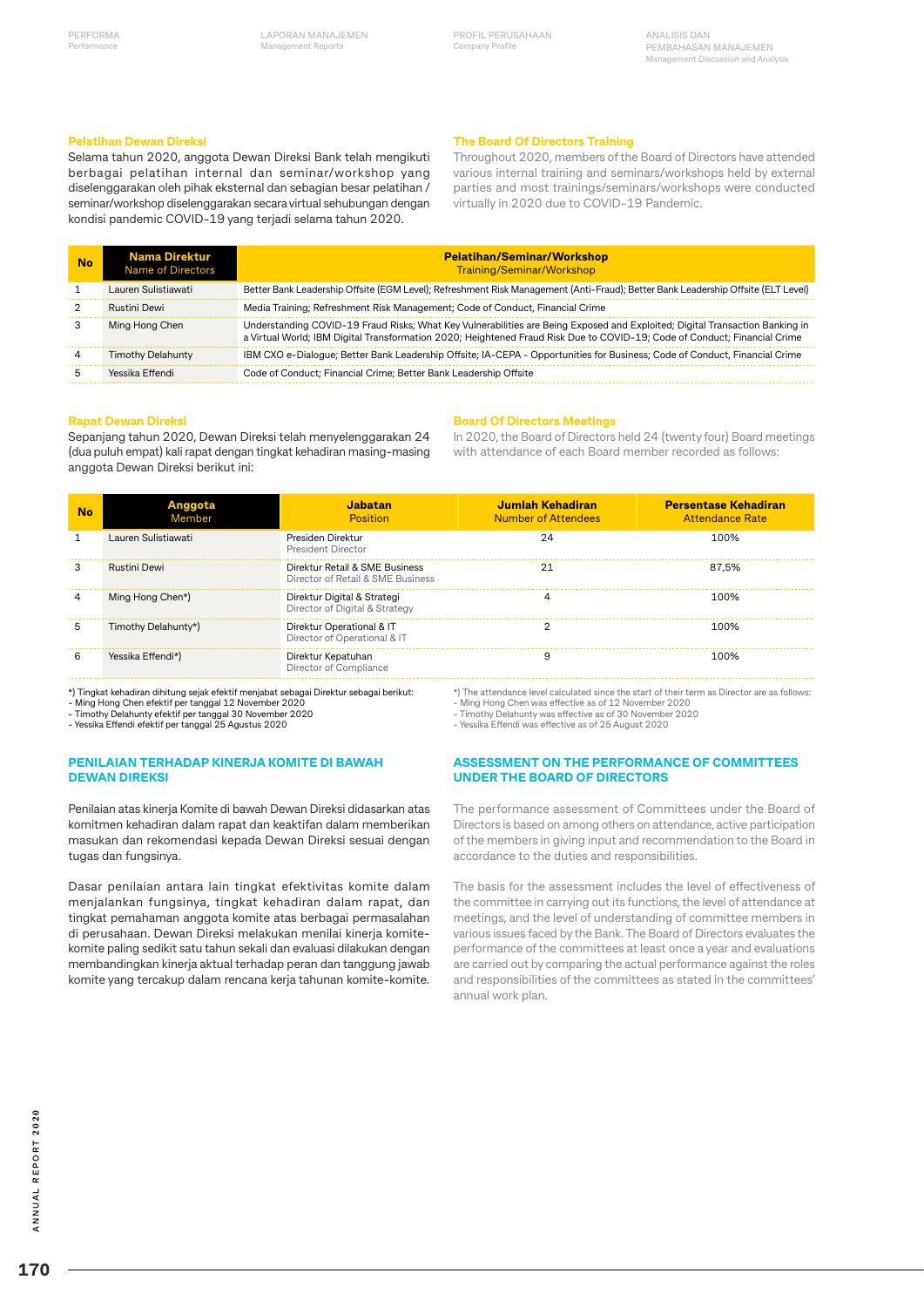

**Corporate Governance**

**TANGGUNG JAWAB SOSIAL PERUSAHAAN Corporate Social Responsibility**

# **Komite**

### **Committees**

**Functional Review**

#### **KOMITE-KOMITE DI BAWAH DEWAN KOMISARIS**

Dalam menjalankan tugas dan tanggung jawabnya, Dewan Komisaris dibantu olehkomite-komite:

- 1. Komite Audit
- 2. Komite Pemantau Risiko
- 3. Komite Remunerasi dan Nominasi

#### **Profil Anggota Komite**

# **COMMITTEES UNDER THE BOARD OF COMMISSIONERS**

In carrying out its duties and responsibilities, the Board of Commissioners is assisted by the following committees:

- 1. Audit Committee
- 2. Risk Oversight Committee
- 3. Remuneration and Nomination Committee

| ---<br>Committee Members Profile |                                                                                                                                           |
|----------------------------------|-------------------------------------------------------------------------------------------------------------------------------------------|
| <b>Nama</b><br>Name              | <b>Keterangan</b><br><b>Description</b>                                                                                                   |
| David Antony Keith Cohen         | Profil yang bersangkutan telah disajikan pada bab Profil Perusahaan di Laporan Tahunan ini pada bagian Profil Dewan Komisaris.            |
| Stephen Vile                     | The profile has been presented in the Company Profile chapter in this Annual Report in the Board of Commissioners Profile<br>sub-chapter. |
| Suwartini                        |                                                                                                                                           |
| Khairil Anwar                    |                                                                                                                                           |
|                                  |                                                                                                                                           |

| Nama, Usia dan Posisi                                                                | <b>Kewarganegaraan</b> | Jabatan di Komite                                                                                                         | <b>Keahlian</b>                                                                                                                        | <b>Riwayat Pendidikan</b>                                                                                             |
|--------------------------------------------------------------------------------------|------------------------|---------------------------------------------------------------------------------------------------------------------------|----------------------------------------------------------------------------------------------------------------------------------------|-----------------------------------------------------------------------------------------------------------------------|
| Name, Age, and Position                                                              | Nationality            | <b>Position in the Committee</b>                                                                                          | Specialty                                                                                                                              | <b>Education History</b>                                                                                              |
| Teuku Radja Sjahnan<br>52 tahun, Pihak Independen<br>52 years old, Independent Party | Indonesia              | Anggota Komite Audit<br>Audit Committee Member<br>Anggota Komite Pemantau<br>Risiko<br>Risk Oversight Committee<br>Member | Audit dan akuntansi keuangan dan<br>audit teknologi informasi<br>Audit and financial accounting and<br>information technology auditing | Master in Finance, London<br>Business School, UK tahun 2000<br>Master in Finance, London<br>Business School, UK, 2000 |

#### **Riwayat Pekerjaan/Work Experience**

Beliau pernah menjabat sebagai Auditor pada Badan Pemeriksa Keuangan RI, Anggota Komite Audit pada Bank BNI, Bank Barclays Indonesia, Bank BNI Syariah dan Bank<br>Muamalat Indonesia dan PT First State Investments Indonesia. S First State Investment Indonesia.

Previously he was an auditor at the Indonesian Supreme Audit Board. He has been a member of the Audit Committee at Bank BNI, Bank Barclays Indonesia, Bank BNI Syariah and Bank Muamalat Indonesia. He is currently a Consultant of PT Dua Radja Net, Independent Commissioner of PT FWD Indonesia and PT First State Investments Indonesia.

| Jono Effendy<br>45 tahun, Pihak Independen<br>45 years old, Independent Party | Indonesia |  | Anggota Komite Audit<br>Audit Committee Member<br>Anggota Komite Pemantau<br>Risiko<br>Risk Oversight Committee<br>Member | Perbankan dan manaiemen risiko<br>Banking and Risk Management | Master in Finance, Universitas<br>Pelita Harapan Jakarta tahun<br>2001<br>Master in Finance, Pelita Harapan<br>University, Jakarta 2001 |
|-------------------------------------------------------------------------------|-----------|--|---------------------------------------------------------------------------------------------------------------------------|---------------------------------------------------------------|-----------------------------------------------------------------------------------------------------------------------------------------|
|-------------------------------------------------------------------------------|-----------|--|---------------------------------------------------------------------------------------------------------------------------|---------------------------------------------------------------|-----------------------------------------------------------------------------------------------------------------------------------------|

#### **Riwayat Pekerjaan/Work Experience**

Beliau pernah menjabat sebagai anggota Komite Audit dan Komite Pemantau Risiko di berbagai perusahaan lain, seperti PT Bank Barclays Indonesia, PT BII Finance Center, PT BFI Finance Indonesia Tbk, dan Bank BNP Paribas Indonesia.

Saat ini, beliau menduduki jabatan sebagai Komisaris Independen sekaligus sebagai Ketua Komite Pemantau Risiko di PT FWD Indonesia, serta serta menjadi *Managing Director* dan pengajar di PT Mudita Finansial Teknologi.

He served as a member of the Audit Committee and Risk Oversight Committee at various other companies, such as PT Bank Barclays Indonesia, PT BII Finance Centre, PT BFI Finance Indonesia Tbk, and Bank BNP Paribas Indonesia.

Currently, he holds the position of Independent Commissioner as well as the Chairman of the Risk Oversight Committee of PT FWD Indonesia, as well as being the Managing Director and lecturer at PT Mudita Finansial Teknologi.

| Bagus Harimawan<br>45 tahun, Chief of Human<br>Resources<br>45 years old, Chief of Human<br>Resources | Indonesia | Anggota Komite Remunerasi Human Resources<br>dan Nominasi (Pejabat Eksekutif<br>yang membidangi Sumber Daya<br>Manusia)<br>Remuneration and Nomination<br>Committee (Executive Officer in<br>charge of Human Resources) |  | Sarjana di bidang Administrasi<br>Bisnis dan Manajemen, Universitas<br>Brawijaya, Malang, tahun 1998<br>Bachelor in Business and<br>Management Administration,<br>Brawijaya University, Malang, 1998 |
|-------------------------------------------------------------------------------------------------------|-----------|-------------------------------------------------------------------------------------------------------------------------------------------------------------------------------------------------------------------------|--|------------------------------------------------------------------------------------------------------------------------------------------------------------------------------------------------------|
|-------------------------------------------------------------------------------------------------------|-----------|-------------------------------------------------------------------------------------------------------------------------------------------------------------------------------------------------------------------------|--|------------------------------------------------------------------------------------------------------------------------------------------------------------------------------------------------------|

#### **Riwayat Pekerjaan/Work Experience**

• PT. Philip Morris Indonesia sebagai HR Assistant (1999-2000) dan HR Compensation & Benefit Officer (2000-2001).<br>• ExxonMobil Oil Indonesia Inc, dengan posisi HR Workforce Planning (2001-2004) dan HR Client Advisor

PT Bank HSBC Indonesia sebagai Vice President Human Resources (2007-Juni 2008) dan Juli 2008-2009), PT Bank Ekonomi Raharja Tbk. (member of HSBC Group)<br>sebagai HR Business Partner (2009-2010), sebagai Vice President HR Res

- Bank Commonwealth sebagai EVP, Head of HR Operations, Compensation Benefit & Industrial Relations (2010-2012); EVP, Head of HR Shared Services, Remuneration & Industrial Relations (2013-2015), dan sebagai Chief of Human Resources (2015-2019). • PT BukaLapak.com sebagai Chief of Talent & Facility Management
- 
- PT. Philip Morris Indonesia as HR Assistant (1999-2000) and HR Compensation & Benefit Officer (2000-2001).
- ExxonMobil Oil Indonesia Inc, with the positions of HR Workforce Planning (2001-2004) and HR Client Advisor (2005-2006),

• Citibank NA Indonesia as HR Outsourcing Management Head (2006-2007).

- PT Bank HSBC Indonesia as Vice President Human Resources (2007-June 2008) and July 2008-2009), PT Bank Ekonomi Raharja Tbk. (member of HSBC Group)<br>as HR Business Partner (2009-2010), as Vice President of HR Resourcing (201
- 
- Standard Chartered Bank Indonesia as Vice President, HR Business Partner for Consumer Banking (2010).<br>• Bank Commonwealth as EVP, Head of HR Operations, Compensation Benefit & Industrial Relations (2010-2012); EVP, Head
- PT BukaLapak.com as the Chief of Talent & Facility Management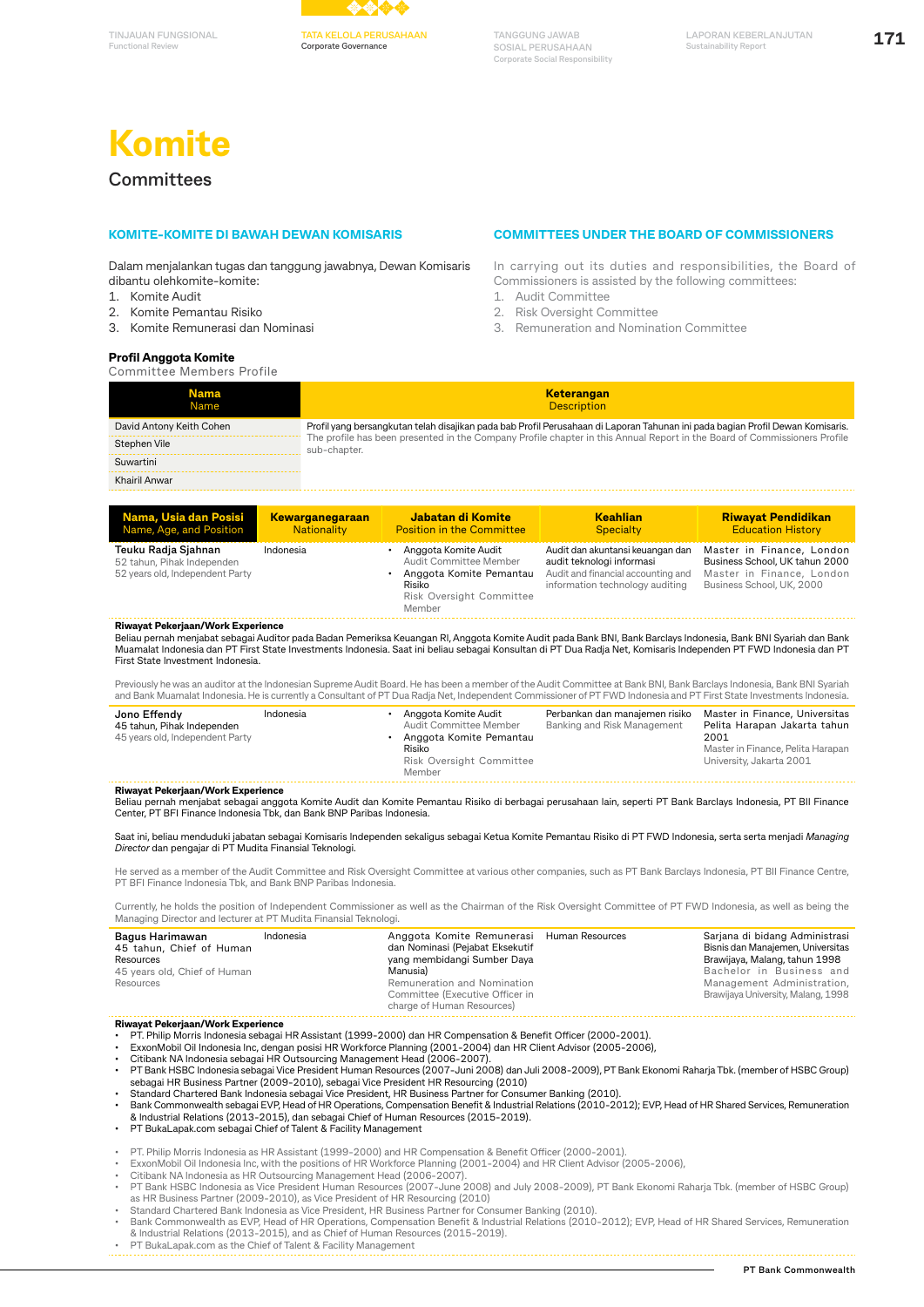#### **KOMITE AUDIT**

Komite Audit Bank Commonwealth dibentuk dengan mengacu pada POJK No.55/POJK.03/2016 tentang Penerapan Tata Kelola Bagi Bank Umum beserta peraturan perundang-undangan lainnya.

#### **Komposisi dan Keanggotaan**

Anggota Komite Audit diangkat dan diberhentikan oleh Dewan Komisaris. Komite Audit berjumlah 3 (tiga) orang yang terdiri dari satu orang Komisaris Independen, satu orang pihak independen yang memiliki keahlian di bidang keuangan/akuntansi dan satu orang Pihak Independen yang memiliki keahlian di bidang perbankan/ manajemen risiko. Komite Audit diketuai oleh Komisaris Independen yang merangkap sebagai anggota komite. Seluruh anggota Komite Audit Bank Commonwelath merupakan Komisaris Independen dan Pihak Independen (lebih dari 51% dari jumlah anggota komite). Anggota Komite Audit telah memenuhi ketentuan terkait persyaratan keahlian, integritas, akhlak dan moral yang baik.

#### **AUDIT COMMITTEE**

Bank Commonwealth's Audit Committee was formed with reference to POJK No.55/POJK.03/2016 on Implementation of Corporate Governance for Commercial Banks along with other applicable laws and regulations.

#### **Composition and Membership**

Members of the Audit Committee are appointed and dismissed by the Board of Commissioners. Audit Committee has three members: one Independent Commissioner, one independent party with expertise in finance/accounting and one independent party with expertise in banking/risk management. The Audit Committee is chaired by an Independent Commissioner who is also a committee member. Members of the Audit Committee are Independent Commissioner and Independent parties (representing more than 51% of total committee members as required by regulation). Audit Committee members have met the required criteria in areas of expertise, integrity, character and good morals.

As of 31 December 2020, the Audit Committee consists of:

#### Per 31 Desember 2020, Komite Audit terdiri dari:

| <b>No</b>      | Jama<br>Name        | Jabatan<br><b>Position</b>                                         |
|----------------|---------------------|--------------------------------------------------------------------|
| 1              | Khairil Anwar       | Ketua (Komisaris Independen)<br>Chairman (Independent Commissioner |
| $\overline{2}$ | Teuku Radja Sjahnan | Anggota (Pihak Independen)<br>Member (Independent Party)           |
| 3              | Jono Effendy        | Anggota (Pihak Independen)<br>Member (Independent Party)           |

#### **Pedoman dan Tata Tertib Komite**

Komite Audit memiliki Pedoman dan Tata Tertib kerja (*charter*) yang mengatur antara lain tugas dan tanggung jawab, wewenang, keanggotaan, etika kerja, dan penyelenggaraan rapat. Piagam Komite Audit telah diperbarui pada tahun 2020 untuk menyesuaikan dengan peraturan Otoritas Jasa Keuangan Pasar Modal dimana saat ini Bank termasuk sebagai Emiten.

#### **Wewenang Komite Audit**

#### Komite Audit memiliki kewenangan:

- 1. Melakukan kegiatan dalam ruang lingkup Piagam.
- 2. Memiliki akses yang tidak terbatas kepada Dewan Direksi dan/atau manajemen senior, karyawan, auditor internal maupun Akuntan Publik, para ahli independen, serta seluruh informasi yang relevan.
- 3. Melibatkan konsultan independen dan/atau penasihat lain yang dianggap perlu untuk melaksanakan fungsi tugasnya.
- 4. Memprakarsai investigasi terkait dengan masalah keuangan, catatan, rekening, dan laporan lain yang relevan.

#### **Tugas dan Tanggung Jawab Komite Audit**

Tugas dan tanggung jawab Komite Audit sebagaimana dituangkan dalam *charter* Komite antara lain:

- 1. Membuat laporan kepada Dewan Komisaris atas setiap penugasan yang diberikan dan melakukan pemantauan dan evaluasi atas perencanaan dan pelaksanaan audit serta pemantauan atas tindak lanjut hasil audit dalam rangka menilai kecukupan pengendalian intern, termasuk kecukupan proses pelaporan keuangan.
- 2. Memberikan rekomendasi kepada Dewan Komisaris paling sedikit terhadap:
	- a. Pelaksanaan tugas audit internal.
	- b. Kesesuaian pelaksanaan audit oleh akuntan publik dengan standar audit.
	- c. Kesesuaian laporan keuangan dengan standar akuntansi keuangan.
	- d. Pelaksanaan tindak lanjut oleh Dewan Direksi atas hasil temuan audit internal, akuntan publik, dan hasil pengawasan Otoritas Jasa Keuangan dan regulator lain.
	- e. Potensi benturan kepentingan.

#### **Committee Charter**

The Audit Committee has a charter outlining its duties and responsibilities, authority, memberships, work ethics, and meetings. The Audit Committee charter was updated in 2020 to align with the Capital Market Financial Services Authority regulations that the Bank now is subjected to as a Bond Issuer.

#### **Audit Committee Authority**

- The Audit Committee has the authority to:
- 1. Conduct activities within the scope of the Charter.
- 2. Have unlimited access to the Board of Directors and/or senior management, employees, internal auditors and public accountants, independent experts, and all relevant information.
- 3. Engage independent consultants and/or other advisors deemed necessary to carry out their duties.
- 4. Initiate investigations regarding financial matters, records, accounts, and any other relevant reports.

#### **Audit Committee Duties and Responsibilities**

The duties and responsibilities of the Audit Committee as stipulated in the Charter of the Audit Committee include:

- 1. Reports to the Board of Commissioners for each assignment and monitors as well as evaluates the planning and implementation of audits as well as monitors the follow up of audit results in order to assess the adequacy of internal control, including the adequacy of the financial reporting process.
- 2. Provides recommendations to the Board of Commissioners on at least:
	- a. Implementation of the internal audit function.
	- b. Ensuring the conduct of public accountant is in accordance with audit standards.
	- c. Conformity of financial statements with financial accounting standards.
	- Execution of agreed corrective action plan by the Board of Directors for findings from Internal Audit, public accountants, and results of supervision by the Financial Services Authority and other regulators.
	- e. Potential of conflicts of interest.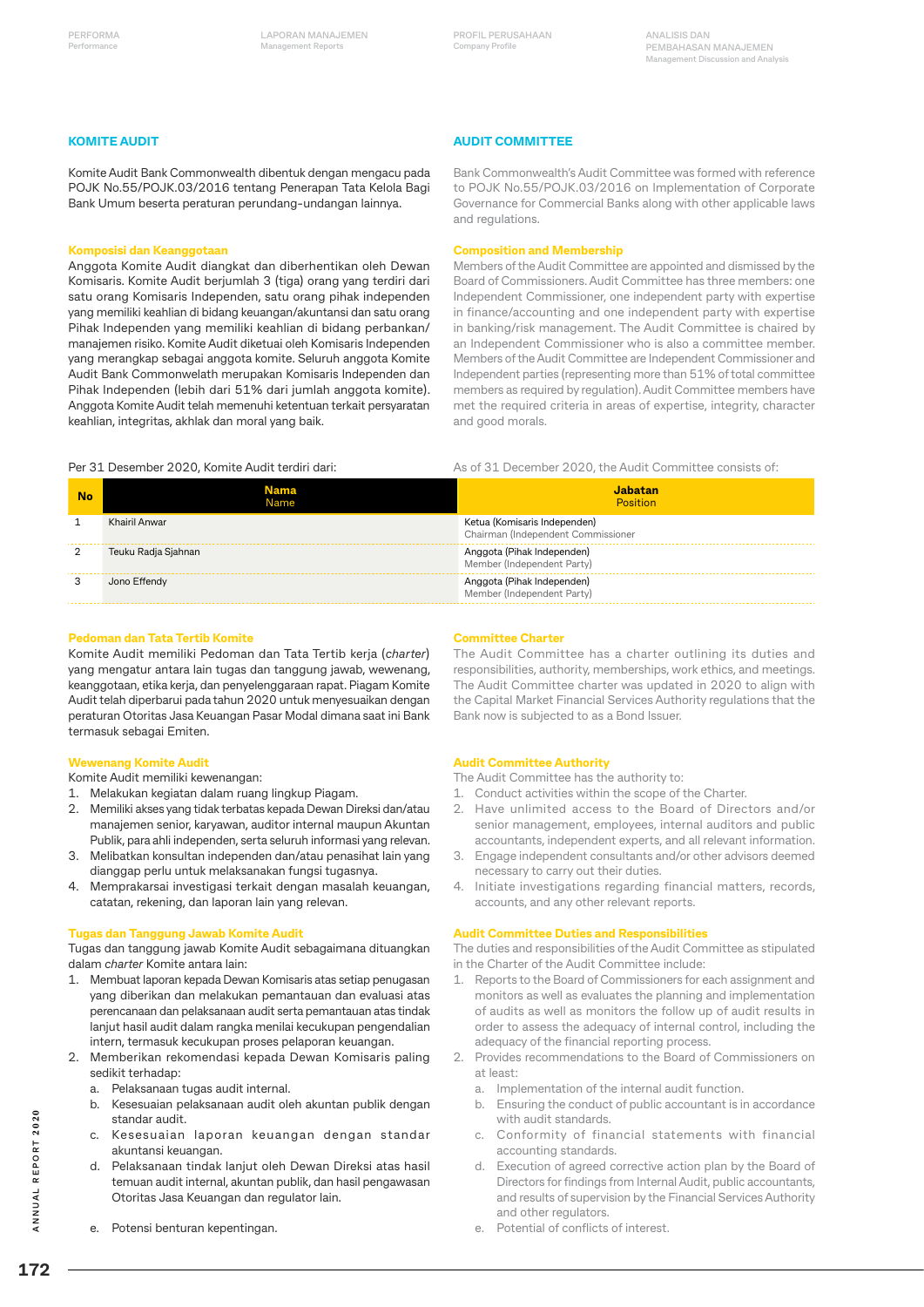**Functional Review**



**TANGGUNG JAWAB SOSIAL PERUSAHAAN Corporate Social Responsibility**

- 3. Memantau dan mengevaluasi efektifitas pelaksanaan audit internal Bank termasuk kinerja, laporan audit internal serta memberikan rekomendasi atas rencana audit, pengangkatan dan pemberhentian pimpinan audit internal serta Piagam Audit Intern.
- 4. Memberikan rekomendasi mengenai penunjukan Akuntan Publik dan Kantor Akuntan Publik kepada Dewan Komisaris, untuk diputuskan oleh Rapat Umum Pemegang Saham

#### **Independensi Komite Audit**

Seluruh anggota Komite Audit adalah independen (Komisaris Independen dan Pihak Independen).

#### **Rapat Komite Audit**

Sepanjang tahun 2020, Komite Audit telah mengadakan rapat sebanyak 5 (lima) kali. Pemenuhan kewajiban rapat Komite Audit sesuai peraturan OJK Pasar Modal yaitu satu kali dalam dua bulan akan dipenuhi Bank pada tahun 2021 mengingat pemenuhan kewajiban sebagai Emiten dilakukan Bank secara bertahap. Berikut rekapitulasi kehadiran masing-masing anggota komite.

- 3. Monitors and evaluates the effectiveness of the Bank's internal audit implementation including performance, internal audit reports as well as providing recommendations on audit plans, appointment and dismissal of the Head of Internal Audit and the Internal Audit Charter.
- Provides recommendations regarding the appointment of a Public Accountant and Public Accounting Firm to the Board of Commissioners, to be decided by the General Meeting of Shareholders.

#### **Independence of the Audit Committee**

All members of the Audit Committee are independent (Independent Commissioner and Independent parties).

#### **Audit Committee Meetings**

Throughout 2020, the Audit Committee held 5 (five) meetings. The fulfillment of the Audit Committee meeting obligations in accordance with the Capital Market FSA regulations, which should be held once every two months, will be fulfilled by the Bank in 2021 as the Bank is fulfilling its obligation as a Bond Issuer in phases. The following is a recapitulation of the attendance of each committee member.

| No |                     | Jabatan<br>Title | Jumlah Kehadiran<br>Number of Attendance | <b>Persentase Kehadiran</b><br>Attendance Percentage |
|----|---------------------|------------------|------------------------------------------|------------------------------------------------------|
|    | Khairil Anwar       | Ketua/Chairman   | 5/5                                      | 100%                                                 |
|    | Teuku Radja Sjahnan | Anggota/Member   | 5/5                                      | 100%                                                 |
|    | Jono Effendy        | Anggota/Member   | 5/5                                      | 100%                                                 |

#### **PELAKSANAAN KEGIATAN KOMITE AUDIT**

Selama tahun 2020, Komite Audit telah melakukan pembahasan dan memberikan rekomendasi antara lain terkait Perencanaan Audit dan realisasinya, laporan audit yang diterbitkan selama periode pelaporan, ruang lingkup audit dengan pendekatan audit berbasis risiko, serta tindak lanjut rencana korektif yang di cantumkan dalam laporan audit.

Selain itu, Komite Audit juga memberikan rekomendasi dalam penunjukkan Akuntan Publik dan Kantor Akuntan Publik untuk tahun buku yang berakhir pada tanggal 31 Desember 2020 dan juga melakukan evaluasi terhadap pelaksanaan pemberian jasa audit untuk tahun buku yang berakhir pada tanggal 31 Desember 2019 yang dilakukan oleh Akuntan Publik dan Kantor Akuntan Publik.

#### **KOMITE PEMANTAU RISIKO**

Komite Pemantau Risiko membantu Dewan Komisaris dalam menjalankan fungsi pengawasan manajemen risiko dan memberikan rekomendasi kerangka kerja dan kebijakan manajemen risiko sesuai dengan *risk appetite* Bank.

#### **Komposisi dan Keanggotaan**

Susunan keanggotaan Komite Pemantau Risiko telah memenuhi persyaratan minimum yang ditetapkan dalam POJK No.55/ POJK.03/2016 tentang Penerapan Tata Kelola bagi Bank Umum. Anggota Komite Pemantau Risiko Bank terdiri dari 2 (dua) Komisaris Independen; 1 (satu) Pihak Independen yang memiliki keahlian di bidang keuangan dan akuntansi; dan 1 (satu) Pihak Independen yang memiliki keahlian di bidang perbankan dan manajemen risiko. Komite Pemantau Risiko diketuai oleh Komisaris Independen. Seluruh anggota komite merupakan Komisaris Independen dan pihak independen.

#### **IMPLEMENTATION OF AUDIT COMMITTEE ACTIVITIES**

In 2020, Audit Committee discussed and gave recommendation in relation to the Audit Plan and its realisation, audit reports that were issue, the scope of audit based on risk based audit approach, and the agreed corrective action plan from audit findings.

In addition, the Audit Committee also provided recommendation in the appointment of Public Accountants and Public Accounting Firm for the financial year ending on 31 December 2020 and also evaluates the provision of audit services for the financial year ending on 31 December 2019 conducted by Public Accountants and Public Accounting Firms.

#### **RISK OVERSIGHT COMMITTEE**

The Risk Oversight Committee assists the Board of Commissioners in conducting its risk management oversight function and provides recommendations for risk management frameworks and policies in accordance with the Bank's risk appetite.

#### **Composition and Membership**

The composition of the Risk Oversight Committee has met the minimum requirements stipulated in POJK No.55/POJK.03/2016 concerning the Implementation of Good Corporate Governance for Commercial Banks. Members of the Bank's Risk Oversight Committee consist of 2 (two) Independent Commissioners; 1 (one) Independent Party with expertise in finance and accounting; and 1 (one) Independent Party with expertise in banking and risk management. The Risk Oversight Committee is chaired by an Independent Commissioner. Committee members are Independent Commissioners and Independent Parties.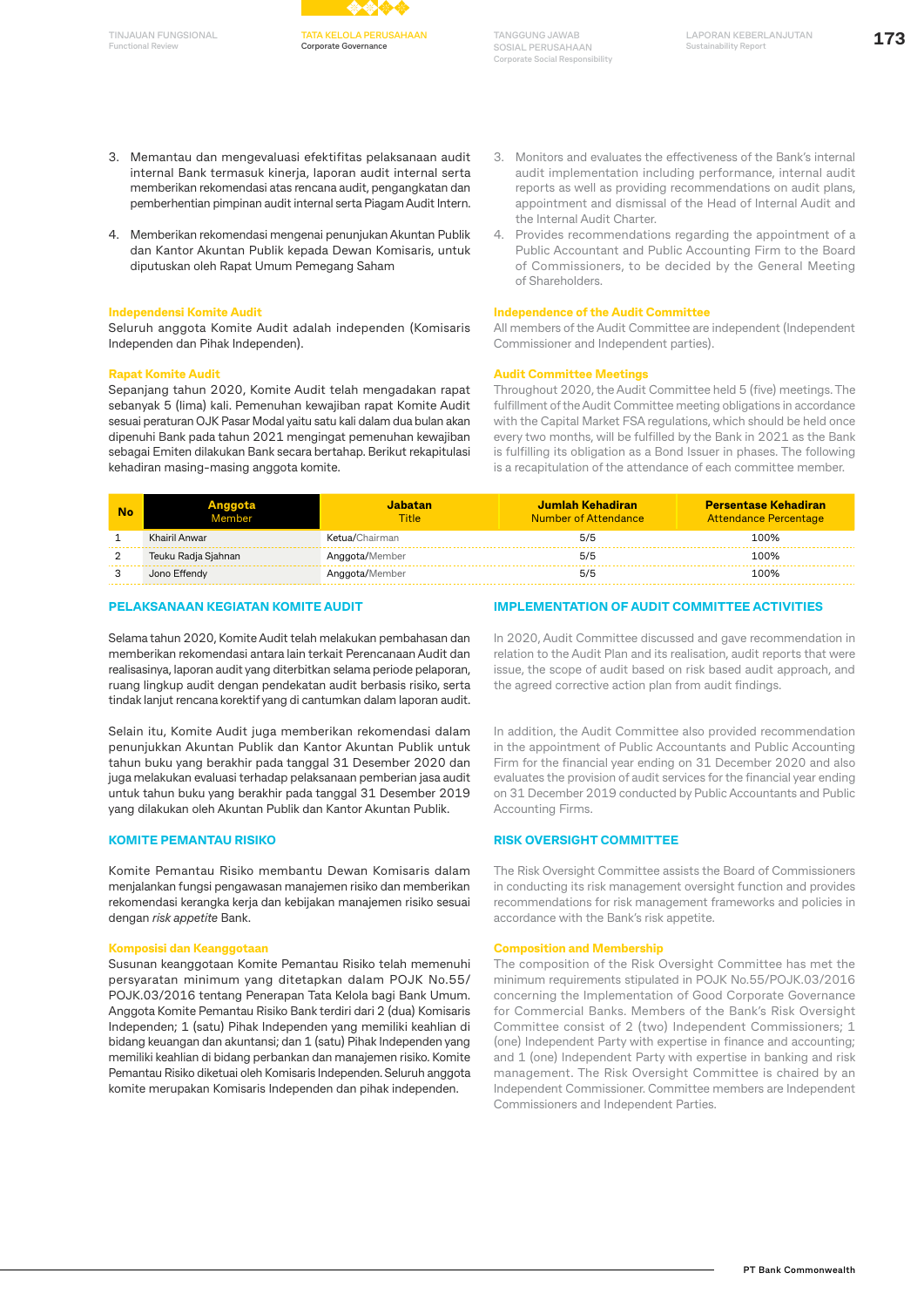#### Per 31 Desember 2020, keanggotaan Komite Pemantau Risiko terdiri dari:

As of 31 December 2020, the membership of the Risk Oversight Committee consists of:

| No | Nama<br>Name        | Jahatan<br><b>Position</b>                                            |
|----|---------------------|-----------------------------------------------------------------------|
|    | Suwartini           | Ketua (Komisaris Independen)<br>Chairman (Independent Commissioner)   |
|    | Khairil Anwar       | Anggota (Komisaris Independen)<br>Member - (Independent Commissioner) |
| З  | Teuku Radja Sjahnan | Anggota (Pihak Independen)<br>Member - (Independent Party)            |
|    | Jono Effendy        | Anggota (Pihak Independen)<br>Member - (Independent Party)            |

#### **Pedoman dan Tata Tertib Kerja Komite Pemantau Risiko**

Komite Pemantau Risiko memiliki Pedoman dan Tata Tertib Kerja (charter) sebagai acuan dalam melaksanakan tugas dan tanggung jawabnya. *Charter* komite mengatur uraian tugas dan tanggung jawab, wewenang, larangan, keanggotaan, etika kerja, rapat dan lainnya.

#### **Tugas dan Tanggung Jawab**

Tugas dan tanggung jawab Komite Pemantau Risiko, antara lain:

- 1. Melakukan pemantauan area-area risiko yang dikelola oleh Bank Commonwealth, di antaranya Risiko Kredit, Pasar, Likuiditas, Operasional, Hukum, Reputasi, Kepatuhan dan Strategis, dan memastikan bahwa penerapan manajemen risiko telah sesuai dengan kebijakan manajemen risiko.
- 2. Memantau dan menilai kinerja Komite Manajemen Risiko dan Satuan Kerja Manajemen Risiko.
- 3. Memantau perkembangan kasus hukum yang melibatkan Bank dan menilai risiko terkait, seperti risiko hukum, reputasi dan kepatuhan.
- 4. Secara berkala melaporkan kegiatannya, termasuk memberikan rekomendasi untuk hal-hal yang menjadi perhatian Dewan Komisaris.

#### **Independensi Komite Pemantau Risiko**

Seluruh anggota Komite Pemantau Risiko independen adalah pihak independen (Komisaris Independen dan Pihak Independen).

#### **Rapat Komite Pemantau Risiko**

Komite Pemantau Risiko telah menyelenggarakan rapat sebanyak 5 (lima) kali selama 2020 dengan tingkat kehadiran anggota komite sebagai berikut

#### **Risk Oversight Committee Charter**

The Risk Oversight Committee Charter provides guidelines for its roles and responsibilities. The Charter describes roles, responsibilities, authorities, prohibitions, membership, work ethics, meetings and other matters.

#### **Duties and Responsibilities**

The duties and responsibilities of the Risk Oversight Committee include:

- 1. Providing oversight on risk areas managed by Bank Commonwealth, namely Credit, Market, Liquidity, Operational, Legal, Reputation, Compliance and Strategic Risk, and ensure that the application of risk management is in accordance with risk management policies.
- 2. Monitoring and assessing the performance of the Risk Management Committee and Risk Management Function.
- 3. Monitoring the development of legal cases involving the Bank and assessing related risks, such as legal, reputation and compliance risks.
- 4. Periodically reporting on its activities, including providing advice on matters of concern to the Board of Commissioners.

#### **Independence of the Risk Oversight Committee**

All members of the Risk Oversight Committee are independent (Independent Commissioners and Independent Parties).

#### **Risk Oversight Committee Meetings**

The Risk Oversight Committee has held 5 (five) meetings throughout 2020 with the following attendance of its members:

| No |                     | abatan<br><b>Position</b> | Jumlah Kehadiran<br><b>Total Attendance</b> | <b>Persentase Kehadiran</b><br>Attendance Percentage |
|----|---------------------|---------------------------|---------------------------------------------|------------------------------------------------------|
|    | Suwartini           | Ketua/Chairman            | 5/5                                         | 100%                                                 |
|    | Khairil Anwar       | Anggota/Member            | 5/5                                         | 100%                                                 |
|    | Teuku Radja Sjahnan | Anggota/Member            | 5/5                                         | 100%                                                 |
|    | Jono Effendy        | Anggota/Member            | 5/5                                         | 100%                                                 |

#### **Pelaksanaan Kegiatan Komite Pemantau Risiko**

Pelaksanaan tugas Komite Pemantau Risiko Tahun di 2020 adalah sebagai berikut:

- 1. Memantau dan mengevaluasi kebijakan Manajemen Risiko.
- 2. Meninjau delapan jenis Profil Risiko Bank, di antaranya Risiko Kredit, Pasar, Likuiditas, Operasional, Reputasi, Hukum, Strategis dan Kepatuhan.
- 3. Memantau *Risk Appetite*, toleransi dan limit risiko sesuai dengan metrik risiko yang telah ditetapkan untuk delapan jenis risiko dan ketahanan modal (*capital resilience*).
- 4. Memantau permodalan Bank dengan mengaitkan tingkat risiko dengan kecukupan modal sesuai dengan ketentuan *Internal Capital Adequacy Assessment Process* (ICAAP) untuk mengantisipasi potensi kerugian yang dapat timbul dari aktivitas usaha Bank.
- 5. Memantau dan mengevaluasi pelaksanaan tugas Komite Manajemen Risiko dan Satuan Kerja Manajemen Risiko, termasuk menyetujui perubahan *Risk Appetite Statement*.

#### **Implementation of Risk Oversight Committee Activities**

The duties performed by the Risk Oversight Committee in 2020 are as follows:

- 1. Monitoring and evaluating the Risk Management policies.
- 2. Reviewing the eight types of risks captured within the Bank's Risk Profile, including Credit, Market, Liquidity, Operational, Reputation, Legal, Strategic and Compliance Risk.
- 3. Monitoring the Bank's Risk Appetite, including tolerances limits and risk limits in accordance with risk metrics that have been set for the eight types of risk, and Bank's capital resilience.
- 4. Monitoring the Bank's capital by linking the level of risk to capital adequacy in accordance with the provisions of the Internal Capital Adequacy Assessment Process (ICAAP) to anticipate potential losses that may arise from the Bank's business activities.
- 5. Monitoring and evaluating the implementation of the duties of the Risk Management Committee and Risk Management Function, including approving changes in the Risk Appetite Statement.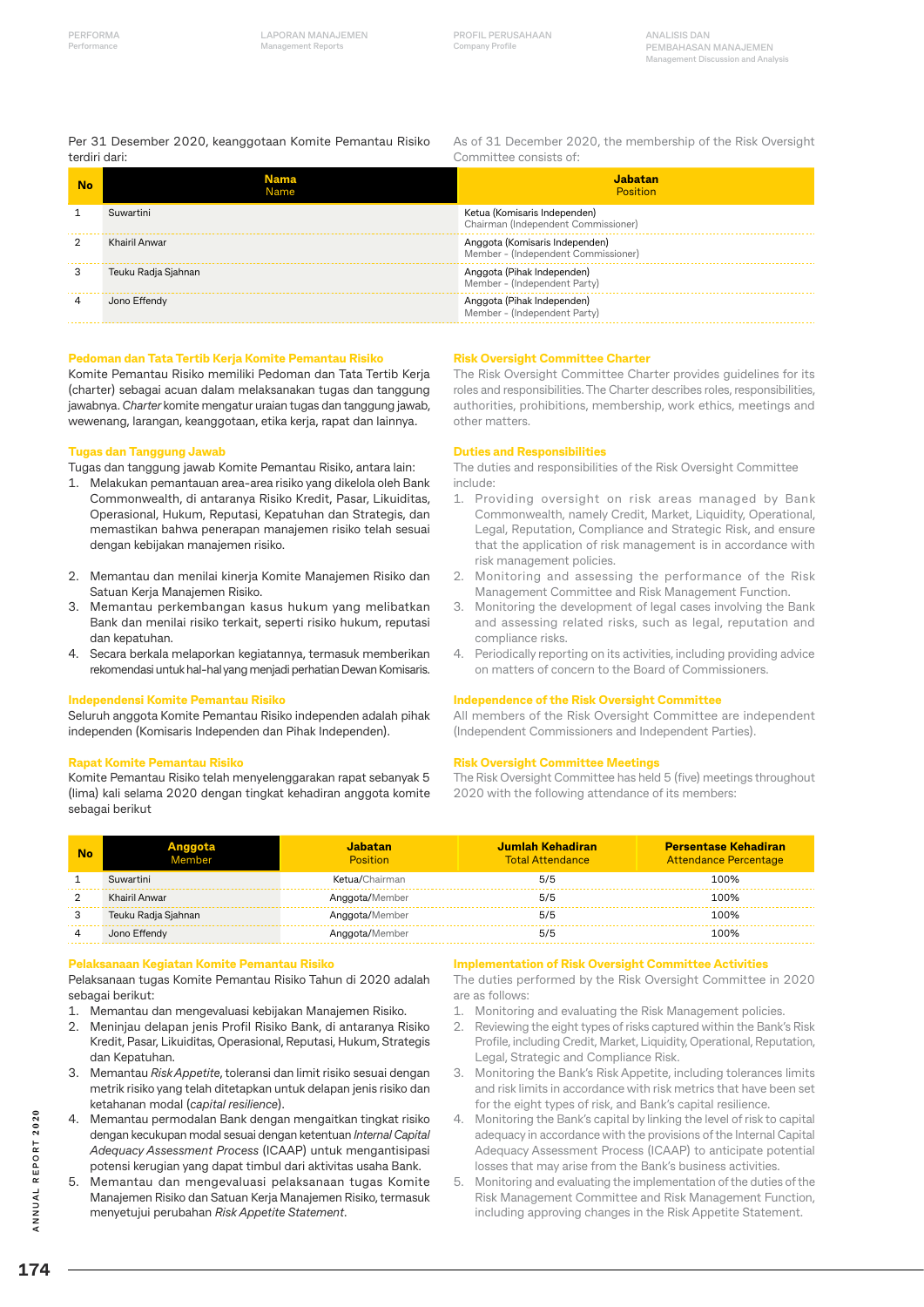# **Functional Review**



**TANGGUNG JAWAB SOSIAL PERUSAHAAN Corporate Social Responsibility**

#### **KOMITE REMUNERASI DAN NOMINASI**

Komite Remunerasi dan Nominasi merupakan komite yang membantu Dewan Komisaris dalam menjalankan fungsi dan tugasnya terkait penetapan remunerasi dan nominasi anggota Dewan Direksi dan anggota Dewan Komisaris.

#### **Komposisi dan Keanggotaan**

Anggota Komite Remunerasi dan Nominasi paling kurang terdiri dari 1 (satu) orang Komisaris Independen; 1 (satu) orang Komisaris dan 1 (satu) orang Pejabat Eksekutif yang membawahi fungsi Sumber Daya Manusia.

Komite Remunerasi dan Nominasi Bank Commonwealth telah memenuhi persyaratan regulasi yaitu terdiri dari 2 (dua) Komisaris Independen dan 2 (dua) Komisaris non Independen serta 1 (satu) Pejabat Eksekutif yang bertanggung jawab atas Fungsi Sumber Daya Manusia.

| REMUNERATION AND NOMINATION COMMITTEI |  |  |
|---------------------------------------|--|--|
|                                       |  |  |

The Remuneration and Nomination Committee supports the Board of Commisisioners in determining the remuneration and nomination of members of the Board of Directors and the Board of Commissioners.

#### **Composition and Membership**

Members of the Remuneration and Nomination Committee shall consist of at least 1 (one) Independent Commissioner; 1 (one) Commissioner and 1 (one) Executive Officer in charge of Human Resources.

The Remuneration and Nomination Committee of Bank Commonwealth has fulfilled the regulatory requirements, with 2 (two) non-independent Commissioners and 1 (one) Executive Officer

| No | Nama<br>Name              | Jabatan<br>Position                                                                                  |
|----|---------------------------|------------------------------------------------------------------------------------------------------|
|    | Suwartini                 | Ketua (Komisaris Independen)<br>Chairman (Independent Commissioner)                                  |
|    | Khairil Anwar             | Anggota (Komisaris Independen)<br>Member (Independent Commissioner)                                  |
| 3  | David Anthony Keith Cohen | Anggota (Presiden Komisaris)<br>Member (President Commissioner)                                      |
|    | Stephen Vile              | Anggota (Wakil Presiden Komisaris)<br>Member (Vice President Commissioner)                           |
|    | Bagus Harimawan           | Anggota/Pejabat Eksekutif pada Fungsi Human Resources<br>Member/Executive Officer in Human Resources |

#### **Pedoman dan Tata Tertib Kerja Komite**

Sebagai pedoman dan tata tertib kerja, Komite memiliki piagam (*charter*) yang mengatur tugas dan tanggung jawab, wewenang, larangan, keanggotaan, etika kerja, dan rapat.

#### **Tugas dan Tanggung Jawab**

Tugas dan tanggung jawab Komite Remunerasi dan Nominasi meliputi:

#### **Fungsi Remunerasi**

- 1. Menyusun dan memberikan rekomendasi kepada Dewan Komisaris mengenai:
	- Ketentuan, kebijakan dan kriteria anggota Dewan Direksi dan anggota Dewan Komisaris yang dibutuhkan untuk disampaikan kepada RUPS.
	- Komposisi jabatan anggota Dewan Direksi dan/atau anggota Dewan Komisaris.
	- Penunjukkan dan/atau pergantian anggota Dewan Direksi dan/atau anggota Dewan Komisaris, termasuk anggota Komite di bawah Dewan Komisaris.
	- Penunjukkan dan/atau pergantian pihak independen yang akan menjadi anggota Komite Audit dan/atau Komite Pemantauan Risiko.
	- Kebijakan evaluasi kinerja bagi anggota Dewan Direksi dan/ atau anggota Dewan Komisaris.
- 2. Memberikan usulan calon yang memenuhi syarat sebagai anggota Dewan Direksi dan/atau anggota Dewan Komisaris kepada Dewan Komisaris untuk disampaikan kepada RUPS.
- 3. Membantu Dewan Komisaris melakukan penilaian kinerja anggota Dewan Direksi dan/atau anggota Dewan Komisaris berdasarkan standar penilaian yang telah dibuat sebagai dasar evaluasi.
- 4. Memberikan rekomendasi kepada Dewan Komisaris mengenai program pengembangan kemampuan anggota Dewan Direksi dan/atau anggota Dewan Komisaris.

# responsible for Human Resources function.

| Ketua (Komisaris Independen)<br>Chairman (Independent Commissioner)                                  |
|------------------------------------------------------------------------------------------------------|
| Anggota (Komisaris Independen)<br>Member (Independent Commissioner)                                  |
| Anggota (Presiden Komisaris)<br>Member (President Commissioner)                                      |
| Anggota (Wakil Presiden Komisaris)<br>Member (Vice President Commissioner)                           |
| Anggota/Pejabat Eksekutif pada Fungsi Human Resources<br>Member/Executive Officer in Human Resources |
|                                                                                                      |

#### **Committee Charter**

As a guideline and work order, the Committee has a charter that governs duties and responsibilities, authorities, prohibitions, membership, work ethics, and meetings.

#### **Duties and responsibilities**

The duties and responsibilities of the Remuneration and Nomination Committee include:

#### **Related to Remuneration**

1. Prepare and provide recommendations to the Board of Commissioners regarding:

- Provisions, policies and criteria for members of the Board of Directors and members of the Board of Commissioners that are required to be submitted to the GMS.
- Composition of members of the Board of Directors and/or members of the Board of Commissioners.
- Appointment and/or replacement of members of the Board of Directors and/or members of the Board of Commissioners, including members of the Committees under the Board of Commissioners.
- Appointment and/or replacement of independent parties who will become members of the Audit Committee and/or Risk Oversight Committee.
- Performance evaluation for members of the Board of Directors and/or members of the Board of Commissioners.
- 2. Propose candidates who meet the requirements as members of the Board of Directors and/or members of the Board of Commissioners to the Board of Commissioners to be submitted to the GMS.
- 3. Assist the Board of Commissioners in conducting performance assessment of the members of the Board of Directors and/or members of the Board of Commissioners based on assessment standars that have been prepared as the basis of evaluation.
- 4. Provide recommendation to the Board of Commissioners regarding the capability development programs for members of the Board of Directors and/or members of the Board of Commissioners.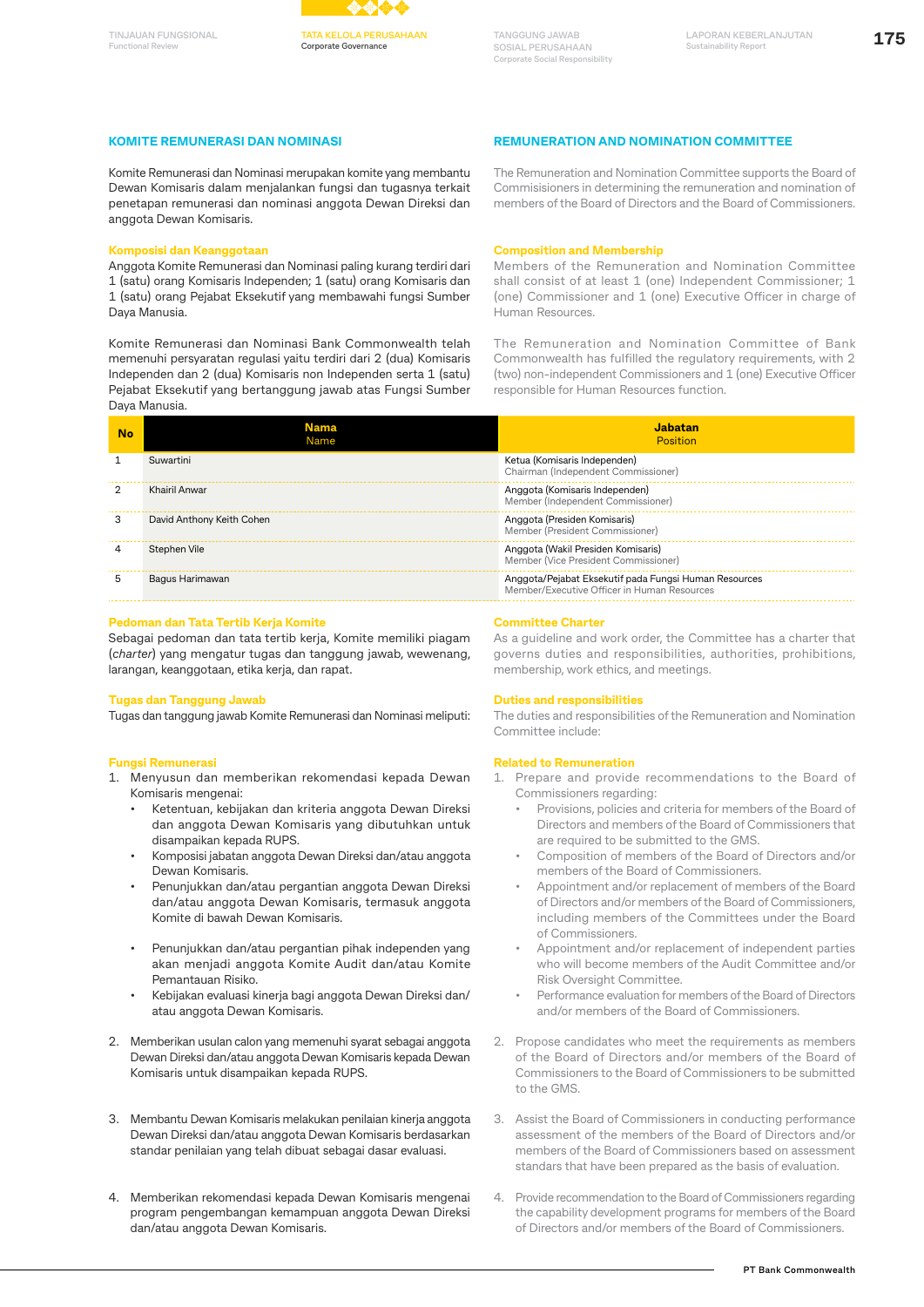**LAPORAN MANAJEMEN Management Reports**

**ANALISIS DAN PEMBAHASAN MANAJEMEN Management Discussion and Analysis**

#### **Fungsi Nominasi**

- 1. Memberikan rekomendasi kepada Dewan Komisaris mengenai tinjauan/hasil evaluasi terhadap:
	- Struktur Remunerasi.
	- Kebijakan atas Remunerasi bagi pegawai keseluruhan, terutama hal-hal yang memberikan dampak signifikan/ materiil kepada Bank Commonwealth untuk disampaikan kepada Dewan Direksi.
	- Besaran atas Remunerasi.
- 2. Memastikan bahwa Kebijakan Remunerasi telah sesuai ketentuan.
- 3. Melakukan evaluasi secara berkala terhadap penerapan kebijakan remunerasi.
	- Membantu Dewan Komisaris melakukan penilaian kerja berdasarkan Remunerasi masing-masing anggota Dewan Direksi dan/atau Dewan Komisaris.

#### **Independensi Komite Remunerasi dan Nominasi**

Aspek independensi anggota komite sangat penting dalam menjalankan fungsi remunerasi dan nominasi. Dua anggota komite yang merupakan komisaris independen, dua anggota komite yang merupakan komisaris non-independen, dan satu anggota komite yang merupakan perwakilan karyawan telah memenuhi kriteria independensi dan mampu menjalankan tugasnya secara independen.

#### **Rapat Komite Remunerasi dan Nominasi**

Komite Remunerasi dan Nominasi wajib mengadakan rapat berkala setidaknya 1 (satu) kali dalam 4 (emat bulan) dan dapat ditambahkan sesuai kebutuhan sebagaimana yang tercantum dalam *Charter* dan Kebijakan Komite Remunerasi dan Nominasi.

Sepanjang 2020, Komite Remunerasi dan Nominasi melaksanakan 5 (lima) kali rapat dengan rincian kehadiran sebagai berikut:

#### **Related to Nomination**

- 1. Provide recommendations to the Board of Commissioners regarding the review/evaluation of:
	- Remuneration structure.
	- Remuneration policies for all employees, especially those that have a significant/material impact on Bank Commonwealth to be submitted to the Board of Directors.
	- Amount of Remuneration.
- 2. Ensure that the Remuneration Policy is in compliance with regulation.
- 3. Conduct periodic evaluation on the implementation of the Remuneration Policy.
	- Assist the Board of Commissioners in conducting performance evaluation of each member of the Board of Directors and the Board of Commissioners based on each individual Remuneration.

#### **Independence of the Remuneration and Nomination Committee**

The independence of committee members is important in carrying out the functions of remuneration and nomination. Two committee members who are independent commissioners, two committee members who are non-independent commissioners and one committee member who is employees' representative have met the criteria for independence and able to carry out their duties independently.

#### **Remuneration and Nomination Committee Meetings**

The Remuneration and Nomination Committee must hold regular meetings at least once in four months and can be added as needed as stated in the Remuneration and Nomination Committee Charter and Policy.

Throughout 2020, the Remuneration and Nomination Committee held 5 (five) meetings with attendance details as follows:

| No | Anggota<br>Member         | Jabatan<br>Position                                                                               | Jumlah Kehadiran<br><b>Total Attendance</b> | <b>Persentase Kehadiran</b><br><b>Attendance Percentage</b> |  |
|----|---------------------------|---------------------------------------------------------------------------------------------------|---------------------------------------------|-------------------------------------------------------------|--|
|    | Suwartini                 | Ketua (Komisaris Independen)<br>Chair (Independent Commissioner)                                  | 5/5                                         | 100%                                                        |  |
|    | Khairil Anwar             | Anggota (Komisaris Independen)<br>5/5<br>Member (Independent Commissioner)                        |                                             | 100%                                                        |  |
| 3  | David Anthony Keith Cohen | Anggota (Presiden Komisaris)<br>Member (President Commissioner)                                   | 5/5                                         | 100%                                                        |  |
|    | Stephen Vile              | Anggota (Wakil Presiden Komisaris)<br>Member (Vice President Commissioner)                        | 5/5                                         | 100%                                                        |  |
| 5  | Bagus Harimawan*          | Anggota/Pejabat Eksekutif pada Sumber Daya Manusia<br>Member/Executive Offiver of Human Resources | 2/3                                         | 66%                                                         |  |

\* Ditunjuk sebagai anggota efektif pada 30 Juni 2020

Appointed as a member effective on June 30, 2020

#### **Pelaksanaan Tugas Komite Remunerasi dan Nominasi**

Selama 2020, Komite Remunerasi dan Nominasi telah melaksanakan tugas dan tanggung jawabnya sebagai berikut:

- 1. Meninjau serta memberikan dukungan atas hasil penilaian kinerja tengah tahun serta proposal *Salary Review* tahunan yang disampaikan oleh Presiden Direktur, Lauren Sulistiwati.
- 2. Menerima dan menyetujui pengunduran diri dari Sdr. Rajeev Bhatnagar sebagai Direktur yang membawahi fungsi *Risk,*  serta mendukung Sdri. Thio Sucy, Direktur Kepatuhan, untuk melakukan pengawasan sementara terhadap Direktorat Risk hingga penunjukkan Direktur Risk yang baru.
- 3. Meninjau dan memberikan dukungan atas penggunaan Tenaga Konsultan, Sdr. Bindiginavale Vijayan Balaji, dalam bidang manajemen risiko*.*

#### **Implementation of Remuneration and Nomination Committee Duties**

During 2020, the Remuneration and Nomination Committee has carried out its duties and responsibilities as follows:

- 1. Reviewed and provided support for the results of the mid-year performance review and the annual Salary Review proposal by Ms. Lauren Sulistiawati, President Director.
- 2. Accepted and approved the resignation of Mr. Rajeev Bhatnagar as Director responsible for Risk function, and supported Ms. Thio Sucy, Compliance Director, to temporarily supervise the Risk Directorate until the appointment of a new Risk Director.
- 3. Reviewed and supported the use of Consultant, Mr. Bindiginavale Vijayan Balaji, in the area of risk management.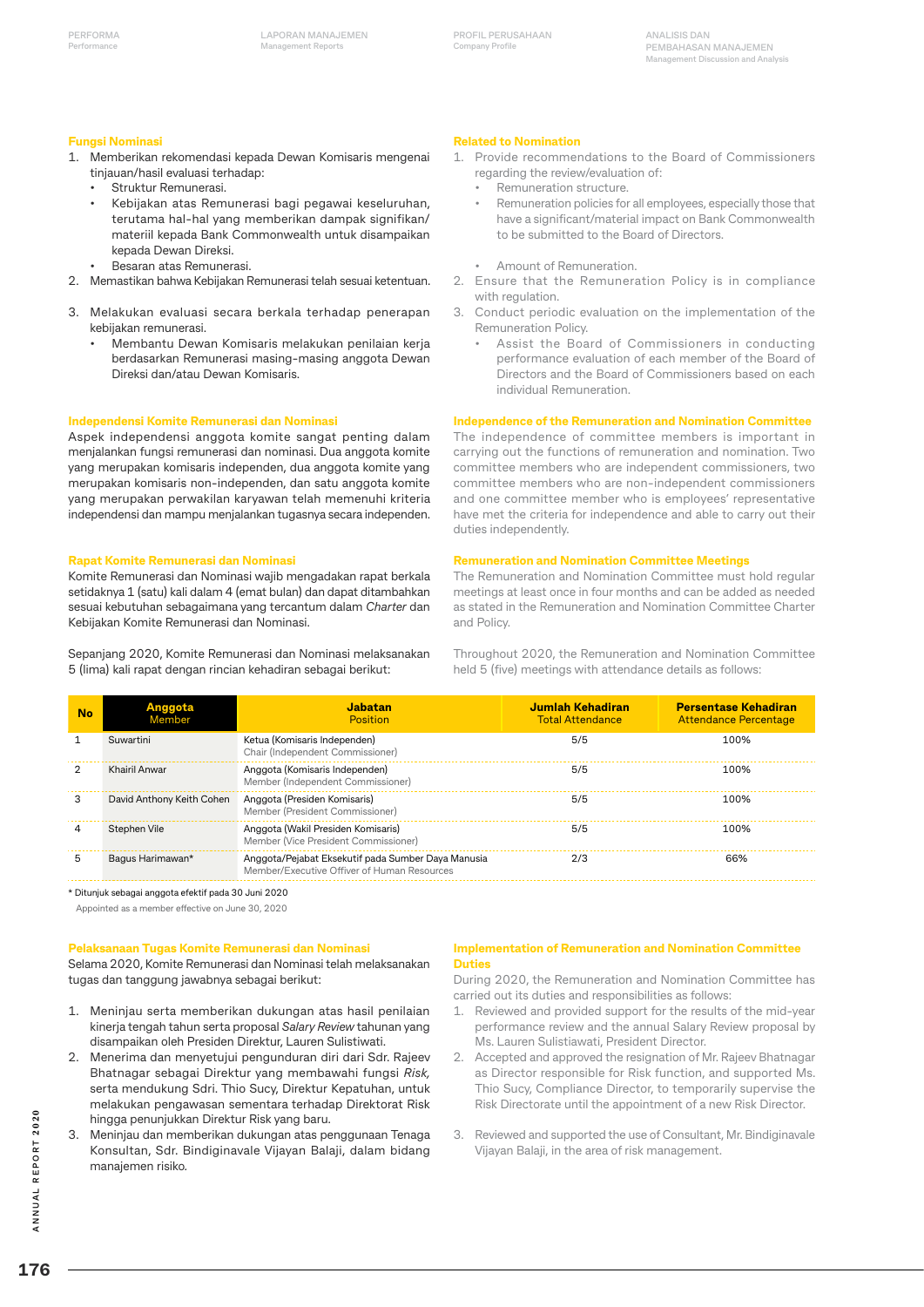

- 4. Menerima pengunduran diri Sdri. Tjioe Mei Tjuan, Direktur Operasional & IT, untuk kemudian mendukung proses pergantian kandidat. Bersamaan dengan hal tersebut, memberikan dukungan kepada Sdri. Lauren Sulistiawati, Presiden Direktur, yang dibantu oleh Sdr. Timothy Christopher Delahunty, Chief of Finance, untuk memantau kegiatan operasional pada Direktorat Operasional & IT.
- 5. Menerima dan menyetujui pengunduran diri dari Sdri. Thio Sucy, Direktur Kepatuhan.
- 6. Menerima dan menyetujui pengunduran diri dari Sdri. Ida Apulia Simatupang sebagai Direktur yang membawahi fungsi *Human Resources.* Sejalan dengan hal tersebut, mendukung Sdri. Rustini Dewi, Direktur *Retail dan SME Business*, untuk memantau Direktorat *Human Resources* sampai posisi pimpinan pada Direktorat *Human Resources* terisi.
- 7. Meninjau dan memberikan rekomendasi atas pengangkatan Sdr. Ming Hong Chen sebagai Direktur yang membawahi fungsi *Digital Business & Strategy.*
- 8. Meninjau dan memberikan rekomendasi atas pengangkatan Sdr. Timothy Christopher Delahunty sebagai Direktur yang membawahi fungsi *Operations & Information Technology.*
- 9. Menerima dan mendukung pengangkatan Sdr. Bagus Harimawan sebagai Pejabat Eksekutif – Chief of Human Resources.
- 10. Memberikan rekomendasi pengangkatan Sdr. Bagus Harimawan, Chief of Human Resources, sebagai anggota Komite Remunerasi dan Nominasi selama periode 3 (tiga) tahun dan dapat diperpanjang sesuai ketentuan yang berlaku. Bersamaan dengan ini Sdri. Nina Avrianty tidak lagi menjabat sebagai anggota Komite Remunerasi dan Nominasi.
- 11. Menerima dan mendukung pengangkatan Sdr. Andrey Faskheev sebagai Pejabat Eksekutif – Chief of Risk.
- 12. Melakukan tinjauan dan menyetujui perubahan pada Kebijakan Remunerasi untuk Komisaris Lokal.
- 13. Melakukan evaluasi terhadap kualifikasi, latar belakang, serta profil berdasarkan pengajuan yang disampaikan oleh Dewan Direksi, dan kemudian merekomendasikan Sdri. Yessika Effendi sebagai Direktur Kepatuhan.
- 14. Menerima dan menyetujui pengunduran diri dari Sdri. Rustini Dewi, Direktur yang membawahi fungsi *Retail & SME Business,*  dan menerima penunjukkan Sdr Ivan Adrian Jaya sebagai *Chief of Retail & SME Business.*
- 15. Meninjau dan memberikan rekomendasi atas komposisi, struktur dan pengangkatan keanggotaan dari Komite Audit.
- 16. Meninjau dan memberikan dukungan atas perubahan struktur organisasi beserta dengan rencana pengembangan organisasi Bank Commonwealth yang diajukan oleh Sdri. Lauren Sulistiawati, Presiden Direktur.
- 4. Accepted the resignation of Ms. Tjioe Mei Tjuan, Director of Operations & IT and support the replacement process by appointing Ms. Lauren Sulistiawati (President Director) assisted by Mr. Timothy Christopher Delahunty, Chief of Finance , to eversee Operation & IT directorate.
- 5. Accepted and approved the resignation of Ms. Thio Sucy, Director of Compliance.
- 6. Accepted and approved the resignation of Mrs. Ida Apulia Simatupang as Director responsible for Human Resources. At the same time supported Ms. Rustini Dewi, Director of Retail and SME Business, to oversee the Human Resources Directorate until the appointment of the new leader for Human Resources function.
- 7. Reviewed and provided recommendations on the appointment of Mr. Ming Hong Chen as Director responsible for Digital Business & Strategy.
- 8. Reviewed and provided recommendations on the appointment of Mr. Timothy Christopher Delahunty as Director responsible for Operations & Information Technology function.
- 9. Accepted and supported the appointment of Mr. Bagus Harimawan as Executive Officer - Chief of Human Resources.
- 10. Provided recommendations for the appointment of Mr. Bagus Harimawan, Chief of Human Resources, as a member of the Remuneration and Nomination Committee for a period of 3 (three) years and can be extended according to applicable regulations. At the same time Ms. Nina Avrianty no longer served as a member of the Remuneration and Nomination Committee.
- 11. Accepted and supported the appointment of Mr. Andrey Faskheev as Executive Officer - Chief of Risk.
- 12. Reviewed and approved changes to the Remuneration Policy for Local Commissioners.
- 13. Evaluated the qualifications, background, and profile based on the submissions submitted by the Board of Directors, and then recommended Ms. Yessika Effendi as Compliance Director.
- 14. Accepted and approved the resignation of Ms. Rustini Dewi, Director responsible for Retail & SME Business, and acknowledged the appointment of Mr. Ivan Adrian Jaya as Chief of Retail & SME Business.
- 15. Reviewed and provided recommendations on the composition, structure and the appointment of membership of the Audit Committee.
- 16. Reviewed and provided support regarding changes on the organisational structure along with the organisational development plan of Bank Commonwealth proposed by Ms. Lauren Sulistiawati, President Director.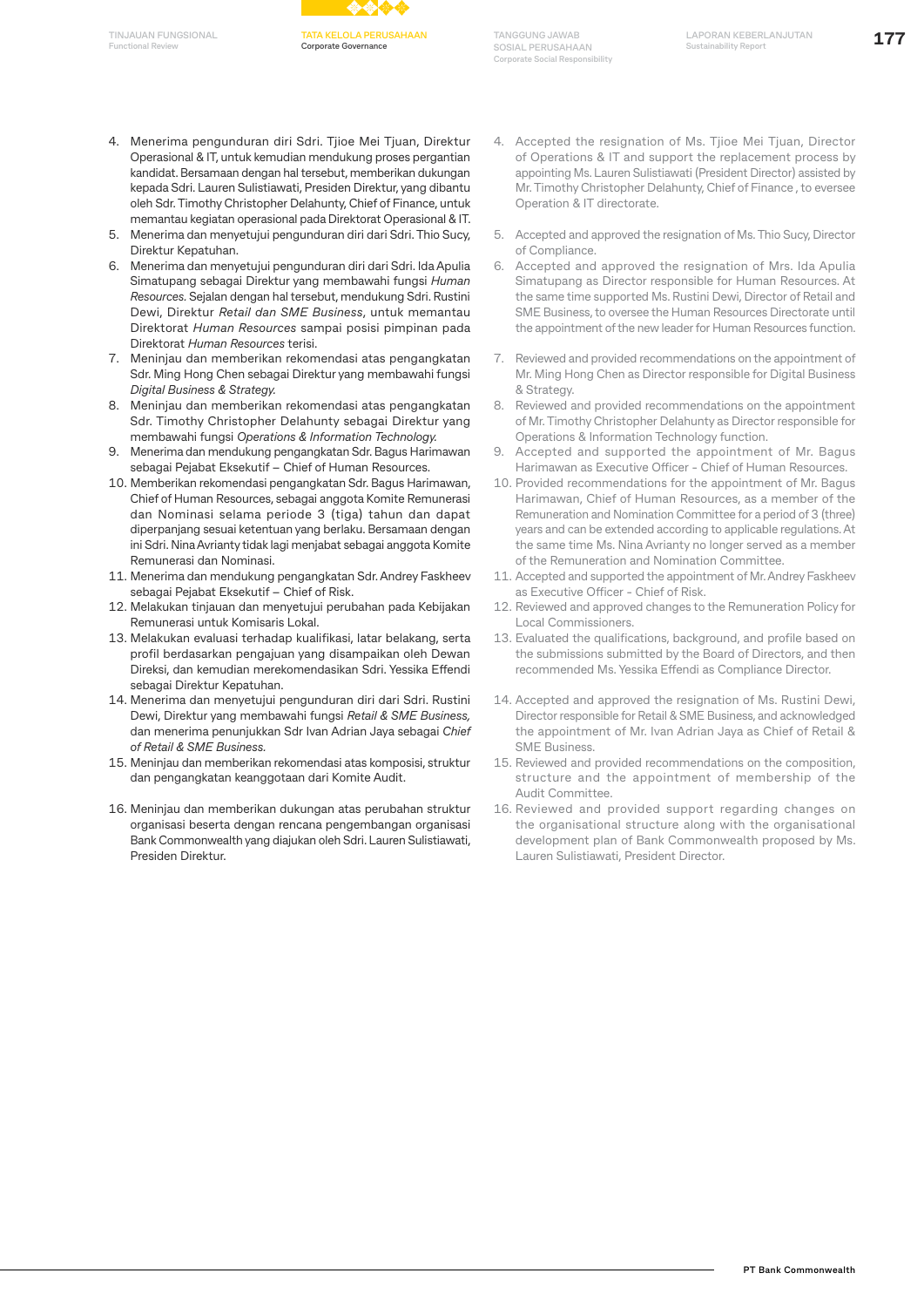# **Komite-Komite di Bawah Dewan Direksi**

# **Committees Under the Board of Directors**

Dalam melaksanakan tugas dan tanggung jawabnya, Dewan Direksi Bank Commonwealth memiliki komite-komite berikut:

- 1. Komite Manajemen Risiko
- 2. Komite Asset and Liability (ALCO)
- 3. Komite Kredit
- 4. Komite Kebijakan Kredit
- 5. Komite Pengarah Teknologi Informasi
- 6. Komite Sumber Daya Manusia

#### **KOMITE MANAJEMEN RISIKO**

Komite Manajemen Risiko membantu tugas Dewan Direksi dalam memantau dan mengelola risiko-risiko yang dihadapi Bank, termasuk Risiko Kredit, Pasar, Likuiditas, Operasional, Hukum, Strategis, Kepatuhan dan Reputasi.

Komposisi dan Keanggotaan Komite Manajemen Risiko

- Chief of Risk (Ketua)
- Presiden Direktur
- Direktur Kepatuhan
- Direktur Ritel dan Bisnis SME
- Direktur Operasional dan Teknologi Informasi
- Direktur Digital & Strategi
- Chief of Human Resources
- Chief of Finance
- Chief of Customer Excellence & Centralized Services
- Chief of Marketing, Corporate Affairs & Legal
- Chief of Audit (tanpa hak suara)
- Kepala Enterprise Risk

#### **Rapat Komite Manajemen Risiko**

Rapat Komite Manajemen Risiko telah dilakukan sebanyak lima kali selama tahun 2020.

#### **Tugas dan Tanggung Jawab**

- 1. Membantu Dewan Direksi dan Tim Manajemen terkait pemantauan dan pengelolaan:
	- a. Risiko Finansial: Risiko Kredit, Risiko Pasar dan Risiko Likuiditas
	- b. Risiko Non-Finansial: Risiko Operasional, Risiko *Fraud*, Risiko Hukum, Risiko Kepatuhan, Risiko Stratejik dan Risiko Reputasi termasuk memastikan konsistensi terhadap kebijakan internal dan persyaratan peraturan.
- 2. Memastikan manajemen mengambil langkah-langkah yang diperlukan untuk memantau, mengelola dan melaporkan permasalahan/eksposur risiko saat ini, termasuk pelanggaran terhadap Peringatan Dini (*Early Warning)* dan Intervensi yang tercantum dalam *Risk Appetite Statement* kepada Komite Pemantau Risiko (ROC).
- 3. Memastikan kontrol yang sesuai telah sejalan dengan tujuan strategis Bank, *risk appetite* dan kebijakan, serta dipahami oleh dan dikomunikasikan kepada staf terkait.
- 4. Menetapkan dan memantau kepatuhan terhadap setiap delegasi manajemen risiko dan tindakan yang diambil untuk mengatasi masalah yang timbul di luar dari otoritas yang didelegasikan.
- 5. Mengkaji dan mengesahkan kerangka manajemen risiko Bank, yang tidak terbatas pada kerangka *Internal Capital Adequacy Assessment Process*, *Risk Appetite Statement*, kerangka kerja Risiko Operasional dan kerangka kerja Risiko Kepatuhan.
- 6. Memantau proses dan kebijakan manajemen risiko yang tidak terbatas pada Profil Risiko Bank, KRI, *Risk and Control Self-Assessment*, kontrol *testing* dan *anti fraud*.
- 7. Mengkaji insiden risiko operasional termasuk kelemahan kontrol dan penyebab utama *fraud*.

In executing their duties, the Board of Directors is supported by the following Committees:

- 1. Risk Management Committee
- 2. Asset and Liability Committee (ALCO)
- 3. Credit Committee
- 4. Credit Policy Committee
- 5. Information Technology Steering Committee
- 6. People Committee

#### **RISK MANAGEMENT COMMITTEE**

The Risk Management Committee supports the Board of Directors in monitoring and managing Risks, including Credit Risk, Market Risk, Liquidity Risk, Operational Risk, Legal Risk, Strategic Risk, Compliance Risk and Reputational Risk.

Composition and Membership of the Risk Management Committee

- Chief of Risk
- President Director
- Compliance Director
- Director of Retail & SME Business
- Director of Operations and Information Technology
- Director of Digital & Strategy
- Chief of Human Resources
- Chief of Finance
- Chief of Customer Excellence & Centralized Services
- Chief of Marketing, Corporate Affairs & Legal
- Chief of Audit (non-voting)
- Head of Enterprise Risk

#### **Risk Management Committee Meetings**

Risk Management Committee meetings were held five times throughout 2020.

#### **Duties and responsibilities**

- 1. Assist the Board of Directors and the Management Team in monitoring and managing:
	- a. Financial Risk: Credit Risk, Market Risk and Liquidity Risk
	- b. Non-Financial Risk: Operational Risk, Fraud Risk, Legal Risk, Compliance Risk, Strategic Risk and Reputation Risk including ensuring consistency with internal policies and regulatory requirements.
- 2. Ensure that management takes the necessary steps to effectively monitor, manage and report risk matters/exposures, including breaches of Early Warning Indicators and Intervention Indicators as stated in the Bank's Risk Appetite to the Bank's Risk Oversight Committee (ROC).
- 3. Ensure that appropriate controls are consistent with the Bank's strategic objectives, risk appetite and policies, and are understood and communicated to the relevant staff.
- 4. Establish and monitor compliance with each risk management delegation and the actions taken to address the issues that arise outside of the delegated authority.
- 5. Review and ratify the Bank's risk management framework, which is not limited to the Internal Capital Adequacy Assessment Process, Risk Appetite Statement, Operational Risk framework and Compliance Risk framework.
- 6. Monitor risk management processes and policies that are not limited to the Bank's Risk Profile, KRI, Risk and Control Self-Assessment, control testing and anti-fraud.
- 7. Review operational risk incidents including control weaknesses and the root causes of Frauds.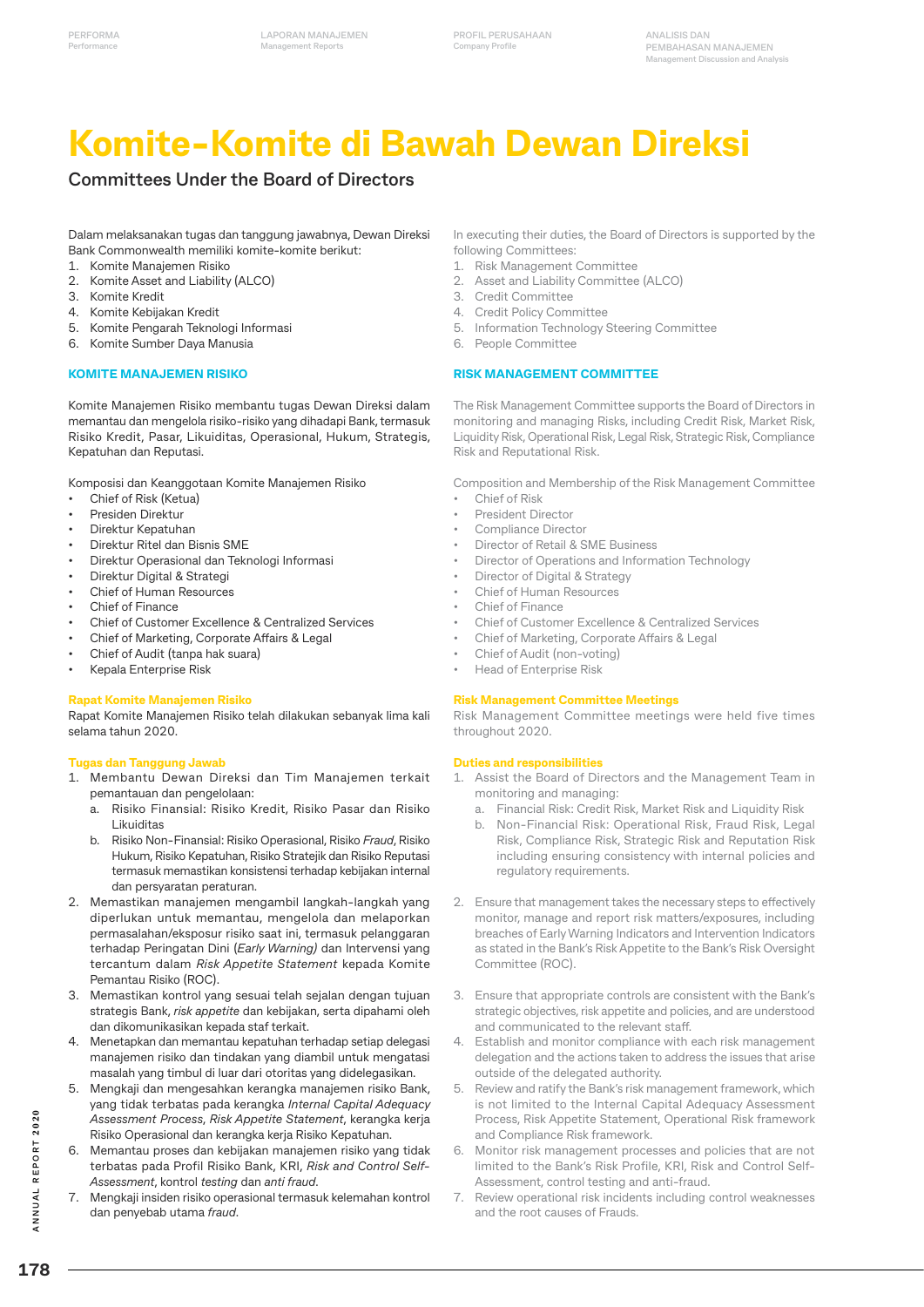

- 8. Membangun dan melakukan perbaikan yang berkelanjutan terhadap budaya manajemen risiko Bank.
- 9. Menjadi titik eskalasi untuk hal-hal yang berkaitan dengan manajemen risiko (termasuk penyimpangan dari kebijakan/ strategi) dan memberikan pandangan untuk menyelaraskan kebijakan risiko Bank dengan Grup CBA.
- 10. Memberikan pengesahan atas dokumen-dokumen yang akan diajukan kepada Komite Pematau Risiko (ROC).

#### **KOMITE ASSET AND LIABILITY (ALCO)**

#### **Komposisi dan Keanggotaan**

- Anggota-anggota Komite ALCO adalah:
- Presiden Direktur (Ketua)
- Chief Finance (Wakil Ketua Pertama)
- Kepala Treasury (Wakil Ketua Kedua)
- Direktur Retail & SME Business
- Direktur Digital & Strategi
- Direktur Operasional & Teknologi Informasi
- Chief of Risk
- Direktur Kepatuhan (tanpa hak suara)

### Undangan:

- Kepala SKAI (Chief of Audit)
- Kepala Enterprise Risk Management
- Kepala Bagian Manajemen Likuiditas dan Neraca

#### **Rapat Komite ALCO**

Komite ALCO telah menyelenggarakan rapat sebanyak 13 (tigabelas) kali selama 2020.

#### **Tugas dan Tanggung Jawab**

Pelaksanaan Tugas dan Tanggung Jawab ALCO selama 2020 sebagai berikut:

- 1. Mengawasi toleransi dan metodologi atas risiko pasar, likuiditas, pendanaan, manajemen permodalan dan *funds transfer pricing*  sesuai dengan kebijakan Bank.
- 2. Mengawasi strategi dan posisi Neraca, efektivitas strategi pendanaan, dan manajemen risiko suku bunga dalam Banking Book.
- 3. Mengkaji risiko pasar yang diperdagangkan.
- 4. Menyetujui dan mengawasi suku bunga produk pinjaman dan simpanan.
- 5. Mengawasi inisiatif pendanaan Bank (seperti NCD dan penerbitan obligasi).
- 6. Menyetujui pengajuan produk Bank.
- 7. Mengawasi kemampuan Bank dalam likuiditas pasar antar Bank.
- 8. Mengawasi kemampuan Bank dalam mengelola portofolio investasi.
- 9. Mengawasi performa bisnis dan perubahan pada *net interest margin.*
- 10. Mengawasi profit Bank dan kepatuhan ratio-ratio yang dipersyaratkan terhadap peraturan dan kebijakan internal.

#### **KOMITE KREDIT**

Komite Kredit membantu Direksi dalam mengevaluasi dan memutuskan permohonan Kredit sesuai dengan kebijakan kredit yang telah ditetapkan.

#### **Komposisi dan Keanggotaan**

Anggota Komite Kredit dengan Hak Pilih (*voting*):

- Presiden Direktur (Ketua Komite)
- Direktur Bisnis Ritel dan SME (atau Executive Vice President yang didelegasikan)
- Head of Secured Lending Product & Portfolio

Anggota Komite Kredit Tanpa Hak Pilih (*non-voting*):

- Chief of Risk (atau yang didelegasikan)
- Direktur Digital dan Strategi
- 8. Build and continuously improve the Bank's Risk Management Culture.
- 9. As the point of escalation for matters related to risk management (including deviations from policy/strategy) and provide views in the alignment of Bank's Risk Management Policy to CBA Group.
- 10. Provide endorsement to the documents that will be submitted to the Bank's Risk Oversight Committee (ROC).

#### **ASSET AND LIABILITY COMMITTEE (ALCO)**

#### **Composition and Membership**

The members of the ALCO Committee are:

- President Director (Chairman)
- Chief of Finance (First Deputy Chair)
- Head of Treasury (Second Deputy Chair)
- Director of Retail & SME Business
- Director of Digital & Strategy
- Director of Operations & Information Technology
- Chief of Risk
- Director of Compliance (non-voting)

#### Invitees:

- Head of SKAI (Chief of Audit)
- Head of Enterprise Risk Management
- Head of Liquidity Management and Balance Sheet

#### **ALCO Committee Meetings**

The ALCO Committee held 13 (thirteen) meetings in 2020.

#### **Duties and responsibilities**

Execution of duties and responsibilities of ALCO in 2020 is as follows:

- 1. Supervise tolerance and methodology for market risk, liquidity, funding, capital management and funds transfer pricing in accordance with Bank policies.
- 2. Supervise the balance sheet strategy and position, the effectiveness of funding strategies, and interest rate management for Banking Book.
- 3. Assess traded market risks.
- 4. Approve and monitor interest rates of lending and funding products.
- 5. Supervise Bank funding initiatives (such as NCDs and bond issuance).
- 6. Approve new products of the Bank.
- 7. Supervise Bank's position in the Interbank Market.
- 8. Supervise the Bank's ability to manage investment portfolios.
- 9. Supervise business performance and changes in net interest margin.
- 10. Supervise the Bank's profit and compliance to the internal policies and guidelines for key ratios.

#### **CREDIT COMMITTEE**

Credit Committee supports the Board of Directors in evaluating and approving loan proposal in accordance to the Credit Policy.

#### **Composition and Membership**

Members of the Credit Committee with Voting Rights:

- President Director (Committee Chairperson)
- Retail and SME Business Director (or delegated Executive Vice President)
- Head of Secured Lending Product & Portfolio

Non-voting Credit Committee Members:

- Chief of Risk (or delegated)
- Director of Digital and Strategy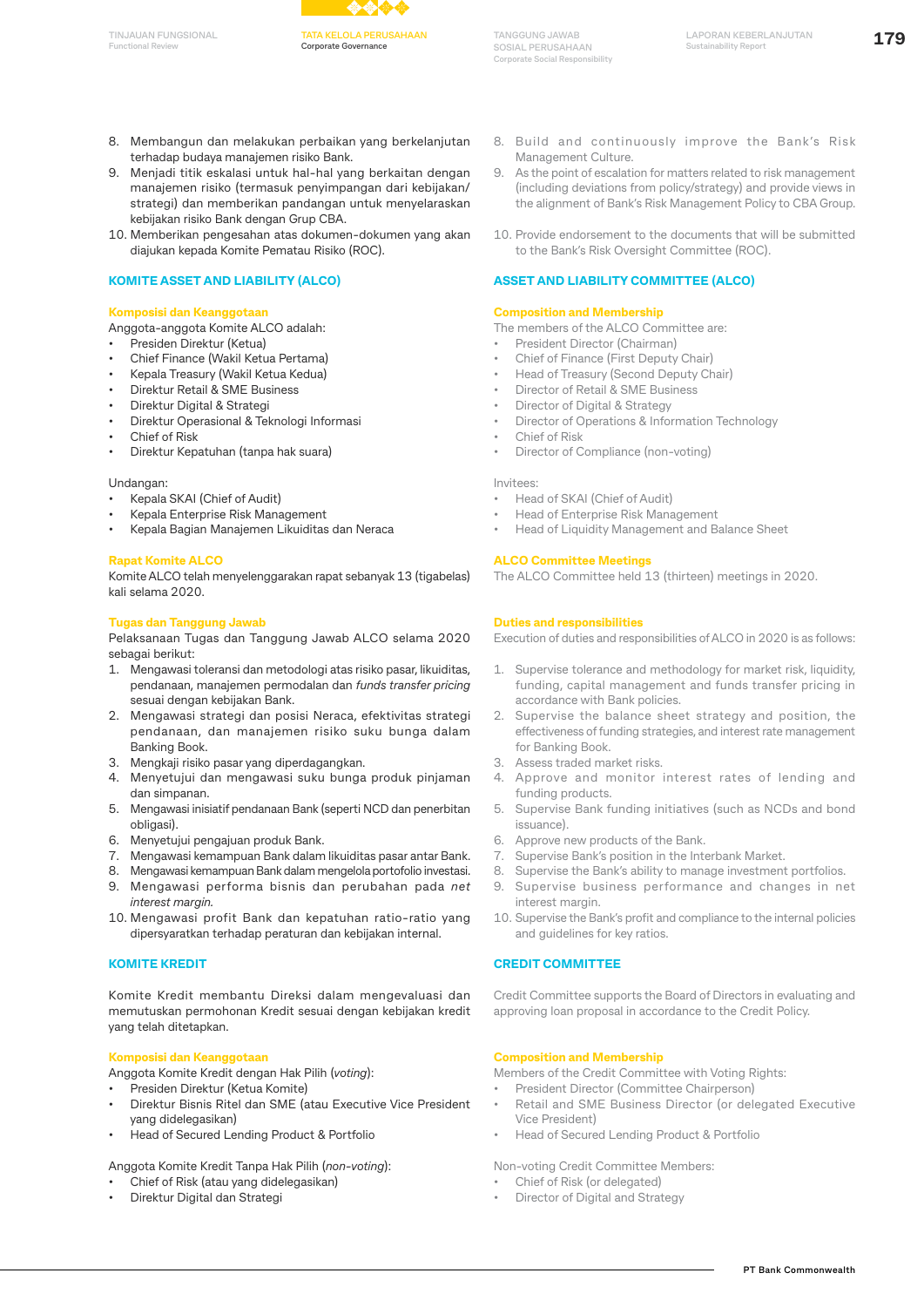**ANALISIS DAN PEMBAHASAN MANAJEMEN Management Discussion and Analysis**

- Kepala Satuan Kerja Audit Intern
- Head of Credit Risk
- Head of Digital Lending Business

Apabila diperlukan, Direktur Kepatuhan (atau delegasinya) dapat hadir dalam rapat Komite Kredit sebagai undangan. Komite Kredit dapat mengundang pejabat eksekutif lain untuk menghadiri rapat. Para undangan tidak memiliki Hak Suara (*non-voting*).

#### **Rapat Komite Kredit**

Selama tahun 2020, Komite Kredit melakukan pembahasan kasus per kasus dan memberikan keputusan melalui sirkuler.

#### **Tugas dan Tanggung Jawab**

- 1. Memutuskan permohonan kredit yang berada di luar kewenangan unit bisnis.
- 2. Menjalankan fungsinya dalam memberikan persetujuan/penolakan kredit secara jujur, obyektif, cermat dan seksama.
- 3. Menolak permintaan dan/atau pengaruh pihak yang berkepentingan dalam bentuk apapun didalam memberikan persetujuan kredit.
- 4. Berkoordinasi dengan ALCO terkait ketersediaan dana untuk pemberian kredit.

#### **KOMITE KEBIJAKAN PENGKREDITAN (KKP)**

Komite Kebijakan Perkreditan merupakan komite yang membantu Dewan Direksi dalam merumuskan kebijakan, mengawasi pelaksanaan kebijakan, memantau perkembangan dan kondisi portofolio perkreditan atau pembiayaan serta memberikan saran langkah perbaikan.

#### **Komposisi dan Keanggotaan**

Anggota dengan Hak Pilih (*voting*):

- Presiden Direktur (Ketua Komite)
- Chief of Risk/Direktur Risiko (atau yang didelegasikan)
- Direktur Bisnis Ritel dan SME (atau *Executive Vice President*  yang didelegasikan)
- Direktur Digital dan Strategi (atau yang didelegasikan)
- **Head of Operation**

Anggota Tanpa Hak Pilih (*non-voting*):

- Direktur Kepatuhan (atau yang didelegasikan)
- Chief of Audit
- Head of Credit Risk Secured Lending
- Head of Credit Risk Unsecured Lending
- Head of Secured Lending Retail and SME
- Head of Digital Lending Business

#### **Rapat Komite Kebijakan Perkreditan**

Dalam menjalankan tugasnya, Komite Kebijakan Perkreditan telah menyelenggarakan 3 (tiga) kali rapat selama tahun 2020.

#### **Tugas dan Tanggung Jawab**

- 1. Memberikan masukan kepada Dewan Direksi dalam penyusunan *credit risk appetite* dan Kebijakan Perkreditan Bank.
- 2. Mengawasi penerapan Kebijakan Perkreditan Bank.
- 3. Melakukan kajian berkala terhadap Kebijakan Perkreditan Bank dan memberikan saran kepada Dewan Direksi dalam hal perbaikan Kebijakan Perkreditan Bank.
- 4. Memantau dan mengevaluasi:
	- a. Perkembangan dan kualitas portofolio kredit Bank.
	- b. Pelaksanaan kewenangan memutuskan Kredit dan pendelegasiannya.
	- c. Proses pemberian kredit, risiko konsentrasi kredit dan kualitas kredit yang diberikan kepada pihak terkait dengan Bank dan debitur besar tertentu.
	- d. Pelaksanaan ketentuan BMPK.
- Head of Internal Audit Function
- Head of Credit Risk
- Head of Digital Lending Business

If necessary, the Director of Compliance (or delegate) can attend the Credit Committee meeting as an invitee. The Credit Committee may invite other executive officials to attend the meeting. The invitees do not have the right to vote (non-voting).

#### **Credit Committee Meetings**

During 2020, the Credit Committee reviewed matters case by case and gave decision by circular.

#### **Duties and Responsibilities**

- 1. Approve loan applications that are above the authority of Business Units.
- 2. Perform its function in approving or rejecting credit proposal by upholding the principles of honesty, objective, prudent and being thorough.
- 3. Reject request and/or influence from any party in approving loan through means beyond the scope of the Bank's Credit Policy.
- 4. Coordinate with the Asset and Liability Committee (ALCO) in relation to provision of funds for credit.

#### **CREDIT POLICY COMMITTEE**

The Credit Policy Committee is a committee that supports the Board of Directors in formulating credit policies, overseeing the implementation of credit policies, monitoring the progress and conditions of credit or financing portfolios and providing recommendations for corrective steps.

#### **Composition and Membership**

Voting members:

- President Director (Committee Chairperson)
- Chief of Risk/Director of Risk (or delegated)
- Director of Retail and SME Business (or delegated Executive Vice President)
- Director of Digital and Strategy (or delegated)
- Head of Operations

#### Non-voting Members:

- Director of Compliance (or delegated)
- Chief of Audit
- Head of Credit Risk Secured Lending
- Head of Credit Risk Unsecured Lending
- Head of Secured Lending Retail and SME
- Head of Digital Lending Business

#### **Credit Policy Committee Meetings**

In carrying out its duties, the Credit Policy Committee held 3 (three) meetings in 2020.

#### **Duties and Responsibilities**

- 1. Provide input to the Board of Directors in formulating credit risk appetite and Bank's Credit Policy.
- Oversee the implementation of the Bank's Credit Policy.
- 3. Conduct periodic reviews of the Bank's Credit Policy and provide advice to the Board of Directors for the improvement of the Bank's Credit Policy.
- 4. Monitor and evaluate:
	- a. The development and quality of the Bank's loan portfolios.
	- b. The implementation of authority to approve Credit and respective delegation of authority.
	- c. The process of granting credit, credit concentration risk and quality of credit given to related party to the Bank and certain large debtors.
	- d. The implementation of Legal Lending Limit regulation/policy.

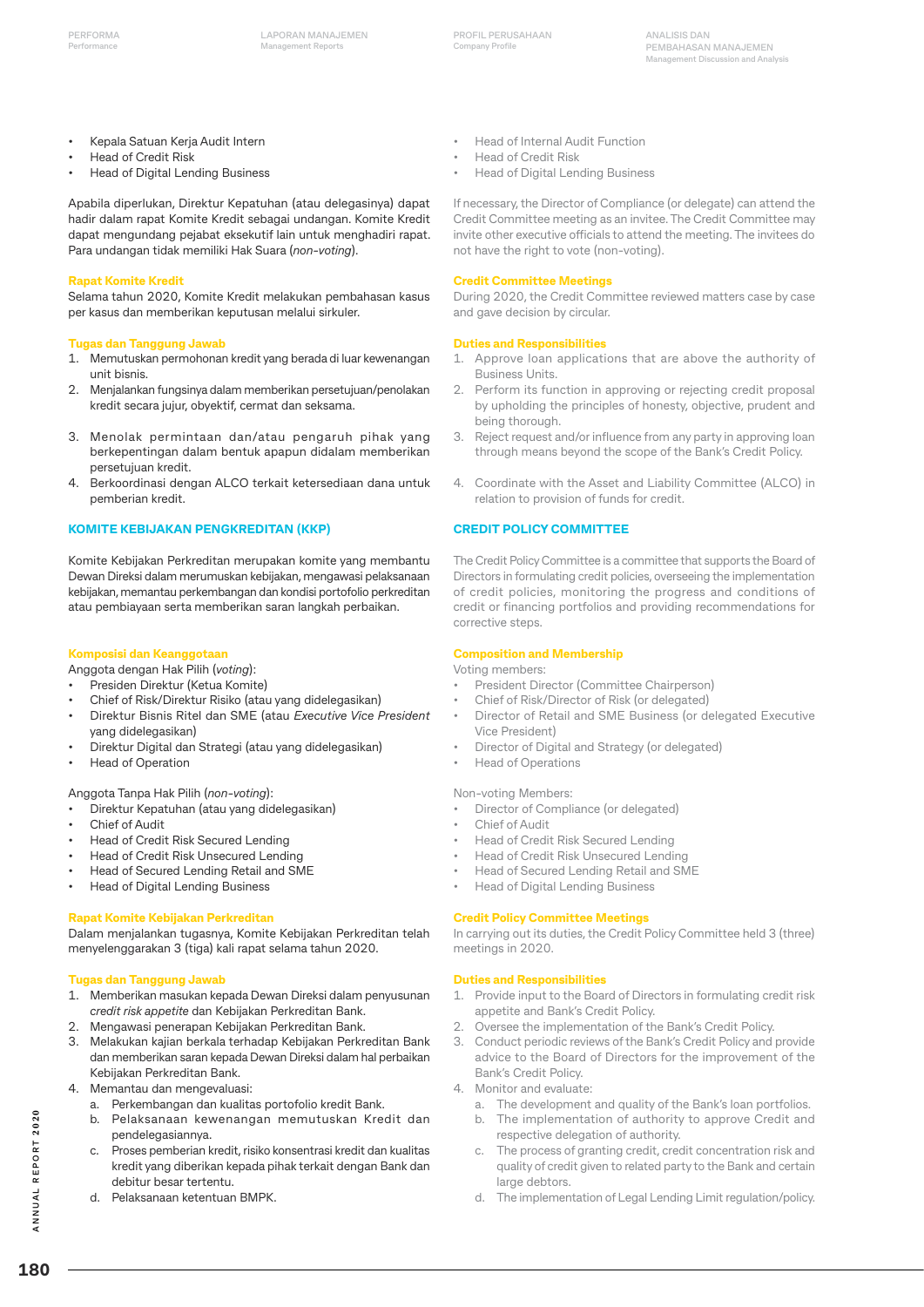

- e. Ketaatan terhadap ketentuan peraturan perundang-undangan dan peraturan lain dalam pelaksanaan pemberian kredit.
- f. Penyelesaian kredit bermasalah sesuai dengan Kebijakan Perkreditan Bank.
- g. Pemenuhan terhadap kecukupan pencadangan kredit dan beban biaya penurunan nilai kredit
- 5. Menyampaikan laporan tertulis secara berkala kepada Dewan Direksi dengan tembusan kepada Dewan Komisaris mengenai:
	- a. Hasil pengawasan atas pelaksanaan Kebijakan Perkreditan Bank.
	- b. Pemantauan dan evaluasi mengenai hal-hal yang dimaksud dalam poin 4 di atas.
- 6. Memberikan saran sebagai langkah perbaikan terhadap risiko kredit kepada Dewan Direksi dan Dewan Komisaris.

#### **KOMITE PENGARAH TEKNOLOGI INFORMASI**

Komite Pengarah Teknologi Informasi (ITSC) membantu Direksi dalam memantau kegiatan TI terkait penyelarasan rencana strategis Teknologi Informasi (TI) dengan strategi bisnis Bank, optimalisasi pengelolaan sumber daya, nilai yang diberikan TI (*IT Support Delivery*), pengukuran kinerja dan efektivitas penerapan manajemen risiko.

#### **Komposisi dan Keanggotaan**

Anggota (Hak Suara):

- Director of Operations & IT (Ketua)
- Presiden Director
- Director of Retail Banking & SME Business
- **Director of Compliance**
- Director of Digital & Strategy
- Chief of Risk
- Chief Information Officer

#### Anggota (Tanpa Hak Suara):

- Chief of Finance
- Chief of Human Resources
- Chief of Marketing, Corporate Affairs and Legal
- Chief of Customer Franchise, and Centralized Services
- Chief of Audit
- IT Cyber Security Dept. Head (Secretary)
- Kepala Divisi terkait atau satu level dibawah Direktur/Chief dapat diundang ke pertemuan ini sebagai tamu apabila terdapat agenda yang akan dibahas dalam pertemuan ini.

#### **Rapat Komite Pengarah Teknologi Informasi**

Selama tahun 2020, ITSC telah menyelenggarakan rapat sebanyak 4 (empat) kali.

#### **Tugas dan Tanggung Jawab**

Secara umum:

- 1. Keselarasan rencana serta implementasi strategis TI dengan strategi bisnis Bank.
- 2. Efektivitas implementasi kebijakan pengamanan informasi Bank.
- 3. Efektivitas langkah-langkah mitigasi risiko yang dilakukan untuk meningkatkan pengamanan informasi Bank.

Secara khusus, namun tidak terbatas pada:

- 1. Rencana Strategis TI yang sejalan dengan rencana strategis kegiatan usaha Bank. Dalam memberikan rekomendasi, Komite Pengarah TI harus memperhatikan efisiensi, efektivitas, dan hal-hal lain, yaitu:
	- Kebutuhan TI yang mendukung strategi bisnis Bank. *Roadmap*  terdiri dari kondisi saat ini, kondisi yang ingin dicapai, dan langkah-langkah yang diperlukan untuk mencapai kondisi yang ingin dicapai.
	- Sumber daya yang dibutuhkan.
	- Manfaat yang akan diperoleh saat Rencana Strategis TI diterapkan.
- e. Compliance with the laws and regulations governing loan extension.
- f. Settlement of Non Performing Loan in accordance to the Bank's Credit Policy.
- g. Ensuring adequacy of loan provisioning and Loan Impairment expense.
- 5. Submit written report to the Board of Directors and the Board of Commissioners in regards to:
	- a. Supervision results on the implementation of the Bank's Credit Policies.
	- b. Monitoring and evaluation on the matters referred to in point 4 above.
- 6. Provide recommendations to improve credit risk management to the Board of Directors and Board of Commissioners.

#### **INFORMATION TECHNOLOGY STEERING COMMITTEE**

IT Steering Committee (ITSC) assists the Board of Directors in monitoring TI activities to ensure IT Strategic Plan is in line with the Bank's Business Strategy, optimization of resource management, IT Support Delivery, performance and effectiveness of Technology risk management implementation.

#### **Composition and Membership**

Members (Voting Rights)

- Director or Operations & IT (Chairman)
- President Director
- Director of Retail Banking & SME Business
- Director of Compliance
- Director of Digital & Strategy
- Chief of Risk
- Chief Information Officer

#### Members (No Voting Rights)

- Chief of Finance
- Chief of Human Resources
- Chief of Marketing, Corporate Affairs and Legal
- Chief of Customer Franchise, and Centralized Services
- Chief of Audit
- IT Cyber Security Dept. Head (Secretary)
- The related Division Head or one level below the Director/Chief can be invited to this meeting as a guest if there is an agenda that will be discussed in this meeting.

#### **Meeting of Information Technology Steering Committee**

Throughout 2020, the ITSC held 4 (four) meetings.

#### **Duties and responsibilities**

#### In general:

- 1. The alignment of IT strategic plans and their implementation with the Bank's business strategy.
- 2. The effectiveness of the implementation of the Bank's information security policy.
- 3. The effectiveness of risk mitigation measures to improve the security of the Bank's information.

Specifically, but not limited to:

- 1. Ensuring IT Strategic Plan is in line with the Bank's Business Strategy. In providing recommendations, the IT Steering Committee must pay attention to efficiency, effectiveness, and other matters, namely:
	- IT that supports Bank's Business Strategy, with roadmap that covers current state, the future state, and the steps required to achieve the end objective.
	- Required Resources.
	- Benefits from the implementation of IT Strategy.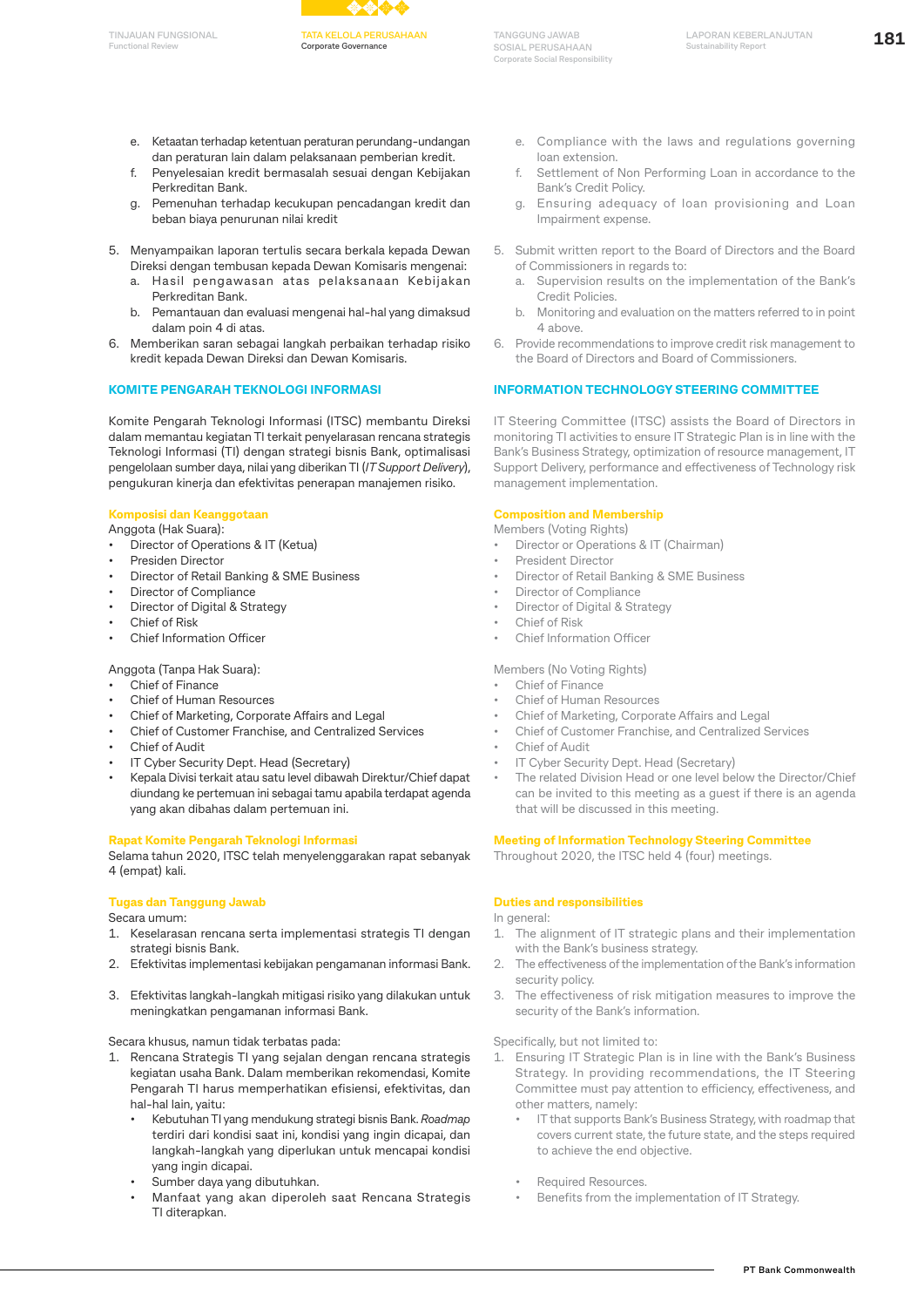- Kendala yang mungkin timbul dalam penerapan Rencana Strategis TI
- 2. Perumusan kebijakan, standar, dan prosedur TI yang utama, misalnya kebijakan TI yang utama yaitu kebijakan Pengamanan TI dan manajemen risiko terkait penggunaan TI di Bank.
- 3. Kesesuaian antara proyek TI yang disetujui dengan Rencana Strategis TI. Komite pengarah TI juga menetapkan status prioritas proyek TI yang bersifat kritikal yang berdampak signifikan terhadap kegiatan operasional Bank, misalnya pergantian *core banking application*, *server production,* dan topologi jaringan.
- 4. Kesesuaian antara pelaksanaan proyek TI dengan rencana proyek yang disepakati *(project charter).* Komite pengarah TI harus melengkapi rekomendasi dengan hasil analisis dari proyek TI yang utama sehingga memungkinkan Dewan Direksi mengambil keputusan secara efisien.
- 5. Kesesuaian antara TI dengan kebutuhan system informasi manajemen serta kebutuhan kegiatan usaha Bank.
- 6. Efektivitas langkah-langkah dalam meminimalisasi risiko atas investasi Bank pada sektor TI agar investasi Bank pada sektor TI memberikan kontribusi terhadap pencapaian tujuan bisnis Bank.
- 7. Pemantauan atas kinerja TI dan upaya peningkatan kinerja TI, misalnya pendeteksian keusangan infrastruktur TI dan pengukuran efektivitas dan efisiensi penerapan kebijakan pengamanan TI.
- 8. Upaya penyelesaian berbagai masalah terkait TI yang tidak dapat diselesaikan oleh satuan kerja pengguna dan penyelenggara TI secara efektif, efisien, dan tepat waktu.
- 9. Kecukupan dan alokasi sumber daya yang dimiliki Bank.

#### **KOMITE SUMBER DAYA MANUSIA**

Komite Sumber Daya Manusia membantu tugas Dewan Direksi dalam melakukan pengawasan keselarasan antara perilaku dan pola pikir karyawan yang sejalan dengan nilai-nilai perusahaan, regulasi, ketentuan dan prosedur.

#### **Kompoisi dan Keanggotaan**

Ketua: Pimpinan tertinggi (Direktur/Chief) Human Resources

### Anggota dengan Hak Suara:

- 1. Direktur Kepatuhan
- 2. Pimpinan tertinggi (Chief) Risiko

# Undangan Tetap:

- 1. Presiden Direktur
- 2. Direktur lain selain anggota dengan hak suara
- 3. Chief lain selain anggota dengan hak suara (terkecuali Chief of Audit)

3. Pimpinan tertinggi (Direktur) Operasional dan Teknologi Informasi

#### **Anggota Tanpa Hak Pilih**

Chief of Audit (sebagai *observer*)

#### **Rapat Komite Sumber Daya Manusia**

Di Tahun 2020, Komite Sumber Daya Manusia telah mengadakan 4 (empat) kali rapat.

#### **Tugas dan Tanggung Jawab**

Komite Sumber Daya Manusia telah mengkaji, melakukan pembahasan dan memberikan keputusan terhadap hal-hal sebagai berikut:

- 1. Melakukan pengawasan terhadap implementasi nilai-nilai Bank, regulasi, dan segala hal berkaitan dengan kepatuhan terhadap kebijakan, prosedur, dan pelaksanaannya oleh Bank.
- 2. Tinjauan secara rutin atas peraturan dan kebijakan terkait remunerasi & benefit yang memiliki dampak terhadap kesejahteraan karyawan.
- 3. Mengkaji Peraturan Perusahaan setiap dua tahun sekali sebelum adanya pembaharuan.
- Constraints that may arise in the implementation of IT Strategic Plan.
- 2. Formulation of key IT policies, standards and procedures, for example the primary IT policies, namely IT security policies and risk management related to the use of IT in the Bank.
- 3. Conformity between approved IT projects and IT Strategic Plan. The IT steering committee also sets the priority status of critical IT projects that have significant impacts to the Bank's operational activities, for example changing core banking applications, production servers, and network topology.
- Suitability of the IT project implementation with the agreed project plan (project charter). The IT steering committee must complete the recommendations with the analysis results from the major IT projects to enable the Board of Directors to make decisions efficiently.
- 5. Conformity between IT and the needs of management information systems as well as the needs of the Bank's business activities.
- 6. Effectiveness of steps in minimising the Bank's investment risk in the IT sector so that the Bank's investment in the IT sector can lead to the achievement of the Bank's business goals.
- 7. Monitoring IT performance and initiatives to improve IT performance, for example detecting obsolescence of IT infrastructure and measuring the effectiveness and efficiency of the implementation of IT security policies.
- 8. Initiatives to resolve various IT-related problems that cannot be resolved by the work units and IT providers in an effective, efficient and punctual manner.
- 9. Adequacy and allocation of resources owned by the Bank.

#### **PEOPLE COMMITTEE**

The People Committee assists the Board of Directors in supervising the alignment between employees' behaviour and mindset in line with the company's values, regulations, provisions and procedures.

#### **Composition and Membership**

Chairman: Director/Chief of Human Resources

Members with Voting Rights:

- 1. Director of Compliance
- 2. Chief of Risk
- 3. Director Operations and Information Technology

Permanent Invitation:

- 1. President Director
- 2. Directors other than members with voting rights
- 3. Chiefs other than members with voting rights (with the exception of the Chief of Audit)

#### **Members Without Voting Rights**

Chief of Audit (as observer)

#### **Meetings of Human Resources Committee**

In 2020, the Human Resources Committee held 4 (four) meetings.

#### **Duties and Responsibilities**

The Human Resources Committee has reviewed, discussed and provided decisions on the following matters:

- 1. Supervise the implementation of the Bank's values, regulations, and any material related to compliance with regulation, procedure and implementation by the Bank.
- 2. Regularly observe regulation and policy regarding remuneration & benefit that have impact on the employees' welfare.
- 3. Review Company Regulation every two year prior to update.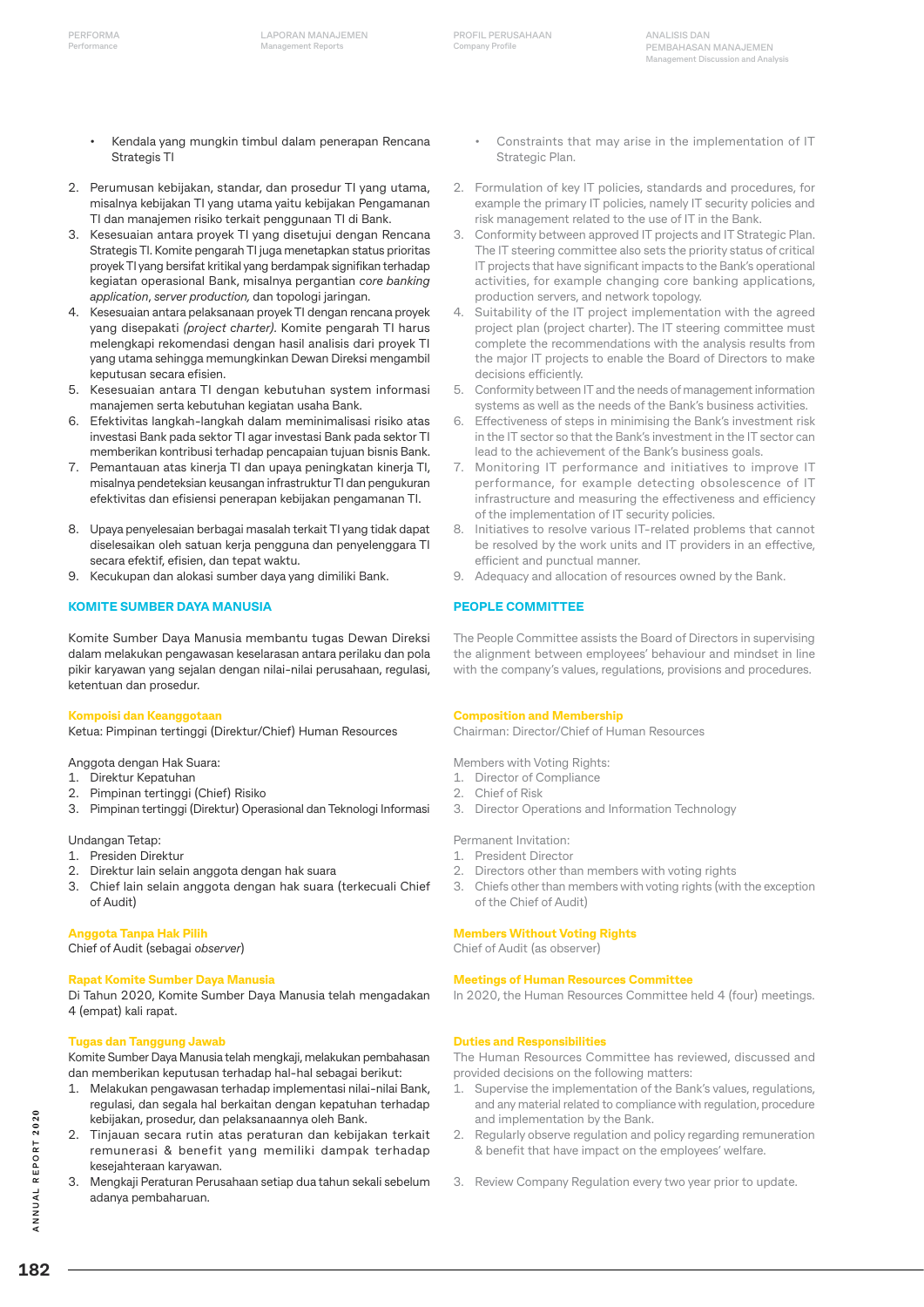**Functional Review**



**TANGGUNG JAWAB SOSIAL PERUSAHAAN Corporate Social Responsibility**

- 4. Bekerjasama dengan Fraud Control Unit (FCU) dan Compliance untuk laporan pelanggaran oleh karyawan seperti fraud, laporan dari whistleblower, misconduct, perilaku tidak etis, atau pelanggaran lain terhadap Peraturan Perusahaan yang dilakukan oleh karyawan untuk kemudian menetapkan tindakan disiplinari yang akan diambil serta pihak yang akan mengeksekusi tindakan disipliner (atau yang lainnya) tersebut
- 4. In collaboration with Fraud Control Unit (FCU) and Compliance to report violation committed by employees, such as Fraud, matters from whistleblower, misconduct unethical behaviour, and other violations to Company Regulation. The committee will set up disciplinary measures and determine the party that executes the disciplinary measures (or others).

# **Sekretaris Perusahaan**

### **Corporate Secretary**

Departemen Corporate Secretary berada di bawah supervisi langsung Chief of Marketing, Corporate Affairs and Legal dan merupakan organ pendukung Perusahaan. Corporate Secretary bertindak sebagai mediator Bank dengan pemegang saham dan para pemangku kepentingan, serta mendukung pelaksanaan tugas Dewan Direksi, Dewan Komisaris serta komite Audit dan komite Pemantau Risiko.

Sesuai dengan POJK No. 35/POJK.04/2014 dan berdasarkan Surat no. HRPA/2018/146 tertanggal 9 April 2018, Bank Commonwealth telah menunjuk Stacey Aryadi Suryoputro sebagai Sekretaris Perusahaan.

Corporate Secretary, a support function in the Bank, reports to the Chief of Marketing, Corporate Affairs and Legal as well as being a supporting organ of the Company. The Corporate Secretary acts as the Bank's mediator with shareholders and stakeholders, and supports the implementation of the duties of the Board of Directors, Board of Commissioners, Audit Committee and Risk Oversight Committee.

In line with POJK No. 35/POJK.04/2014 and based on Decree no. HRPA/2018/146 dated 9 April 2018, Bank Commonwealth has appointed Stacey Aryadi Suryoputro as Corporate Secretary.

| <b>Profil Sekretaris Perusahaan</b>                                           |                                                                                                                                                                                                                                                                                                                                                                                                                                                                                                                               |
|-------------------------------------------------------------------------------|-------------------------------------------------------------------------------------------------------------------------------------------------------------------------------------------------------------------------------------------------------------------------------------------------------------------------------------------------------------------------------------------------------------------------------------------------------------------------------------------------------------------------------|
| Stacey Aryadi Suryoputro<br>Sekretaris Perusahaan<br><b>Company Secretary</b> |                                                                                                                                                                                                                                                                                                                                                                                                                                                                                                                               |
| Menjabat sejak<br>Serve since                                                 | 9 April 2018<br>9 April 2018                                                                                                                                                                                                                                                                                                                                                                                                                                                                                                  |
| Warga Negara Indonesia, umur 44 tahun.<br>Indonesian citizen, 44 years old.   |                                                                                                                                                                                                                                                                                                                                                                                                                                                                                                                               |
| Domisili<br>Domicile                                                          | Jakarta, Indonesia                                                                                                                                                                                                                                                                                                                                                                                                                                                                                                            |
| Riwayat Penunjukan<br><b>Appointment History</b>                              | Sesuai dengan POJK No. 35/POJK.04/2014 dan berdasarkan Surat nomor HRPA/2018/146 tanggal 9 April 2018, Perseroan<br>telah menunjuk Stacey Aryadi Suryoputro sebagai Head of Corporate Secretary.<br>In accordance with POJK No.35/POJK.04/2014 and based on Letter number HRPA/2018/146 dated 9 April 2018, the Company<br>has appointed Stacey Aryadi Suryoputro as Head of Corporate Secretary.                                                                                                                             |
| Riwayat Pendidikan<br>Educational background                                  | Master of Business Administration dari Arkansas State University, Jonesboro, Arkansas USA.<br>Master of Business Administration from Arkansas State University, Jonesboro, Arkansas USA.                                                                                                                                                                                                                                                                                                                                      |
| Pengalaman Kerja<br>Work experience                                           | Sebelumnya, beliau menjabat sebagai Head of Strategy di PT Bank Ganesha Tbk pada 2017 dan berbagai peran selama 2008-<br>2016 di PT Bank Permata Tbk. termasuk sebagai Head of Government and Investor Relations dan Corporate Strategy and Market<br>Research officer.<br>Previously, he served as Head of Strategy at PT Bank Ganesha Tbk in 2017 and in various roles from 2008-2016 at PT Bank Permata<br>Tbk. including as Head of Government and Investor Relations and Corporate Strategy and Market Research officer. |
| Rangkap Jabatan<br><b>Concurrent Position</b>                                 | Tidak ada<br>None                                                                                                                                                                                                                                                                                                                                                                                                                                                                                                             |

#### **Tugas dan Tanggung Jawab**

Sesuai dengan Kebijakan Sekretaris Perusahaan, tugas dan tanggung jawab Sekretaris Perusahaan adalah:

1. Aktivitas Kesekretariatan

Bertanggung jawab atas aktivitas kesekretariatan untuk memastikan terlaksananya proses dan dokumentasi rapat Dewan Direksi, Dewan Komisaris, Komite Audit, dan Komite Pemantau Risiko dengan optimal yang mencakup persiapan agenda rapat, memantau serta mendistribusikan materi rapat, membuat Risalah Rapat, termasuk memonitor tindak lanjut dari keputusan Rapat dengan unit-unit terkait, serta berkoordinasi dengan sekretarissekretaris dalam mengelola jadwal Komisaris dan Direksi.

#### **Duties and Responsibilities**

As per the Bank's Corporate Secretary Policy, Corporate Secretary has the following roles and responsibilities:

- 1. Secretarial Activities
	- Responsible for secretarial activities to ensure proper process and documentation of the meetings of the Board of Directors, Board of Commissioners, Audit Committee and Risk Oversight Committee. This includes the preparation of meeting agenda, monitoring and distributing meeting materials, preparing minutes and meetings, monitoring follow-up of Meeting decisions with related units, as well as coordinating with secretaries in managing the schedules of Commissioners and Directors.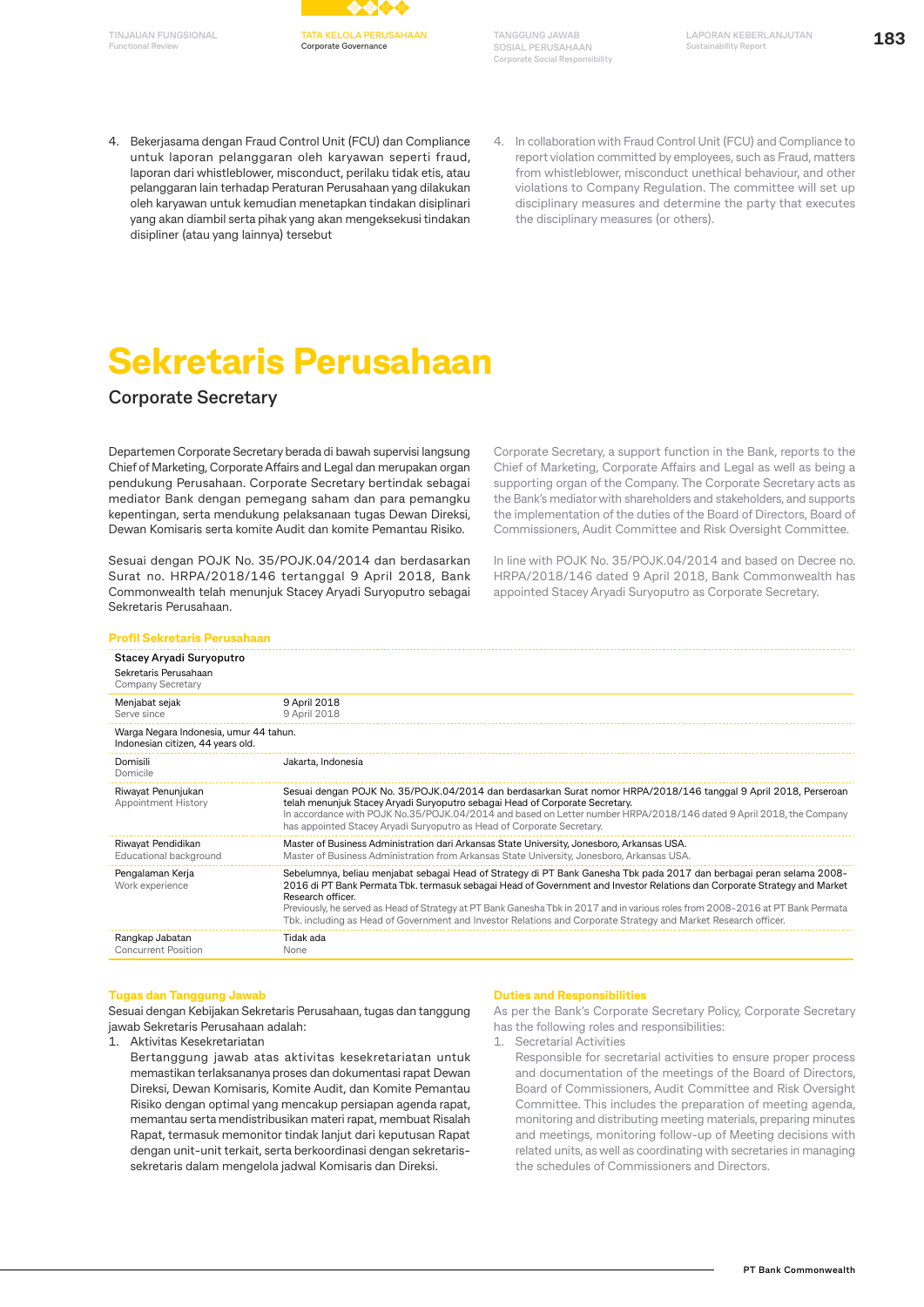**ANALISIS DAN PEMBAHASAN MANAJEMEN Management Discussion and Analysis**

- 2. Implementasi Tata Kelola Perusahaan
	- Mendukung pelaksanaan tata kelola perusahaan yang baik di dalam Perseroan termasuk:
	- Sebagai pengelola administrasi pemegang saham.
	- Sebagai koordinator dalam pelaksanaan Rapat Umum Pemegang Saham dan pelaksanaan aksi korporasi.
	- Sebagai koordinator dalam pembuatan Laporan Tahunan Perseroan.
	- Memberikan pendapat dan rekomendasi kepada manajemen dan komite untuk memastikan kepatuhan kepada standarstandar corporate governance yang berlaku.
	- Bersama dengan Compliance dan Human Resources Department, memastikan bahwa pelaporan kepada Otoritas Jasa Keuangan, Bank Indonesia, dan institusi lainnya terkait dengan pengangkatan Direksi dan Dewan Komisaris telah memenuhi Anggaran Dasar Perseroan, Undang-undang Perseroan Terbatas, dan peraturan terkait lainnya.
- 3. Pengelolaan Dokumen Perseroan
- Mengelola dan menyimpan dokumen-dokumen Perseroan yang relevan dengan tugas dan tanggung jawab Sekretaris Perusahaan, dan menjaga kerahasiaan dokumen, data serta informasi Perseroan.

#### **Pengembangan Kompetensi Sekretaris Perusahaan**

Selama tahun 2020, Sekretaris Perusahaan telah mengikuti pelatihan/ seminar/workshop sebagai berikut:

- Kewajiban dan Tanggung jawab Pelaporan dan Pengungkapan Bank sebagai Emiten
- Manajemen Data Internal dan Risiko Operasional
- Stress Management

#### **Pelaksanaan Tugas Tahun 2020**

Pada tahun 2020, Sekretaris Perusahaan melakukan hal berikut sesuai dengan tugas dan tanggung jawabnya:

- 1. Menyelenggarakan RUPS Tahunan sebanyak 1 (satu) kali dan RUPS Luar Biasa sebanyak sembilan kali melalui sirkuler.
- 2. Memperbarui informasi yang terdapat di situs web Bank, khususnya terkait dengan penerapan praktik GCG Perseroan, untuk lebih meningkatkan kualitas dan kemudahan akses keterbukaan informasi Bank oleh semua pemangku kepentingan.
- 3. Mengikuti perkembangan Pasar Modal, terutama aturan dan regulasi yang berlaku, termasuk peraturan baru yang dikeluarkan oleh OJK, BEI, dan Regulator lain yang terkait dengan Pasar Modal.
- 4. Bekerja sama dengan Tim Treasury dalam proyek Penawaran Umum Obligasi BCOM01.
- 5. Menyelenggarakan dan menghadiri rapat Dewan Komisaris, termasuk rapat Komite Audit dan Komite Pemantau Risiko yang juga dihadiri oleh Dewan Direksi sebanyak lima kali dalam tahun 2020, termasuk mempersiapkan dan mengelola notulen rapat dan daftar hadir.
- 6. Menyelenggarakan dan menghadiri rapat Dewan Direksi, termasuk mempersiapkan risalah rapat dan daftar hadir.
- 7. Menyerahkan laporan berkala dan insidentil kepada regulator berdasarkan aturan dan ketentuan yang berlaku.
- 8. Memberikan keterbukaan informasi kepada publik sesuai dengan peraturan yang berlaku.
- 9. Mengelola, mendistribusikan dan mempersiapkan tindak lanjut atas surat masuk yang diterima oleh Bank dan ditujukan kepada Dewan Direksi dan Dewan Komisaris.
- 10. Membantu dalam persiapan dokumentasi terkait proses Fit and Proper untuk calon anggota Dewan Direksi.
- 11. Memperbarui dan menyesuaikan Anggaran Dasar Perseroan, Piagam Dewan Komisaris, Piagam Dewan Direksi, Piagam Komite Audit dan Piagam Komite Pemantau Risiko, sesuai dengan hukum dan peraturan yang berlaku serta praktek Tata Kelola Perusahaan yang baik.
- 2. Good Corporate Governance Implementation
- Support the implementation of good corporate governance in the Company including:
	- As the administration manager for shareholders.
	- As the coordinator for preparation of the Bank's Annual Report.
	- As the coordinator in the creation of the Company's Annual Report.
	- Provide opinions and recommendations to the management and committees to ensure compliance with applicable corporate governance standards.
	- Together with Compliance and Human Resources Departments, ensure that the reporting to the Financial Services Authority, Bank Indonesia, and other institutions related to the appointments of Directors and Commissioners is in compliance with the Company's Articles of Association, Limited Liability Company Laws and other related regulations.
- 3. Management of Company Documents

Manage and file the Company's documents that are relevant to the Corporate Secretary's duties and responsibilities, and maintain the confidentiality of the Company's documents, data and information.

#### **Competency Development for Corporate Secretary**

Throughout 2020, the Corporate Secretary has participated in the following training/seminars/workshop:

- Obligation and Responsibility for reporting and disclosure as Bond Issuer.
- Internal Data Management and Operational Risks
- Stress Management

### **Implementation of Duties in 2020**

In 2020, the Corporate Secretary accomplished the following duties and responsibilities:

- 1. Organized 1 (one) Annual GMS and nine Extraordinary GMS through a circular.
- 2. Updated the information contained on the Bank's website, particularly related to the implementation of the Company's GCG practices, to further improve the quality and ease of access to Bank information disclosure by all stakeholders.
- 3. Stayed informed with the development of the Capital Market, especially the rules and regulations that apply, including new regulations issued by the OJK, the IDX and other regulators related to the Capital Market.
- 4. Collaborated with the Treasury Team on the BCOM01 Bond Public Offering project.
- 5. Organized and attended Board of Commissioners meetings, including Audit Committee and Risk Oversight Committee meetings which were also attended by the Board of Directors for five times in 2020, including preparing and managing meeting minutes and attendance lists.
- 6. Organized and attended Board of Directors' meetings, including preparing meeting minutes and attendance lists.
- Submited periodic and incidental reports to regulators based on applicable rules and regulations.
- 8. Provided information disclosure to the public in accordance with applicable regulations.
- 9. Managed, distributed and prepared follow-up on incoming letters received by the Bank and addressed to the Board of Directors and the Board of Commissioners.
- 10. Assisted in the preparation of documentation related to the Fit and Proper test process for prospective members of the Board of Directors.
- 11. Updated and adjusted the Company's Articles of Association, the Board of Commissioners Charter, the Board of Directors Charter, the Audit Committee Charter and the Risk Oversight Committee Charter, in accordance with applicable laws and regulations as well as good corporate governance practices.

ANNUAL REPORT 2020 **184ANNUAL REPORT 2020**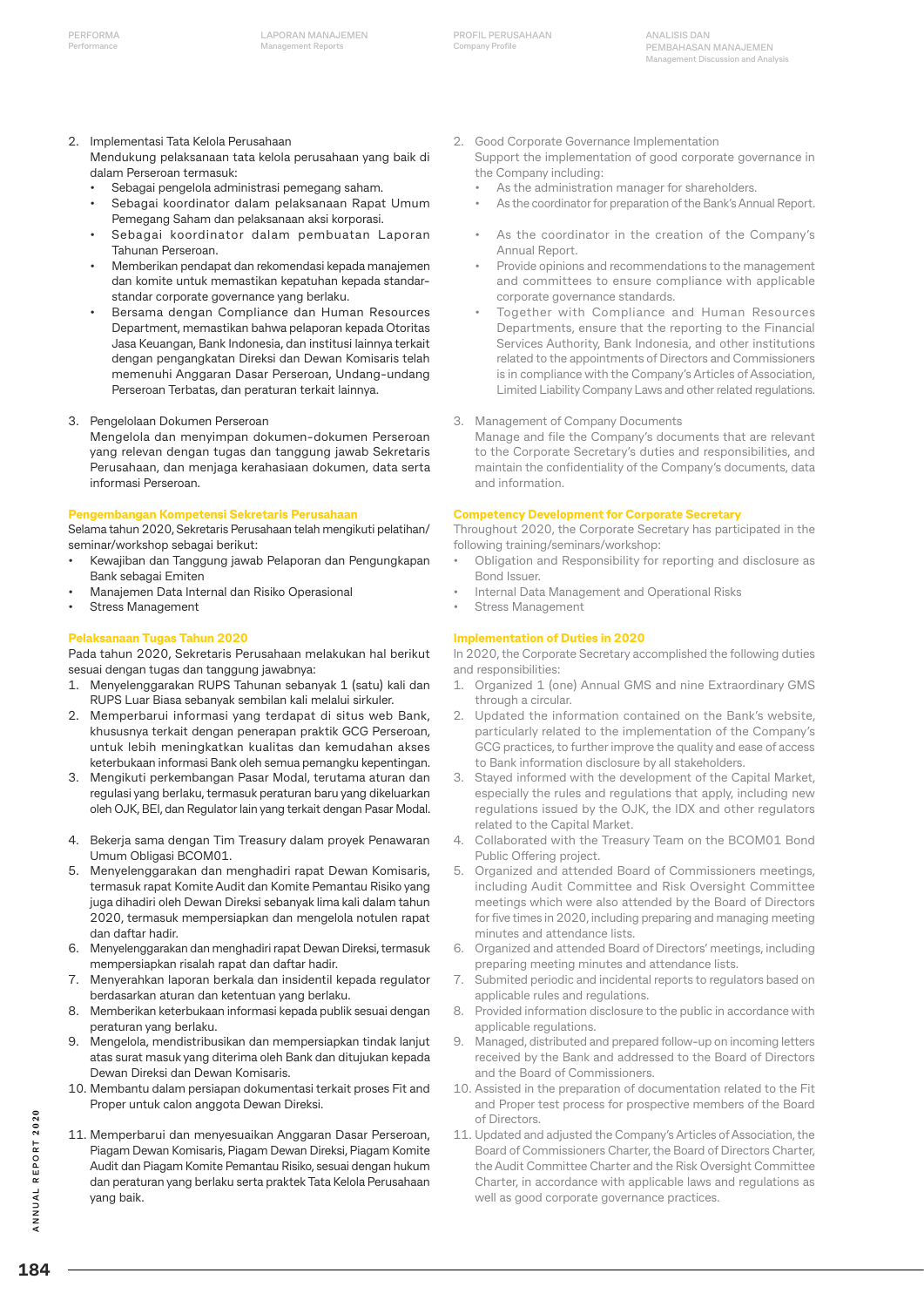



# **Satuan Kerja Audit Intern**

## **Internal Audit Function**

Satuan Kerja Audit Internal (SKAI) merupakan penyedia penjaminan yang independen, profesional, konstruktif dan berkualitas, dan berfungsi sebagai lini tiga di bawah tiga lini akuntabilitas kerangka kerja manajemen risiko.

Misi SKAI adalah untuk memberikan *assurance* yang independen dan objektif kepada Dewan Direksi dan Dewan Komisaris melalui Komite Audit terhadap efektivitas desain dan efektivitas operasional tata kelola, manajemen risiko, dan sistem pengendalian internal Bank.

Sampai dengan 31 Desember 2020, jumlah anggota SKAI adalah 17 staf.

#### **PROFIL KEPALA SKAI**

#### **Kepala Satuan Kerja Audit Intern**

Reza HM Soemadipradja bergabung dengan Bank Commonwealth sebagai Kepala Satuan Kerja Audit Intern pada bulan Juli 2011 berdasarkan surat pengangkatan No.HRPA/8/194/2011.

Profil beliau dapat dilihat pada bab profil pejabat eksekutif pada halaman 46.

#### **PENDIDIKAN/PELATIHAN**

SKAI merencanakan dan merealisasikan program peningkatan mutu keterampilan sumber daya yang dimiliki melalui pelatihan maupun program pengembangan lainnya yang terkait dengan pemberian eksposur maupun pengalaman baru. Aktivitas ini dilakukan dengan berkoordinasi dengan unit Sumber Daya Manusia.

SKAI juga menjadwalkan program alih pengetahuan untuk para anggotanya, baik secara internal dengan *sharing session* (dengan mengundang pembicara dari departemen atau unit kerja terkait untuk menjelaskan proses, produk, dan risiko dalam unit kerjanya) maupun program sertifikasi, dan jika diperlukan. SKAI juga berkoordinasi dengan unit Audit & Assurance Commonwealth Bank of Australia (CBA), Sydney terkait dengan program alih pengetahuan melalui auditor tamu maupun diksusi terkait best practice aktivitas audit.

#### **Kualifikasi/Sertifikasi SKAI**

Selama tahun 2020, seluruh anggota SKAI telah tersertifikasi dalam bidang manajemen risiko perbankan sesuai dengan ketentuan Bank Indonesia. SKAI memiliki anggota tim yang berasal dari berbagai latar belakang seperti firma akuntansi, bank lain dan juga dari Unit Kerja lain dengan mayoritas pengalaman audit maupun keahlian dan pengetahuan di area tertentu.

#### **Tugas dan Tanggung Jawab SKAI**

SKAI adalah sebuah fungsi yang secara independen dan objektif memberikan *assurance* kepada Dewan Direksi dan Dewan Komisaris melalui Komite Audit terhadap efektivitas operasional tata kelola, manajemen risiko, dan sistem pengendalian internal Bank.

Dalam melaksanakan tugas dan tanggung jawabnya, SKAI mengacu pada Peraturan Otoritas Jasa Keuangan (POJK) No. 1/POJK.03/2019 tentang Penerapan Fungsi Audit Intern pada Bank Umum, Standar Praktik Profesional dari *the Institute of Internal Auditors* (IIA), dan Piagam Audit Intern yang menjabarkan visi, misi, wewenang, dan tanggung jawab SKAI.

The Internal Audit Function (SKAI) is an independent, professional, constructive, and qualified asssurance provider, as Line three under the Three Lines of Accountability risk management framework.

The mission of the SKAI is to provide independent and objective assurance to Board of Directors and Board of Commissioners through the Audit Committee on the design effectiveness and operational effectiveness of the Bank's governance, risk management, and internal control system.

As of 31 December 2020, there were 17 SKAI employees.

#### **HEAD OF INTERNAL AUDIT WORK UNIT PROFILE**

#### **Head of Internal Audit Function**

Reza HM Soemadipradja joined Bank Commonwealth as Head of Internal Audit Function in July 2011 based on the letter of appointment No. HRPA /8/194/2011.

His profile is presented in the executive officer profile chapter on page 46.

#### **EDUCATION/TRAINING**

SKAI plans and realises programmes to improve the quality of skills of its resources through training and other development programs which related to providing exposure and new experience. This activity is carried out in coordination with Human Resources.

SKAI also schedules a knowledge transfer programme for its members internally with sharing sessions (i.e. invite speakers from related departments or work units to explain processes, products, and risks in their work units) as well as certification programmes, if needed. SKAI also coordinates with the Audit & Assurance unit of the Commonwealth Bank of Australia (CBA), Sydney regarding the knowledge transfer program through guest auditors as well as discussions regarding best practice audit activities.

#### **Qualification/Certification of SKAI**

Throughout 2020, all SKAI members have been certified in the field of banking risk management in accordance with Bank Indonesia regulations. The membership of SKAI includes those from various backgrounds such as accounting firms, other banks and also from other work units with the majority of audit experience as well as expertise and knowledge in certain areas.

#### **SKAI Duties and Responsibilities**

SKAI is a function that provides independent and objective assurance to the Board of Directors and Board of Commissioners through Audit Committee regarding the effectiveness of the execution of governance, risk management and the Bank's internal control system.

In carrying out its duties and responsibilities, the SKAI refers to the Financial Services Regulation (POJK) No. 1/POJK.03/2019 on the Implementation of Commercial Bank Internal Audit Functions, Professional Practice Standards from the Institute of Internal Auditors (IIA), and the Internal Audit Charter that describes the vision, mission, authorities, and responsibilities of the SKAI.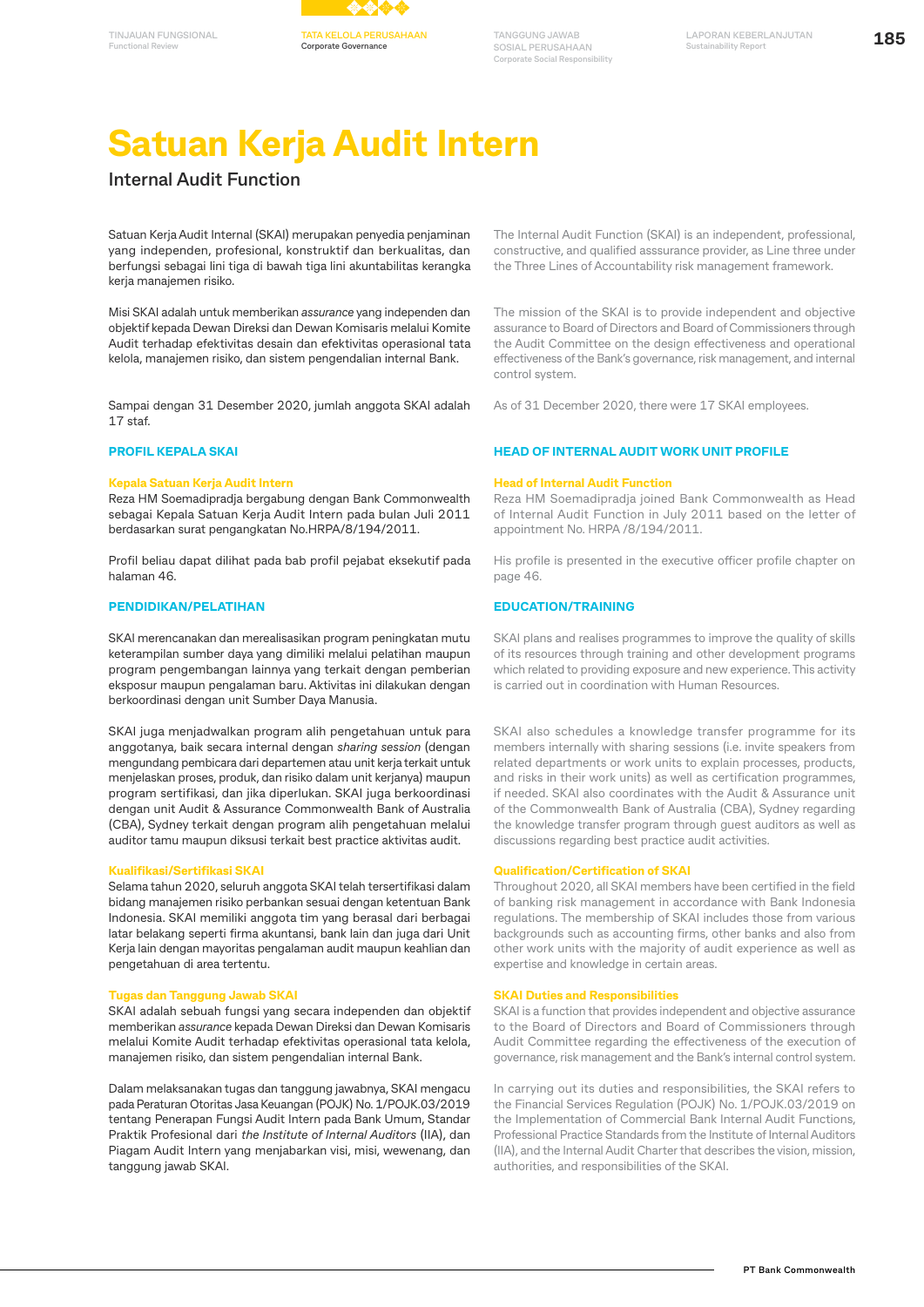**ANALISIS DAN PEMBAHASAN MANAJEMEN Management Discussion and Analysis**

#### **Struktur dan Kedudukan SKAI**

Kepala SKAI diangkat dan diberhentikan oleh Presiden Direktur Bank dengan persetujuan Dewan Komisaris. Kepala SKAI melapor langsung kepada Presiden Direktur dan memiliki jalur komunikasi dengan Dewan Komisaris melalui Komite Audit. Anggota SKAI diangkat dan diberhentikan oleh Kepala SKAI.

#### **Structure and Position of SKAI**

The Head of SKAI is appointed and dismissed by the President Director of the Bank with the approval of the Board of Commissioners. The Head of SKAI reports directly to the President Director and has a line of communication with the Board of Commissioners through the Audit Committee. SKAI members are appointed and dismissed by the Head of SKAI.



#### **Piagam dan Panduan SKAI**

SKAI memiliki Piagam Audit Internal (*Internal Audit Charter*) yang memuat visi, misi, wewenang, dan tanggung jawab SKAI. Panduan Audit Intern (*Internal Audit Manual*) yang dimiliki SKAI memuat pendekatan dan metodologi dalam melakukan audit. Panduan Audit Intern dikaji ulang secara berkala dan diperbaharui dengan mempertimbangkan kebutuhan audit.

#### **Pelaksanaan Tugas SKAI**

SKAI menggunakan pendekatan berdasarkan risiko (*risk*-*based*) dalam penyusunan rencana audit tahunan maupun pelaksanaan penugasan audit.

Temuan-temuan utama SKAI secara berkala dilaporkan kepada Dewan Komisaris dan Dewan Direksi melalui Rapat Dewan Komisaris dan Rapat Manajemen. Selain itu, seluruh temuan audit juga dilaporkan setiap semester kepada Otoritas Jasa Keuangan (OJK) melalui Laporan Pelaksanaan dan Pokok-Pokok Hasil Audit Intern (LPPHA).

Secara berkesinambungan, SKAI melakukan pemantauan atas pencapaian rencana audit serta risiko-risiko yang muncul (emerging risks). Hal ini dilakukan dari waktu ke waktu sehingga SKAI dapat mengevaluasi rencana audit di tahun berjalan dan melakukan perubahan jika diperlukan.

#### **SISTEM PENGENDALIAN INTERNAL**

Sistem pengendalian internal Bank dilakukan melalui kerangka Tiga Lini Akuntabilitas. Secara umum, SKAI selaku Lini 3 bertindak sebagai penilai independen atas efektivitas sistem pengendalian internal yang dilakukan oleh Lini 1 dan 2 dengan menjalankan rencana tahunan audit yang telah disetujui oleh Direktur Utama dan Dewan Komisaris melalui Komite Audit.

#### **Internal Audit Charter & Manual**

The SKAI has an Internal Audit Charter that contains SKAI's vision, mission, authority and responsibilities. The Internal Audit Manual of contains approaches and methodologies in conducting audits. The Internal Audit Manual is regularly reviewed and updated by considering audit requirements.

#### **Implementation of SKAI Duties**

The SKAI uses a risk-based approach in the preparation of the annual audit plan and the execution of audit assignments.

The main findings of the SKAI are regularly reported to the Board of Commissioners and Board of Directors through Board of Commissioners Meetings and Management Meetings. In addition, all of the audit findings are also reported every semester to the Financial Services Authority (OJK) through the Implementation Report and Principles of Internal Audit Results (LPPHA).

The SKAI continuously monitors the achievement of the audit plan as well as the emerging risks. This is done so that from time to time the SKAI can evaluate the audit plan in the current year and make changes if necessary.

#### **INTERNAL CONTROL SYSTEM**

The Bank's Internal Control System is executed through Three Lines of Accountability. In general, SKAI acts as an independent assessor on the effectiveness of the internal control system conducted by Lines 1 and 2. This is performed by carrying out an annual audit plan approved by the President Director and the Board of Commissioners through the Audit Committee.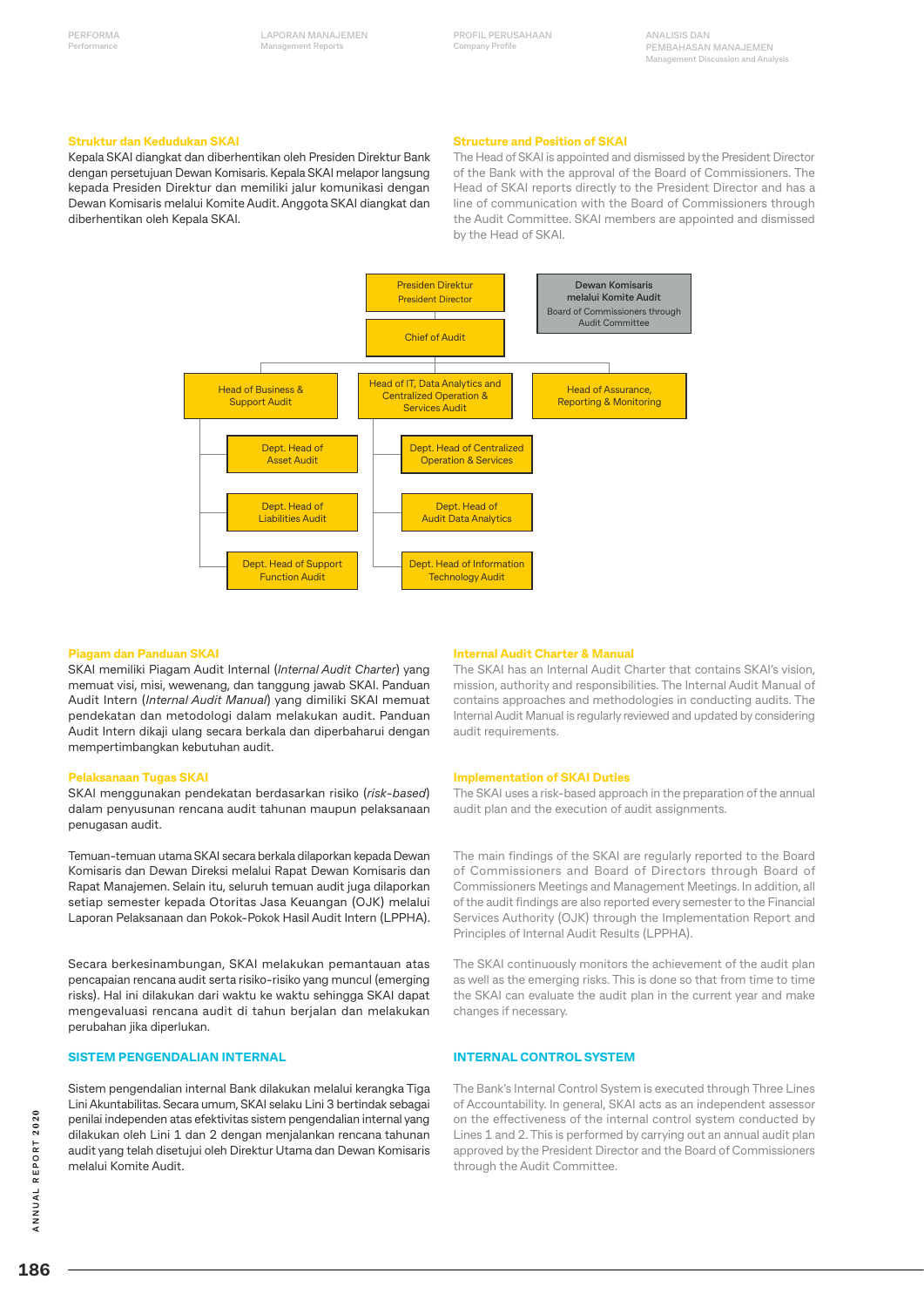

**Tinjauan Atas Efektivitas Sistem Pengendalian Internal – Lini 3**

**Functional Review**

Efektivitas sistem pengendalian internal dilakukan di tiap lini akuntabilitas *(line of accountability*). SKAI selaku Lini 3 melakukan penilaian efektivitas sistem pengendalian internal melalui aktivitas audit berbasis risiko. Penilaian tersebut terdokumentasi dalam kertas kerja dan laporan SKAI. Per tanggal 31 Desember 2020, SKAI telah melaksanakan seluruh audit yang direncanakan untuk tahun 2020. Audit yang dijalankan mengacu pada rencana audit tahunan yang telah didiskusikan dan disetujui oleh Direktur Utama dan Dewan Komisaris melalui Komite Audit.

Untuk memastikan bahwa komitmen audit telah dilaksanakan dengan sesuai secara tepat waktu oleh unit bisnis, maka Audit Internal melakukan pemantauan secara rutin. Temuan-temuan utama SKAI secara berkala dilaporkan kepada Dewan Komisaris dan Dewan Direksi melalui Rapat Dewan Komisaris dan Rapat Manajemen.

#### **Review of Effectiveness of Internal Control System – Line 3**

The effectiveness of the internal control system is conducted on every line of accountabillity. SKAI as the line 3 evaluates the effectiveness of the internal control system through risk-based audit activities. The assessment is documented in work papers and SKAI reports. As of 31 December 2020, the SKAI has carried out all of the audits planned for 2020. The conducted audit refers to the annual audit plan discussed and approved by the President Director and the Board of Commissioners through the Audit Committee.

To ensure audit commitments are realised accordingly in a timely manner by the business units, the Internal Audit conducts regular monitoring. The SKAI's main findings are regularly reported to the Board of Commissioners and Board of Directors through Board of Commissioners and Management Meetings.

# **Penanganan Benturan Kepentingan**

### **Handling Conflicts of Interest**

Benturan Kepentingan merupakan suatu kondisi di mana terdapat perbedaan kepentingan antara Bank dengan kepentingan ekonomi pribadi (karyawan, anggota Dewan Direksi dan Dewan Komisaris).

Pengelolaan Benturan Kepentingan dilakukan oleh Bank melalui penerbitan Kebijakan Manajemen Konflik yang berlaku bagi seluruh karyawan, anggota Dewan Direksi dan Dewan Komisaris. Kebijakan ini merupakan acuan yang digunakan dalam melakukan pengendalian dan/atau penghindaran terjadinya benturan kepentingan, pengungkapan dan dokumentasi tertulis dari setiap potensi terjadinya benturan kepentingan.

Bank melakukan transaksi tertentu bersama pihak-pihak terkait dengan persyaratan dan kondisi yang sama dengan yang berlaku bagi pihak ketiga. Bank tidak memiliki kewajiban untuk memberikan transaksi kepada pihak afiliasi.

Conflict of Interest occurs when there is a difference between the Bank's Interest and Personal Interest (employees, Directors, Commissioners).

Conflict of Interest is managed by the Bank through the issuance of Conflict Management Policy that applies to all employees, members of the Board of Directors and the Board of Commissioners. This policy is a reference used in controlling and/or avoiding conflicts of interest, disclosure and documentation in writing of any potential and conflict of interest.

The Bank has certain transactions with related parties with the same terms and condition applicable to third parties. The Bank does not have an obligation to perform transaction with affiliates.

# **Fungsi Kepatuhan**

### **Compliance Function**

Satuan Kerja Kepatuhan (SKK) memiliki peran dalam pelaksanaan fungsi kepatuhan Bank yang merupakan salah satu aspek penting dalam organ tata kelola Bank. Sesuai Peraturan Otoritas Jasa Keuangan No. 46/POJK.03/2017 tanggal 12 Juli 2017 tentang Pelaksanaan Fungsi Kepatuhan Bank Umum, Fungsi Kepatuhan meliputi:

- 1. Mewujudkan terlaksananya budaya kepatuhan pada semua tingkatan organisasi dan kegiatan usaha bank.
- 2. Mengelola risiko kepatuhan yang dihadapi oleh bank.
- 3. Memastikan agar kebijakan, ketentuan, sistem, dan prosedur serta kegiatan usaha yang dilakukan oleh Bank telah sesuai dengan ketentuan Otoritas Jasa Keuangan dan ketentuan peraturan perundang-undangan
- 4. Memastikan kepatuhan Bank terhadap komitmen yang dibuat oleh Bank kepada Bank Indonesia, Otoritas Jasa Keuangan, dan/ atau otoritas pengawas lain yang berwenang

SKK berperan menjaga kepatuhan Bank sehingga SKK harus independen dari satuan kerja operasional dalam melaksanakan tugas dan tanggungjawabnya.

The Compliance Function (SKK) has a role in the implementation of the Bank's compliance function, which is an important aspect of the Bank's good corporate governance. In accordance with the Financial Services Authority Regulation No.46/POJK.03/2017 dated 12 July 2017 concerning Implementation of Commercial Bank Compliance Function, Compliance Function duties include:

- 1. Realise the implementation of a culture of compliance at all organisational levels and bank business activities.
- 2. Manage compliance risks faced by the Bank.
- 3. Ensure that the policies, regulations, systems, and procedures as well as business activities carried out by the Bank are in accordance with the provisions of the Financial Services Authority and the provisions of laws and regulations.
- 4. Ensure the Bank complies with commitments made by the Bank to Bank Indonesia, the Financial Services Authority and/or other supervisory authorities.

SKK plays a role in maintaining Bank compliance, thereby SKK must be independent from the operational work unit in carrying out its duties and responsibilities.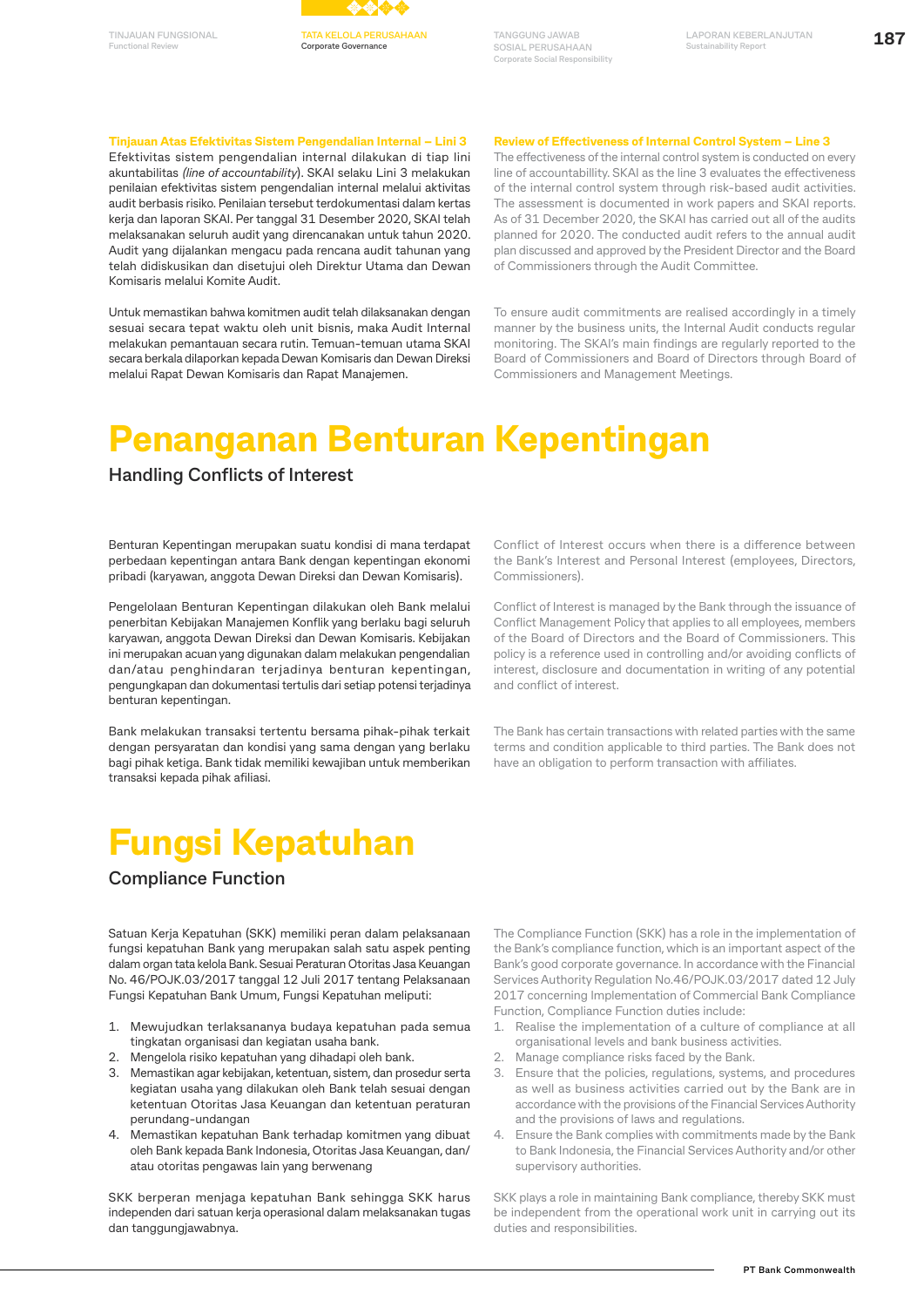#### **ORGANISASI FUNGSI KEPATUHAN**

Satuan Kerja Kepatuhan di bawah direktorat kepatuhan yang bertanggungjawab langsung kepada Direktur Kepatuhan yang saat ini dijabat oleh Yessika Effendi. Yessika Effendi sebagai Direktur Kepatuhan telah lulus fit and proper test dan memperoleh persetujuan OJK melalui surat No. SR-272/PB.12/2020, 31 Agustus 2020.

Direktorat Kepatuhan Bank Commonwealth dibagi menjadi tiga fungsi yaitu:

1. Compliance Advisory

Fungsi Compliance Advisory antara lain melakukan komunikasi dengan regulator, memberi saran/rekomendasi kepatuhan dan mengkaji rancangan produk/layanan/kebijakan/prosedur guna memastikan produk/layanan, kebijakan Bank telah sesuai dengan peraturan dan perundang-undangan serta memastikan kepatuhan komitmen Bank kepada regulator.

2. AML/CTF and Sanction

Fungsi AML/CTF and Sanction memiliki tanggung jawab terhadap penerapan program Anti Pencucian Uang dan Pencegahan Pendanaan Terorisme (APU/PPT) dan memastikan transaksi keuangan dan perdagangan internasional sesuai dengan ketentuan Sanctions yang berlaku serta memberikan pelatihan kepada karyawan terkait pelaksanaan APU/PPT dan Sanctions.

3. *Monitoring* dan *Testing*

Unit kerja Lini 2 Kepatuhan yang independen dalam memberikan opini atas kecukupan identifikasi dan efektivitas pengelolaan risiko kepatuhan yang dilakukan oleh unit kerja Lini 1.

#### **PELAKSANAAN FUNGSI KEPATUHAN**

Selama tahun 2020 tidak terdapat pelanggaran peraturan yang material dan signifikan. Persyaratan regulatory parameter utama telah dipenuhi Bank termasuk pemenuhan komitmen terhadap tindak lanjut hasil pemeriksaan Otoritas Jasa Keuangan yang dilakukan selama tahun 2020.

#### **Pelaksanaan Kegiatan Satuan Kerja Kepatuhan di 2020**

Pelaksanaan fungsi kepatuhan telah dilakukan melalui kegiatan yang mencakup:

- 1. Melakukan sosialisasi peraturan baru kepada unit-unit kerja terkait secara konsisten sebagai bagian dari upaya Bank untuk senantiasa menjaga kepatuhan terhadap peraturan dan meminimalisir risiko kepatuhan.
- 2. Melakukan kajian kepatuhan rancangan produk/layanan baru dan kebijakan dan prosedur, serta fungsi konsultatif kepada unit kerja guna memastikan rancangan produk/layanan baru dan kebijakan dan prosedur Bank telah sesuai dengan peraturan dan perundang-undangan.
- 3. Melakukan fungsi konsultatif dan pendampingan kepada unit bisnis/pendukung terkait dengan penerapan peraturan dalam kegiatan usaha Bank.
- 4. Melakukan pemantauan tindak lanjut hasil pemeriksaan Otoritas Jasa Keuangan dan Bank Indonesia, untuk memastikan *corrective action* dilakukan sesuai dengan komitmen Bank kepada regulator.
- 5. Melakukan pengembangan sistem pelaporan pemenuhan ketentuan terkait Anti Pencucian Uang dan Pencegahan Pendanaan Terorisme, termasuk sistem internal terkait lainnya untuk mendukung kewajiban pemenuhan data PPATK melalui *GoAML*.
- 6. Melakukan pengawasan atas pelaksanaan Control Assurance Program (CAP) lini 1 atas risiko suap & korupsi, APU/PPT dan Sanction serta pemantauan terhadap penyelesaian tindak lanjut perbaikan atas isu pada direktorat Kepatuhan.

#### **COMPLIANCE FUNCTION ORGANISATION**

The Compliance Function under the directorate of compliance is directly responsible to the Compliance Director, currently held by Yessika Effendi. Yessika Effendi as Compliance Director has passed the fit and proper test and obtained OJK approval through letter No.SR-272/PB.12/2020, 31 August 2020.

Directorate of Compliance of Bank Commonwealth consists of three functions:

1. Compliance Advisory

The Compliance Advisory function includes communicating with regulators, giving advice/recommendations on compliance and reviewing product/service/policy/procedure designs to ensuring Bank's policies are in accordance with laws and regulations as well as ensuring the Bank remains in compliance with its commitments to regulators.

2. AML/CTF and Sanction

The AML/CTF and Sanction function has the responsibility of implementing the Anti Money Laundering and Counter Terrorism Funding (AML/CTF) programme and ensuring that International Financial and Trade transactions are processed in accordance with the applicable Sanction policy, as well as giving training to employees regarding the implementation of AML/CFT and Sanctions.

3. Monitoring and Testing

Compliance Line 2 unit that provides an independent opinion on the appropriateness of identification and the effectiveness of compliance risk management that is carried out by Line 1.

#### **IMPLEMENTATION OF COMPLIANCE FUNCTION**

Throughout 2020 there was no material and significant violations of regulations. The main regulatory parameter requirements have been met by the Bank, including fulfilment of all commitments from 2020 Financial Services Authority (OJK) Audits.

#### **Implementation of Compliance Unit Activities in 2020**

The implementation of the compliance function was realised through the activities that include:

- 1. Consistently disseminated new regulations to related units as part of the Bank's efforts to always maintain compliance with regulations and minimise compliance risks.
- 2. Reviewed compliance on new products/services policies and procedures, as well as consultative functions to work units to ensure that the initiatives of new products/services and the Bank's policies and procedures are in accordance with prevailing laws and regulations.
- 3. Performed consultative and assisting functions to business/ support units related to the implementation of regulations in the Bank's business activities.
- 4. Monitored the follow-up results of audits by the Financial Services Authority and Bank Indonesia, to ensure that corrective actions are carried out in accordance with the Bank's commitment to regulators.
- 5. Developed a reporting system for compliance with provisions related to Anti Money Laundering and Counter Terrorism Funding, including other related internal systems to support the obligation to fulfill PPATK data through GoAML.
- Supervise the implementation of the Line 1 Control Assurance Programme (CAP) on the risk of bribery & corruption, AML/CFT and Sanctions as well as monitoring the completion of the followup to issues at the Compliance Directorate.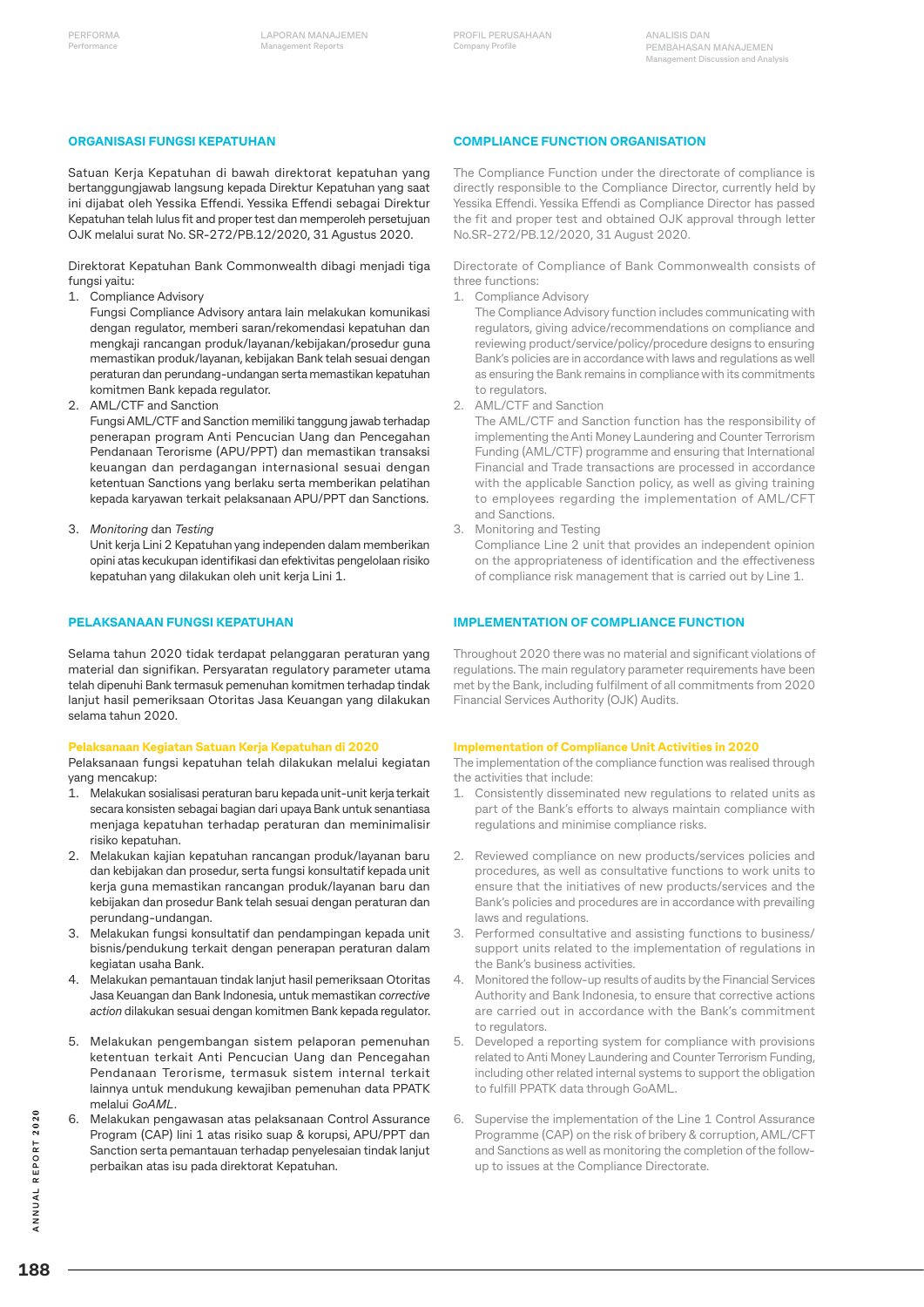



#### **ANTI PENCUCIAN UANG/PENCEGAHAN PENDANAAN TERORISME (APU/PPT)**

Dalam menjalankan aktivitas bisnisnya, Bank Commonwealth berkomitmen untuk mencegah produk dan layanannya digunakan sebagai media pencucian uang dan pendanaan terorisme dengan menerapkan program APU/PPT sesuai dengan ketentuan peraturan perundang-undangan dan regulasi perbankan yang berlaku serta mengacu pada best practice yang berlaku secara internasional.

Sesuai dengan Undang-Undang Tindak Pidana Pencucian Uang No.8 tahun 2010, Undang-Undang Pencegahan dan Pemberantasan Tindak Pidana Pendanaan Terorisme No. 9 tahun 2013, Peraturan OJK No.12/POJK.02/2017, Surat Edaran OJK No.32/SEOJK.03/2017, Peraturan OJK No.23/POJK.01/2019, serta peraturan terkait lainnya, maka Bank telah memiliki dan menerapkan program APU/ PPT yang ditetapkan:

- 1. Pengawasan Aktif Dewan Direksi dan Dewan Komisaris Pengawasan aktif dari Dewan Direksi dan Dewan Komisaris dilakukan diantaranya melalui pemberian persetujuan atas kebijakan APU/PPT serta pemantauan terhadap penerapan program APU/PPT melalui laporan yang disampaikan secara berkala. Informasi yang disampaikan meliputi kegiatan pemantauan APU/PPT, rencana serta realisasi terkait pengembangan sistem serta penyampaian laporan kepada regulator.
- 2. Kebijakan dan Prosedur

Dalam upaya mendukung perkembangan usaha dan kegiatan transaksi, Bank telah memiliki kebijakan dan prosedur terkait pelaksanaan program APU/PPT sesuai dengan ketentuan OJK yang berlaku. Penyempurnaan kebijakan dan prosedur yang terkait dengan pelaksanaan APU/PPT terus-menerus dilakukan antara lain dengan memperbaharui:

- Kebijakan Penerapan Program APU/PPT.
- Kebijakan dan Standar Sanksi Ekonomi & Perdagangan.
- Prosedur AML *Quality Assurance*.
- Prosedur AML *Analyst*.

#### 3. Pengendalian Internal

Pengendalian internal merupakan bagian dari upaya untuk memastikan pelaksanaan terhadap program APU/PPT telah berjalan sesuai dengan ketentuan dan peraturan yang berlaku. Audit Intern secara berkala melakukan pengawasan pada unit terkait maupun cabang-cabang. Pengawasan juga mencakup implementasi dari kebijakan dan prosedur internal. Audit Interen Bank melakukan proses audit pada kuartal ke 4 tahun 2020 dengan rekomendasi atas beberapa perbaikan pada prosedur internal Bank.

4. Sistem Informasi Manajemen

Untuk keperluan pemantauan profil dan transaksi Nasabah, Bank Commonwealth telah memiliki sistem aplikasi untuk mengidentifikasi, menganalisa, memantau dan menyediakan laporan mengenai karakteristik transaksi yang dilakukan oleh Nasabah, termasuk identifikasi transaksi keuangan mencurigakan. Aplikasi ini dilengkapi dengan parameter dan *threshold* yang secara berkesinambungan dievaluasi sesuai dengan perkembangan modus pencucian uang dan pendanaan terorisme. Aplikasi ini juga memiliki fungsi untuk melakukan proses *screening* terhadap *database Anti Money Laundering Watch list*.

Secara periodik, Bank melakukan *review* dan analisa atas *rule* dan parameter yang digunakan untuk memastikan kesesuaiannya dengan tren dan tipologi pencucian uang saat ini.

Selain itu, dalam rangka persiapan pelaksanaan *goAML*, yakni perubahan aplikasi pelaporan PPATK dari aplikasi pelaporan sebelumnya (GRIPS), Bank juga melakukan pengembangan dan pengujian aplikasi pelaporan, aplikasi *Core Banking*, aplikasi *Datawarehouse*, dan aplikasi pendukung lainnya.

#### **ANTI MONEY LAUNDERING/COUNTER TERRORISM FUNDING (AML/CTF)**

In conducting its business activities, Bank Commonwealth is committed to preventing its products and services from being used as a medium for money laundering and terrorism funding. The Bank implements the AML/CTF programs that are in accordance with prevailing laws and banking regulations as well as referring to international best practices.

Pursuant to the Law on Money Laundering no. 8 Year 2010, the Law No. 9 Year 2013 on Prevention and the Eradication of Crime of Terrorism Funding, OJK Regulation No.12/POJK.02/2017, OJK Circular Letter No.32/SEOJK.03/2017. OJK Regulation No.23/ POJK.01/2019 and other related regulations, the Bank has established and implemented AML/CTF programmes:

1. Active Supervision from the Board of Directors and Board of Commissioners

Active supervision from the Board of Directors and Board of Commissioners is carried out, among others, through approving AML/CTF policies and monitoring the implementation of the AML/CTF programme by submitting periodic reports. The information submitted includes the oversight activities of AML/ CTF, plans and realisation related to the development of the system and the submission of reports to regulators.

2. Policies and Procedures

In an effort to support business development and transaction activities, the Bank has policies and procedures related to the implementation of the AML/CTF programs in accordance with the applicable OJK provisions. The improvement of policies and procedures related to implementation of AML/CTF is continuously carried out among others by updating:

- Policy of AML/CTF Implementation Programme.
- Policies and Standards of Economic & Trade Sanctions
- Procedure of AML Quality Assurance
- Procedure of AML Analyst

#### 3. Internal Control

Internal control is part of an effort to ensure the implementation of the AML/CTF program has been running in accordance with applicable rules and regulations. Internal Audit periodically supervises related units and branches. Supervision also includes the implementation of internal policies and procedures. The Bank Internal Audit conducted an audit in the the fourth quarter of 2020 with several improvement recommendations on some procedure.

#### 4. Management information Systems

For the purpose of monitoring customer profiles and transactions, Bank Commonwealth uses an application to identify, analyze, monitor and provide reports on the characteristics of transactions carried out by the Customer, including identification of suspicious financial transactions. This application is equipped with parameters and thresholds that are continuously evaluated in accordance with the development of money laundering and terrorism financing. This application also has a function to screen the Anti Money Laundering Watch list database.

Periodically, the Bank reviews and analyzes the rules and parameters used to ensure compliance with current trends and typology of money laundering.

Furthermore, in preparation for the implementation of goAML, a new INTRAC (PPATK) reporting application replacing the previous reporting application (GRIPS), the Bank developed and tested the reporting application, Datawarehouse applications, and other supporting applications.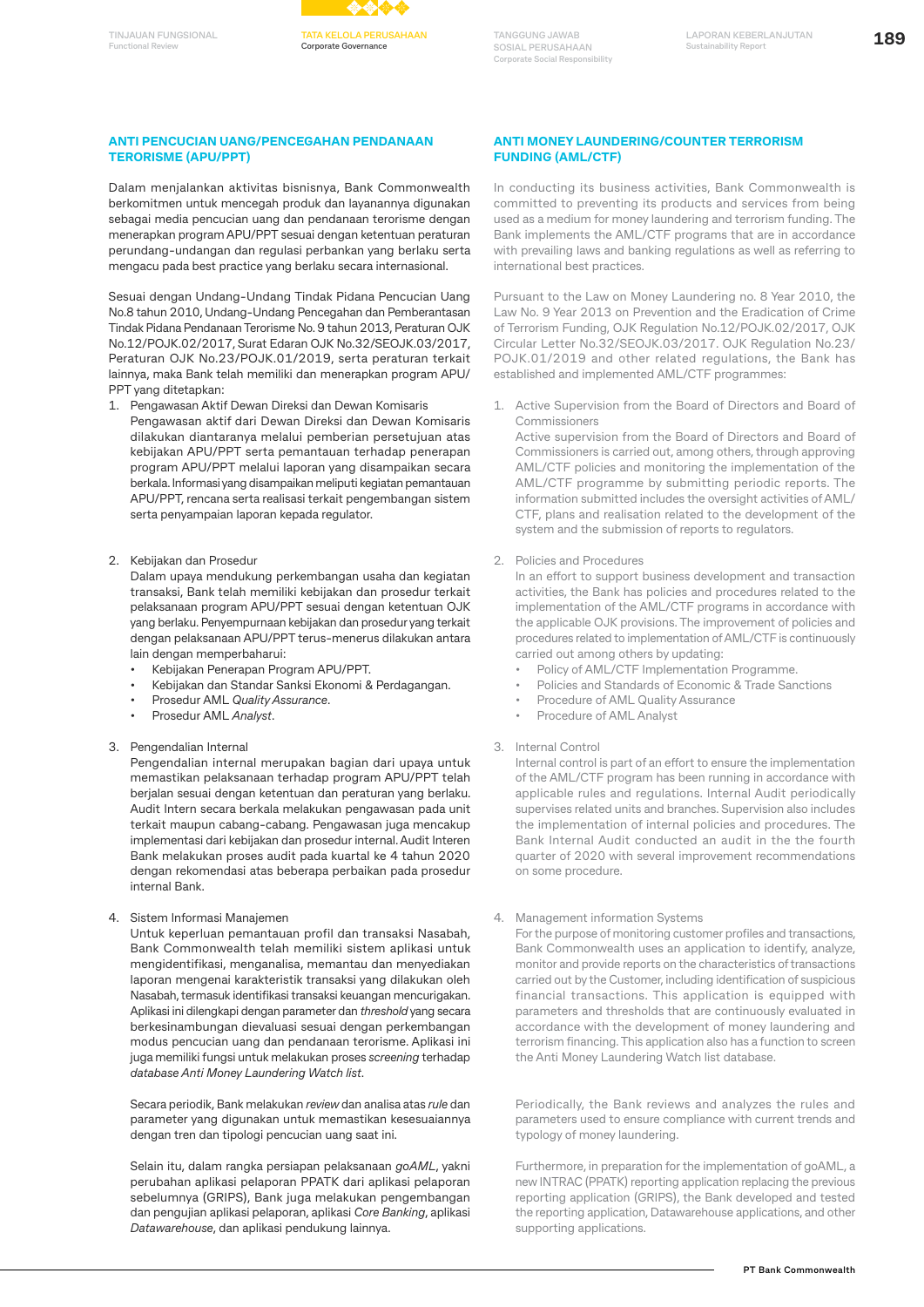5. Sumber Daya Manusia dan Pelatihan

Dalam menjalankan fungsinya, Divisi AML/CTF & *Sanctions*  melapor dan bertanggung jawab langsung kepada Direktur Kepatuhan. Per tanggal 31 Desember 2020, Divisi ini terdiri dari 10 orang yang memiliki pengetahuan dan pengalaman perbankan yang memadai mengenai penilaian dan mitigasi risiko terkait penerapan program APU/PPT.

Program pelatihan APU/PPT wajib diikuti oleh seluruh karyawan secara berkala. Metode pelatihan dilakukan melalui berbagai metode, di antaranya melalui metode tatap muka seperti *Basic Induction Program, Onboarding for front-line staff*, dan metode *e-learning*.

5. Human Resources and Training

In carrying out its functions, the AML/CTF & Sanctions Division reports directly to the Director of Compliance. As of 31 December 2020 this division consisted of 10 people with adequate banking knowledge and experience regarding risk assessment and mitigation related to the implementation of the AML/CTF programs.

AML/CTF training programs are mandatory for all employees. Trainings are delivered through various mediums, including through Face to Face such as the Basic Induction Program, Onboarding for front-line staff, and e-learning methods.

# **Akuntan Publik/Auditor Eksternal**

### **Public Accountants/External Auditors**

#### **PENUNJUKAN AUDITOR EKSTERNAL**

Berdasarkan keputusan Rapat Umum Pemegang Saham tanngal 29 Juni 2020, Dewan Komisaris diberikan kewenangan menunjuk auditor independen untuk mengaudit Laporan Keuangan Bank untuk tahun buku yang berakhir pada tanggal 31 Desember 2020 dan menentukan syarat-syarat dan ketentuan-ketentuan penunjukkan tersebut dan berdasarkan rekomendasi dari Komite Audit.

Dewan Komisaris menunjuk Kantor Akuntan Publik (KAP) Tanudiredja, Wibisana, Rintis & Rekan (PwC) dan Akuntan Publik Jimmy Pangestu untuk melakukan audit atas laporan keuangan Bank untuk tahun buku yang berakhir pada tanggal 31 Desember 2020 dengan biaya sebesar Rp 2.865.000.000 (di luar PPN dan Out of Pocket Expenses). Biaya ini termasuk biaya melakukan audit tambahan yang diperlukan untuk mengkaji penerapan pertama kali Pernyataan Standard Akuntansi Keuangan (PSAK) 71 dan PSAK 73.

Berikut ini adalah Kantor Akuntan Publik dan Akuntan Publik yang memberikan jasa audit dalam waktu lima tahun terakhir.

### **THE APPOINTMENT OF EXTERNAL AUDITOR**

Based on Annual General Meeting of Shareholders conducted on June 29, 2020, the Board of Commissioners were given the authority to appoint independent auditor to perform audit on the Bank's Financial Statement for the financial year ending on 31 December 2020, and to determine terms and conditions of the appointment based on the recommendation from Audit Committee.

The Board of Commissioners appointed Public Accounting Firm (KAP) Tanudiredja, Wibisana, Rintis & Rekan (PwC) and Public Accountant Jimmy Pangestu to audit the Bank's financial statements for the financial year ending on 31 December 2020 with audit fee of Rp 2,865,000,000 (excluding VAT and Out of Pocket Expenses). This fee covers the additional audit work required to review the first time adoption of PSAK71 and PSAK73.

The following are Public Accounting Firms and Public Accountants that have provided audit services in the past five years.

| Tahun<br>Year | Nama Kantor Akuntan Publik<br>Name of Public Accounting Firm                                                           | <b>Nama Akuntan Publik</b><br>Name of Public Accountant |
|---------------|------------------------------------------------------------------------------------------------------------------------|---------------------------------------------------------|
| 2020          | KAP Tanudiredia, Wibisana, Rintis & Rekan (anggota PwC)<br>KAP Tanudiredia, Wibisana, Rintis & Partner (member of PwC) | Jimmy Pangestu                                          |
| 2019          | KAP Tanudiredia, Wibisana, Rintis & Rekan (anggota PwC)<br>KAP Tanudiredja, Wibisana, Rintis & Partner (member of PwC) | Jimmy Pangestu                                          |
| 2018          | KAP Tanudiredia, Wibisana, Rintis & Rekan (anggota PwC)<br>KAP Tanudiredia, Wibisana, Rintis & Partner (member of PwC) | Jimmy Pangestu                                          |
| 2017          | KAP Tanudiredia, Wibisana, Rintis & Rekan (anggota PwC)<br>KAP Tanudiredia, Wibisana, Rintis & Partner (member of PwC) | Drs. M. Jusuf Wibisana, M.Ec. CPA                       |
| 2016          | KAP Tanudiredia, Wibisana, Rintis & Rekan (anggota PwC)<br>KAP Tanudiredia, Wibisana, Rintis & Partner (member of PwC) | Drs. M. Jusuf Wibisana, M.Ec. CPA                       |

Selama tahun 2020, jasa lain yang diberikan selain jasa audit oleh KAP adalah melakukan *review* atas perhitungan pajak penghasilan Bank yang mana *fee* atas jasa ini sebesar 5% dari jasa audit.

In 2020, other services provided in addition to audit services by Public Accounting Firm was the review of the calculation of the Bank's income tax where the fee for this service was 5% of fee for audit services.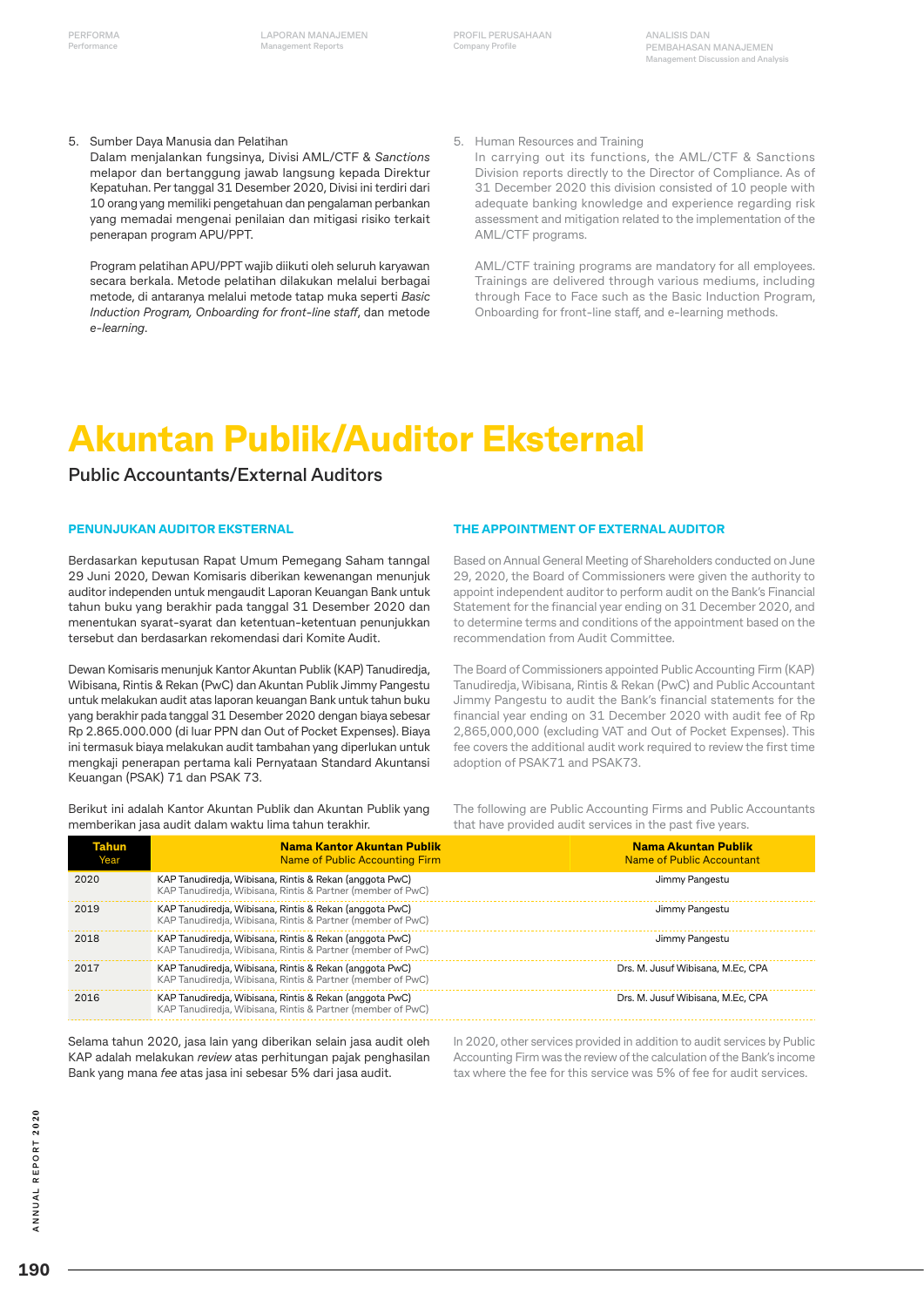



# **Manajemen Risiko**

### **Risk Management**

Guna mendukung pelaksanaan fungsi manajemen risiko, Bank membentuk struktur organisasi yang memadai antara lain Satuan Kerja Manajemen Risiko (SKMR) dan Komite Manajemen Risiko (KMR). SKMR berfungsi secara independen terhadap satuan kerja bisnis/ operasional, Satuan Kerja Kepatuhan (SKK) dan Satuan Kerja Audit Internal (SKAI). *Chief of Risk* bertanggung jawab secara langsung kepada Presiden Direktur.

SKMR berfungsi melakukan pemantauan terhadap risiko terhadap unit kerja bisnis dan operasional yang menyampaikan laporan eksposur risiko kepada SKMR secara berkala. Penerapan manajemen risiko kredit dilakukan antara lain dengan memberikan rekomendasi terhadap pengambilan keputusan kredit oleh unit bisnis. Sementara itu, penerapan manajemen risiko operasional dilakukan melalui penerapan Rencana Kerja dan kebijakan Manajemen Risiko Operasional, didukung oleh tim khusus bisnis control dan *Operational Risk Champion*. Manajemen risiko pasar dan likuiditas dilakukan melalui pemantauan secara independen terhadap aktivitas Bank yang terkait dengan risikorisiko tersebut. SKMR dan KMR memiliki wewenang dan tanggung jawab yang jelas yang tercantum dalam kebijakan manajemen risiko maupun piagam Komite Manajemen Risiko. SKMR bekerja sama dengan SKAI dan SKK dalam melaksanakan pengendalian internal, dan fungsi tersebut terus dipantau dan dievaluasi oleh Komite Manajemen Risiko melalui rapat yang dilakukan secara berkala.

Bank memiliki kebijakan dan prosedur Manajemen Risiko yang memadai dan diperbarui secara berkala. Komisaris dan Dewan Direksi mengawasi secara aktif implementasi kebijakan dan strategi manajemen risiko melalui rapat dengan Komite Pemantau Risiko dan Komite Manajemen Risiko yang diadakan satu kali setiap dua bulan. Bank menetapkan limit risiko untuk setiap jenis potensi risiko yang melekat dalam aktivitas Bank. Selain itu, Bank juga mengevaluasi dan memantau kepatuhan terhadap *Risk Appetite*, toleransi dan limit risiko yang telah ditetapkan. Hasil pemantauan terhadap *Risk Appetite*, toleransi dan limit risiko Bank dilaporkan kepada Komite Manajemen Risiko dan Komite Pemantau Risiko secara berkala. Bank juga memperhitungkan dan menyesuaikan aktivitas usahanya dengan kemampuan permodalan untuk mengurangi risiko kerugian. Kecukupan permodalan dipantau oleh Divisi *Finance* dan SKMR serta dilaporkan secara berkala kepada Dewan Direksi dan Dewan Komisaris.

Penerapan sistem pengendalian *intern* yang menyeluruh dan efektif sudah dilaksanakan dalam mendukung pelaksanaan manajemen risiko. Hal tersebut disusun sesuai dengan tujuan bisnis Bank. Pengendalian risiko Bank dikelola berdasarkan Model Tiga Lini Akuntabilitas. Model ini memberikan struktur di mana kerangka manajemen risiko dapat diimplementasikan dan dilakukan secara efektif oleh seluruh bisnis unit. Pengendalian internal dirancang dan diadopsi melalui formalisasi dan pelaksanaan berbagai kebijakan dan prosedur Bank serta pemenuhan atas kewajiban peraturan atau regulasi. Lini Pertama bertanggung jawab atas identifikasi, penilaian, eskalasi, pemantauan dan pelaporan risiko serta kelemahan pengendalian atau proses selama kegiatan usaha. Lini Kedua menetapkan kerangka kerja dan kebijakan Manajemen Risiko dan memastikan kebijakan tersebut dilaksanakan dengan baik. Lini ketiga, SKAI, mengulas audit secara berkala dengan akuntabilitas kepada manajemen, Dewan Direksi dan Dewan Komisaris.

To support the implementation of risk management function, the Bank has an adequate organisational structure that includes the Risk Management Function (SKMR) and Risk Management Committee (KMR). The SKMR is a function that is independent of business and operational units, the Compliance Function (SKK) and Internal Audit Function (SKAI). The Chief of Risk is directly responsible to the President Director.

SKMR monitors the risks in business and operational units, which prepares the risk exposure reports for SKMR on a regular basis. The implementation of Credit Risk Management is carried out by providing recommendations on credit decisions made by business units. The implementation of Operational Risk Management is conducted through the implementation of Operational Risk Management Framework and policy, and supported by dedicated in-business control teams and Operational Risk Champions. Market and Liquidity Risk Management are conducted through independent monitoring of the Bank's activities related to those risks. The SKMR and KMR have clear authorities and responsibilities as described by the Risk Management policy and the Risk Management Committee Charter. The SKMR cooperates with SKAI and SKK in implementing internal controls, and the function is continuously monitored and evaluated by the Risk Management Committee through regular meetings.

The Bank has adequate Risk Management policies and procedures that are periodically revised. The Board of Commissioners and Board of Directors exercise active supervision over the implementation of Risk Management policies and strategies through meetings of the Risk Oversight Committee and the Risk Management Committee held on a bi-monthly basis. The Bank imposes risk limits for each type of potential risk inherent in the Bank's activities. In addition, the Bank also evaluates and monitors compliance to the Bank's Risk Appetite, tolerances and risk limits. The results of monitoring the Bank's Risk Appetite, tolerances and risk limits are reported to the Risk Management Committee and the Risk Oversight Committee on a regular basis. The Bank also calculates and adapts its business activities with its capital capacity to minimise the risk of loss. Capital adequacy is monitored by the Finance Division and SKMR and is reported periodically to Board of Directors and Board of Commissioners.

A comprehensive and effective system of internal controls has been implemented to support the Bank's Risk Management, and is formulated in alignment with the Bank's business objectives. Risk controls are managed based on the Three Lines of Accountability framework. The framework provides a structure where the Risk Management framework can be effectively implemented by all business units. Internal controls are designed and adopted through the formalisation and implementation of Bank policies and procedures and in compliance with regulations. Line 1 is responsible for identifying, assessing, escalating, monitoring and reporting of risk and weaknesses of controls in business processes. Line 2 establishes the Bank's Risk Management framework and policies, and ensures that these policies are implemented appropriately. Line 3, Internal Audit (SKAI) conducts regular audit reviews with accountability to Management, the Board of Directors and the Board of Commissioners.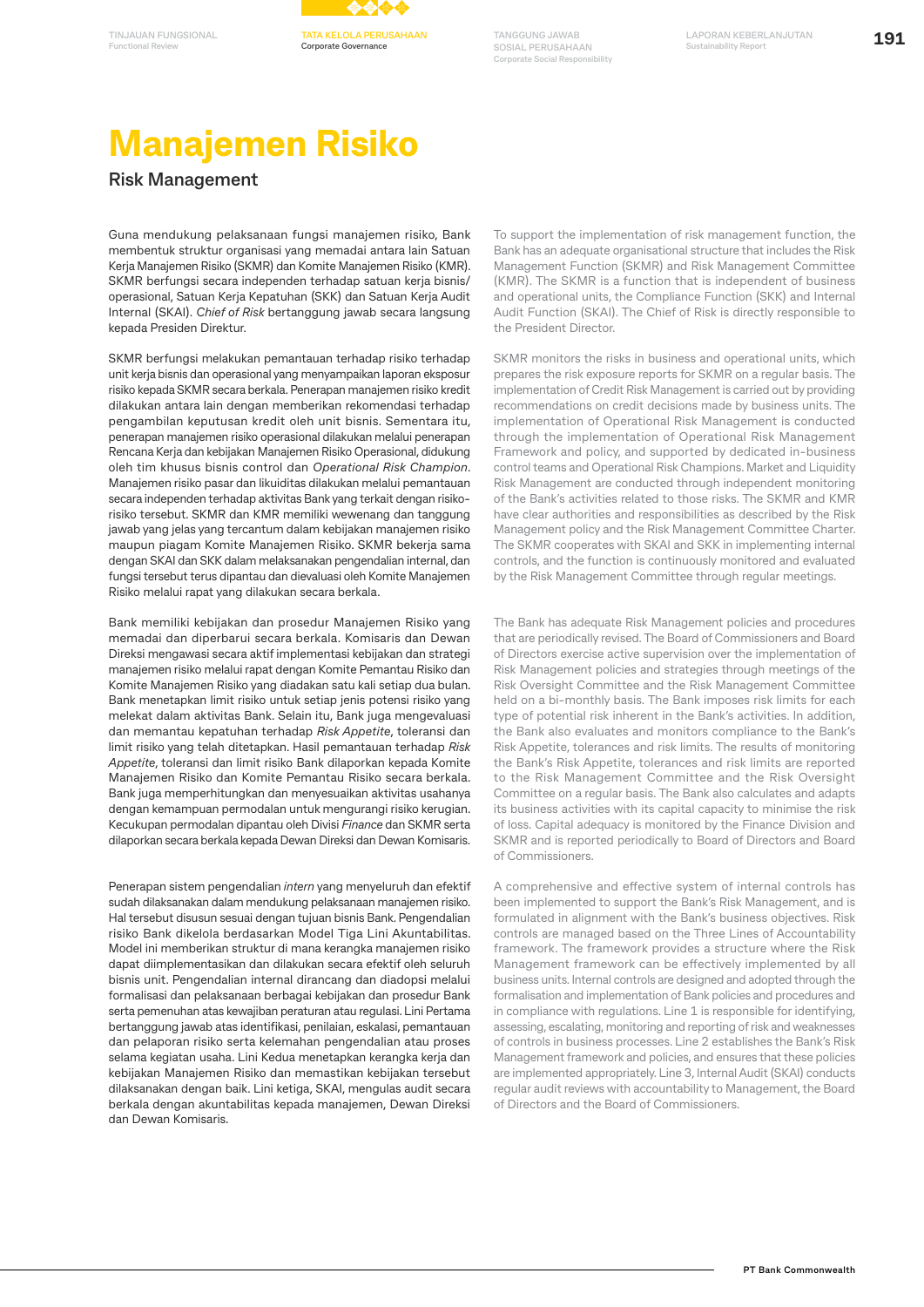# **Permasalahan Hukum**

# **Legal Cases**

Sepanjang 2020, Bank Commonwealth menghadapi sejumlah kasus gugatan perdata dan penundaan kewajiban pembayaran utang (PKPU)/Kepailitan:

In 2020, Bank Commonwealth had a number of legal cases relating to Suspension Debt of Payment (PKPU)/Bankruptcy and civil lawsuits:

#### **Perkara Perdata**

Civil Case

|                                                                                                                                   | Jumlah Perkara<br><b>Number of Cases</b> |      |
|-----------------------------------------------------------------------------------------------------------------------------------|------------------------------------------|------|
| <b>Proses Hukum</b><br><b>Legal Process</b>                                                                                       | Perdata<br><b>Civil Case</b>             |      |
|                                                                                                                                   | 2019                                     | 2020 |
| Sudah selesai (dengan finalisasi hukum dan kekuatan mengikat)<br>Completed (with the finalisation of the legal and binding force) |                                          | 5    |
| Dalam proses penyelesaian<br>In the completion process                                                                            | 6                                        | 9    |
| Jumlah<br>Total                                                                                                                   |                                          | 14   |

#### **Bank Commonwealth sebagai Pihak dalam PKPU/Kepailitan.**

Bank Commonwealth as a Party in the PKPU/Bankruptcy cases.

|                                                                                                                                   | Jumlah Perkara<br><b>Number of Cases</b> |      |
|-----------------------------------------------------------------------------------------------------------------------------------|------------------------------------------|------|
| <b>Proses Hukum</b><br>Legal Process                                                                                              | Perdata<br><b>Civil Case</b>             |      |
|                                                                                                                                   | 2019                                     | 2020 |
| Sudah selesai (dengan finalisasi hukum dan kekuatan mengikat)<br>Completed (with the finalisation of the legal and binding force) | 3                                        |      |
| Dalam proses penyelesaian<br>In the completion process                                                                            |                                          | 8    |
| Jumlah<br>Total                                                                                                                   | 10                                       | 8    |

#### **UPAYA HUKUM**

**LEGAL EFFORT**

Bank Commonwealth berpendapat bahwa Bank berada dalam posisi hukum yang kuat terkait dengan kasus hukum yang sedang dihadapi.

### Bank Commonwealth is of the opinion that it has a strong legal position in regards to legal cases that are still ongoing.

**Kasus selesai (dengan finalisasi hukum dan kekuatan mengikat)** Terdapat 5 (lima) kasus hukum yang telah selesai dan berkekuatan hukum tetap:

#### **Completed cases (with the finalisation of the legal and binding force)** There were 5 (five) completed legal cases with legally binding position:

| <b>PKPU / Kepailitan</b><br><b>PKPU/Bankruptcy</b> | <b>Perdata - Tingkat I (Pengadilan Negeri)</b><br>Civil Case - Level I (District Court) | <b>Perdata - Tingkat Banding</b><br>(Pengadilan Tinggi)<br>Civil Case – Appellate Level (High Court) |
|----------------------------------------------------|-----------------------------------------------------------------------------------------|------------------------------------------------------------------------------------------------------|
|                                                    |                                                                                         |                                                                                                      |

### **Dalam Proses Penyelesaian**

Terdapat 17 (tujuh belas) kasus hukum yang masih dalam proses penyelesaian, sebagai berikut:

#### **In the Completion Process**

**ADMINISTRATIVE SANCTIONS**

There were 17 (seventeen) legal cases that are still in progress as follows:

| <b>PKPU/Kepailitan</b><br>PKPU/Bankruptcy | <b>Proses Perdata</b><br><b>Civil Case Process</b> | Perdata Tingkat Pertama<br>(Pengadilan Negeri)<br><b>First Level Civil Case (District</b><br>Court) | <b>Perdata Tingkat Banding</b><br>(Pengadilan Tinggi)<br>Appellate Level (High Court) Cessation (Supreme Court) | <b>Perdata Tingkat Kasasi</b><br>(Mahkamah Agung) |
|-------------------------------------------|----------------------------------------------------|-----------------------------------------------------------------------------------------------------|-----------------------------------------------------------------------------------------------------------------|---------------------------------------------------|
|                                           |                                                    |                                                                                                     |                                                                                                                 |                                                   |
|                                           |                                                    |                                                                                                     |                                                                                                                 |                                                   |

#### **SANKSI ADMINISTRATIF**

Selama tahun 2020, tidak terdapat sanksi material yang dibebankan oleh regulator kepada Bank Commonwealth, anggota Dewan Direksi maupun anggota Dewan Komisaris.

#### In 2020, there was no material sanction imposed by regulator on the Bank, members of the Board of Directors and Board of Commissioners.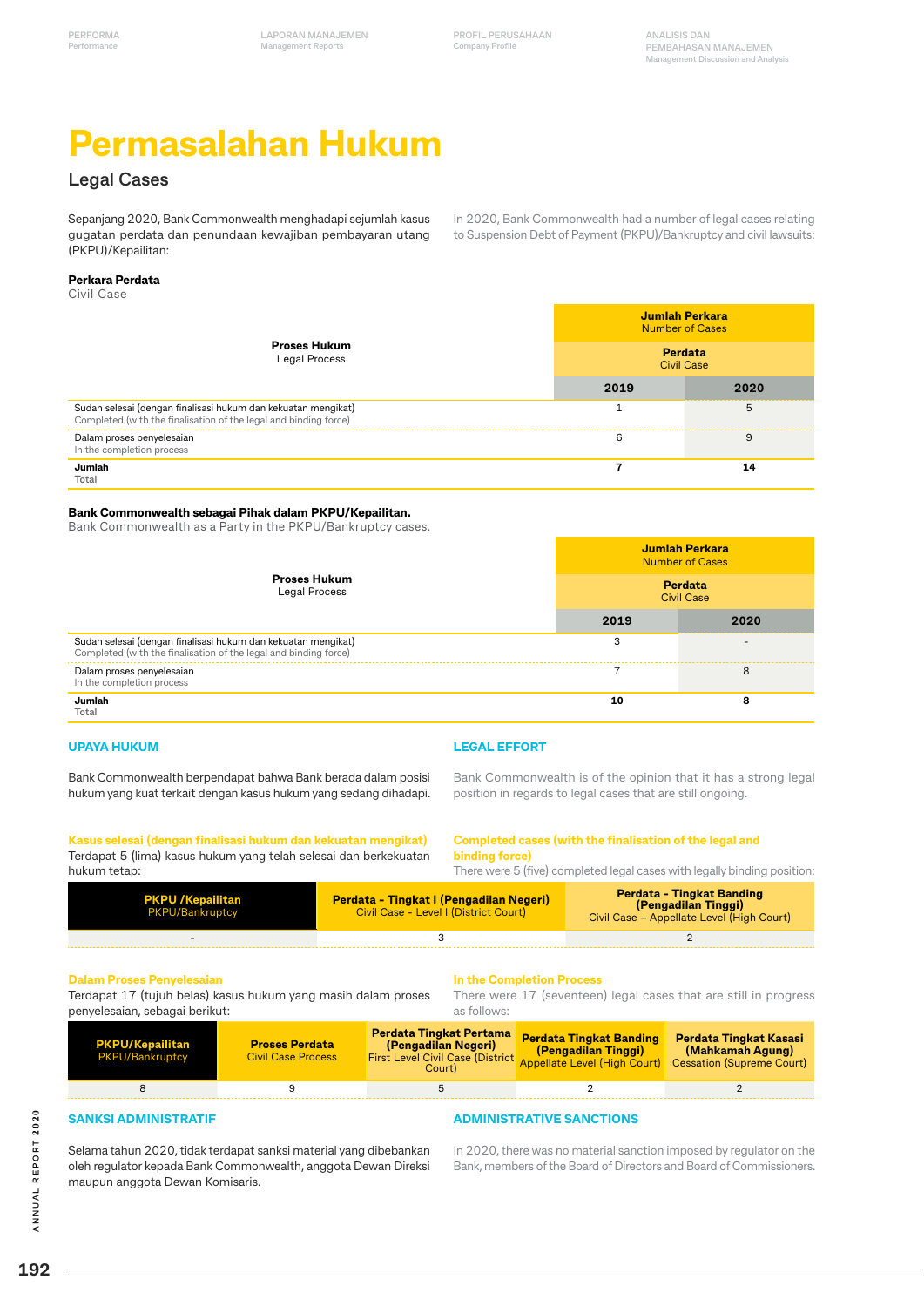

# **Penyediaan Dana Untuk Pihak Terkait dan Penyediaan Dana Besar**

### **Fund Provision for Related Parties and Large Exposures**

Penyediaan dana kepada pihak terkait dilakukan secara wajar dan sesuai persyaratan komersial normal (*arms length*) yang mengacu pada peraturan OJK terkait Batas Maksimum Pemberian Kredit (BMPK) dan Penyediaan Dana Besar.

Di tahun 2020, tidak terdapat pelampauan maupun pelanggaran BMPK dalam penyediaan dana kepada pihak terkait. Bank tidak memiliki eksposur penyediaan dana besar. Penyediaan dana kepada pihak terkait dan penyediaan dana besar posisi 31 Desember 2020 sebagai berikut:

Provision of funds to related parties is carried out properly, in accordance with normal commercial requirements (arms length) and in compliance with OJK Legal Lending Limit regulation and Provision of Large Funds.

In 2020, there was no excess nor violation of LLL. The Bank did not have Large Fund exposure. Provision of funds to related parties and provision of large funds for the position as of December 31 2020 is as follows:

| <b>Pemberian Dana</b><br><b>Funding</b>             | Jumlah Debitur<br><b>Number of Debtors</b> | Jumlah (dalam Jutaan Rupiah)<br>Total (in Rupiah million) |
|-----------------------------------------------------|--------------------------------------------|-----------------------------------------------------------|
| Kepada Pihak Terkait<br>To a Related Party          |                                            | 69.233                                                    |
| Penyediaan Dana Besar<br>Provision of Major Funding |                                            |                                                           |
| Debitur Individu<br>Individual Debtor               |                                            | 20 N.N                                                    |
| Debitur Grup<br>Group Debtor                        |                                            | 19700                                                     |

# **Rencana Strategis Bank**

### **Bank Strategic Plan**

Rencana strategis Bank Commonwealth didasarkan pada tujuan Bank yang dirumuskan sebagai arah kebijakan utama dalam mencapai pertumbuhan bisnis yang sejalan dengan fokus bisnis Bank. Bank secara konsisten melaksanakan strateginya dengan fokus kepada segmen Ritel dan UKM *(Small Medium, Enterprise)* serta melanjutkan perkembangan infrastruktur digital dalam pelaksanaan strategi Bank.

#### **RENCANA JANGKA PENDEK DAN MENENGAH**

Bank Commonwealth akan terus melakukan transformasi model bisnis untuk menjadi lebih *customer centric,* untuk melayani nasabah dengan lebih baik berdasarkan *value proposition*. Pengembangan Kapabilitas Digital akan terus berlanjut untuk mendukung Bank mencapai tujuannya, yaitu "*untuk meningkatkan kesehatan finansial nasabah dan masyarakat*."

Untuk mencapai Tujuannya, Bank telah menerapkan kerangka strategi yang meliputi *Values*, *Strategic Approach, Enabling Capabilities,* dan target strategis jangka pendek dan menengah, yang dipantau secara ketat oleh manajemen senior dengan selalu memperhatikan dan menyesuaikan dengan kondisi makro dan pasar terkini.

Bank menetapkan strategi sesuai tujuan jangka pendek dan menengah yang mencakup: i) percepatan akuisisi nasabah untuk mencapai pertumbuhan; ii) pengalihan akuisisi dan *engagement* nasabah ke *digital channel* antara lain CommBank Mobile dan aplikasi CommBank SmartWealth; iii) menjadi *Employer of Choice*; iv) mempertahankan dan meningkatkan tingkat kepuasan nasabah dengan menggunakan *Net Promoter Score* (NPS) dan peringkat *Banking Service Excellence Monitor* (BSEM) dari MRI sebagai ukuran kepuasan dan kesetiaan nasabah; dan v) terus menjaga kondisi keuangan yang sehat dan berkelanjutan.

Commonwealth Bank's Strategy is based on its Purpose as the main guidance to achieve business growth in line with the focus of the business. The Bank has been consistently executing its strategy, by focusing on the Retail and SME customer segments and enhancing its digital infrastructure to support the implementation of the Banks's strategy.

#### **SHORT AND MEDIUM TERM PLAN**

Bank Commonwealth will continue to execute its Business Model Transformation to be more Customer Centric, and to serve its customers better in line with the Value Proposition. Development of Digital Capabilities will be continued to enable the Bank achieving its purpose" to improve the financial wellbeing of customers and communities".

In order to achieve its Objectives, the Bank has implemented a Strategy Framework that incorporates Values, Strategic Approach, Enabling Capabilities, and short and medium term strategic targets, and this is closely monitored by senior and adjusted based on the latest macro and market conditions.

The Bank sets its Strategy with short term and medium term goals which include: i) accelerating customer acquisition to achieve growth; ii) shifting customer acquisitions and engagement to digital channels such as the CommBank Mobile and CommBank SmartWealth apps; iii) becoming an Employer of Choice; iv) maintaining and increasing the level of customer satisfaction by using the Net Promoter Score (NPS) and the Banking Service Excellence Monitor (BSEM) rating from MRI as a measure of customer satisfaction and loyalty; and v) continuing to maintain a healthy and sustainable financial condition.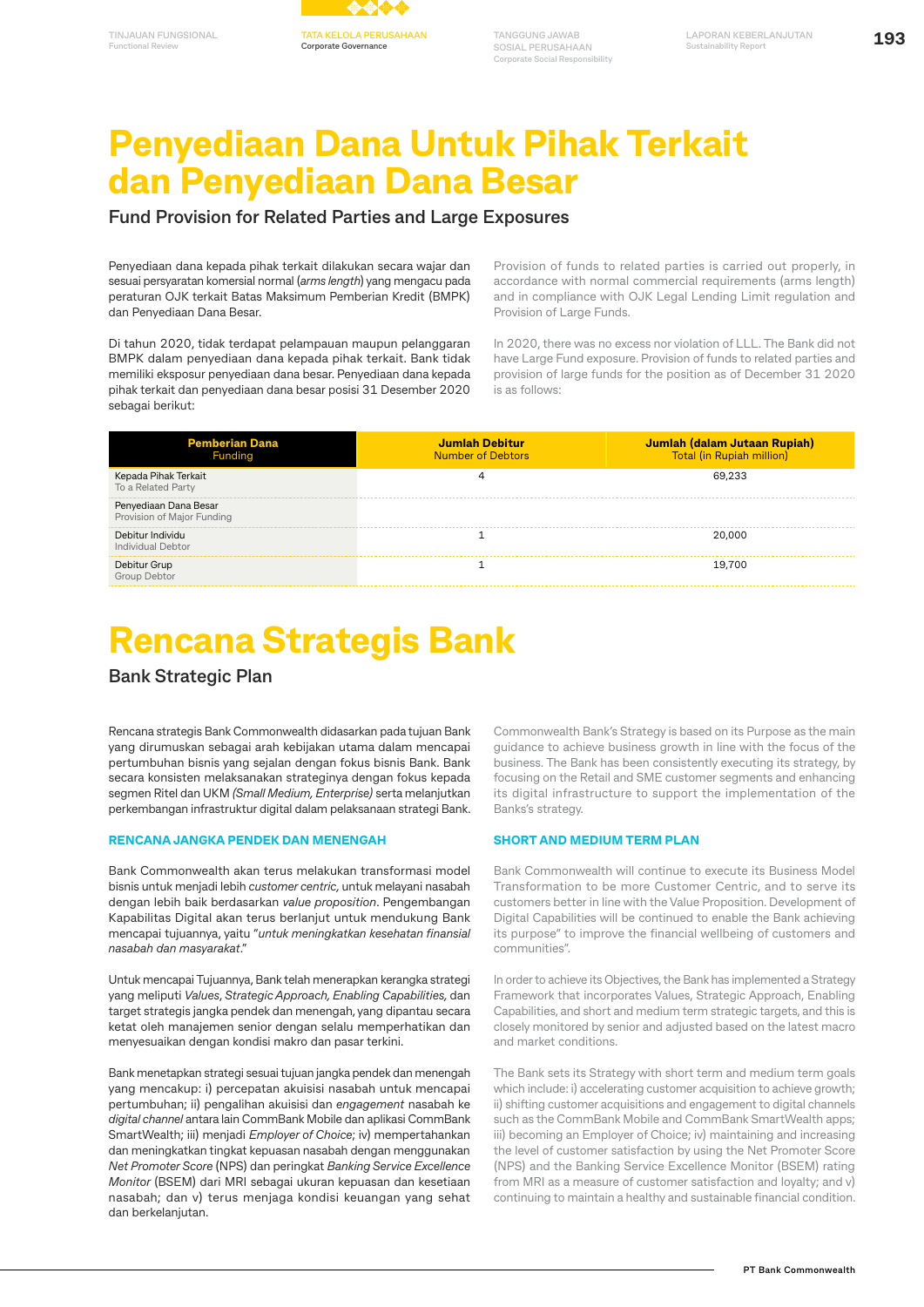**PROFIL PERUSAHAAN Company Profile**

# **Transparansi Kondisi Keuangan dan Non-Keuangan**

### **Transparency of Financial and Non-Financial Conditions**

Informasi keuangan dan non-keuangan Bank Commonwealth diungkapkan melalui media cetak dan situs web Bank. Laporan kondisi keuangan dan non-keuangan disampaikan kepada OJK sesuai dengan ketentuan.

Laporan kondisi keuangan antara lain Laporan Publikasi Triwulanan, Laporan Keuangan Publikasi, Laporan Tahunan. Pengungkapan Informasi non-keuangan antara lain Laporan Tata Kelola Perusahaan, Produk/Jasa Bank, Jaringan Kantor, kegiatan sosial termasuk layanan pengaduan nasabah.

Bank Commonwealth's financial and non-financial information is disclosed through the print media and the Bank's website. Financial and non-financial reports are submitted to OJK in compliance with the regulatory requirement.

Financial reports include Quarterly Publication Reports, Published Financial Reports, and Annual Reports. Non Financial reports include Corporate Governance Reports, Bank Products/Services, Office Networks, social activities including customer complaint services.



### **Stock Options**

Bank Commonwealth tidak memberikan opsi saham apa pun kepada anggota Dewan Komisaris, Dewan Direksi, dan Pejabat Eksekutif.

Bank Commonwealth does not provide any stock options to members of the Board of Commissioners, the Board of Directors and Executive Officers.

# **Pembelian Kembali Saham dan Obligasi Bank**

**Buyback of Bank's Shares and Bonds**

Tidak ada transaksi pembelian kembali saham maupun obligasi.

There was no buy back of shares nor bonds.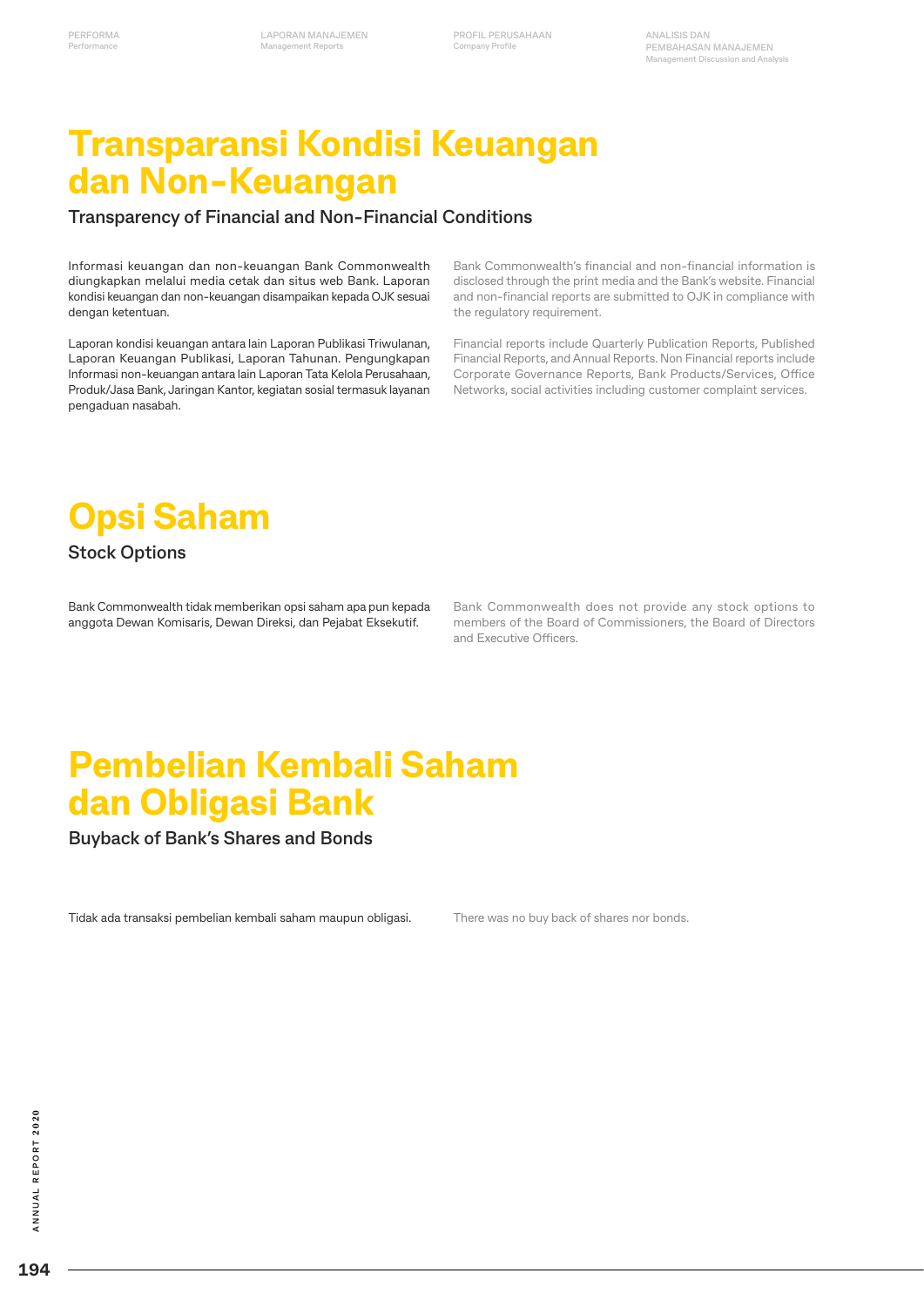

# **Dana untuk Kepentingan Sosial dan Politik**

## **Fund for Social and Political Interests**

#### **KEGIATAN SOSIAL**

Bank Commonwealth secara aktif melakukan kegiatan sosial melalui program-program dan kegiatan-kegiatan dalam kerangka *Corporate Social Responsibility* (CSR). Bank memfokuskan kegiatan sosialnya di bidang edukasi literasi keuangan dan pengembangan sosial. Rincian alokasi dana untuk kepentingan sosial dapat dilihat dalam bab Tanggung Jawab Sosial Perusahaan.

#### **KEGIATAN POLITIK**

Bank Commonwealth tidak memberikan donasi untuk kegiatan yang berhubungan dengan politik dan tidak terlibat dalam kegiatan politik.

#### **SOCIAL ACTIVITIES**

Bank Commonwealth actively conducts social activities through programmes and activities under corporate social responsibility. The Bank focuses its social activities in the field of financial literacy education and social development. Fund allocation for social activities is detailed in the Corporate Social Responsibilities section.

#### **POLITICAL ACTIVITIES**

Bank Commonwealth does not give any donations for any politicallyrelated activities, and is not involved in any political activities.

# **Kode Etik**

# **Code of Conduct**

Kode Etik adalah panduan utama dalam melakukan aktivitas-aktivitas di Bank. Kode Etik menggambarkan standar perilaku yang diharapkan yang mengatur cara kita berinteraksi dengan siapapun, baik di tempat kerja maupun di luar pekerjaan.

#### **Pernyataan Kode Etik**

Kode Etik harus dipahami dan ditaati seluruh karyawan, Dewan Direksi dan Dewan Komisaris. Setiap pelanggaran kode etik memiliki konsekuensi sanksi sebagaimana yang ditetapkan dalam Peraturan Perusahaan.

#### **Pokok-pokok Kode Etik**

Nilai-nilai Bank merupakan panduan kami dalam bertindak, nilai-nilai tersebut adalah:

- 1. Care, kami memiliki kepedulian terhadap nasabah kami dan sesama, kami memberikan pelayanan dengan kerendahan hati dan keterbukaan.
- 2. Courage, Kami memiliki keberanian untuk turun tangan menyampaikan pendapat *(speak up)* dan memimpin dengan memberikan contoh.
- 3. Commitment, Kami teguh dalam memegang komitmen, kita melakukan hal yang benar dan bekerja sama untuk menyelesaikan sesuatu.

Perilaku dan keputusan dilakukan secara konsisten mengacu pada kebijakan-kebijakan kunci di Bank. Kebijakan kunci Bank dikelompokkan menjadi 3 kategori yaitu:

- 1. Nasabah dan Komunitas
- 2. Tata Kelola dan Kontrol
- 3. Sumber Daya Manusia

#### **Sosialisasi dan Penegakkan Kode Etik**

Sosialisasi Kode Etik dilakukan melalui program pengenalan karyawan (Induction Program) yang wajib diikuti oleh seluruh karyawan baru. Selain itu, *refreshment* kode etik dilakukan melalui e-learning secara berkala kepada seluruh karyawan, anggota Dewan Direksi dan anggota Dewan Komisaris

The Code of Conduct is the main guideline for how we do things at the Bank. The Code of Conduct describes the expected standards of behaviour that govern how we interact with anyone, whether at work or outside of work.

#### **Code of Conduct Statement**

The Code of Conduct must be understood and adhered to by all employees, Board of Directors, and Board of Commissioners. Violation of the Code of Conduct has consequences as stipulated in the Company Regulations.

#### **Main Points of the Code of Conduct**

The Bank's Values are guidelines for us to act, those values are:

- 1. Care, we care for our customers and each other, we serve with humility and openness.
- 2. Courage, we have the courage to step in and speak up and lead by example.
- 3. Commitment, we stick to our commitments, we do the right thing and work together to get things done.

Conduct and decisions are carried out consistently in accordance with the Bank's core policies. The Bank's core policies are grouped into 3 categories, namely:

- 1. Customers and Community
- 2. Governance and Control
- 3. Human Resources

#### **Socialization and Enforcement of Code of Conduct**

The socialization of the Code of Conduct is carried out through an employee induction program, which is mandatory for all new employees. In addition, the code of conduct refreshment is carried out periodically through e-learning for all employees, members of the Board of Directors as well as the Board of Commissioner.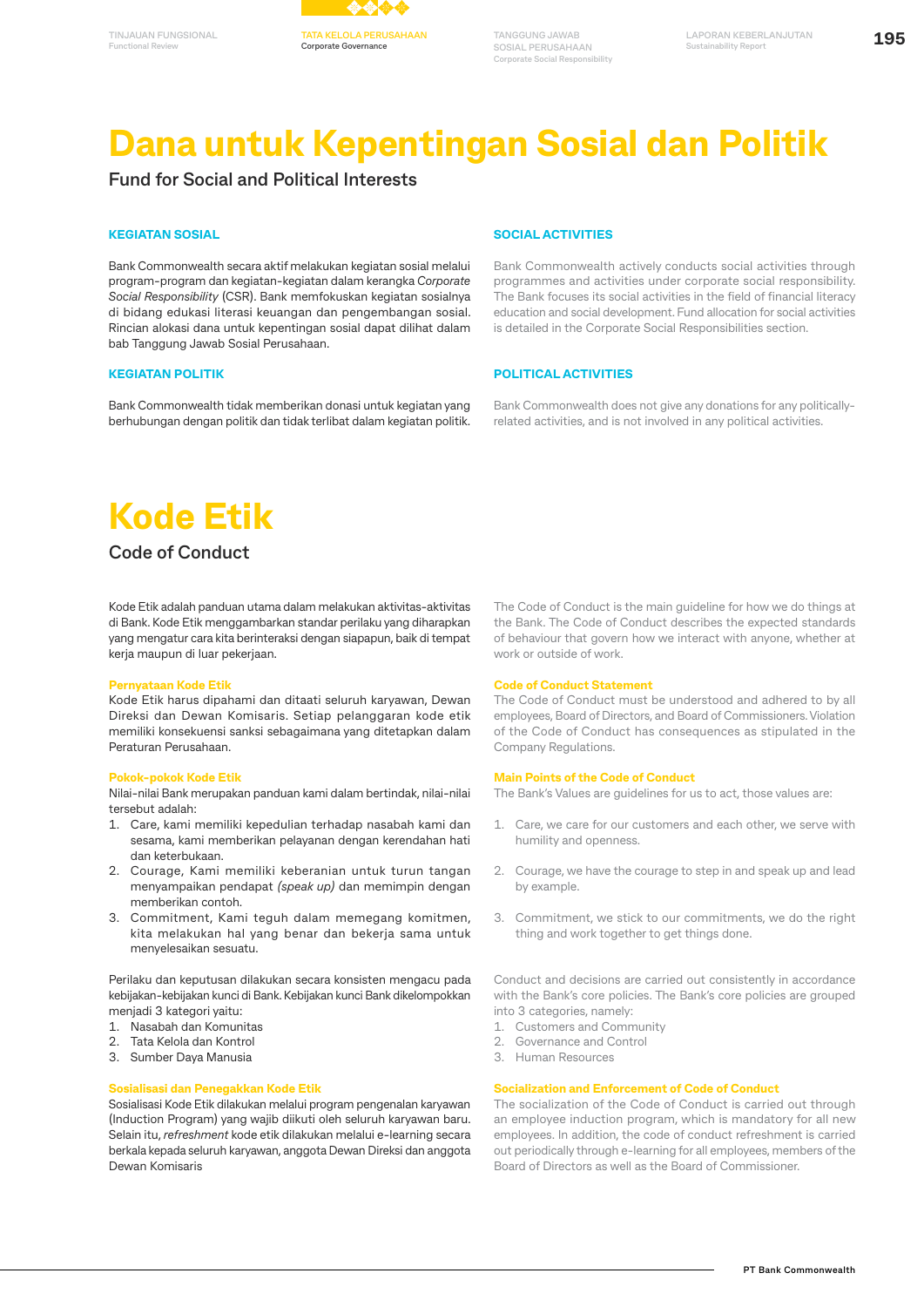# **Penyimpangan Internal**

# **Internal Fraud**

Penyimpangan internal (*internal fraud*) merupakan *fraud* yang dilakukan oleh karyawan, Dewan Direksi dan Dewan Komisaris termasuk karyawan tetap dan tidak tetap. Bank Senantiasa berupaya untuk meminimalisasi terjadinya penyimpangan internal (*Internal Fraud*) melalui penguatan sistem pengendalian internal dengan menerapkan strategi anti fraud. Selama tahun 2020, tidak terdapat kasus *internal fraud* pada Bank yang teridentifikasi.

#### **KEBIJAKAN ANTI SUAP DAN KORUPSI**

Bank memiliki kebijakan-kebijakan untuk mendukung penerapan program Anti Suap dan Korupsi, Kebijakan Hadiah dan Hiburan, *Code of Conduct*, dan Peraturan Perusahaan.

#### **Kebijakan Anti Suap dan Korupsi**

Tindakan-tindakan yang dilakukan Bank untuk mengelola dan memitigasi risiko Suap dan Korupsi, antara lain:

- 1. Menerapkan kebijakan *zero tolerance* kepada setiap karyawan, anggota Dewan Direksi, Dewan Komisaris dan Pihak Ketiga yang bertindak untuk dan atas nama pihak Bank Commonwealth untuk tidak terlibat dalam segala jenis tindakan Suap, Korupsi, serta pemberian Uang Pelicin.
- 2. Mengatur limit dan wewenang persetujuan atas pemberian atau penerimaan hadiah dan hiburan serta menetapkan larangan atas hal-hal yang bertentangan dengan regulasi dan peraturan perusahaan.
- 3. Mengembangkan budaya "*Speak Up*" untuk mendorong pelaporan dugaan atas tindakan Suap dan Korupsi, tanpa harus merasa takut terhadap tindakan retaliasi atau pembalasan.
- 4. Meningkatkan *awareness* kepada seluruh jajaran di Bank mengenai Anti Suap dan Korupsi dengan memberikan pelatihan wajib serta mengkomunikasikan secara berkala mengenai prinsip *zero tolerance* terhadap tindakan Suap dan Korupsi.
- 5. Menerapkan pengendalian dan pengawasan atas pelaksanaan program-program Anti Suap dan Korupsi dan memberikan sanksi yang tegas atas pelanggaran.

#### **Kebijakan Hadiah dan Hiburan**

Bank menyadari bahwa pemberian maupun penerimaan hadiah dan hiburan merupakan suatu bagian yang tidak terpisahkan dalam membina suatu hubungan bisnis maupun relasi, baik dengan nasabah, pihak ketiga, maupun *stakeholders* lainnya. Oleh karena itu, Bank perlu menetapkan batasan-batasan yang berlaku kepada seluruh jajaran karyawan dalam memberikan atau menerima hadiah dan hiburan, yang berlandaskan pada asas integritas, tanggung jawab, dan etika bisnis yang sehat.

Setiap pemberian maupun penerimaan hadiah dan hiburan harus mendapatkan persetujuan dari pejabat yang berwenang serta dilaporkan pada sistem pelaporan internal Bank.

#### **Pakta Integritas**

Dalam rangka mendukung program Anti Suap dan Korupsi, Bank telah menerbitkan Pakta Integritas yang ditandatangani oleh Presiden Direktur sebagai bentuk komitmen Bank untuk menjunjung tinggi integritas, etika bisnis yang sehat dan *zero tolerance* atas segala bentuk tindakan Suap dan Korupsi.

Internal fraud is a fraud committed by employees, Board of Directors, and Board of Commissioners, including both permanent and nonpermanent employees. The Bank always strives to minimize the occurrence of internal fraud by strengthening the internal control system and the implementation of anti fraud strategy. In 2020 there was no cases of internal fraud identified.

#### **ANTI-BRIBERY AND CORRUPTION POLICY**

The Bank has policies that support the implementation of various measure including Anti Bribery and Corruption policy, Gift and Entertainment policy, Code of Conduct, and Company Regulations.

#### **Anti-Bribery and Corruption Policy**

The actions taken by the Bank to manage and mitigate the risk of bribery and corruption include:

- 1. Implement a zero tolerance policy prohibiting every employee, member of the Board of Directors, Board of Commissioners and Third Parties acting for and on behalf of Bank Commonwealth to be involved in any kind of bribery and corruption.
- 2. Set limit and approval authority for Gift and Entertainment as well as prohibition on items which are not allowed by the regulation and company policy.
- 3. Establish Speak Up culture that encourages reporting of potential or suspected bribery and corruption, without fear of being retaliated.
- 4. Increase awareness at all levels regarding Anti-Bribery and Corruption by assigning mandatory training as well as regular socialization of zero tolerance for bribery and corruption.
- 5. Establish control and supervision on the implementation of Anti Bribery and Corruption programs and impose strict sanction/ penalties for any violation.

#### **Gift and Entertainment Policy**

The Bank realises that giving and receiving gifts and entertainment is an integral part of building a business relationship with customers, third parties or other stakeholders. Therefore, it is necessary for the Bank to all employees in giving and receiving gifts and entertainment, which are based on the principles of integrity, responsibility and sound business ethics.

Every Gift and Entertainment must be approved by an authorized manager and reported in the Bank's internal reporting system/register.

#### **Integrity Pact**

In supporting Anti-Bribery and Corruption programs, the Bank has issued Integrity Pact signed by the President Director as a commitment that the Bank will always uphold integrity, sound business Ethics and zero tolerance in any form of Bribery and Corruption.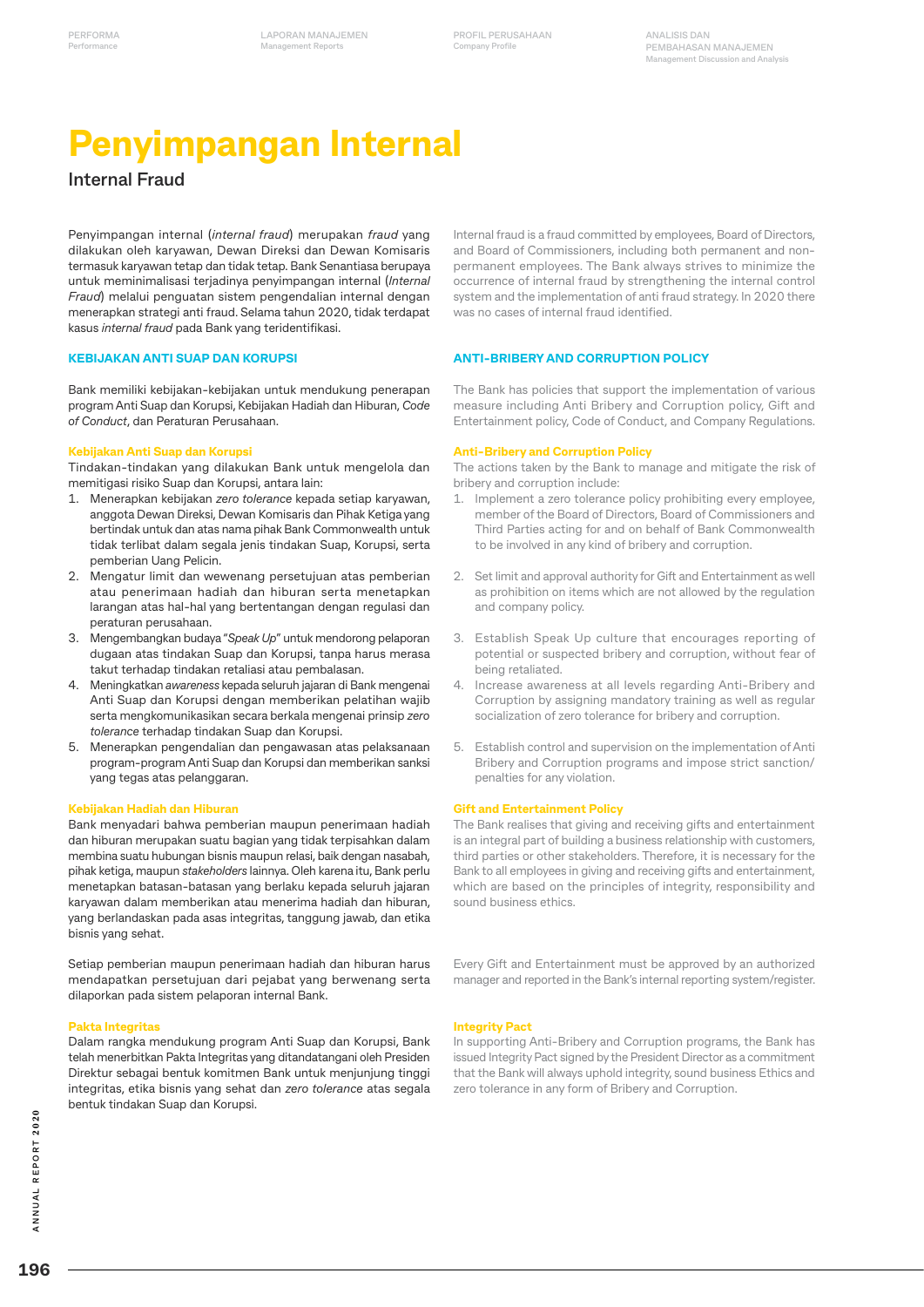

# **Kebijakan** *Whistleblowing*

**Whistleblowing Policy**

**Functional Review**

Sebagai komitmen Bank Commonwealth terhadap transparansi internal, Bank Commonwealth mempunyai kebijakan *Whistleblower* yang telah dikinikan di tahun 2020 yang mengatur pinsip-prinsip Bank dalam menangani laporan yang masuk dari pihak manapun yang memberikan informasi tentang aktivitas atau perilaku karyawan Bank dari semua jenjang, yang mencakup pengungkapan, cara memberi laporan, investigasi dan penyelesaian laporan *Whistleblower*.

#### **KERAHASIAAN PELAPOR (WHISTLEBLOWER)**

Bank akan melindungi identitas pelapor termasuk masalah yang diungkapkan. *Whistleblower* dapat mengungkapkan kekhawatiran mereka secara rahasia dan anonim. Seluruh informasi yang diterima dari *whistleblower* akan diperlakukan dengan tingkat kerahasiaan yang tinggi.

#### **PERLINDUNGAN BAGI PELAPOR (WHISTLEBLOWER)**

Bank memberikan perlindungan kepada *whistleblower* dari tindakan balasan pihak yang dilaporkan dan/atau pihak lain yang memiliki kepentingan. Bank akan mengambil langkah-langkah tegas untuk melindungi *Whistleblower* dari tindakan-tindakan merugikan dari orang-orang yang terlibat dalam proses investigasi.

#### **PENANGANAN PELAPORAN**

Laporan yang diterima akan dilakukan secara adil. Laporan akan diinvestigasi dengan menghubungi *Whistleblower* untuk mendapatkan informasi dan bukti atau informasi yang lebih lengkap jika diperlukan.

#### **SALURAN WHISTLEBLOWER**

Bank Commonwealth telah menyediakan jalur komunikasi untuk *whistleblower* yaitu: *Email* : integrity@commbank.co.id *Hotline Whistleblower* : 0807 1919 191 Pejabat Senior Bank

#### **PERLINDUNGAN YANG DITERIMA**

Jumlah dan status pengaduan yang diterima oleh Bank melalui *Whistleblower* di tahun 2020 adalah sebagai berikut:

As part of Bank Commonwealth commitment to internal transparency, the Bank updated its Whistleblower Policy in 2020. The Whistleblower Policy that was updated in 2020 sets out the Bank's principles in handling reports received from any party that contains information about the Bank's personnel's conduct, which covers disclosure, the way the report can be sent, investigation and closure of Whistleblower report.

#### **CONFIDENTIALITY OF WHISTLEBLOWER**

The Bank will protect the identity of the whistleblower including the nature of the issue raised. Whistleblower can raise their concerns confidentially and anonimously. All information received from whistleblowers will be treated with the highest level of confidentiality.

#### **PROTECTION FOR WHISTLEBLOWERS**

The Bank ensures protection of the Whistleblower from retaliation by reported parties and/or other parties that have interests. The Bank will take strict actions to protect the Whistleblower from any adverse actions from the people involved in the investigation process.

#### **REPORT HANDLING**

Reports received will be handled fairly. Reports will be investigated by contacting the Whistleblower to obtain information and evidence or more complete information if needed.

#### **WHISTLEBLOWER CHANNELS**

Bank Commonwealth has provided communication channels for whistleblowers, namely: Email: integrity@commbank.co.id<br>
Hotline Whistleblower : 0807 1919 191 Hotline Whistleblower Senior Bank Officers

#### **COMPLAINTS RECEIVED**

Whistleblower reports received by the Bank in 2020 and the status are as follows:

| <b>Status Pengaduan</b><br><b>Status of Complaint</b>          | Jumlah Pengaduan<br><b>Number of Complaints</b> |      |  |
|----------------------------------------------------------------|-------------------------------------------------|------|--|
|                                                                | 2020                                            | 2019 |  |
| Dalam proses tindak lanjut<br>In follow-up process             |                                                 |      |  |
| Sudah selesai<br>Settled                                       |                                                 | n    |  |
| Informasi saja/tidak ada temuan<br>Information only/No finding |                                                 |      |  |
| Malpraktik<br>Misconduct                                       |                                                 |      |  |
| Penyimpangan<br>Fraud                                          |                                                 |      |  |
| Jumlah Pengaduan<br><b>Total Complaints</b>                    |                                                 |      |  |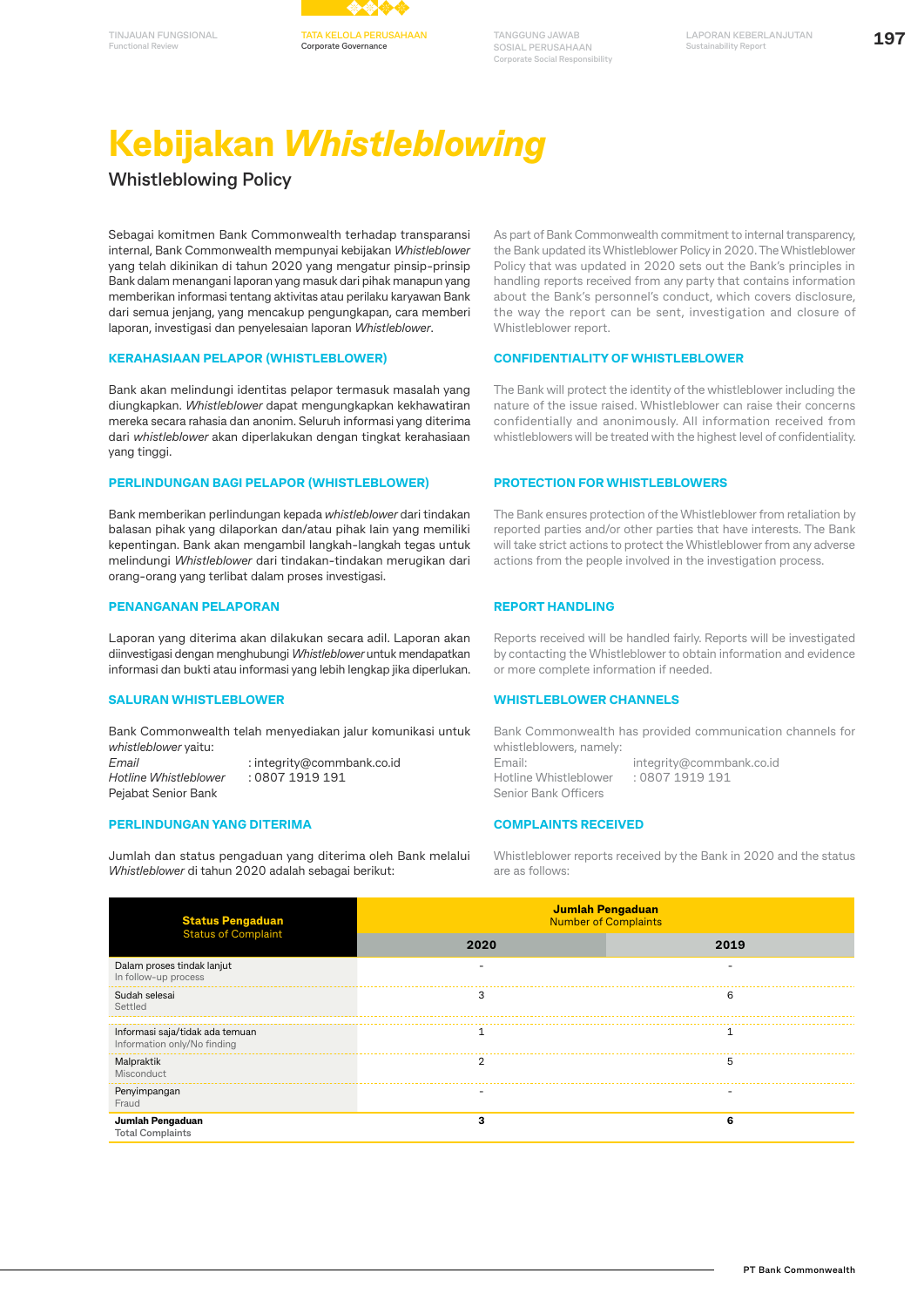**PROFIL PERUSAHAAN Company Profile**

# **Pengungkapan Informasi Kebijakan Remunerasi Dalam Laporan Tahunan**

**Disclosure of Remuneration Policy Information In Annual Report**

#### **PELAKSANAAN TATA KELOLA REMUNERASI DEWAN DIREKSI DAN DEWAN KOMISARIS**

Penetapan remunerasi bagi anggota Dewan Komisaris dan Dewan Direksi dilakukan melalui rekomendasi Komite Remunerasi dan Nominasi yang didasarkan pada kebijakan internal Bank Commonwealth yang tercantum di Anggaran Dasar Bank, peraturan perundang-undangan yang berlaku, serta pertimbangan atas kineria Bank.

Rekomendasi dari Komite Remunerasi dan Nominasi akan disampaikan kepada Dewan Komisaris untuk direkomendasikan ke RUPS untuk mendapat persetujuan.

Struktur remunerasi yang diberikan kepada Dewan Komisaris dan Dewan Direksi meliputi:

- 1. Remunerasi termasuk gaji dan penghasilan tetap lainnya antara lain tunjangan, kompensasi berbasis saham, dan bentuk remunerasi lainnya.
- 2. Fasilitas lainnya yaitu penghasilan tidak tetap, tunjangan perumahan, tunjangan transportasi, asuransi kesehatan dan fasilitas-fasilitas lainnya.

Struktur remunerasi yang diungkapkan sedikitnya meliputi:

- 1. Paket/kebijakan remunerasi dan fasilitas lain bagi anggota Dewan Komisaris dan Dewan Direksi yang ditetapkan Rapat Umum Pemegang Saham Bank.
- 2. Jenis remunerasi dan fasilitas lain bagi seluruh anggota Dewan Komisaris dan Dewan Direksi, paling kurang mencakup jumlah anggota Dewan Komisaris, jumlah anggota Dewan Direksi, dan jumlah seluruh paket/kebijakan remunerasi dan fasilitas lain sebagaimana dirincikan dalam tabel di bawah ini:

#### **CORPORATE GOVERNANCE ON THE BOARD OF DIRECTORS' AND BOARD OF COMMISSIONERS' REMUNERATION**

The remuneration for members of the Boards of Commissioners and Board of Directors is determined through the recommendations from the Remuneration and Nomination Committee, in accordance with Bank Commonwealth internal policy as stipulated in the Bank's Articles of Association, prevailing laws and regulations, as well as the consideration of Bank performance.

The recommendation from the Remuneration and Nomination Committee will be submitted to the Board of Commissioners who will make recommendation to the AGM to obtain approval.

The remuneration of the Board of Commissioners and the Board of Directors includes:

- 1. Remuneration in the form of salaries and other fixed allowances, stock based compensation, and other forms of remuneration.
- 2. Other benefits including non-fixed compensation, housing benefit, transportation benefit, medical insurance and other benefits.

The disclosed Remuneration Structure at the minimum will cover:

- 1. Remuneration package/policy and other facilities for members of the Boards of Commissioners and the Board of Directors as approved in the AGM.
- 2. The types of remuneration and other facilities for all members of the Boards of Commissioners and the Board of Directors, at least include the number of members of the Boards of Commissioners and the Board of Directors, as well as the total remuneration package/policy and other facilities as detailed in the table below:

|                                                                                                                                                                             | Jumlah Diterima di Tahun 2020<br><b>Total Received in 2020</b> |                                                                |                                                              |                                                                |
|-----------------------------------------------------------------------------------------------------------------------------------------------------------------------------|----------------------------------------------------------------|----------------------------------------------------------------|--------------------------------------------------------------|----------------------------------------------------------------|
| Jenis Remunerasi dan Fasilitas Lain<br><b>Types of Remuneration and Other Facilities</b>                                                                                    | <b>Dewan Komisaris</b><br><b>Board of Commissioners</b>        |                                                                | <b>Dewan Direksi</b><br><b>Board of Directors</b>            |                                                                |
|                                                                                                                                                                             | <b>Jumlah Komisaris</b><br>Number of<br>Commissioners          | Dalam Jutaan Rupiah<br>(Bruto)<br>In Rupiah million<br>(Gross) | <b>Jumlah Dewan</b><br><b>Direksi</b><br>Number of Directors | Dalam Jutaan Rupiah<br>(Bruto)<br>In Rupiah million<br>(Gross) |
| Remunerasi (gaji, bonus, tunjangan rutin, dan<br>fasilitas lainnya dalam bentuk non-natura)<br>Remuneration (salary, bonus, allowances, and other<br>non-natural facilities | $\overline{2}$                                                 | 4,249                                                          | 5                                                            | 29,971                                                         |
| Fasilitas lain dalam bentuk natura (perumahan,<br>transportasi, asuransi kesehatan dan sebagainya)<br>yang:<br>Dapat dimiliki<br>b. Tidak dapat dimiliki                    | $\overline{2}$                                                 | 981                                                            | 5                                                            | 1.247                                                          |
| Other non-natural facilities (housing, transportation,<br>health insurance, and others) that:<br>a. Can be owned<br>b. Cannot be owned                                      |                                                                |                                                                |                                                              |                                                                |
| Jumlah<br>Total                                                                                                                                                             | 2                                                              | 5,230                                                          | 5                                                            | 31,218                                                         |

Menurut tingkat penghasilan, jumlah anggota Dewan Komisaris dan Dewan Direksi yang menerima paket remunerasi di tahun 2020 Based on the classifications by income level, number of members of the Board of Commissioners and the Board of Directors receiving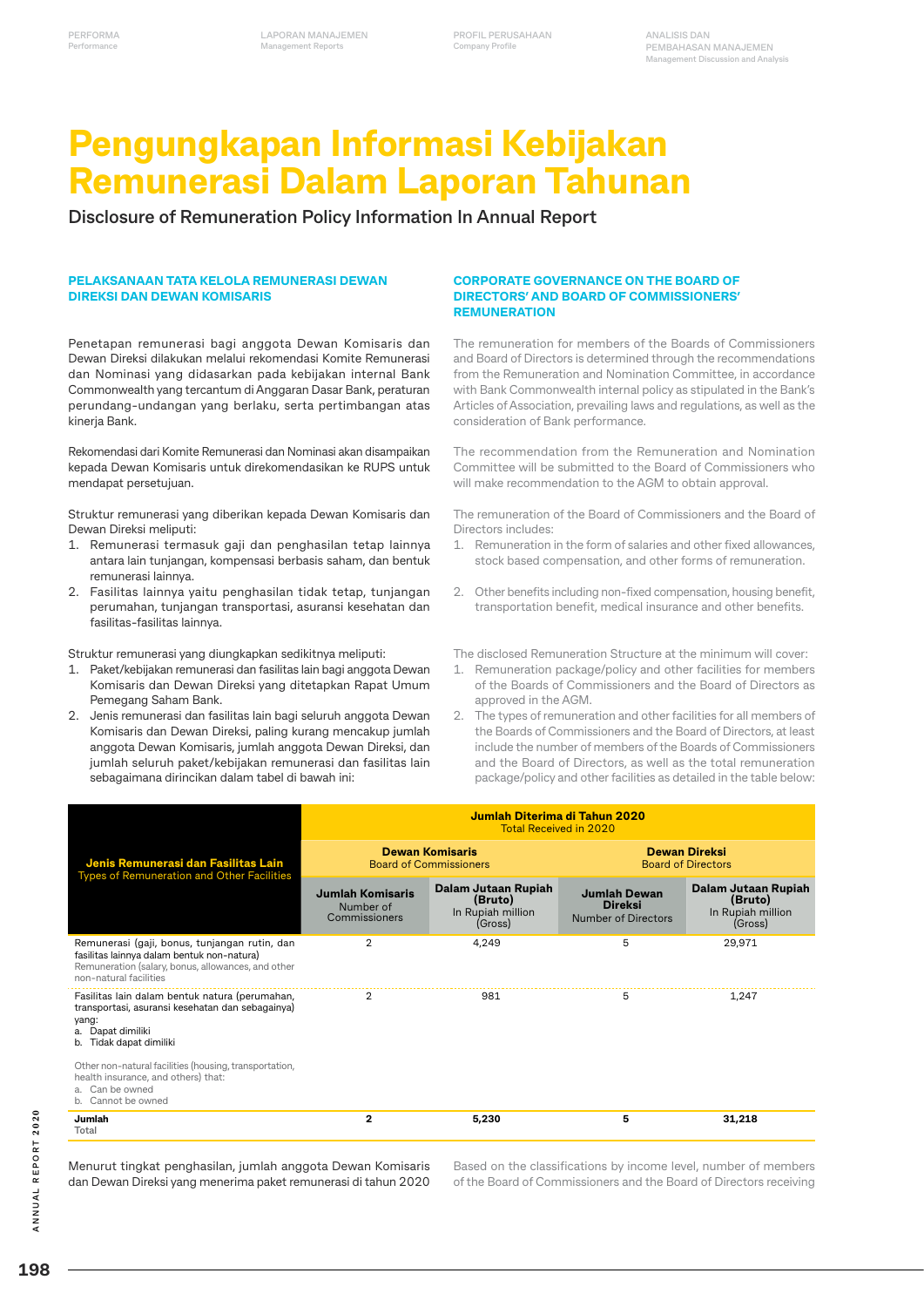

**Corporate Governance**

**TANGGUNG JAWAB SOSIAL PERUSAHAAN Corporate Social Responsibility**





adalah sebagai berikut:

the remuneration package in 2020 are as follows:

| Remunerasi per orang dalam satu tahun di 2020<br>Remuneration per person in one year in 2020 | Jumlah Komisaris<br><b>Number of Commissioners</b> | Jumlah Dewan Direksi<br><b>Number of Directors</b> |
|----------------------------------------------------------------------------------------------|----------------------------------------------------|----------------------------------------------------|
| Di atas Rp3 miliar<br>Above Rp 3 billion                                                     |                                                    |                                                    |
| Di atas Rp2 miliar - Rp3 miliar*<br>Above Rp 2 billion - Rp 3 billion                        |                                                    |                                                    |
| Di atas Rp1 miliar - Rp2 miliar<br>Above Rp 1 billion - Rp 2 billion                         |                                                    |                                                    |
| Di atas Rp500 juta - Rp1 miliar<br>Above Rp 500 million - Rp 1 billion                       |                                                    |                                                    |
| Di bawah Rp500 juta<br>Below Rp 500 million                                                  |                                                    |                                                    |
| *) Remunerasi Dewan Komisaris hanya untuk anggota Dewan Komisaris lokal                      |                                                    |                                                    |

\*) Remunerasi Dewan Komisaris hanya untuk anggota Dewan Komisaris lokal \*) Remuneration of the Board of Commissioners is valid for its only local members

#### **REMUNERASI BERSIFAT VARIABEL**

Bank Commonwealth memberikan remunerasi yang bersifat variabel dalam bentuk *Sign on Award* (untuk karyawan baru di tingkat jabatan atau pada kondisi tertentu), Bonus Kinerja Tahunan, *Sales Incentive Performance* (SIP) dan Skema Retensi.

Jumlah Dewan Direksi, Dewan Komisaris dan karyawan yang menerima remunerasi bersifat variable selama tahun 2020 beserta nominalnya adalah sebagai berikut:

#### **VARIABLE REMUNERATION**

Bank Commonwealth provides variable remuneration in the form of Sign on Award (for new employees based on the position or under certain conditions), Annual Performance Bonus, Sales Incentive Performance (SIP) and Retention Scheme.

The number of members of the Board of Directors and the Board of Commissioners as well as employees who received variable remunerations and the nominal amount for 2020 are as follows:

| Remurasi                                                       | <b>Dewan Direksi</b><br><b>Board of Directors</b> |                                                                 | <b>Dewan Komisaris</b><br><b>Board of Commissioners</b> |                                                       | <b>Karyawan</b><br><b>Employees</b> |                                                                 | Jumlah<br>Total              |                                                                 |
|----------------------------------------------------------------|---------------------------------------------------|-----------------------------------------------------------------|---------------------------------------------------------|-------------------------------------------------------|-------------------------------------|-----------------------------------------------------------------|------------------------------|-----------------------------------------------------------------|
| <b>Bersifat</b><br><b>Variabel</b><br>Variable<br>Remuneration | Orang<br>Number of<br>People                      | <b>Dalam</b><br>Jutaan<br><b>Rupiah</b><br>In Rupiah<br>million | Orang<br>Number of<br>People                            | Dalam Jutaan<br><b>Rupiah</b><br>In Rupiah<br>million | Orang<br>Number of<br>People        | <b>Dalam</b><br>Jutaan<br><b>Rupiah</b><br>In Rupiah<br>million | Orang<br>Number of<br>People | <b>Dalam</b><br>Jutaan<br><b>Rupiah</b><br>In Rupiah<br>million |
| <b>Total</b>                                                   | 5                                                 | 9,927                                                           | ີ                                                       | 779                                                   | 1.124                               | 52,860                                                          | 1,131                        | 63,566                                                          |